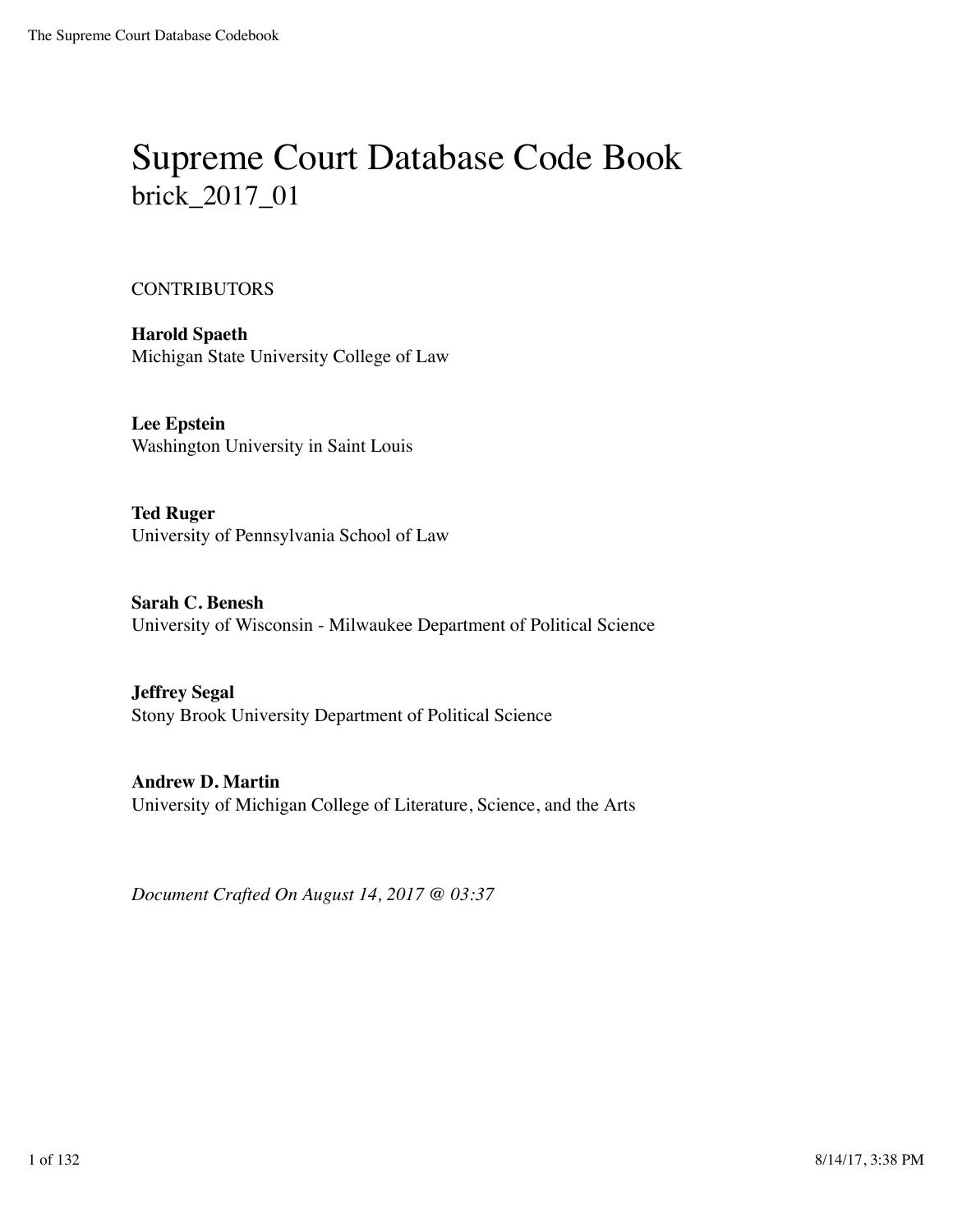#### Table of Contents

#### **INTRODUCTORY**

- Introduction
- Citing to the SCDB

#### IDENTIFICATION VARIABLES

- SCDB Case ID
- SCDB Docket ID
- SCDB Issues ID
- SCDB Vote ID
- U.S. Reporter Citation
- Supreme Court Citation
- Lawyers Edition Citation
- LEXIS Citation
- Docket Number

#### BACKGROUND VARIABLES

- Case Name
- Petitioner
- Petitioner State
- Respondent
- Respondent State
- Manner in which the Court takes Jurisdiction
- Administrative Action Preceeding Litigation
- Administrative Action Preceeding Litigation State
- Three-Judge District Court
- Origin of Case
- Origin of Case State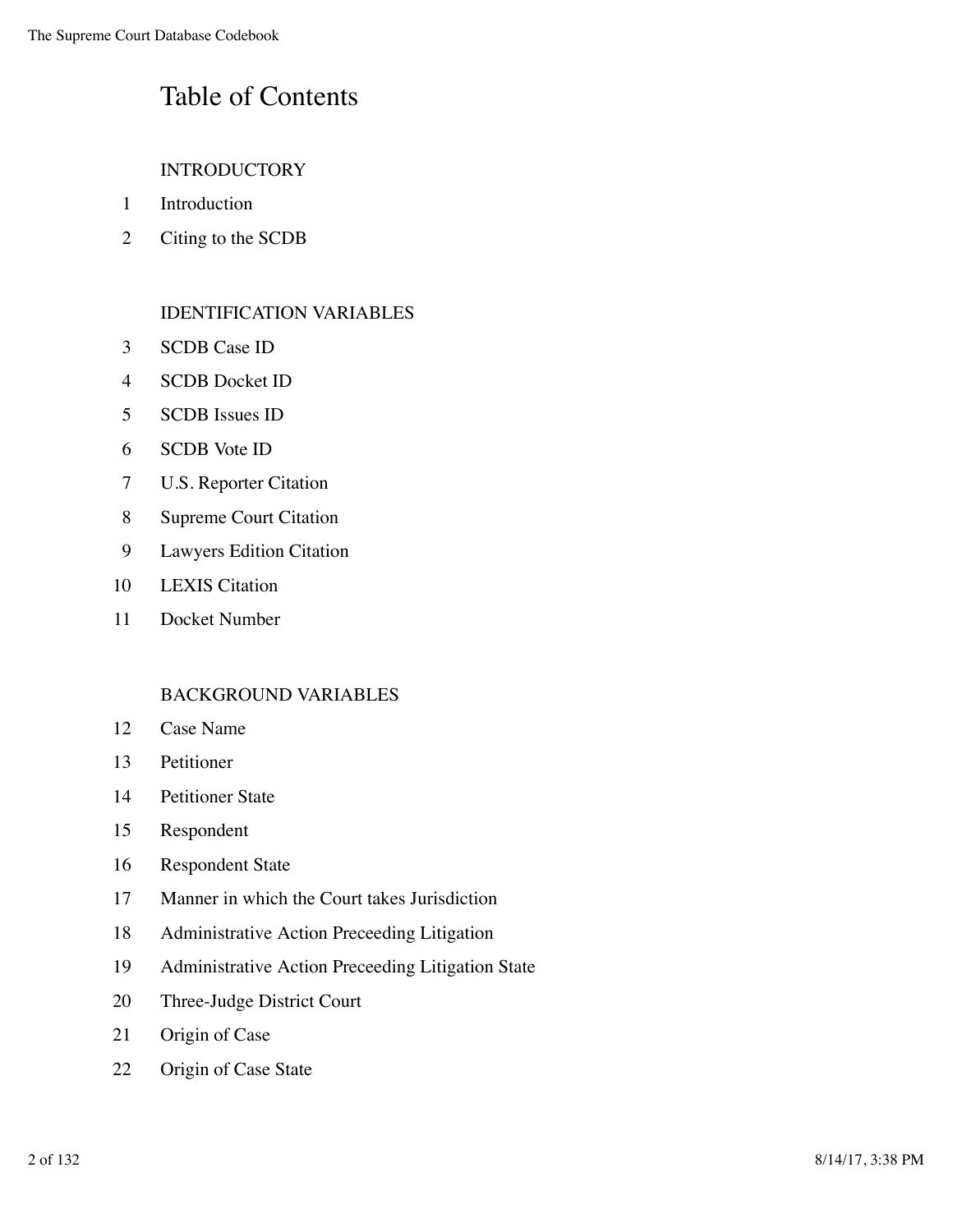- Source of Case
- Source of Case State
- Lower Court Disagreement
- Reason for Granting Cert
- Lower Court Disposition
- Lower Court Disposition Direction

#### CHRONOLOGICAL VARIABLES

- Date of Decision
- Term of Court
- Natural Court
- Chief Justice
- Date of Oral Argument
- Date of Reargument

#### SUBSTANTIVE VARIABLES

- Issue
- Issue Area
- Decision Direction
- Decision Direction Dissent
- Authority for Decision 1
- Authority for Decision 2
- Legal Provisions Considered by the Court
- Legal Provision Supplement
- Legal Provision Minor Supplement

#### OUTCOME VARIABLES

- Decision Type
- Declaration of Unconstitutionality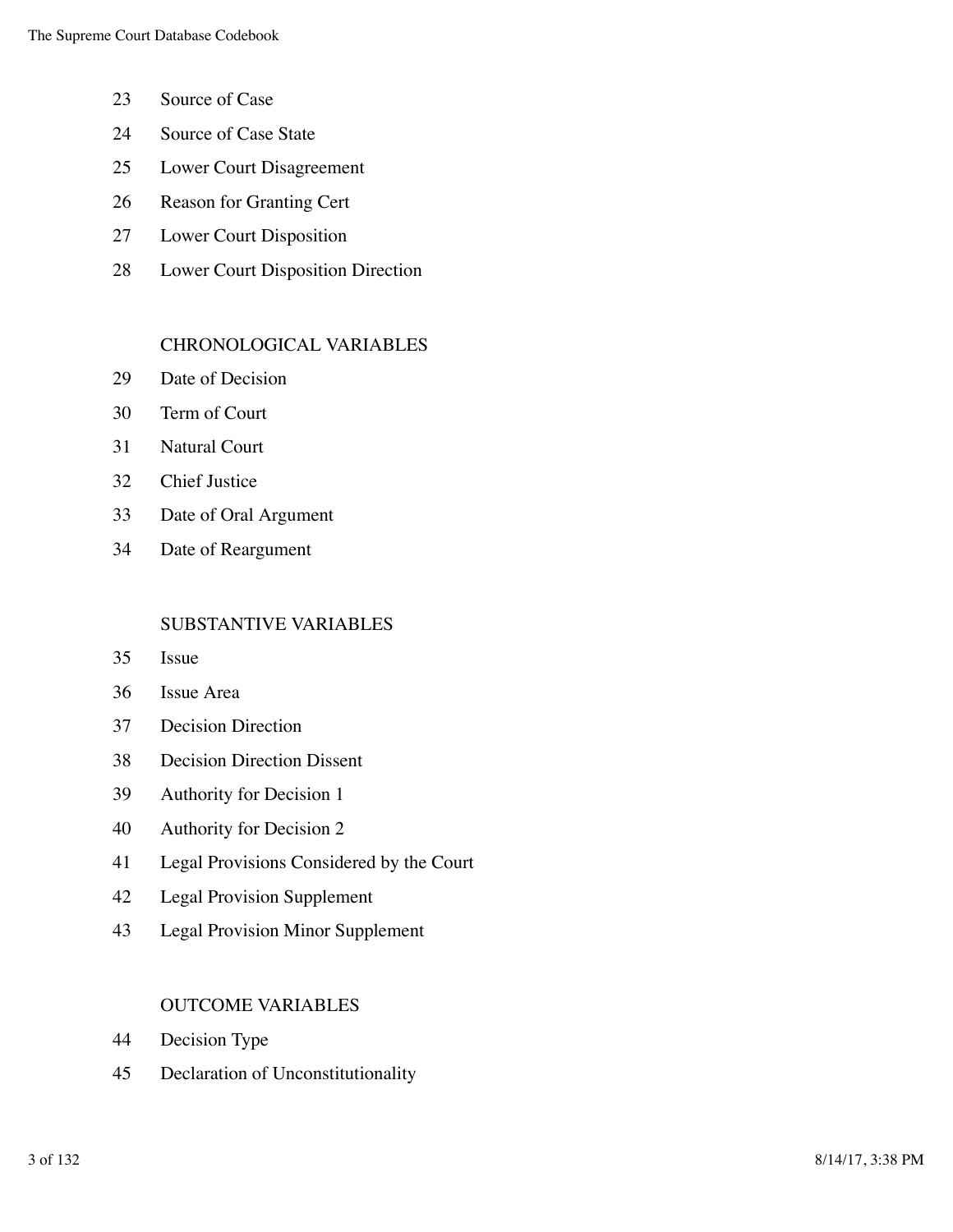- 46 Disposition of Case
- 47 Unusual Disposition
- 48 Winning Party
- 49 Formal Alteration of Precedent

#### VOTING & OPINION VARIABLES

- 50 Vote Not Clearly Specified
- 51 Majority Opinion Writer
- 52 Majority Opinion Assigner
- 53 Split Vote
- 54 Majority Votes
- 55 Minority Votes
- 56 Justice ID
- 57 Justice Name
- 58 The Vote in the Case
- 59 Opinion
- 60 Direction of the Individual Justice's Votes
- 61 Majority and Minority Voting by Justice
- 62 First Agreement
- 63 Second Agreement

#### APPENDICES / DATA NORMALIZATIONS

- A1 varAdminAction
- A2 varAuthorityDecision
- A3 varCaseDispositionLc
- A4 varCaseDispositionSc
- A5 varCaseDispositionUnusual
- A6 varCaseSources
- A7 varCertReason
- A8 varChiefs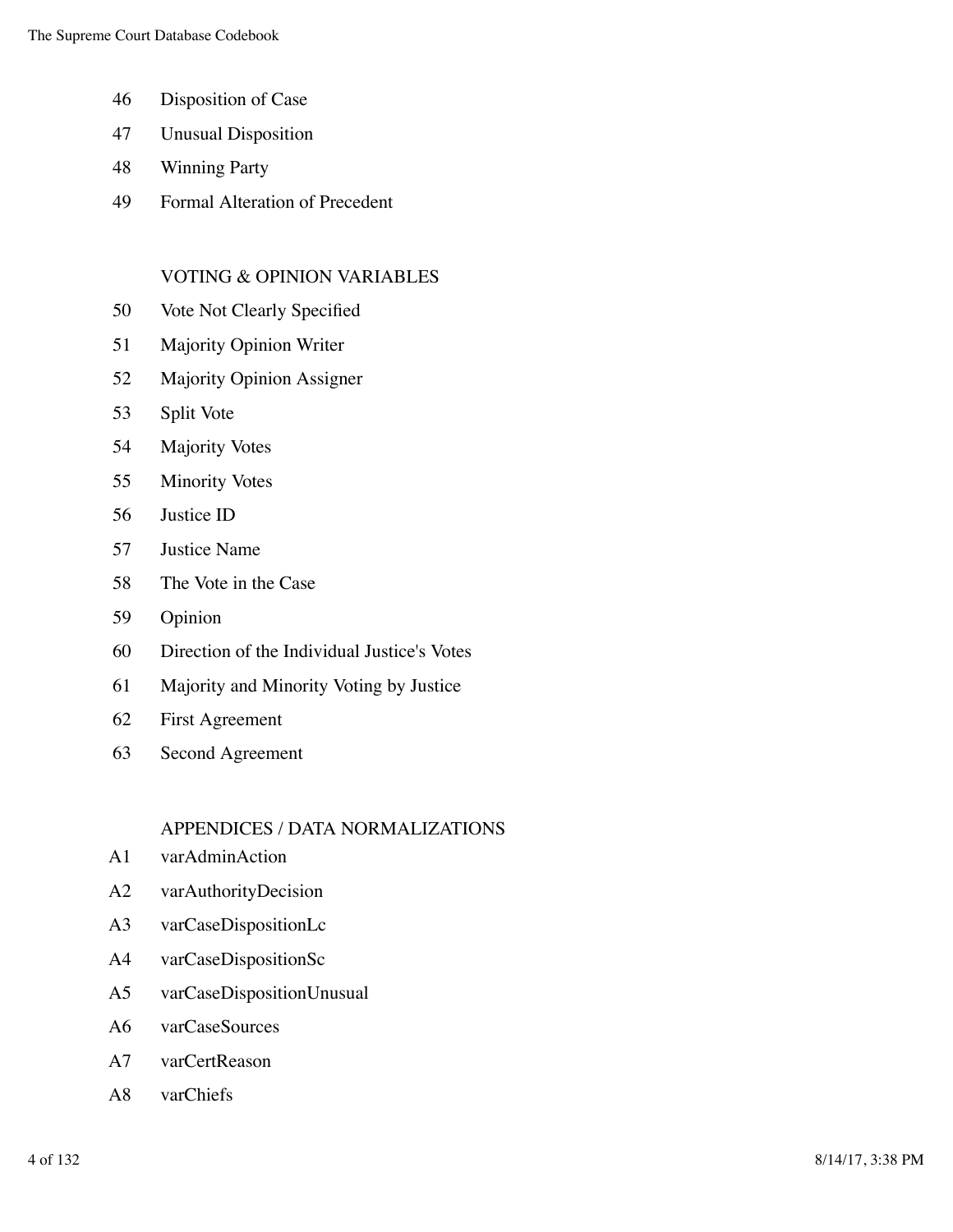- A9 varDecisionDirection A10 varDecisionDirectionDissent A11 varDecisionTypes A12 varDeclarationUncon A13 varIssues A14 varIssuesAreas A15 varJurisdiction A16 varJusticeDirection A17 varJusticeMajority A18 varJusticeOpinion A19 varJustices A20 varLawArea A21 varLcDisagreement A22 varLegalProvisions A23 varNaturalCourt A24 varParties A25 varPartyWinning A26 varPrecedentAlteration A27 varSplitVote
- A28 varStates
- A29 varThreeJudgeFdc
- A30 varVote
- A31 varVoteUnclear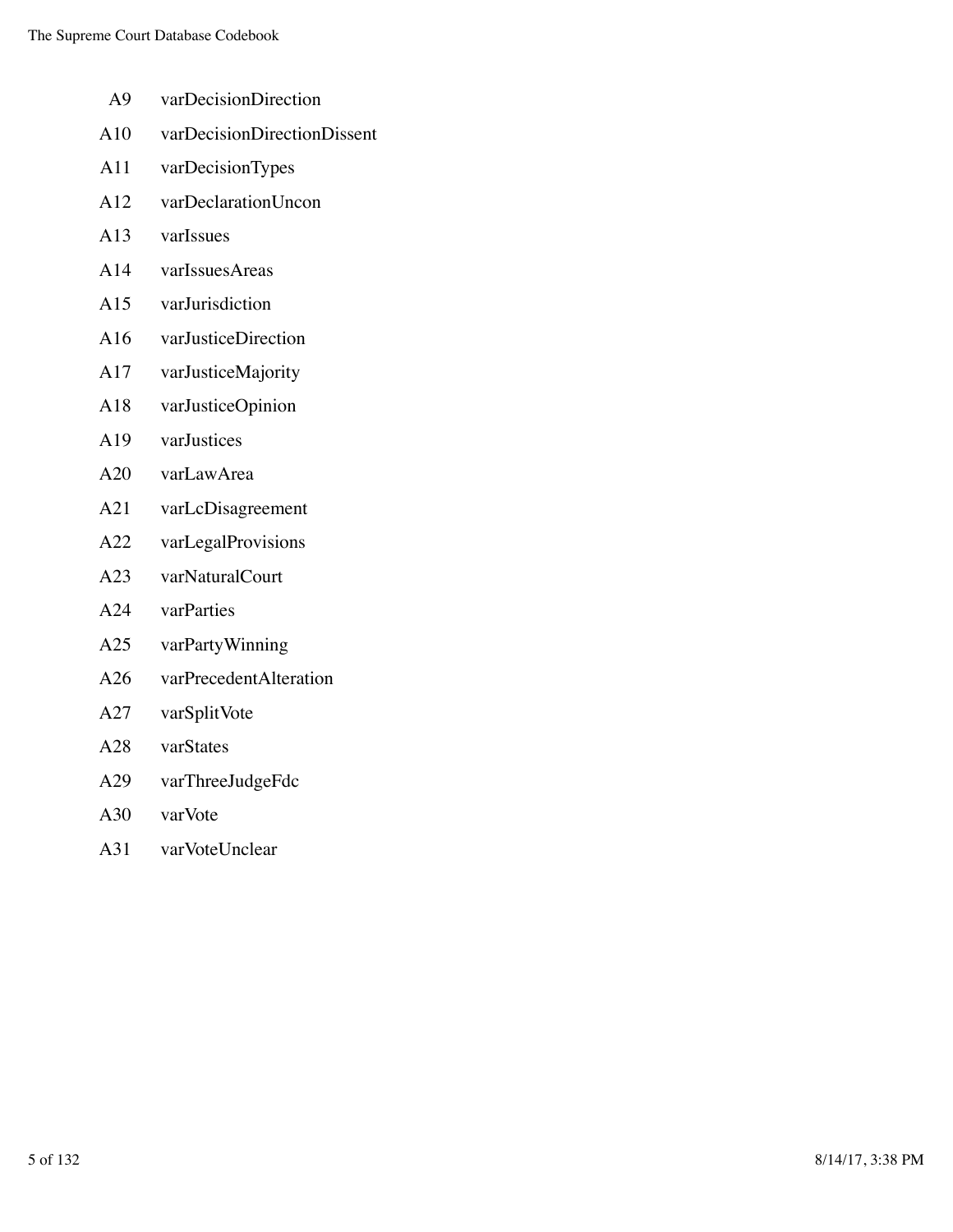## 1 Introduction

A Prefatory Note from Harold J. Spaeth, Distinguished University Professor, emeritus, Michigan State University;

Research Professor in the College of Law and in the Institute for Public Policy & Social Research.

The database to which this introduction pertains spans all four centuries of the Court's decisions, from its first decision in 1791 to the Court's most recent decision. As such, it contains sixty variables for each case which, in turn, are composed of 2,633 elements, or components. The data in any given case, therefore, is drawn from a universe of 157,980 data points. The likelihood of resulting error -- actual or debatable -- remains ever present, and so I invite users of the database to inform me not only of errors, but also of any comments or suggestions (good, bad, or indifferent) they care to make at spaeth@msu.edu.

The initial version of this database, which began with the Warren Court in 1953 and was back dated to the beginning of the Vinson Court in 1946, dates from the mid-1980's at the dawn of the desktop computing revolution and relies on pre-microcomputing and pre-internet conditions. As such, users needed knowledge of statistical software packages and the codified variables that the database contains. This new version, however, recognizes the existence of the 21st century by eliminating acquaintance with statistical software packages and coded variables. Plain English rules! But do note that the database can be uploaded into statistical packages to perform advanced calculations if a user so desires.

Aside from the foregoing, the major feature of this version of the database is an interface that is in line with modern technology and which will allow users to directly calculate and view relationships among the variables in the database. At present, this feature is available for the post-1946 terms; we are working on incorporating the legacy data.

I have specified decision rules governing the entry of data into the various variables, most particularly the legal provisions governing the Court's decisions and the issues to which cases pertain. These, however, are not set in concrete. You, of course, are free to redefine any and all variables on your copy of the database. If convention applies, I adhere to it. But for many variables and their specific entries, none exists.

Because the database now extends over four centuries, it is necessary to add, alter, and adjust a number of variables. I do so to keep the legacy cases (those decided between 1791 and the Court's acquisition of discretionary jurisdiction as a result of the Judges' Bill of 1925) as congruent as possible with the Court's modern decisions. These changes primarily apply to the issues the Court decides. Most notable is the addition of a set of common law issues. These account for much of the Court's heritage decisions, especially those of the 19th century, and have had little applicability to any but the parties to these cases.

In specifying the issue in the legacy cases I have chosen the one that best accords with what today's Court would consider the issue to be. For example, "prize cases," those in which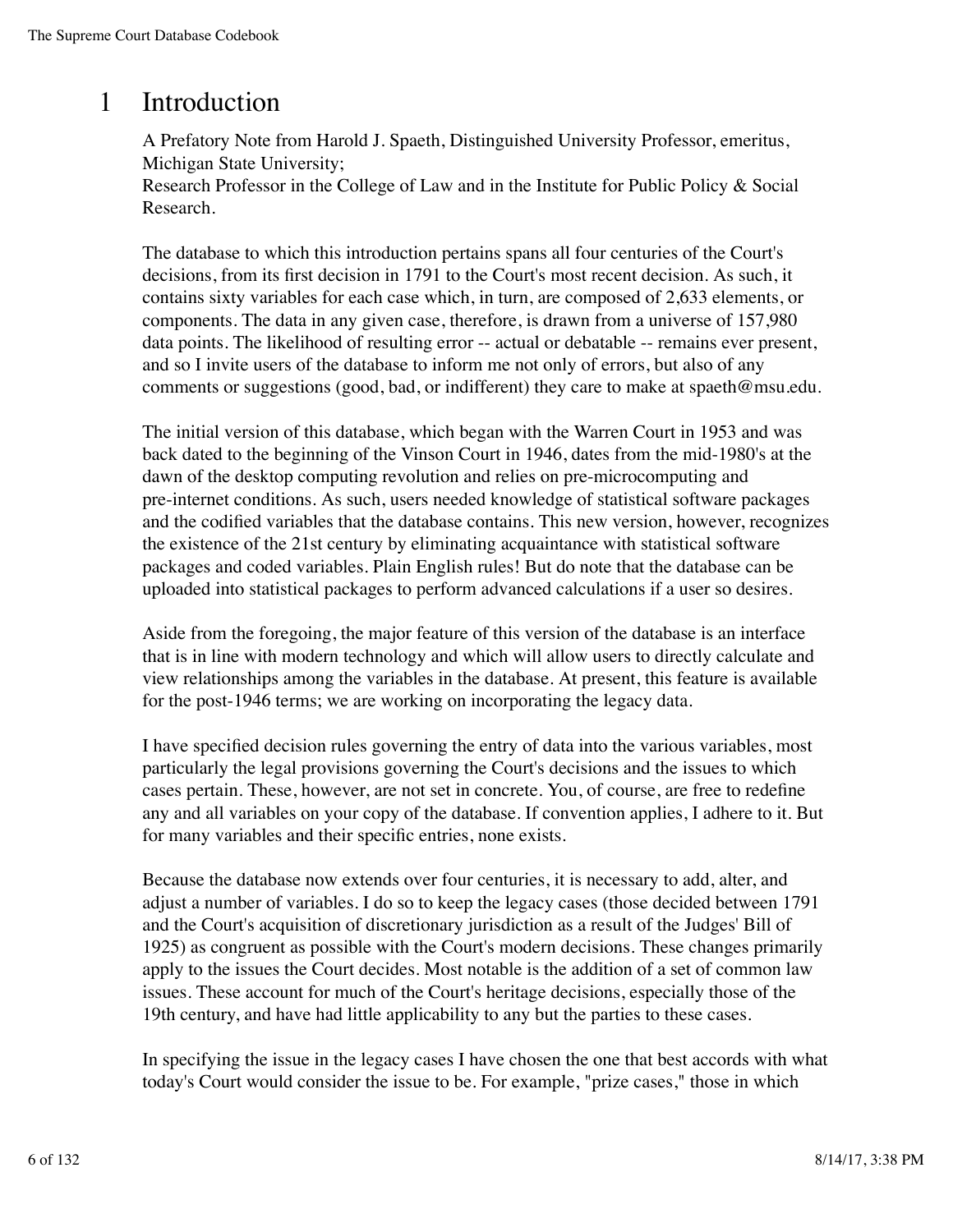vessels were captured on the high seas and brought into U.S. ports, are categorized either as Fifth Amendment takings clause cases or as cases pertaining to the jurisdiction of the federal district or appeals courts, depending on which issue the Court based its decision.This was done to provide a basis for continuity in the Court's decision making and to avoid undue segmentation of the Court's decisions. The same rule applies to various provisions pertaining to the Bill of Rights even though the Fourteenth Amendment had not been ratified and no guarantees of the Bill of Rights had been made binding on the state and local governments.

Do recognize, however, that the foregoing paragraph applies only to the issue(s) the Court addressed and not to the legal provisions decided by the Court. The latter were largely nonexistent before the end of the Civil War. These early legacy decisions generally rested either on the common law or judicial fiat.

Because of current concerns I have given primacy to issues involving women and Native Americans in cases in which they are involved.

The major shortcomings of this beta version of the database are, first, the incomplete rendering of the legacy cases' (pre-1946) legal provisions. We had assumed that the structure of the legacy cases would follow the pattern of those decided in 1946 and thereafter. Unfortunately, we were mistaken. Multiple issues and legal provisions in the modern cases were coded contemporaneously as they were handed down except for Vinson Court decisions (1946-1952) which were coded as a group in the 1970's. I simply added a second or third record to the case when I initially coded it a few days after the Court handed it down. Given that these heritage cases had been decided in the 154 years between 1791 and 1945, it was of course impossible to have followed the current procedure of entering all case data within a few days of its decision. Adding this additional information would have postponed the release of this beta version of the database for several more years, to say nothing of the alpha version.

Hence, if you are analyzing issue, legal provision, or direction (liberal, conservative, indeterminate), keep in mind that the data pertain only to the first of what may comprise an additional number of issues or legal provisions for any given case. This will be no problem for many studies but for some your analysis may be incomplete. Thus, if you are analyzing all self-incrimination cases, or all those pertaining to the Judiciary Act of 1789, or all state police power cases that pertain to welfare or morals legislation you will have the bulk of such cases, but not quite all.

A second shortcoming is that only the case-centered version of the heritage database is available at present. This presents no problem if you are interested only in case citation, which most users are. The next major release will include a docket-centered version.

I wish to thank my former student, Distinguished University Professor Jeffrey Segal of the State University of New York at Stony Brook for his extremely valuable comments and suggestions on all phases and aspects of the database since its inception in the early 1980's.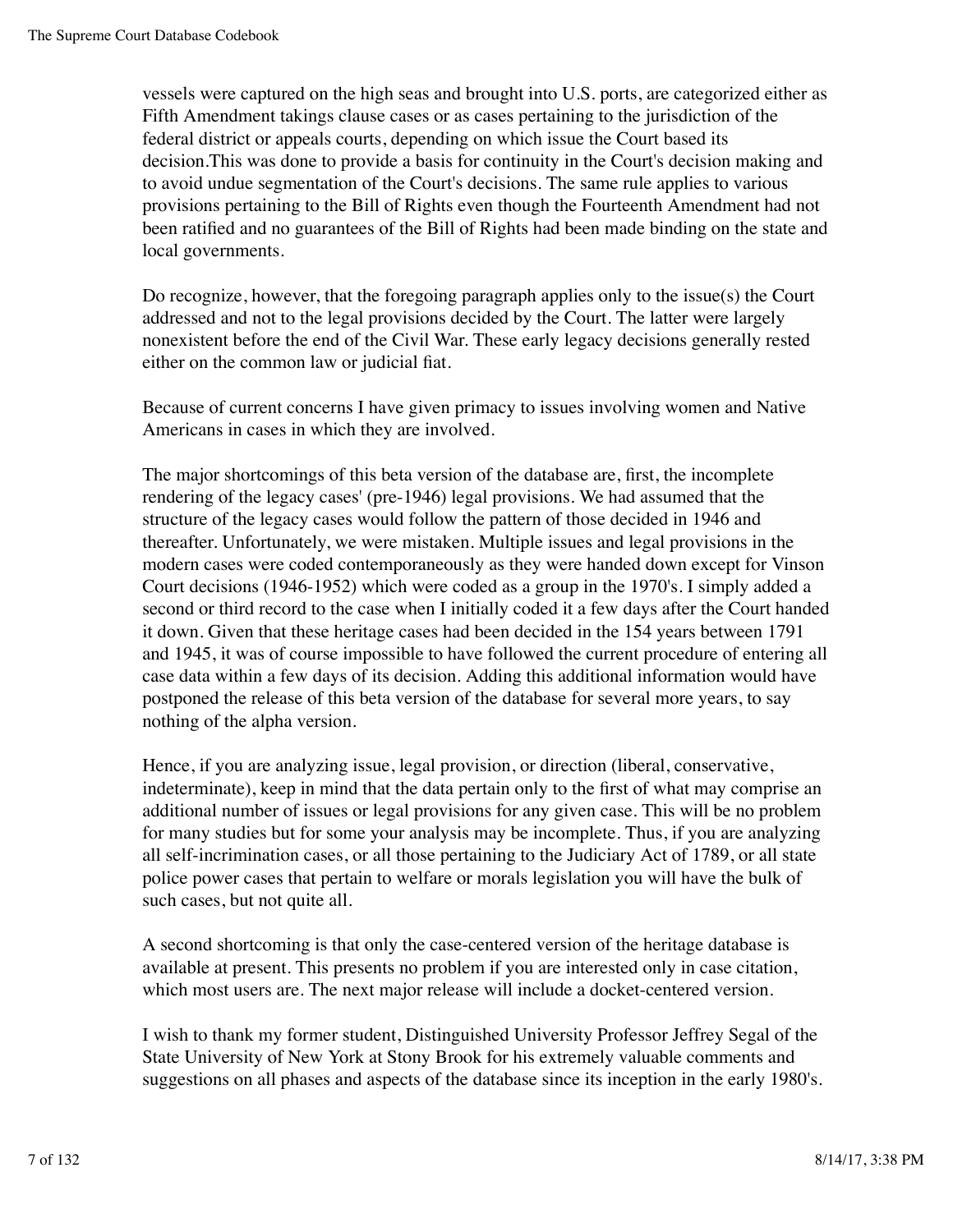I also thank Harriet Dhanak, the former programming and software specialist in the Department of Political Science at Michigan State University, for her expert guidance and assistance. Her successor, Lawrence Kestenbaum, continued and extended the stellar services on which I had become dependent. Most recently I have relied on the superb technical knowledge and skills of John Schwarz of the Michigan State University Institute for Political and Social Science Research and his talented successor, Jess Sprague. Professor Tim Hagle of the University of Iowa continues to systematically inform me of errors and missing data that I have overlooked. My former graduate students, now well tenured scholars--Sara C. Benesh and Wendy L. Martinek--have shepherded me through the more arcane byways of current versions of statistical software packages. And though this feature of the database is now passe, their previous assistance has been key.

I also deeply appreciate the support provided me by the Michigan State University College of Law and that of Milly Shiraev of the University's Institute for Political and Social Science Research.

Three outstanding individuals are most responsible for this version of the database. Lee Epstein, whose wide-ranging scholarly productivity is unmatched in the world of judicial scholarship and effectively compliments her hard driving even-handed taskmastership; Andrew D. Martin, former chair of the Department of Political Science, professor of law, and Director of the Center for Empirical Research in Law (CERL) at Washington University in St. Louis, and now Dean of the College of Art, Science, and Letters at the University of Michigan, whose methodological competence knows no bounds; and Troy DeArmitt, Technology Director of CERL. Without his masterful skills the database would still be locked into its primitive pre-microcomputer and pre-internet structure. Its transformation into the creatively designed and implemented database you have at hand is Troy's creation.

Compilation of this database has been supported by grants from the National Science Foundation. Without its assistance, the database would not exist.

#### Notes to All Users

1. The Supreme Court Database's research team continuously updates the database. Accordingly, we urge you to pay attention to the date your version appeared on the website and to check whether it is the current one.

2. The codebook now provides five pieces of information for each variable: the name of the variable as it appears in the current version of the Database, the name Spaeth used in previous versions (if applicable), any normalization (changes we made when converting from Spaeth's format to the new web version), and, of course, a description of the variable and a list of its values.

*- End of Content for Variable 1. Introduction -*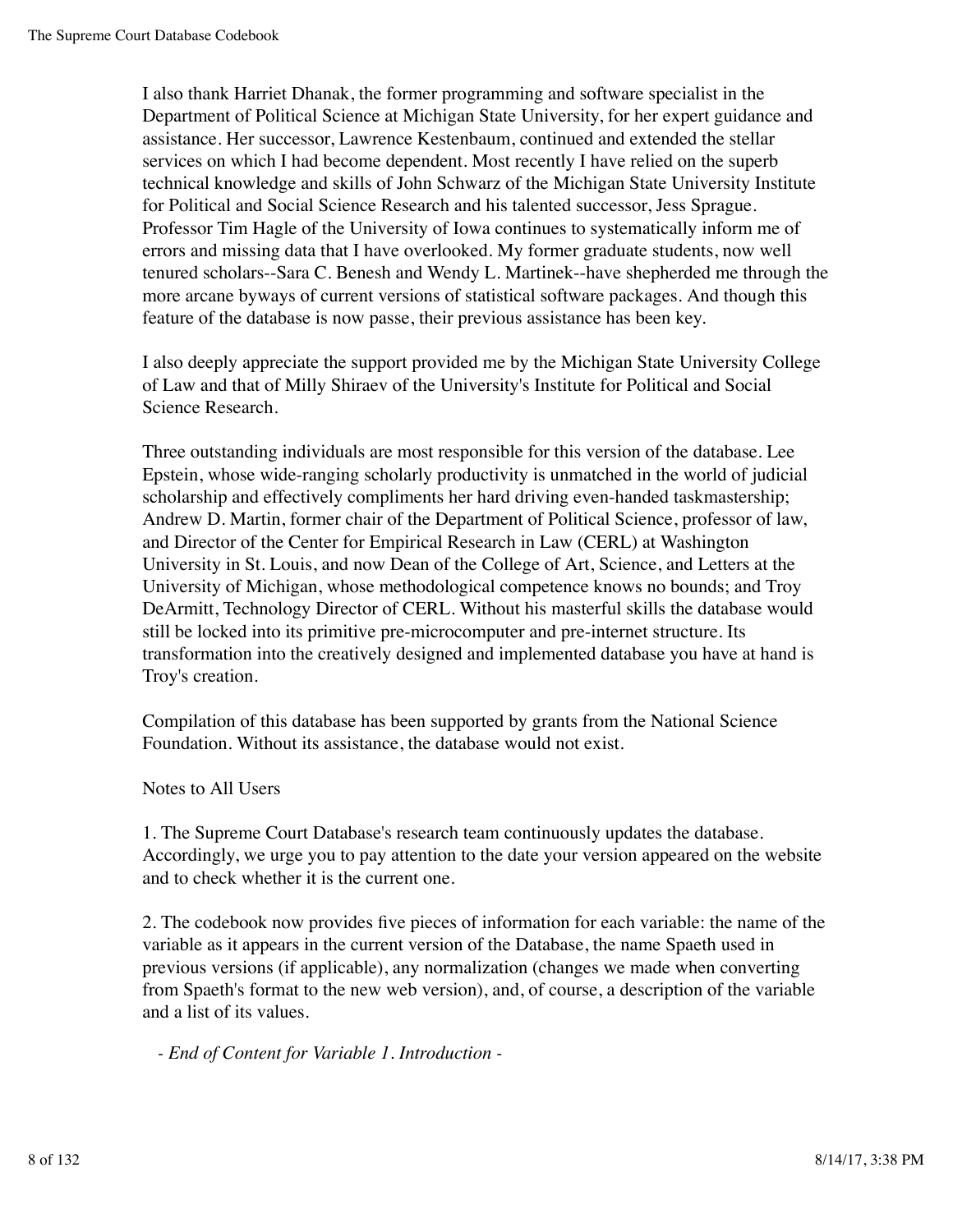# 2 Citing to the SCDB

To cite to the Supreme Court Database, please employ either of the following: Harold J. Spaeth, Lee Epstein, Andrew D. Martin, Jeffrey A. Segal, Theodore J. Ruger, and Sara C. Benesh. 2017 Supreme Court Database, Version 2017 Release 01. URL: http://Supremecourtdatabase.org

Harold J. Spaeth, Lee Epstein, et al. 2017 Supreme Court Database, Version 2017 Release 1. URL: http://Supremecourtdatabase.org

Please be sure to include the specific Version Number; e.g., 'Version 2017 Release 01' in your citation as this will indicate the particular version of the database being employed at the time of your reference. This matter is of great importance as the database will be updated with newly announced decisions, corrections, and the addition of new data for existing cases.

*- End of Content for Variable 2. Citing to the SCDB -*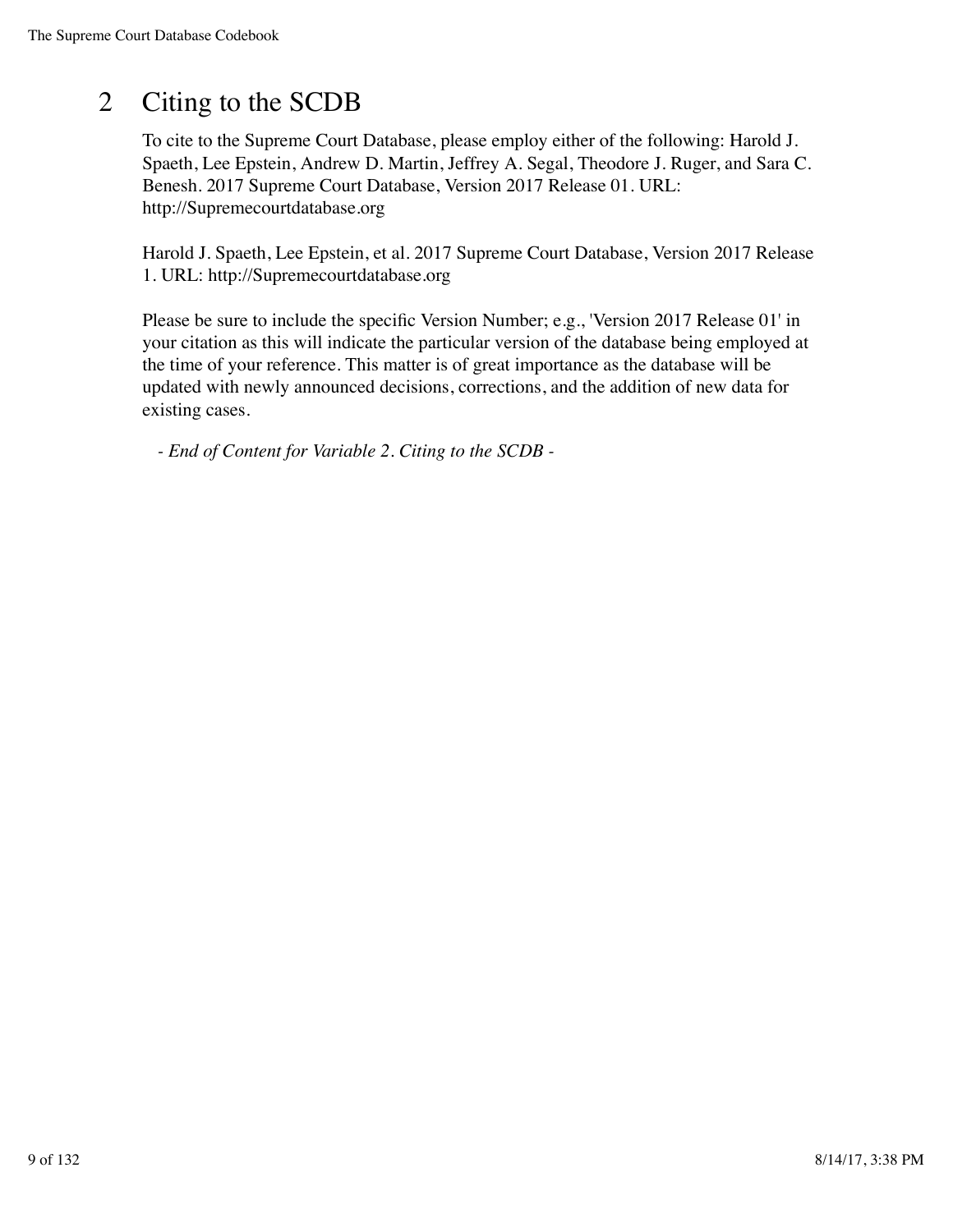| 3 | <b>SCDB Case ID</b> |
|---|---------------------|
|   |                     |

| <b>Variable Name</b> | <b>Spaeth Name</b> | <b>Normalizations</b> |
|----------------------|--------------------|-----------------------|
| caseld               | n/a                | n/a                   |

This is the first of four unique internal identification numbers.

The first four digits are the term. The next four are the case within the term (starting at 001 and counting up).

*- End of Content for Variable 3. SCDB Case ID -*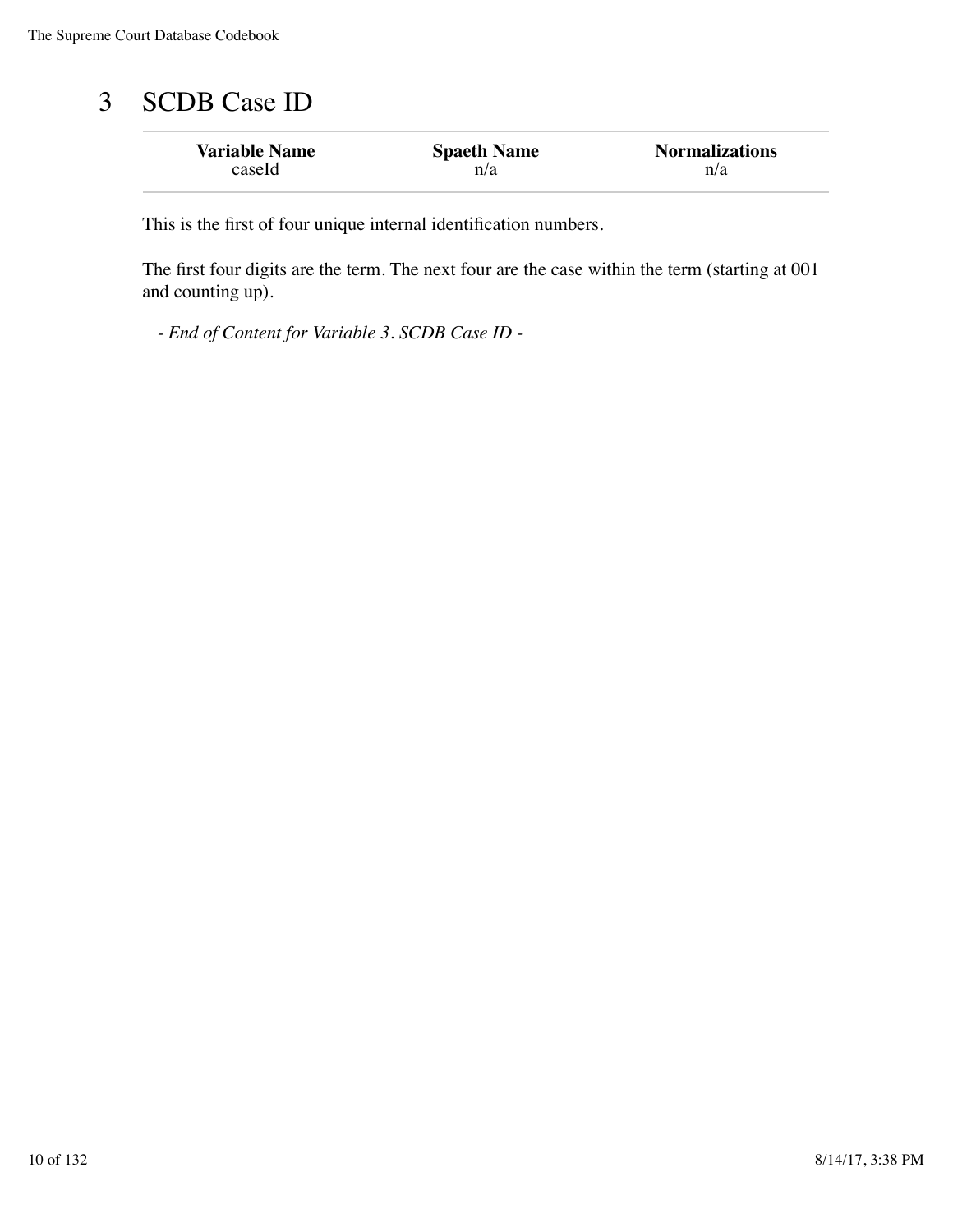# 4 SCDB Docket ID

| <b>Variable Name</b> | <b>Spaeth Name</b> | <b>Normalizations</b> |
|----------------------|--------------------|-----------------------|
| docketId             | n/a                | n/a                   |

This is the second of four unique internal identification numbers.

The first four digits are the term. The next four are the case within the term (starting at 001 and counting up). The last two are the number of dockets consolidated under the U.S. Reports citation (starting at 01 and counting up).

*- End of Content for Variable 4. SCDB Docket ID -*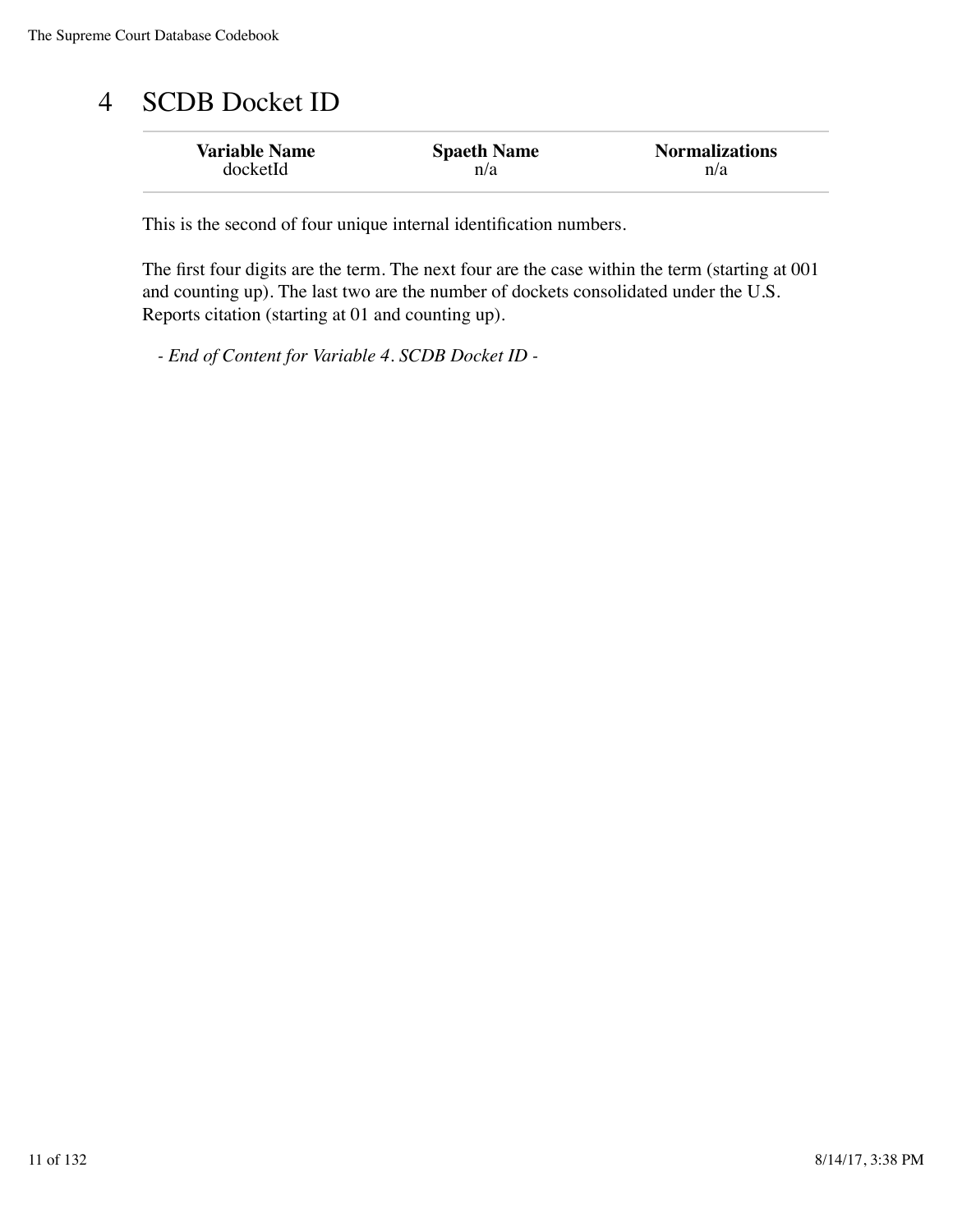# 5 SCDB Issues ID

| <b>Variable Name</b> | <b>Spaeth Name</b> | <b>Normalizations</b> |
|----------------------|--------------------|-----------------------|
| caseLssuesId         | n/a                | n/a                   |

This is the third of four unique internal identification numbers.

The first four digits are the term. The next four are the case within the term (starting at 001 and counting up). The next two are the number of dockets consolidated under the U.S. Reports citation (starting at 01 and counting up). The last two are the number of issues and legal provisions within the case (starting at 01 and counting up).

*- End of Content for Variable 5. SCDB Issues ID -*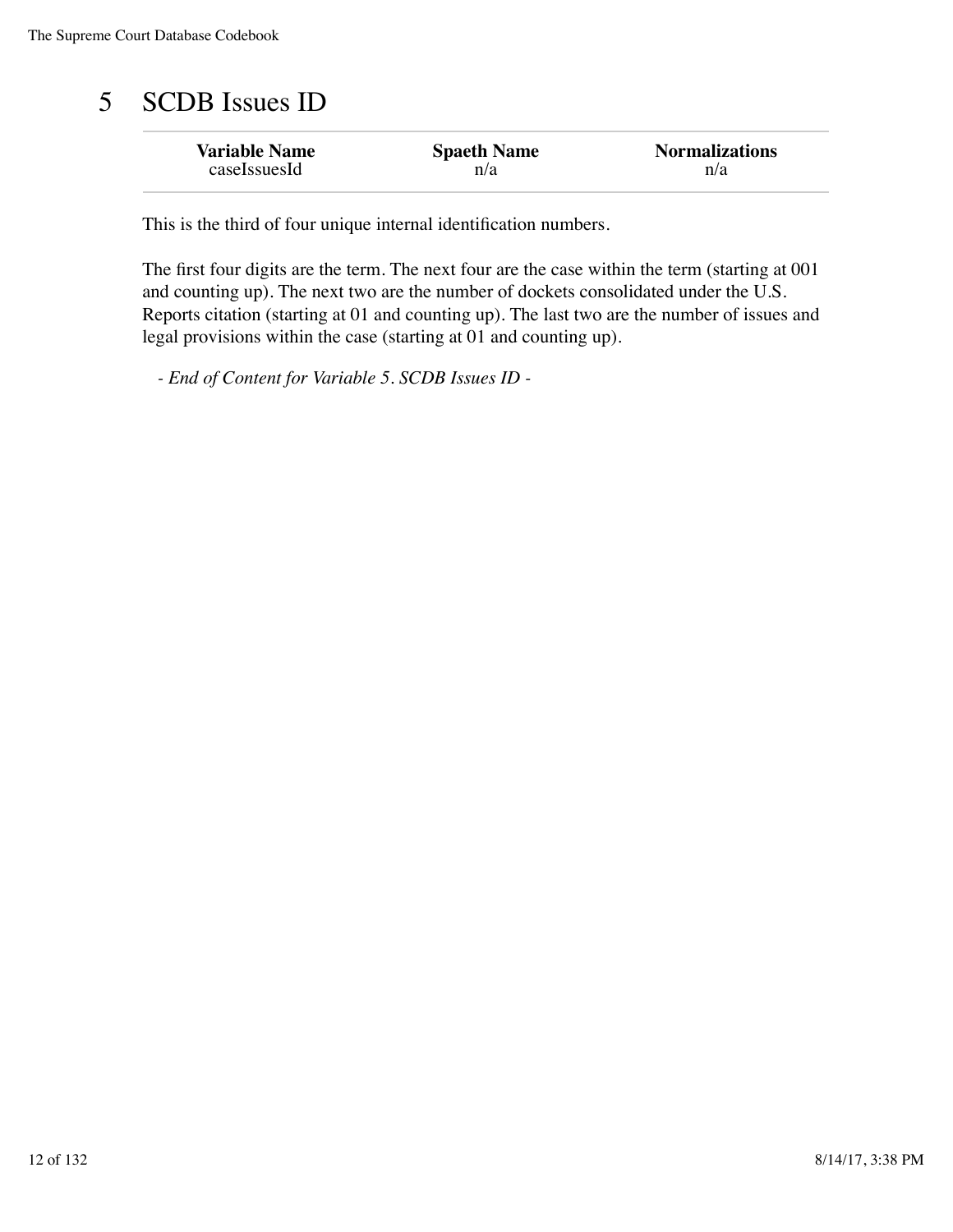# 6 SCDB Vote ID

| <b>Variable Name</b> | <b>Spaeth Name</b> | <b>Normalizations</b> |
|----------------------|--------------------|-----------------------|
| voteld               | n/a                | n/a                   |

This is the fourth of four unique internal identification numbers.

The first four digits are the term. The next four are the case within the term (starting at 001 and counting up). The next two are the number of dockets consolidated under the U.S. Reports citation (starting at 01 and counting up). The next two are the number of issues and legal provisions within the case (starting at 01 and counting up). The next two indicate a split vote within an issue or legal provision (01 for only one vote; 02 if a split vote). The final two represent the vote in the case (usually runs 01 to 09, but fewer if less than all justices participated).

*- End of Content for Variable 6. SCDB Vote ID -*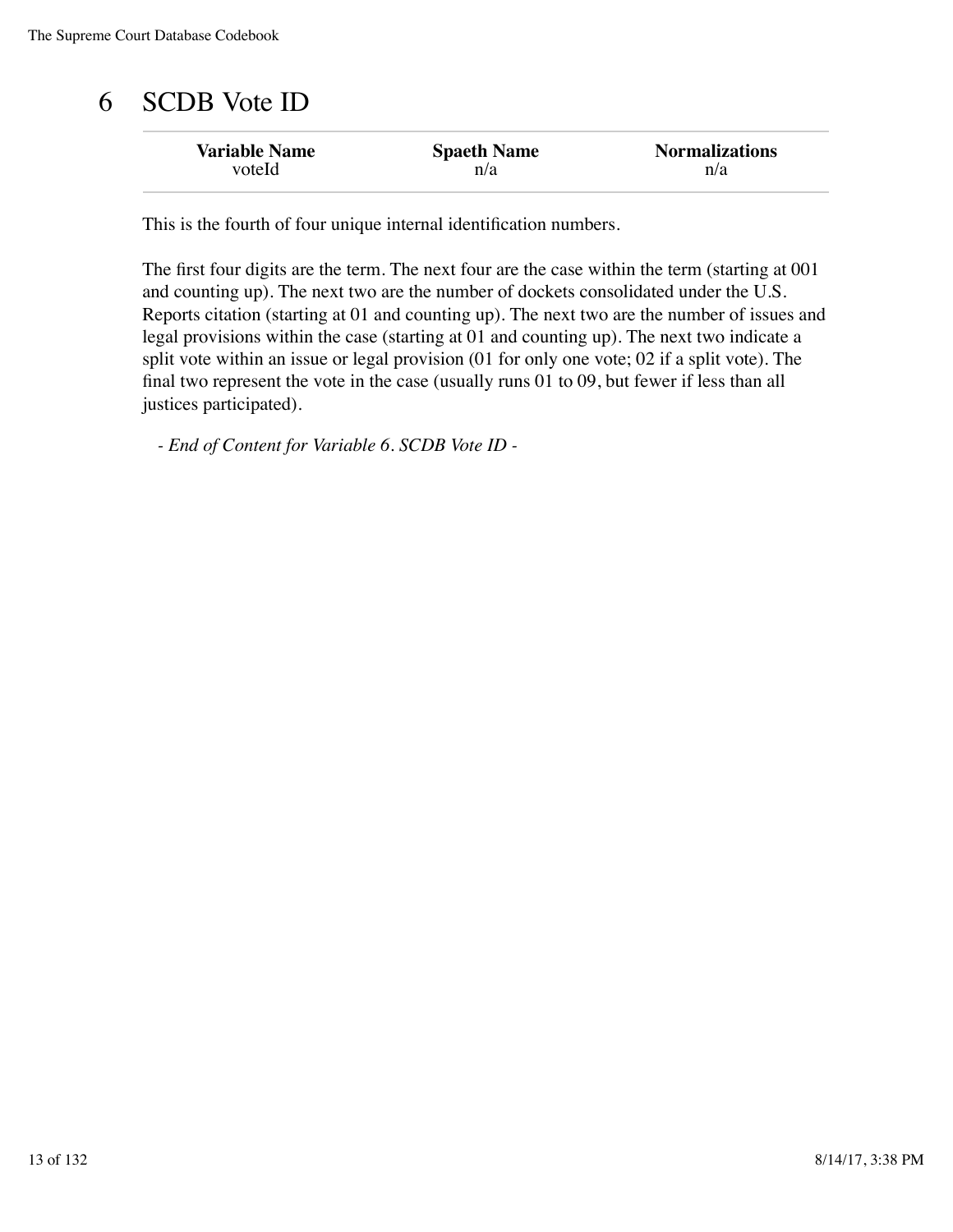# 7 U.S. Reporter Citation

| <b>Variable Name</b> | <b>Spaeth Name</b> | <b>Normalizations</b> |
|----------------------|--------------------|-----------------------|
| usCite               |                    | n/a                   |

The next four variables provide the citation to each case from the official United States Reports (US) and the three major unofficial Reports, the Supreme Court Reporter (S.CT), the Lawyers' Edition of the United States Reports(LEd), and the LEXIS cite.

Especially note that these four Reporters are not identical in the cases they report. Slight differences exist among the per curiam and non-orally argued decisions and whether or not multiple citations accompany the lead decision under the original citation. Our listing derives primarily from that of the Lawyer's Edition, supplemented by the US Reports.

Except for memorandum decisions at the back of each volume, we include virtually every decision the Court has made during its four centuries of existence.

Also note that LEXIS cites have the advantage of being unique; the other reporters can have multiple cases on the same page.

Further note that pagination does not invariably proceed chronologically throughout the volumes. Hence, do not assume that because a given citation has a higher page number than that of another case it was decided on the same or a later date as the other case. The only accurate way to sequence the cases chronologically is by indexing or otherwise sequencing each case's date of decision (date of decision).

*- End of Content for Variable 7. U.S. Reporter Citation -*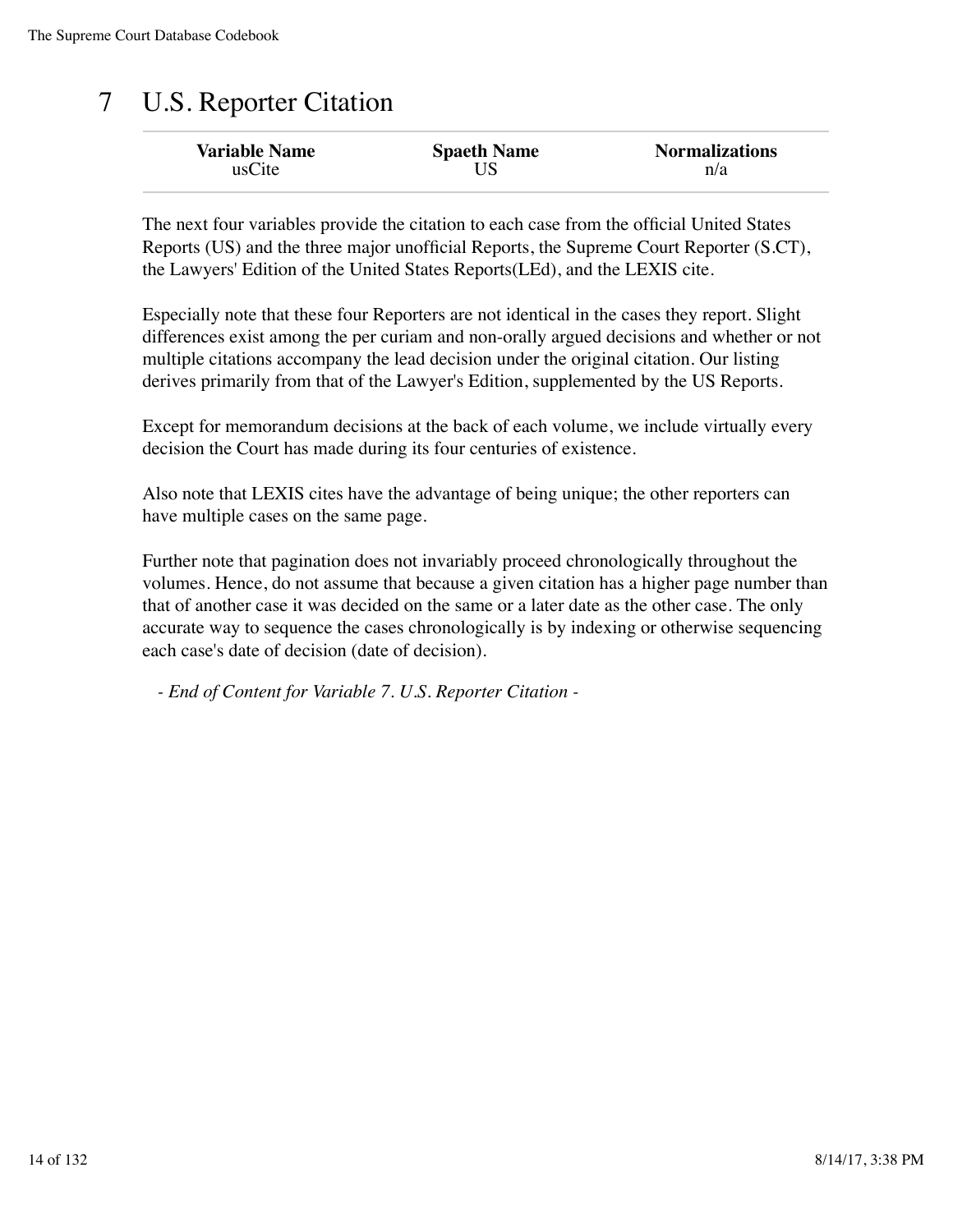## 8 Supreme Court Citation

| <b>Variable Name</b> | <b>Spaeth Name</b> | <b>Normalizations</b> |
|----------------------|--------------------|-----------------------|
| sctCite              |                    | n/a                   |

See variable U.S. Reporter Citation (usCite).

*- End of Content for Variable 8. Supreme Court Citation -*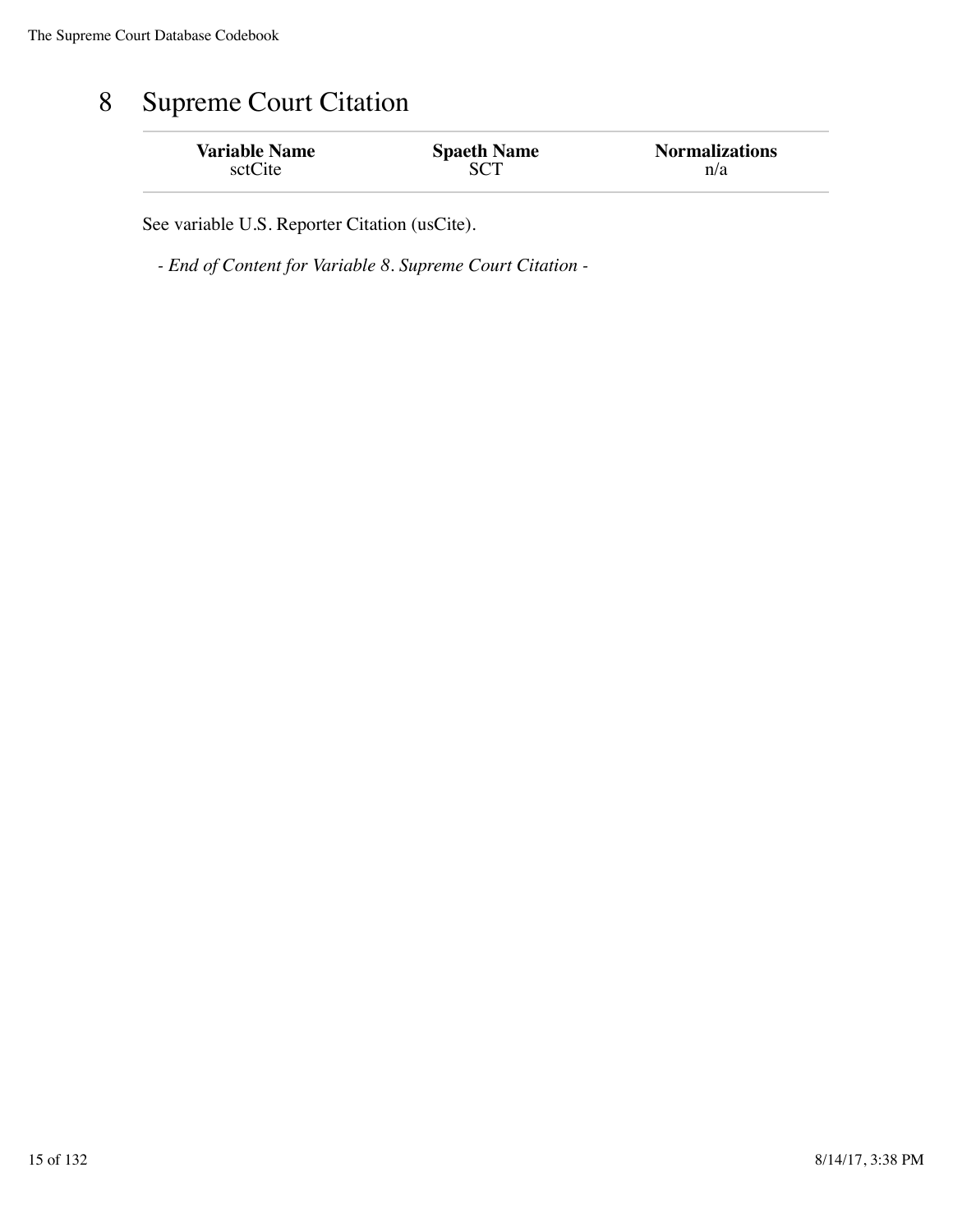## 9 Lawyers Edition Citation

| <b>Variable Name</b> | <b>Spaeth Name</b> | <b>Normalizations</b> |
|----------------------|--------------------|-----------------------|
| ledCite              | I ED               | n/a                   |

See variable U.S. Reporter Citation.

*- End of Content for Variable 9. Lawyers Edition Citation -*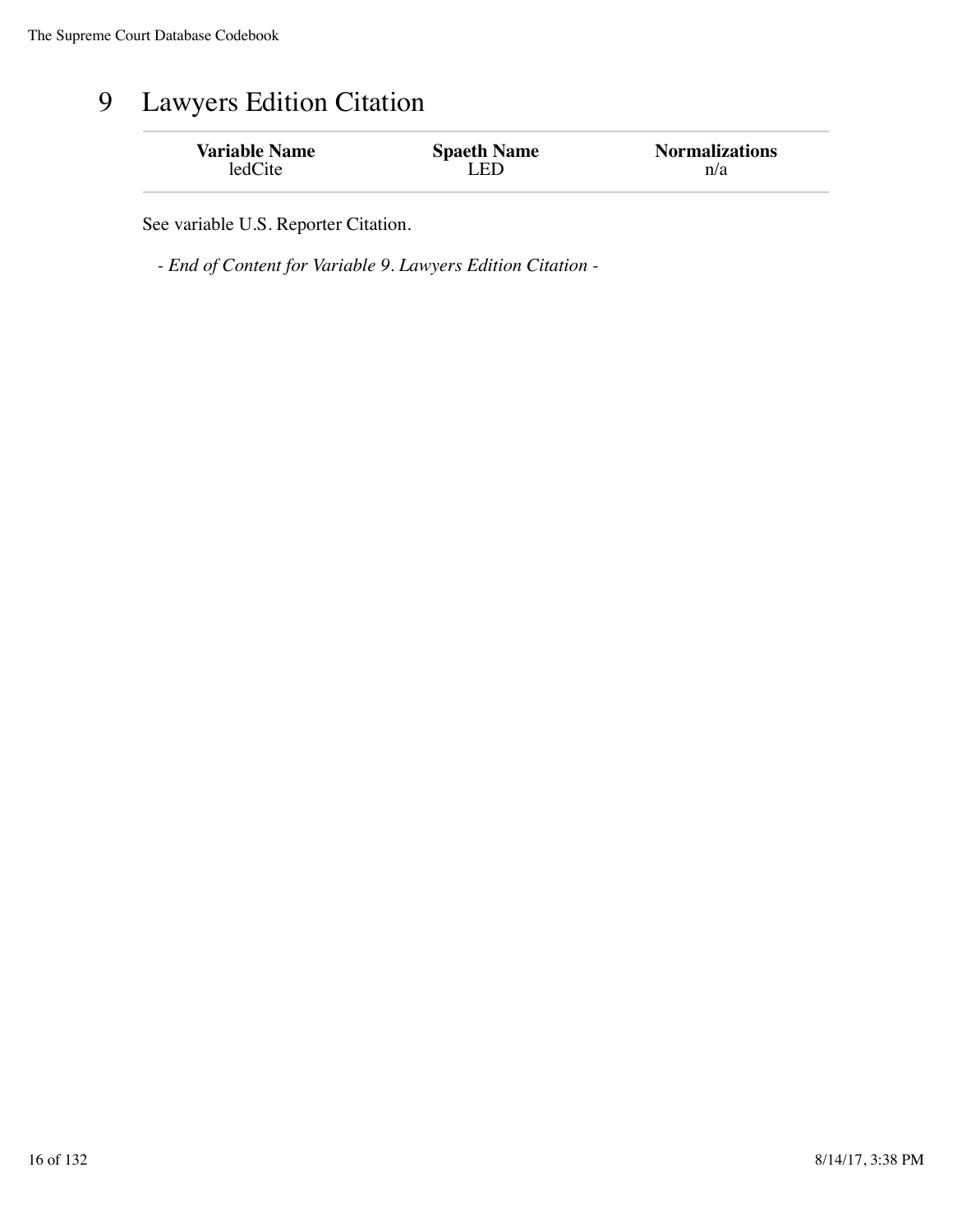# 10 LEXIS Citation

| <b>Variable Name</b> | <b>Spaeth Name</b> | <b>Normalizations</b> |
|----------------------|--------------------|-----------------------|
| lexisCite            | n/a                | n/a                   |

See variable U.S. Reporter Citation (usCite).

*- End of Content for Variable 10. LEXIS Citation -*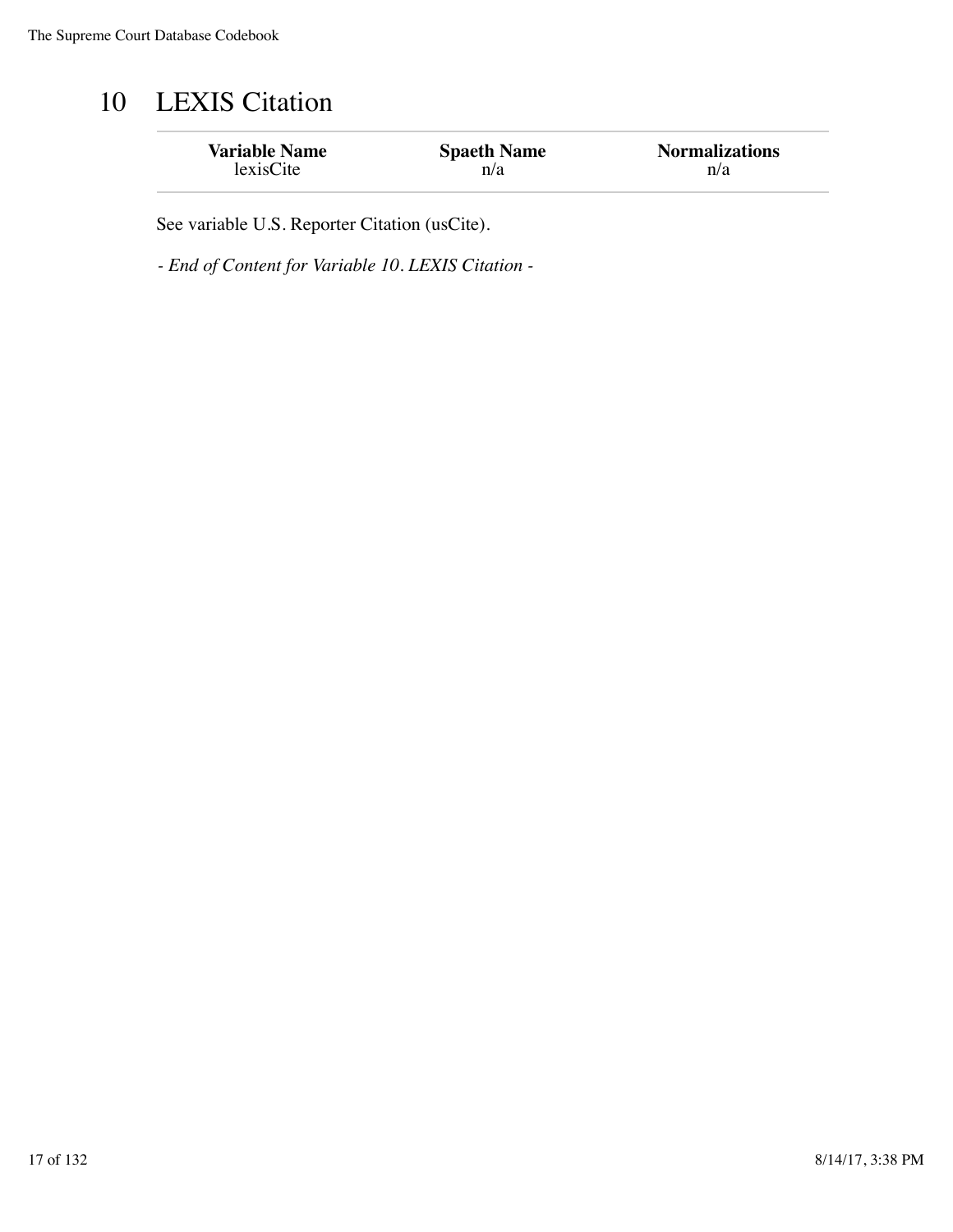# 11 Docket Number

| <b>Variable Name</b> | <b>Spaeth Name</b> | <b>Normalizations</b> |
|----------------------|--------------------|-----------------------|
| docket               | <b>DOCKET</b>      | n/a                   |

This variable contains the docket number that the Supreme Court has assigned to the case. Prior to the first two terms of the Burger Court (1969-1970), different cases coming to the Court in different terms could have the same docket number. The Court eliminated the possibility of such duplication by including the last two digits of the appropriate term before the assigned docket number. Since the 1971 Term, the Court has also operated with a single docket. Cases filed pursuant to the Court's appellate jurisdiction have a two-digit number corresponding to the term in which they were filed, followed by a hyphen and a number varying from one to five digits. Cases invoking the Court's original jurisdiction have a number followed by the abbreviation, "Orig."

During much of the legacy period, docket number do not exist in the Reports; a handful of more modern cases also lack a docket number. For these, the docket variable has no entry.

For administrative purposes, the Court uses the letters, "A," "D," and "S," in place of the term year to identify applications ("A") for stays or bail, proceedings of disbarment or discipline of attorneys ("D"), and matters being held indefinitely for one reason or another ("S"). These occur infrequently and then almost always in the Court's summary orders at the back of each volume of the U.S.Reports. The database excludes these cases, the overwhelming majority of which are denials of petition for certiorari.

Note that the Court can consolidate multiple petitions--each with its own docket number--under one U.S. cite. If you are interested in only the first (lead) case, use the database organized by Supreme Court citation. If you are interested in all the cases consolidated under one cite, select the data organized by docket. Multiple docket numbers under a single case citation almost always contain the same issue as the lead case and differ only in the parties to the case and its origin and source

For the first release of the legacy dataset, only data by citation are available. Users interested in the Vinson Court forward can still download or analyze the data by citation or docket.

*- End of Content for Variable 11. Docket Number -*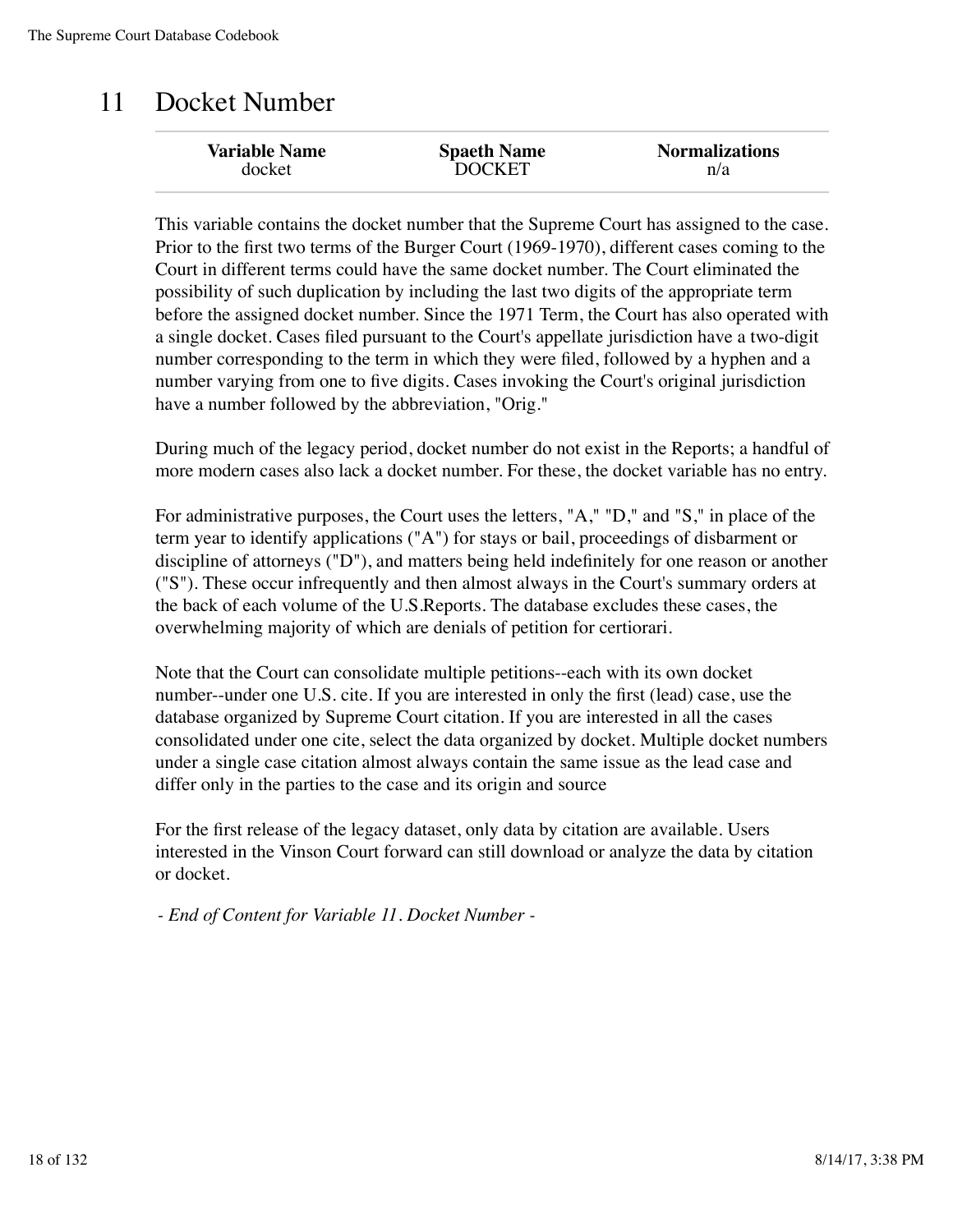### 12 Case Name

| <b>Variable Name</b> | <b>Spaeth Name</b> | <b>Normalizations</b> |
|----------------------|--------------------|-----------------------|
| caseName             | n/a                | n/a                   |

This is the name of the case. We derived the post-heritage names from WESTLAW and then did a bit of tidying so that they appear in a consistent format. With the exception of various Latin phrases and abbreviations, all words are now in upper case.

The names of the heritage cases are taken from the LAWYERS' EDITION of the Reports. If you are searching for a particular case and do not find it, it likely results because of a variant name. The citation of the case should, however, enable you to find the desired case.

Note that case name is tied to the docket number. In other words, if multiple cases appear under the same citation, the case name will be that of the particular case, not the lead case.

*- End of Content for Variable 12. Case Name -*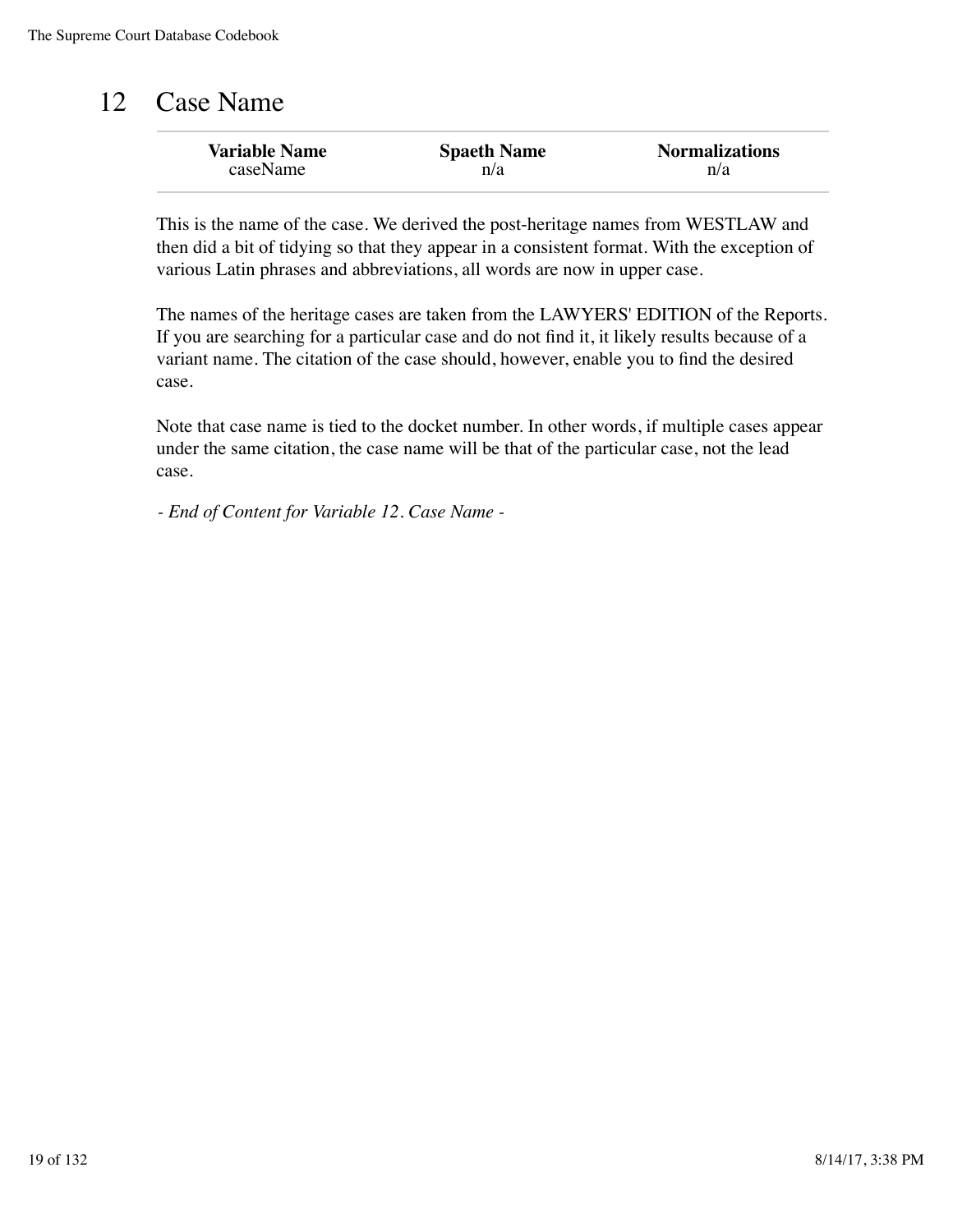### 13 Petitioner

| <b>Variable Name</b> | <b>Spaeth Name</b> | <b>Normalizations</b> |
|----------------------|--------------------|-----------------------|
| petitioner           | PARTY 1            | varParties $(310)$    |
|                      |                    |                       |

The next four variables identify the parties to the case. "Petitioner" refers to the party who petitioned the Supreme Court to review the case. This party is variously known as the petitioner or the appellant. "Respondent" refers to the party being sued or tried and is also known as the appellee. Variables "petitioner" and "respondent" provide detailed information about all parties, except the identity of the state if a state (or one of its subdivisions) is a party, petitioner and respondent variables note only whether a state is a party, not the state's name. See variables Petitioner State and Respondent State for the name.

The specific codes that appear below were created inductively, with petitioner and respondent characterized as the Court's opinion identifies them.

In describing the parties in the cases before it, the justices employ terminology that places them in the context of the litigation in which they are involved. Accordingly, an employer who happens to be a manufacturer will be identified as the former if its role in the litigation is that of an employer and as the latter if its role is that of a business. Because the justices describe litigants in this fashion, a fairly limited vocabulary characterizes them. Note that the list of parties also includes the list of administrative agencies and officials contained in administrative action preceding litigation.

Also note that the Court's characterization of the parties applies whether the petitioner and respondent are actually single entities or whether many other persons or legal entities have associated themselves with the lawsuit. That is, the presence of the phrase, et al., following the name of a party does not preclude the Court from characterizing that party as though it were a single entity. Thus, each docket number will show a single petitioner and a single respondent, regardless of how many legal entities were actually involved.

The decision rules governing the identification of parties are as follows.

1. Parties are identified by the labels given them in the opinion or judgment of the Court except where the Reports title a party as the "United States" or as a named state. Textual identification of parties is typically provided prior to Part I of the Court's opinion. The official syllabus, the summary that appears on the title page of the case, may be consulted as well. In describing the parties, the Court employs terminology that places them in the context of the specific lawsuit in which they are involved. E.g., "employer" rather than "business" in a suit by an employee; as a "minority," "female," or "minority female" employee rather than "employee" in a suit alleging discrimination by an employer.

2. Where a choice of identifications exists that which provides information not provided by the legal provision or the issue is chosen. E.g., a federal taxpayer or an attorney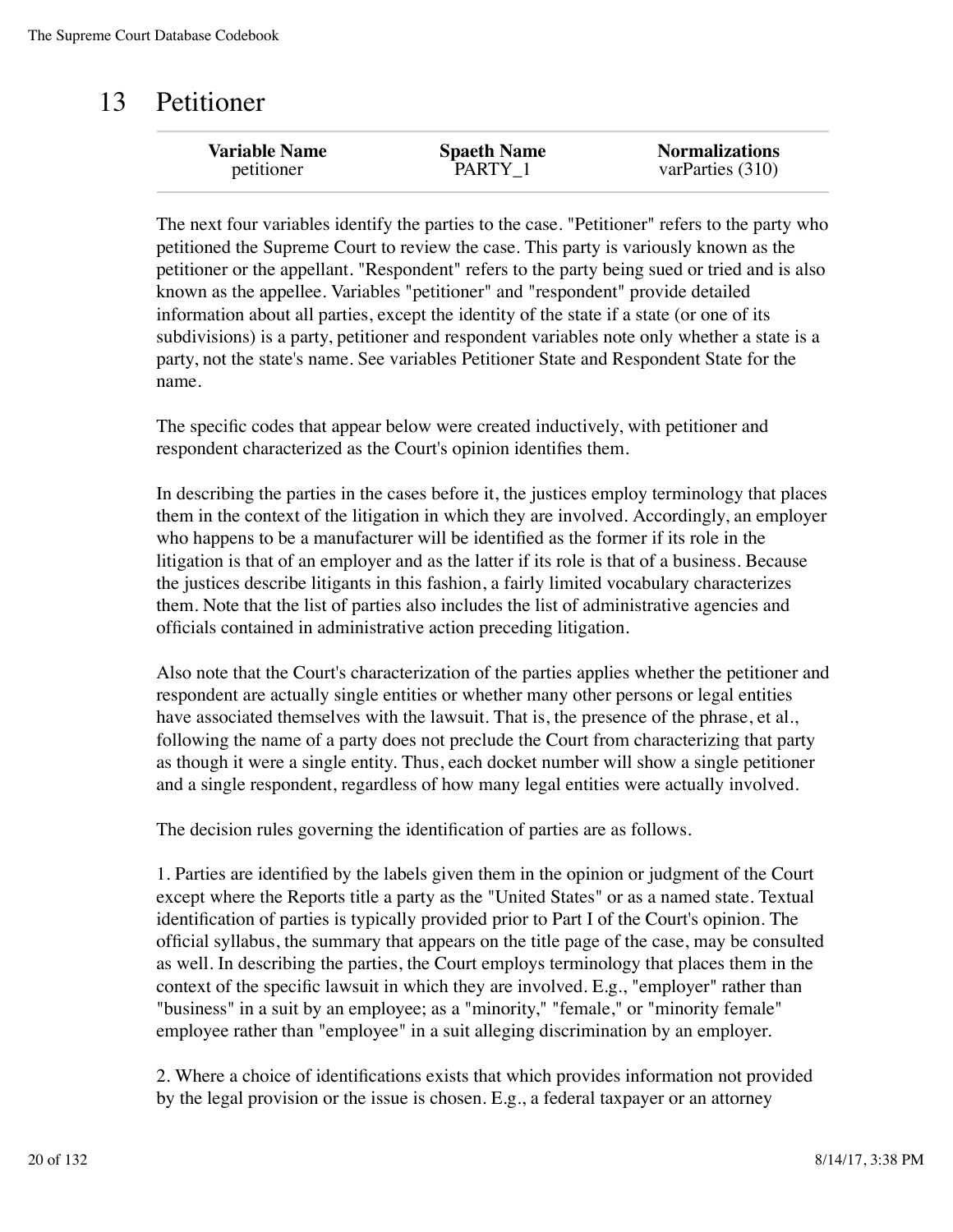accused of a crime as taxpayer or attorney rather than accused person, particularly if neither the lawType nor the Issue variable identifies the case as a tax matter or one involving an attorney.

3. Identify the parties by reference to the following list and by the list of federal agencies provided in the adminAction variable.

*- End of Content for Variable 13. Petitioner -*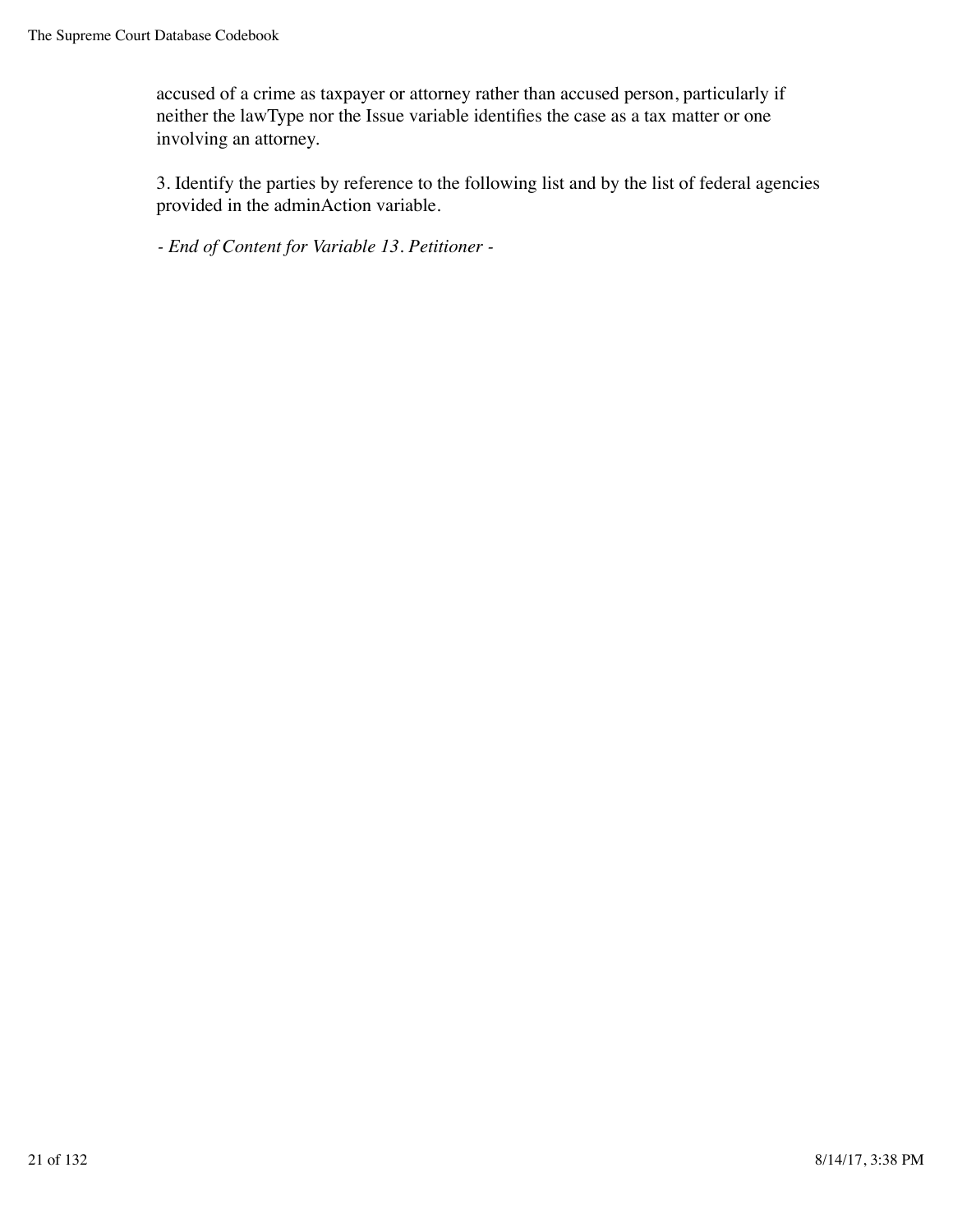### 14 Petitioner State

| <b>Variable Name</b> | <b>Spaeth Name</b> | <b>Normalizations</b> |
|----------------------|--------------------|-----------------------|
| petitionerState      | PARTY 1            | varStates $(64)$      |
|                      |                    |                       |

This variable identifies the state if the state or any one of the below is the petitioner. The exceptions are courts, judicial districts, or judges. If they are federal courts or federal judges, the "state" is always the United States. The same holds for other federal employees or officials.

- specified state board or department of education
- city, town, township, village, or borough government or governmental unit
- state commission, board, committee, or authority
- county government or county governmental unit
- state department or agency
- court or judicial district
- governmental employee or job applicant
- female governmental employee or job applicant
- minority governmental employee or job applicant
- minority female governmental employee or job applicant
- federal government corporation
- retired or former governmental employee
- U.S. House of Representatives
- interstate compact
- $\bullet$  judge
- state legislature, house, or committee
- local governmental unit other than a county, city, town, township, village, or borough
- governmental official, or an official of an agency established under an interstate compact
- state or U.S. supreme court
- local school district or board of education
- U.S. Senate
- U.S. senator
- foreign nation or instrumentality
- state or local governmental taxpayer, or executor of the estate of
- state college or university

See Petitioner variable for more details.

*- End of Content for Variable 14. Petitioner State -*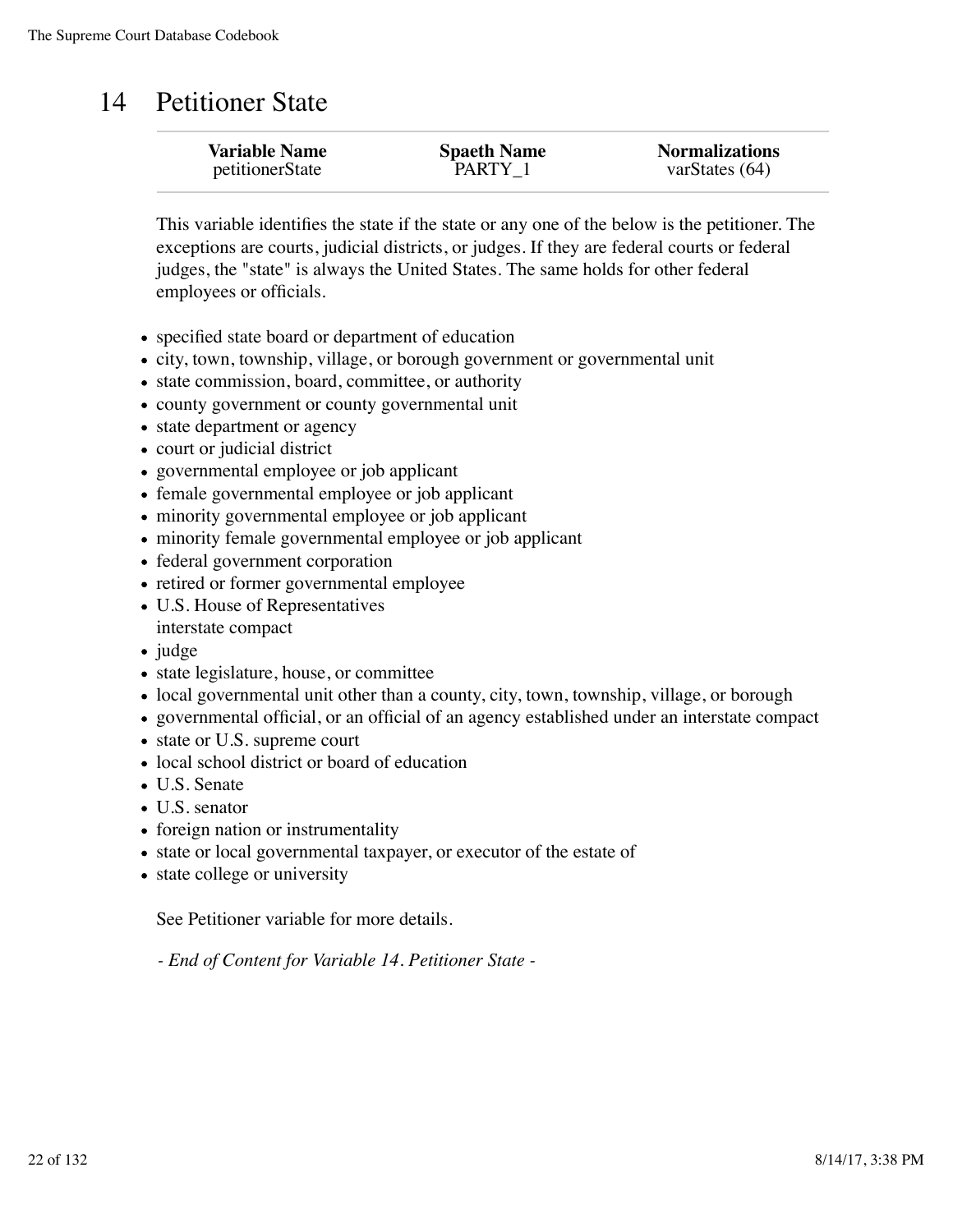## 15 Respondent

| <b>Variable Name</b> | <b>Spaeth Name</b> | <b>Normalizations</b> |
|----------------------|--------------------|-----------------------|
| respondent           | PARTY 2            | varParties $(310)$    |
|                      |                    |                       |

See Petitioner variable.

*- End of Content for Variable 15. Respondent -*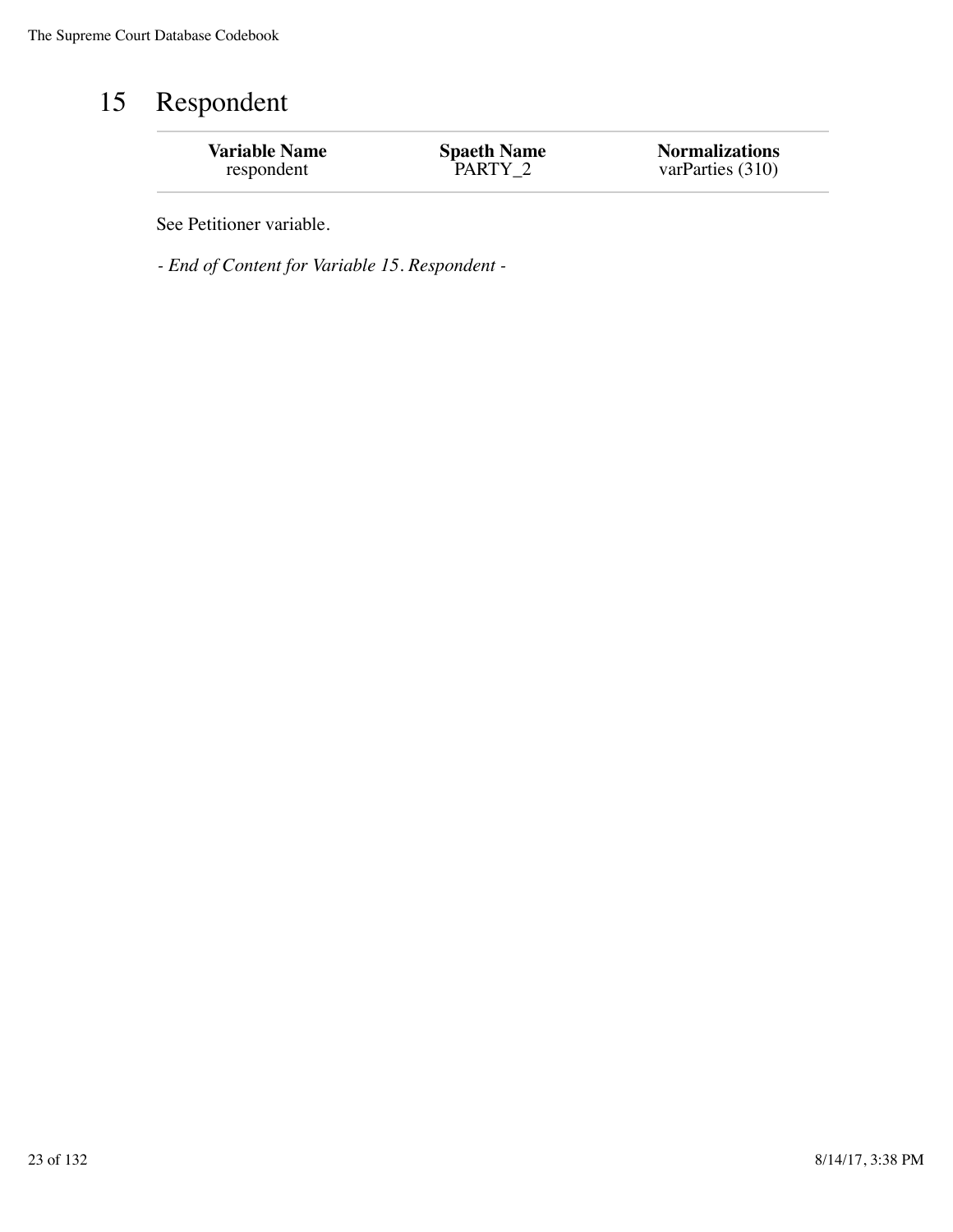### 16 Respondent State

| <b>Variable Name</b> | <b>Spaeth Name</b> | <b>Normalizations</b> |
|----------------------|--------------------|-----------------------|
| respondentState      | PARTY <sub>2</sub> | varStates $(64)$      |

This variable identifies the state if the state or any one of the following is the respondent:

- specified state board or department of education
- city, town, township, village, or borough government or governmental unit
- state commission, board, committee, or authority
- county government or county governmental unit
- state department or agency
- court or judicial district
- governmental employee or job applicant
- female governmental employee or job applicant
- minority governmental employee or job applicant
- minority female governmental employee or job applicant
- retired or former governmental employee
- judge
- state legislature, house, or committee
- local governmental unit other than a county, city, town, township, village, or borough
- governmental official, or an official of an agency established under an interstate compact
- state or U.S. supreme court
- local school district or board of education
- state or local governmental taxpayer, or executor of the estate of
- state college or university

See Petitioner variable for more details.

*- End of Content for Variable 16. Respondent State -*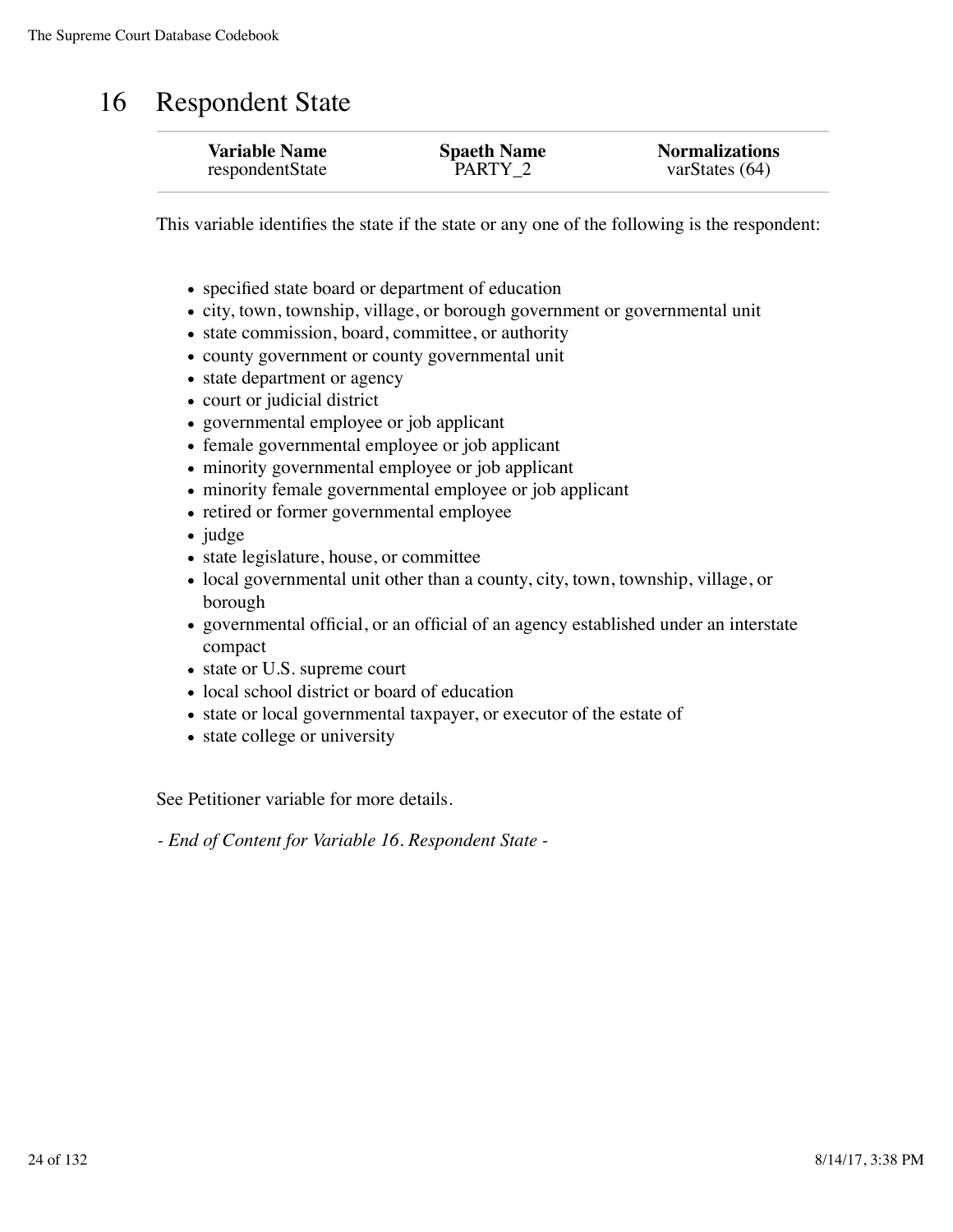#### 17 Manner in which the Court takes Jurisdiction

| <b>Variable Name</b> | <b>Spaeth Name</b> | <b>Normalizations</b> |
|----------------------|--------------------|-----------------------|
| jurisdiction         | JUR                | varJurisdiction (14)  |

The Court uses a variety of means whereby it undertakes to consider cases that it has been petitioned to review. These are listed below. The most important ones are the writ of certiorari, the writ of appeal, and for legacy cases the writ of error, appeal, and certification.

A few notes are in order. First, there are handful of cases that fall into more than one category. Marbury v. Madison, 5 U.S. 137 (1803), for example, was an original jurisdiction and a mandamus case. We code these cases on the basis of the writ. So Marbury is a coded as mandamus, not original jurisdiction.

Second, some legacy cases are "original" motions or requests for the Court to take jurisdiction but were heard or filed in another court. See, for example, Ex parte Matthew Addy S.S. & Commerce Corp., 256 U.S. 417 (1921), asking the Court to issue a writ of mandamus to a federal judge. Again, we do not code these as "original" jurisdiction cases but rather on the basis of the writ.

*- End of Content for Variable 17. Manner in which the Court takes Jurisdiction -*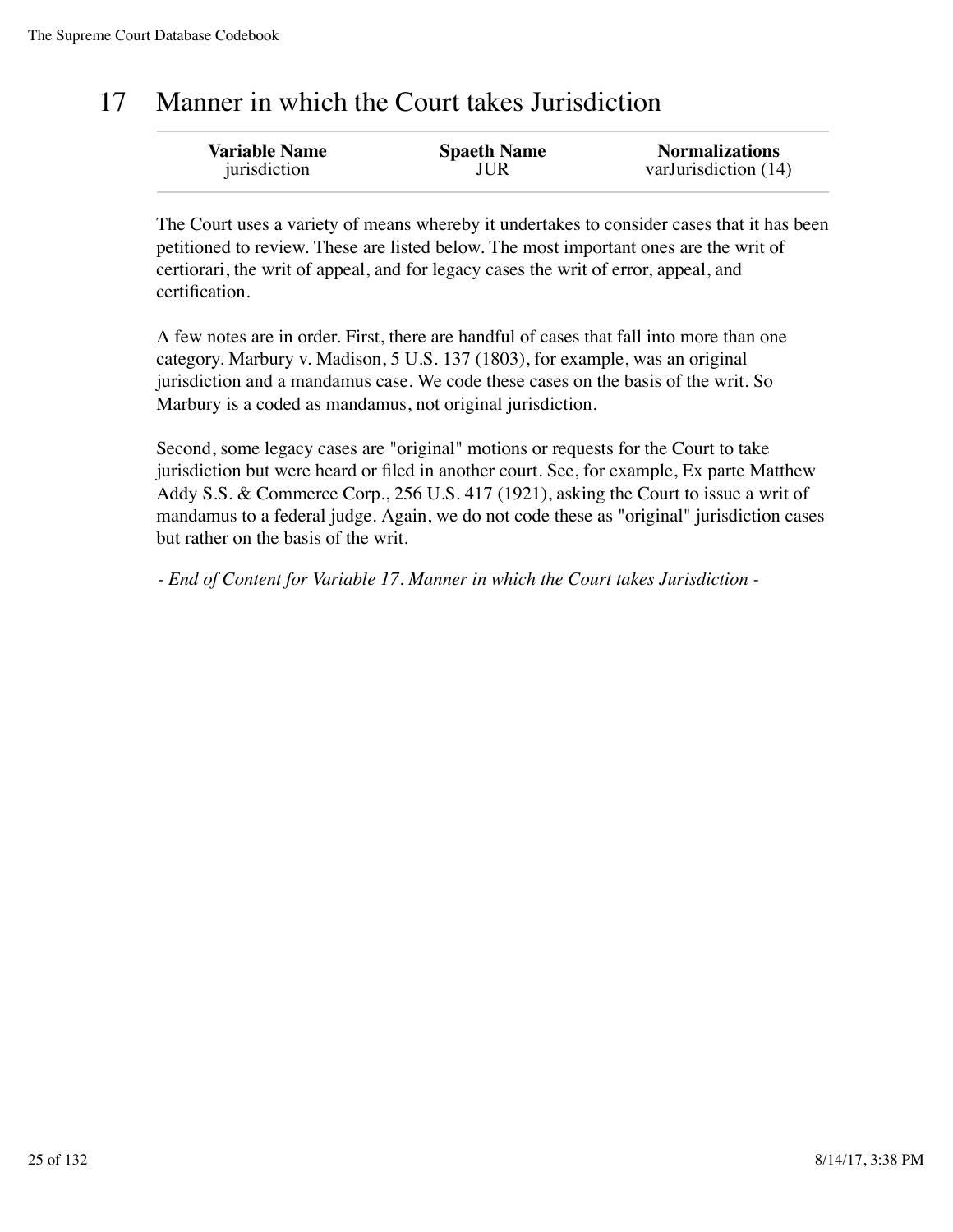### 18 Administrative Action Preceeding Litigation

This variable pertains to administrative agency activity occurring prior to the onset of litigation. Note that the activity may involve an administrative official as well as that of an agency. The general rule for an entry in this variable is whether administrative action occurred in the context of the case. Note too that this variable identifies the specific federal agency. If the action occurred in a state agency, adminAction is coded as 117 (State Agency). See the variable adminActionState for the identity of the state.

Determination of whether administration action occurred in the context of the case was made by reading the material which appears in the summary of the case (the material preceding the Court's opinion) and, if necessary, those portions of the prevailing opinion headed by a I or II.

Action by an agency official is considered to be administrative action except when such an official acts to enforce criminal law.

If an agency or agency official "denies" a "request" that action be taken, such denials are considered agency action.

If two federal agencies are mentioned (e.g., INS and BIA), the one whose action more directly bears on the dispute will appear; otherwise the agency that acted more recently. If a state and federal agency are mentioned, the federal agency will appear.

Excluded from entry in this variable are:

- A "challenge" to an unapplied agency rule, regulation, etc. A request for an injunction or a declaratory judgment against agency action which, though anticipated, has not yet occurred.
- A mere request for an agency to take action when there is no evidence that the agency did so.
- Agency or official action to enforce criminal law. The hiring and firing of political appointees or the procedures whereby public officials are appointed to office.
- Attorney general preclearance actions pertaining to voting. Filing fees or nominating petitions required for access to the ballot.
- Actions of courts martial.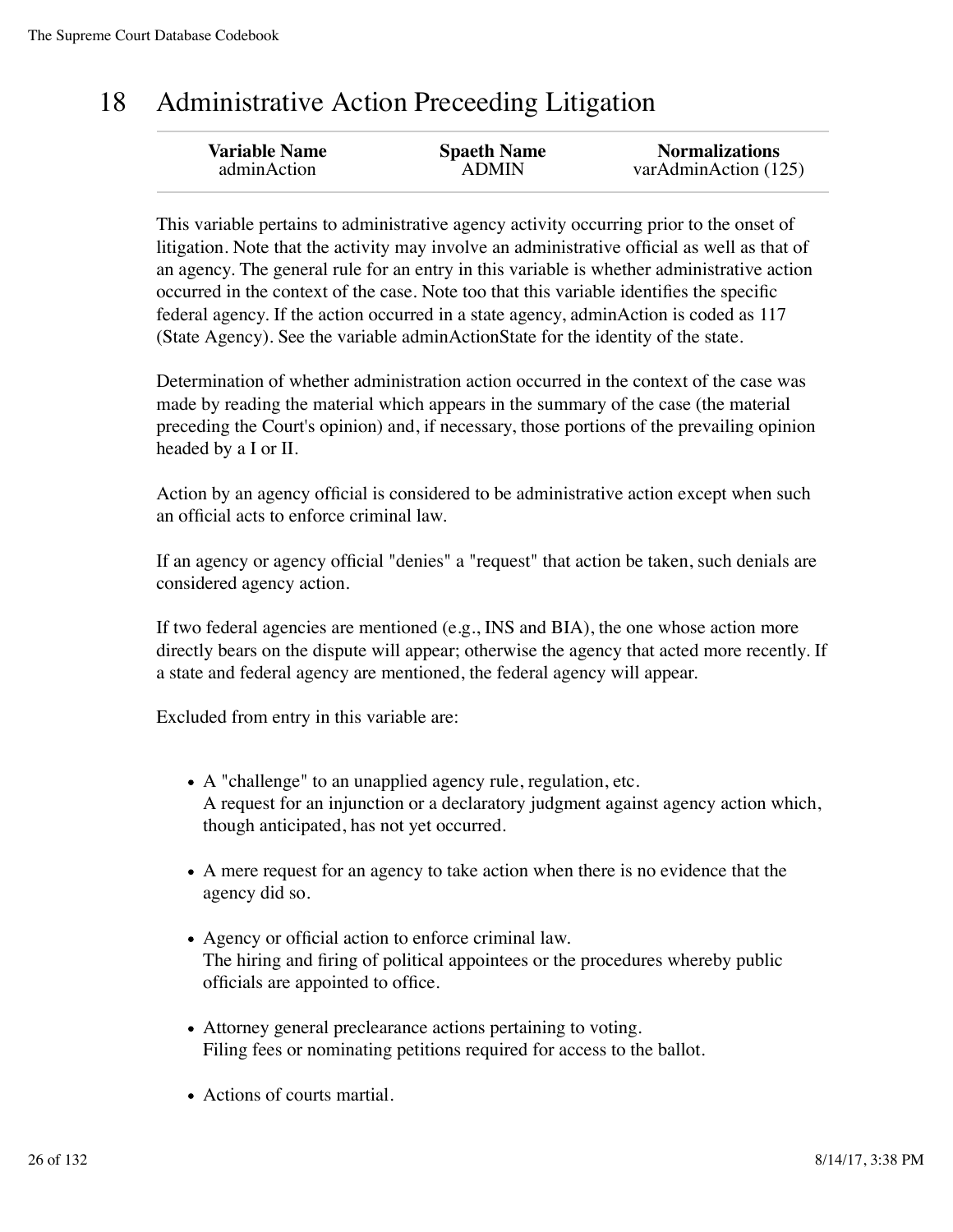- Land condemnation suits and quiet title actions instituted in a court.
- Federally funded private nonprofit organizations.

Nite that the following list of agencies amy also be found as a petitoner or respondent variable.

*- End of Content for Variable 18. Administrative Action Preceeding Litigation -*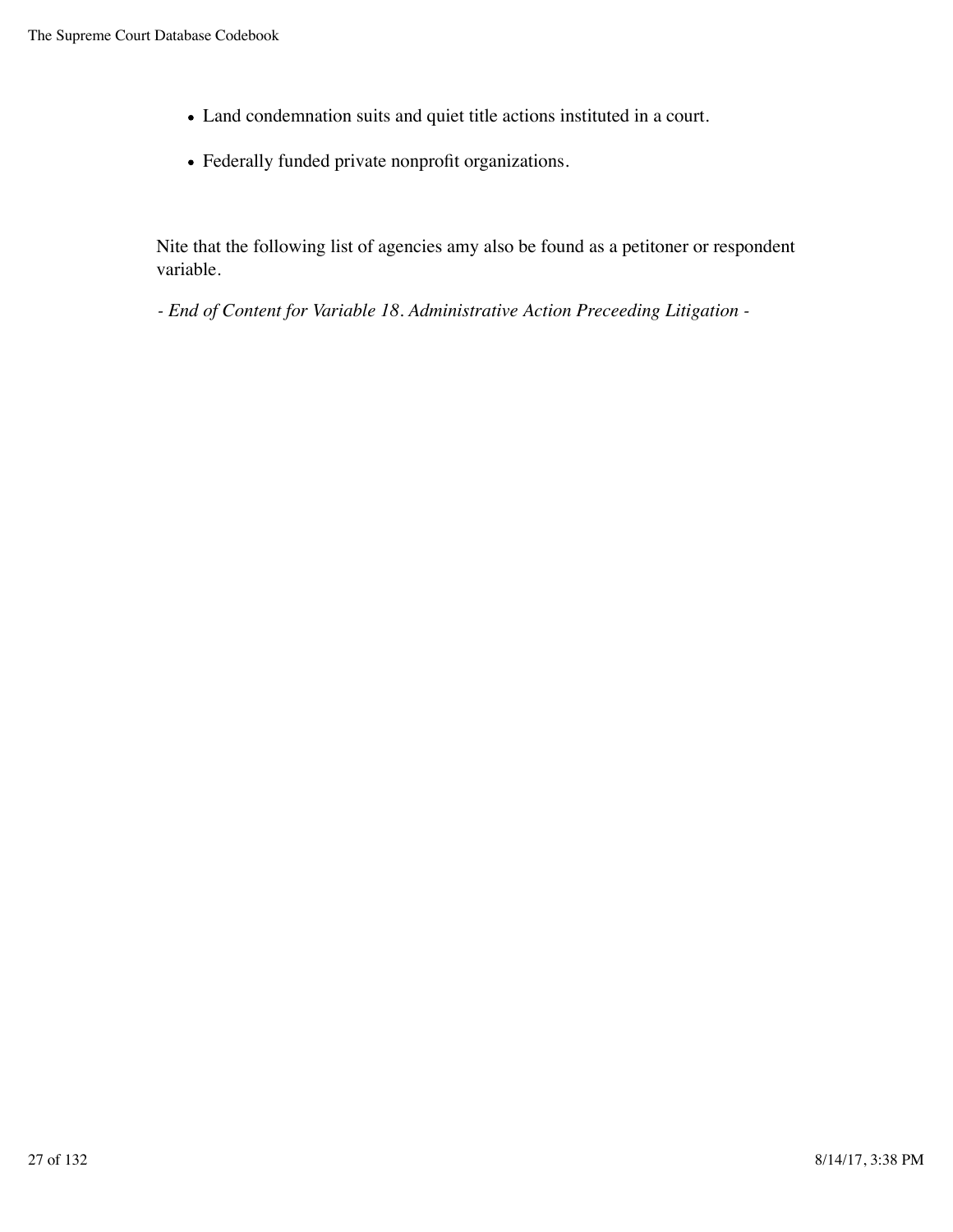### 19 Administrative Action Preceeding Litigation State

| <b>Variable Name</b> | <b>Spaeth Name</b> | <b>Normalizations</b> |
|----------------------|--------------------|-----------------------|
| adminActionState     | <b>ADMIN</b>       | varStates $(64)$      |
|                      |                    |                       |

Administrative action may be either state or federal. If administrative action was taken by a state or a subdivision thereof, this variable identifies the state. See adminAction for federal agencies and for the coding rules.

When a state agency or official acts as an agent of a federal agency, it is identified as such.

*- End of Content for Variable 19. Administrative Action Preceeding Litigation State -*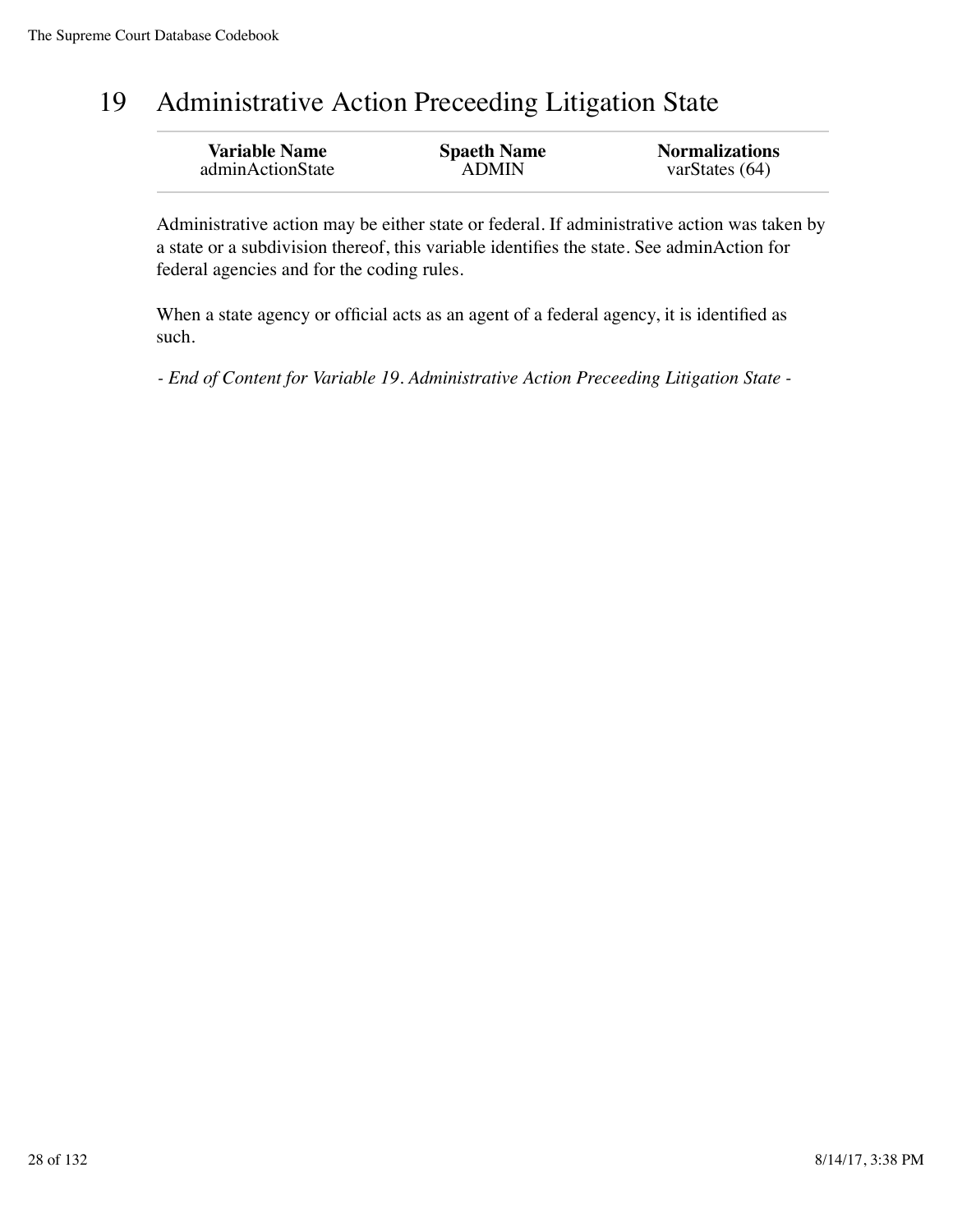### 20 Three-Judge District Court

| <b>Variable Name</b> | <b>Spaeth Name</b> | <b>Normalizations</b>  |
|----------------------|--------------------|------------------------|
| threeJudgeFdc        |                    | varThreeJudgeFdc $(2)$ |

This variable will be checked if the case was heard by a three-judge federal district court (occasionally called "as specially constituted district court"). Beginning in the early 1900s, Congress required three-judge district courts to hear certain kinds of cases. More modern-day legislation has reduced the kinds of lawsuits that must be heard by such a court. As a result, the frequency is less for the Burger Court than for the Warren Court, and all but nonexistent for the Rehnquist and Roberts Courts.

*- End of Content for Variable 20. Three-Judge District Court -*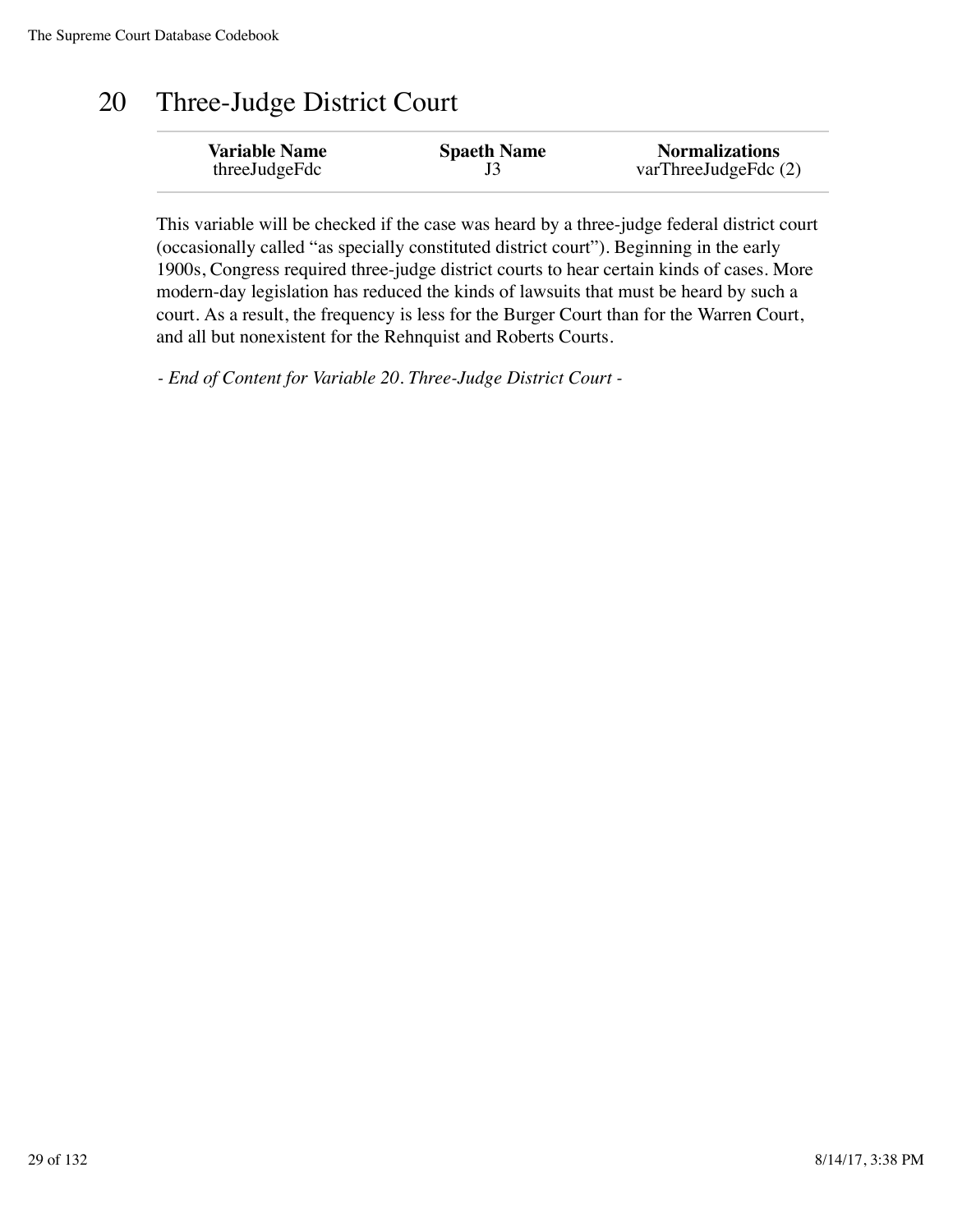## 21 Origin of Case

The focus of this variable is the court in which the case originated, not the administrative agency (see adminAction and adminActionState). For this reason a number of cases show a state or federal appellate court as the one in which the case originated rather than a court of first instance (trial court). This variable has no entry for cases that originated in the United States Supreme Court. Note too that caseOrigin does not identify the name of the state if the case originated in a state court. For the state name, see variable caseOriginState.

The courts in the District of Columbia present a special case in part because of their complex history. (The Federal Judicial Center's website provides a succinct description, at: http://www.fjc.gov/history/home.nsf/page/courts\_special\_dc.html). Below there is a separate code for the Supreme Court of the District of Columbia, which at times had the powers of a circuit court and at others was a trial court. The current federal courts, the U.S. District Court for the District of Columbia (previously known as the Supreme Court of the District of Columbia) and the District Court for the District of Columbia) and the U.S. Court of Appeals for the District of Columbia Circuit (a successor to the Court of Appeals for the District of Columbia) also, of course, have their own separate codes. Local trial (including today's superior court) and appellate courts (including today's District of Columbia Court of Appeals, the highest court in the District of Columbia) are treated as state courts here and as District of Columbia under the caseOriginState variable.

Other general coding notes:

- Cases that arise on a petition of habeas corpus and those removed to the federal courts from a state court are defined as originating in the federal, rather than a state, court system.
- This variable has no entry if the case arose under the Supreme Court's original jurisdiction and in other proceedings with which no other court was involved.
- A petition for a writ of habeas corpus begins in the federal district court, not the state trial court.
- Cases removed to a federal court originate there.

Coding notes with special relevance to the legacy database:

The originating (caseOrigin) and source (caseSource) court is often the same because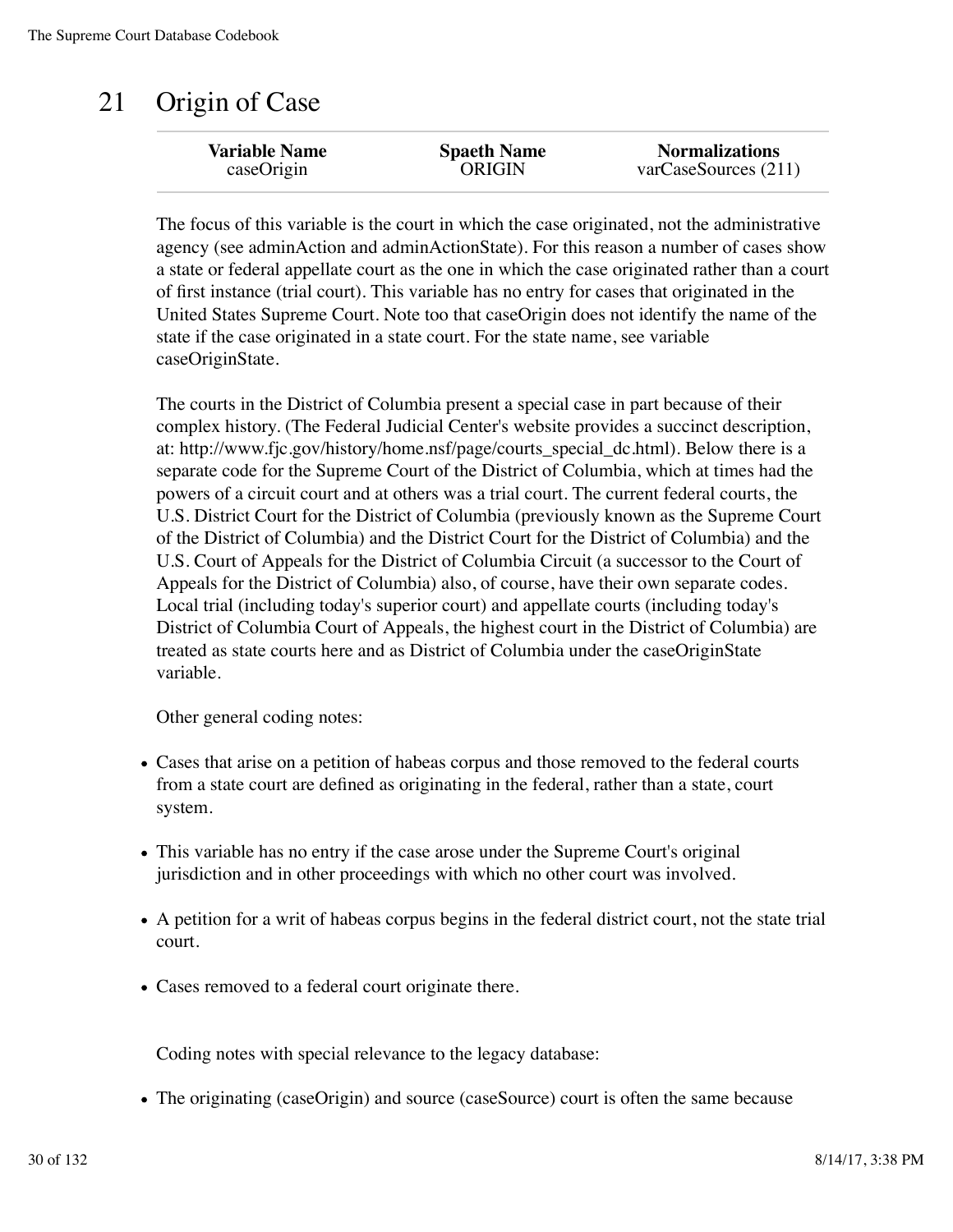many cases went from trial directly to the Supreme Court. For these cases, lcDisposition (how the source court treated the originating court's decision) will be empty. An exception is the Supreme Court of the District of Columbia, which had a trial and general session. See, e.g., Thaw v. Ritchie, 136 U.S. 519 (1890), in which the court in general term reversed the trial court.

We identify courts based on the naming conventions of the day. In the legacy data, users will see that many source and origin courts are "United States Circuit Court for the District of \_\_\_. Because of the plethora of districts (and changes in districts), we do not, however, differentiate among districts in a state. E.g., New York U.S. Circuit for (all) District(s) of New York includes all the districts in New York. For concise histories of the circuit and district courts, see the Federal Judicial Center's website at: http://www.fjc.gov /history/home.nsf/page/index.html.

Also see source of case (caseSource).

*- End of Content for Variable 21. Origin of Case -*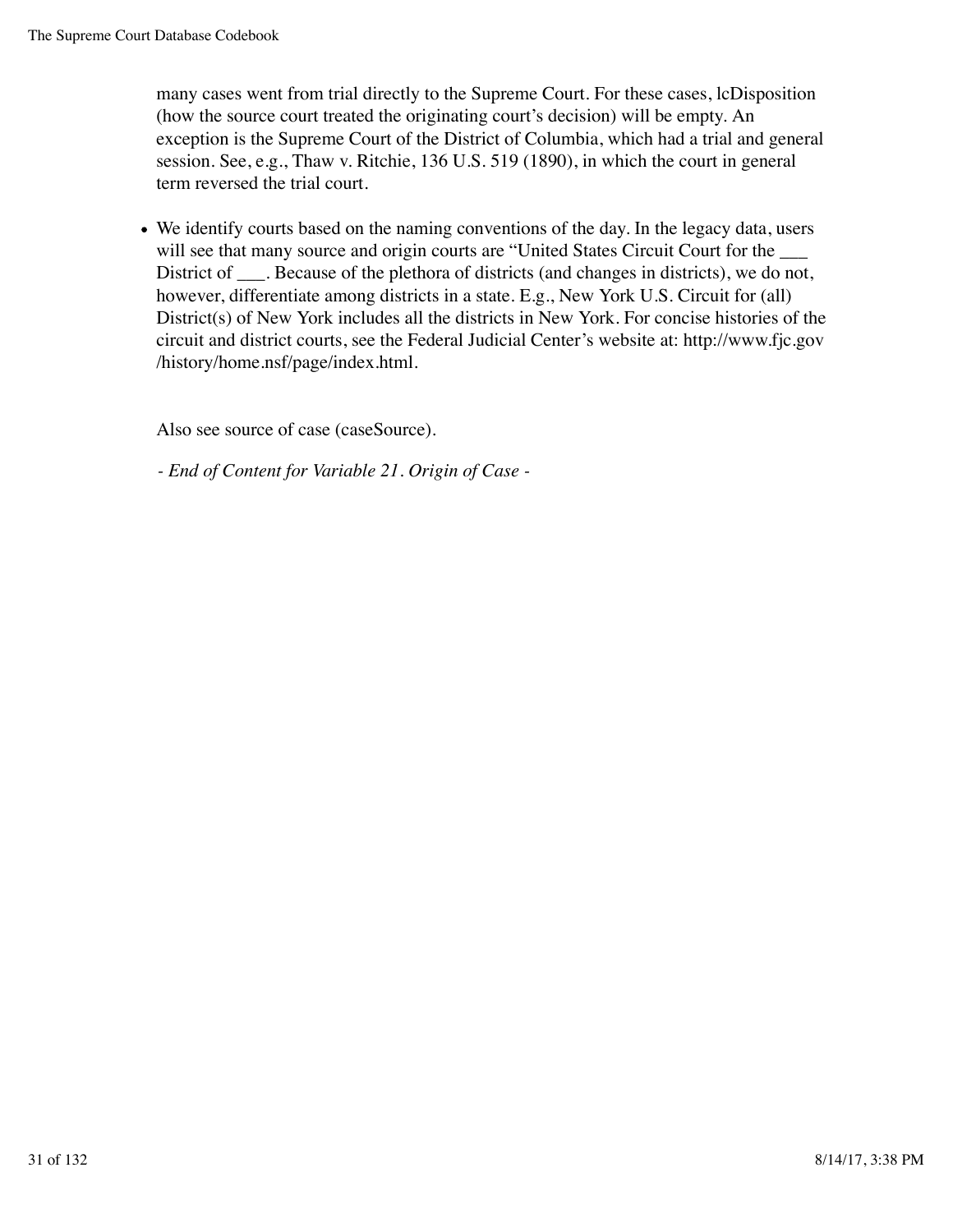## 22 Origin of Case State

If the case originated in a state court, this variable identifies the state. For more details, see the variable caseOrigin.

*- End of Content for Variable 22. Origin of Case State -*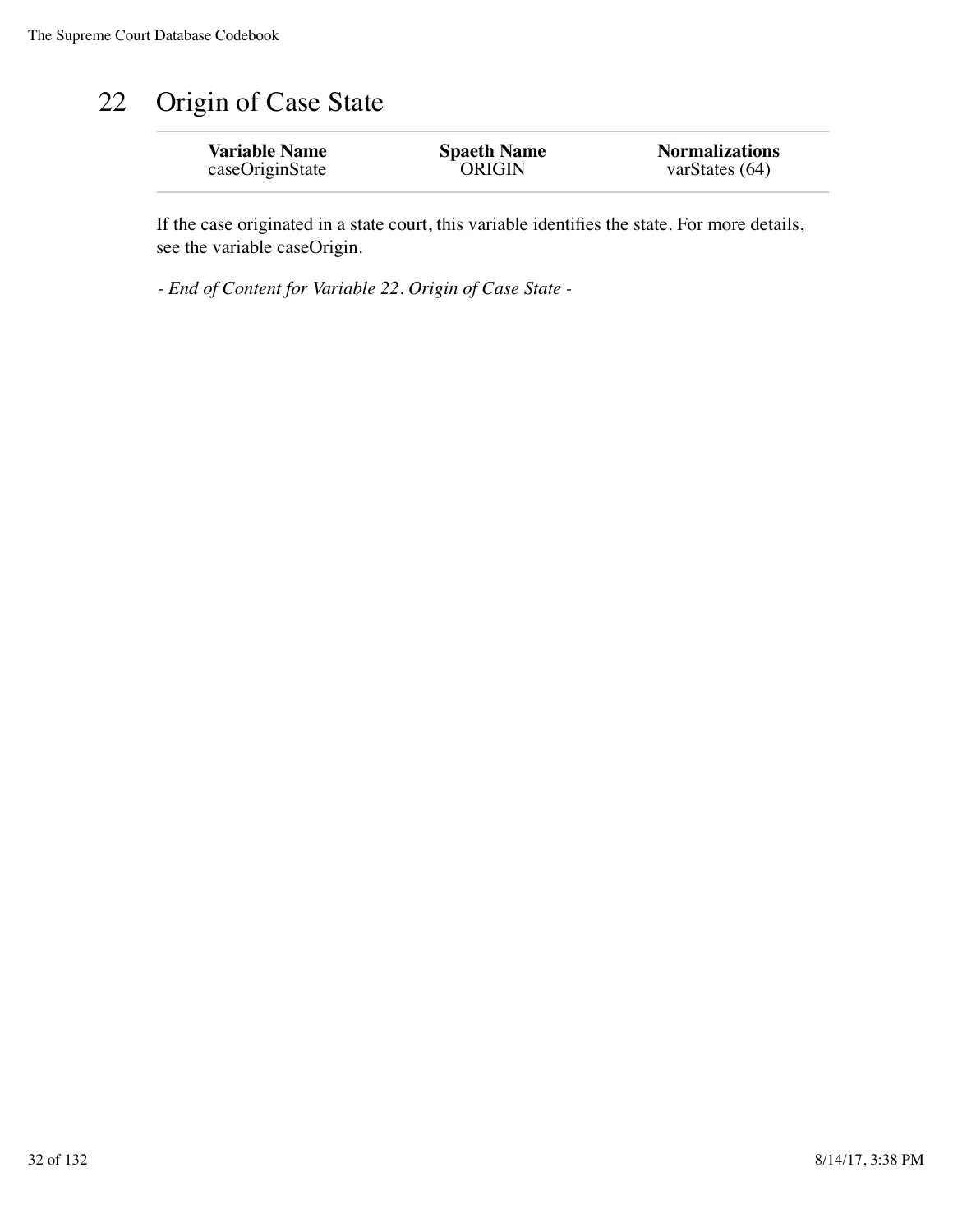# 23 Source of Case

| <b>Variable Name</b> | <b>Spaeth Name</b> | <b>Normalizations</b> |
|----------------------|--------------------|-----------------------|
| caseSource           | <b>SOURCE</b>      | varCase Sources (211) |
|                      |                    |                       |

This variable identifies the court whose decision the Supreme Court reviewed. If the case originated in the same court whose decision the Supreme Court reviewed, the entry in the caseOrigin should be the same as here. This variable has no entry if the case arose under the Supreme Court's original jurisdiction.

If caseSource is a state court, the value of this variable will be 300 (State Supreme Court), 302 (State Appellate Court) or 303 (State Trial Court). Variable caseSourceState identifies the name of the state.

*- End of Content for Variable 23. Source of Case -*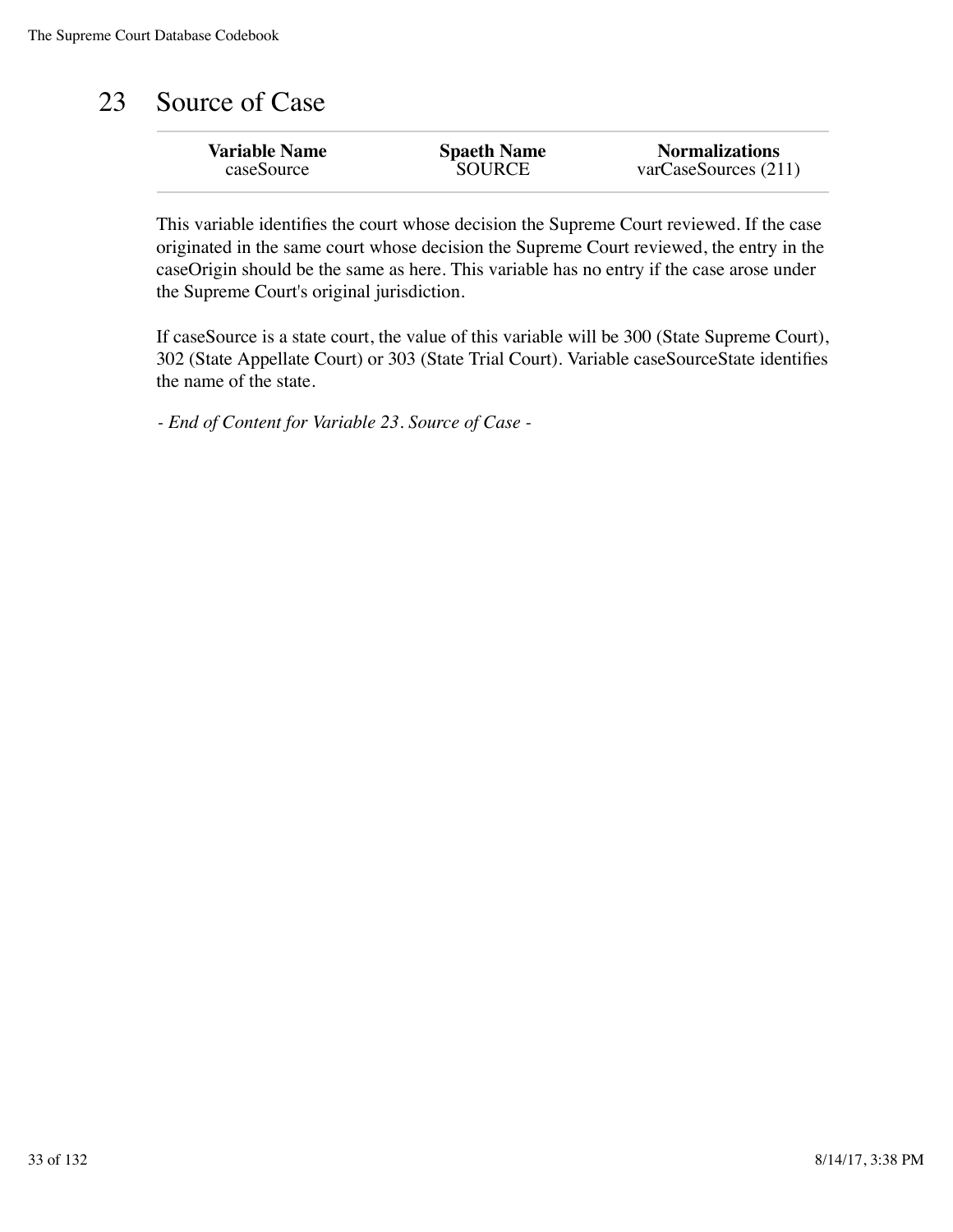### 24 Source of Case State

| <b>Variable Name</b> | <b>Spaeth Name</b> | <b>Normalizations</b> |
|----------------------|--------------------|-----------------------|
| caseSourceState      | <b>SOURCE</b>      | varStates $(64)$      |
|                      |                    |                       |

If the source of the case (i.e., the court whose decision the Supreme Court reviewed) is a state court, this variable identifies the state. See also Source of Case (caseSource).

*- End of Content for Variable 24. Source of Case State -*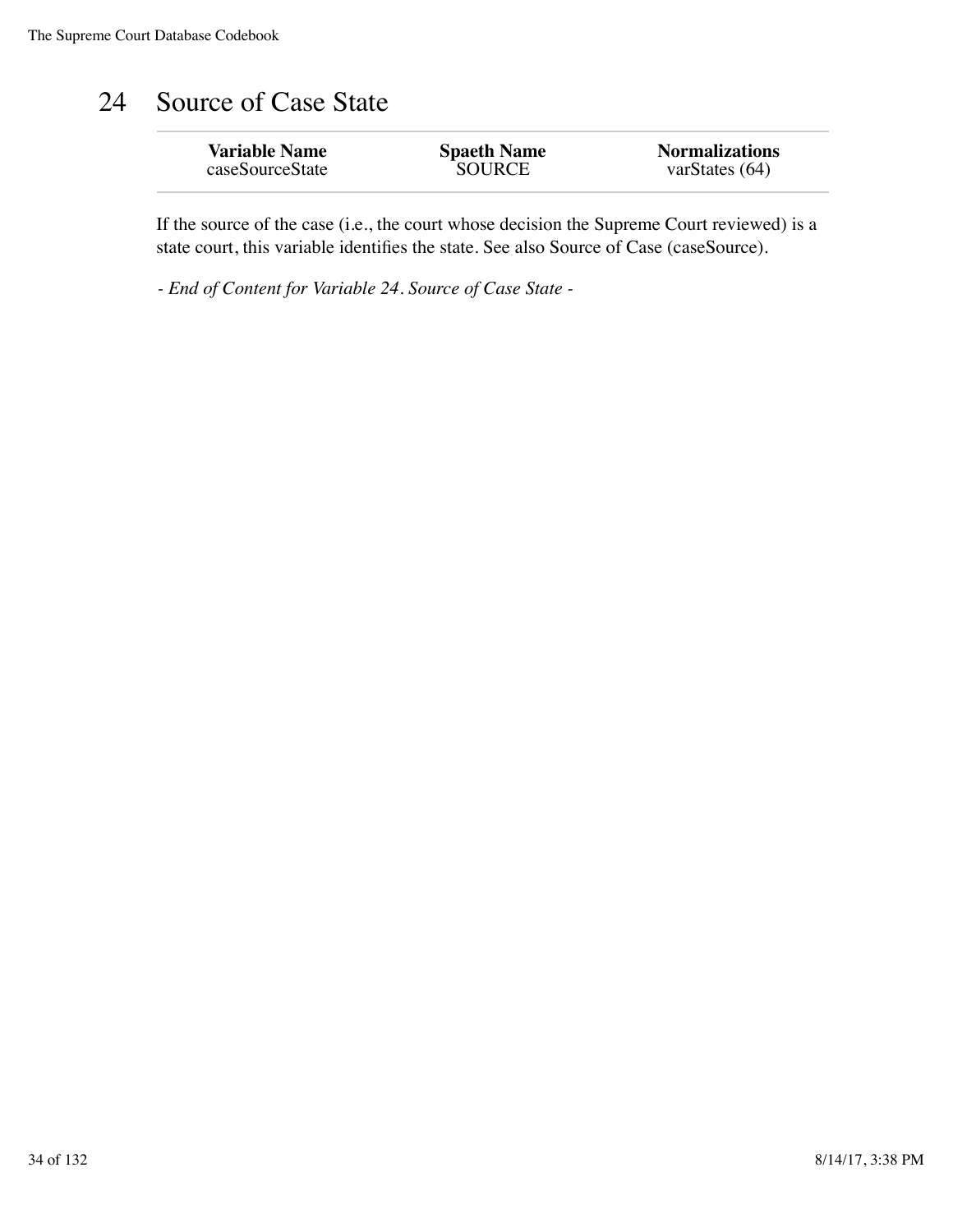## 25 Lower Court Disagreement

| <b>Variable Name</b> | <b>Spaeth Name</b> | <b>Normalizations</b> |
|----------------------|--------------------|-----------------------|
| lcDisagreement       | <b>DISS</b>        | varLcDisagreement (2) |

An entry in this variable indicates that the Supreme Court's majority opinion mentioned that one or more of the members of the court whose decision the Supreme Court reviewed dissented. The presence of such disagreement is limited to a statement to this effect somewhere in the majority opinion. I.e, "divided," "dissented," "disagreed," "split." A reference, without more, to the "majority" or "plurality" does not necessarily evidence dissent. The other judges may have concurred.

If a case arose on habeas corpus, a dissent will be indicated if either the last federal court or the last state court to review the case contained one. E.g., Townsend v. Sain, 9 Led 2d 770 (1963). A dissent will also be indicated if the highest court with jurisdiction to hear the case declines to do so by a divided vote. E.g., Simpson v. Florida, 29 L ed 2d 549 (1971).

Note that the focus of this variable tends to be a statement that a dissent occurred rather than the fact of such an occurrence. The fact of a dissent is not always mentioned in the majority opinion. It may be irrelevant. See, for example, McNally v. United States, 483 U.S. 350 (1987), and United States v. Gray and McNally, 790 F.2d 1290 (1986).

If the lower court denies an en banc petition by a divided vote and the Supreme Court discusses same, lower court disagreement exists.

If the lower court denies an en banc petition by a divided vote and the Supreme Court's opinion discusses same, a dissent occurs.

*- End of Content for Variable 25. Lower Court Disagreement -*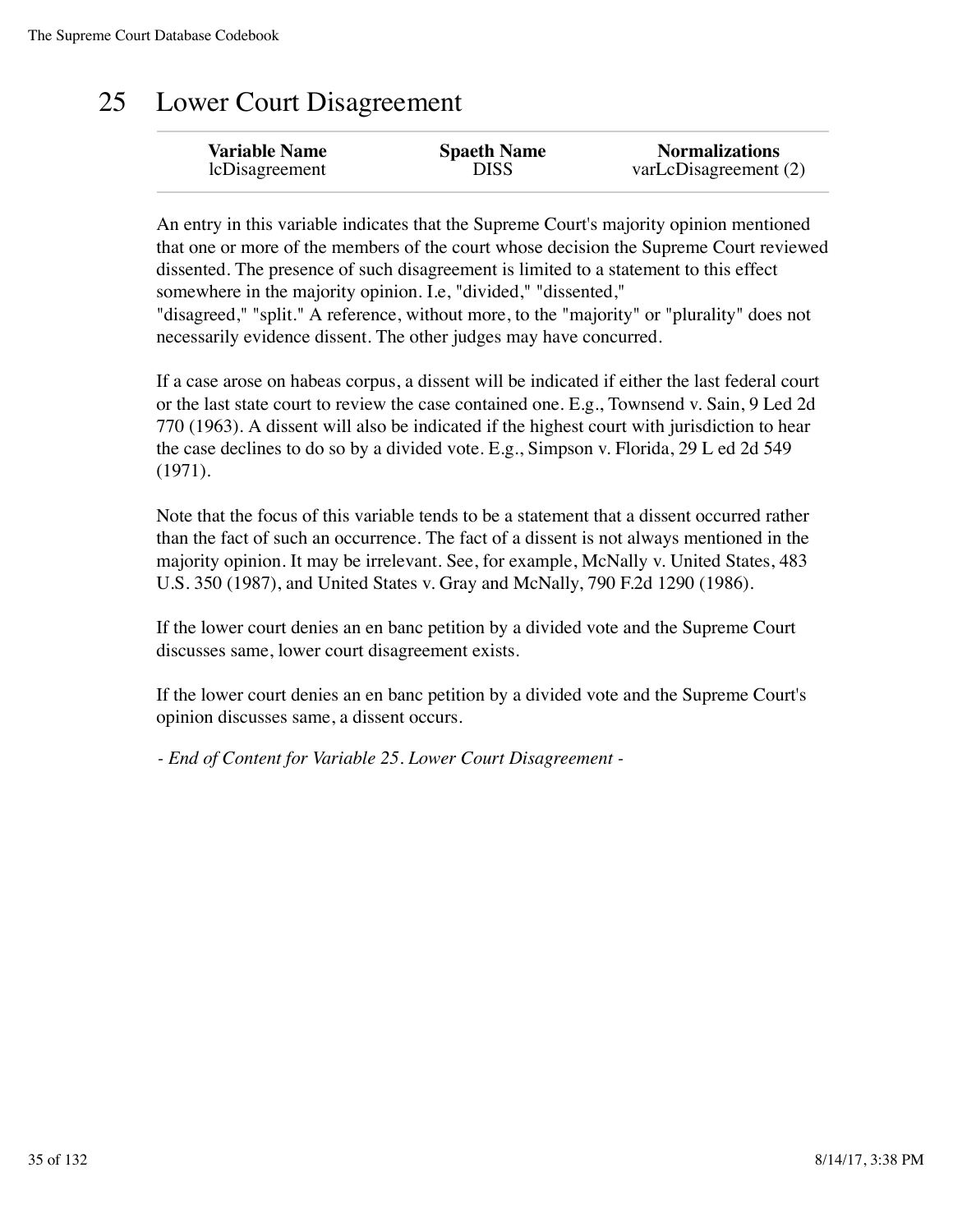### 26 Reason for Granting Cert

This variable provides the reason, if any, that the Court gives for granting the petition for certiorari. If the case did not arise on certiorari, this variable will be so coded even if the Court provides a reason why it agreed to hear the case. The Court, however, rarely provides a reason for taking jurisdiction by writs other than certiorari.

*- End of Content for Variable 26. Reason for Granting Cert -*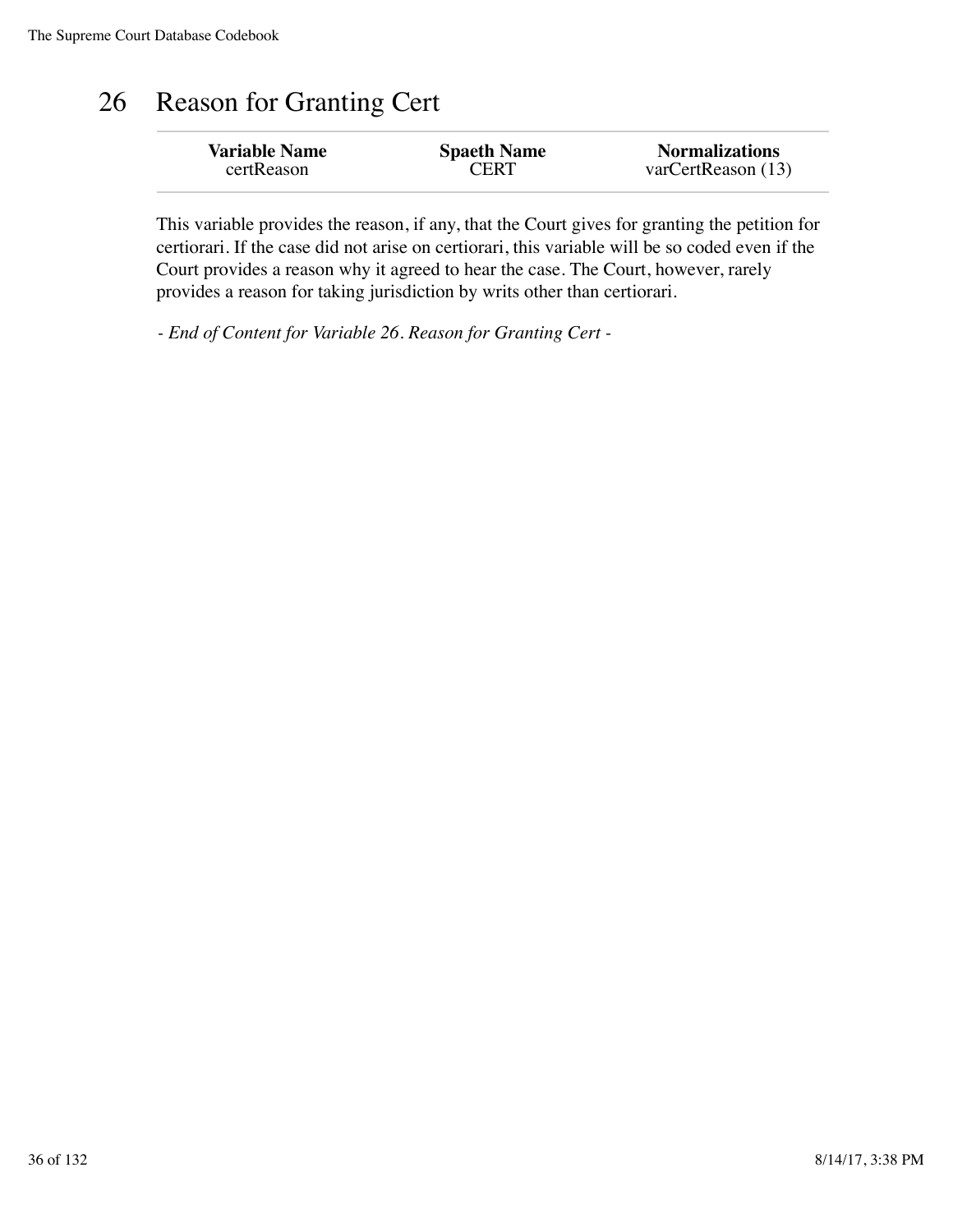### 27 Lower Court Disposition

| <b>Variable Name</b> | <b>Spaeth Name</b> | <b>Normalizations</b> |
|----------------------|--------------------|-----------------------|
| lcDisposition        | <b>LODIS</b>       | varCaseDispositionLc  |

This variable specifies the treatment the court whose decision the Supreme Court reviewed accorded the decision of the court it reviewed; e.g., whether the court below the Supreme Court---typically a federal court of appeals or a state supreme court---affirmed, reversed, remanded, etc. the decision of the court it reviewed---typically a trial court.

lcDisposition will not contain an entry if the decision the Supreme Court reviewed is that of a trial court or if the case arose under the Supreme Court's original jurisdiction (see the jurisdiction variable). The former occurs frequently in the legacy data.

The decision rules governing this information follow:

1. We adhere to the language used in the "holding" in the summary of the case on the title page or prior to Part I of the Court's opinion. Exceptions to the literal language are the following:

2. Where the Court overrules the lower court, we treat this a petition or motion granted.

3. Where the court whose decision the Supreme Court is reviewing refuses to enforce or enjoins the decision of the court, tribunal, or agency which it reviewed, we treat this as reversed.

4. Where the court whose decision the Supreme Court is reviewing enforces the decision of the court, tribunal, or agency which it reviewed, we treat this as affirmed.

5. Where the court whose decision the Supreme Court is reviewing sets aside the decision of the court, tribunal, or agency which it reviewed, we treat this as vacated; if the decision is set aside and remanded, we treat it as vacated and remanded.

Also see disposition of case and direction of the lower court's decision (lcDispositionDirection).

*- End of Content for Variable 27. Lower Court Disposition -*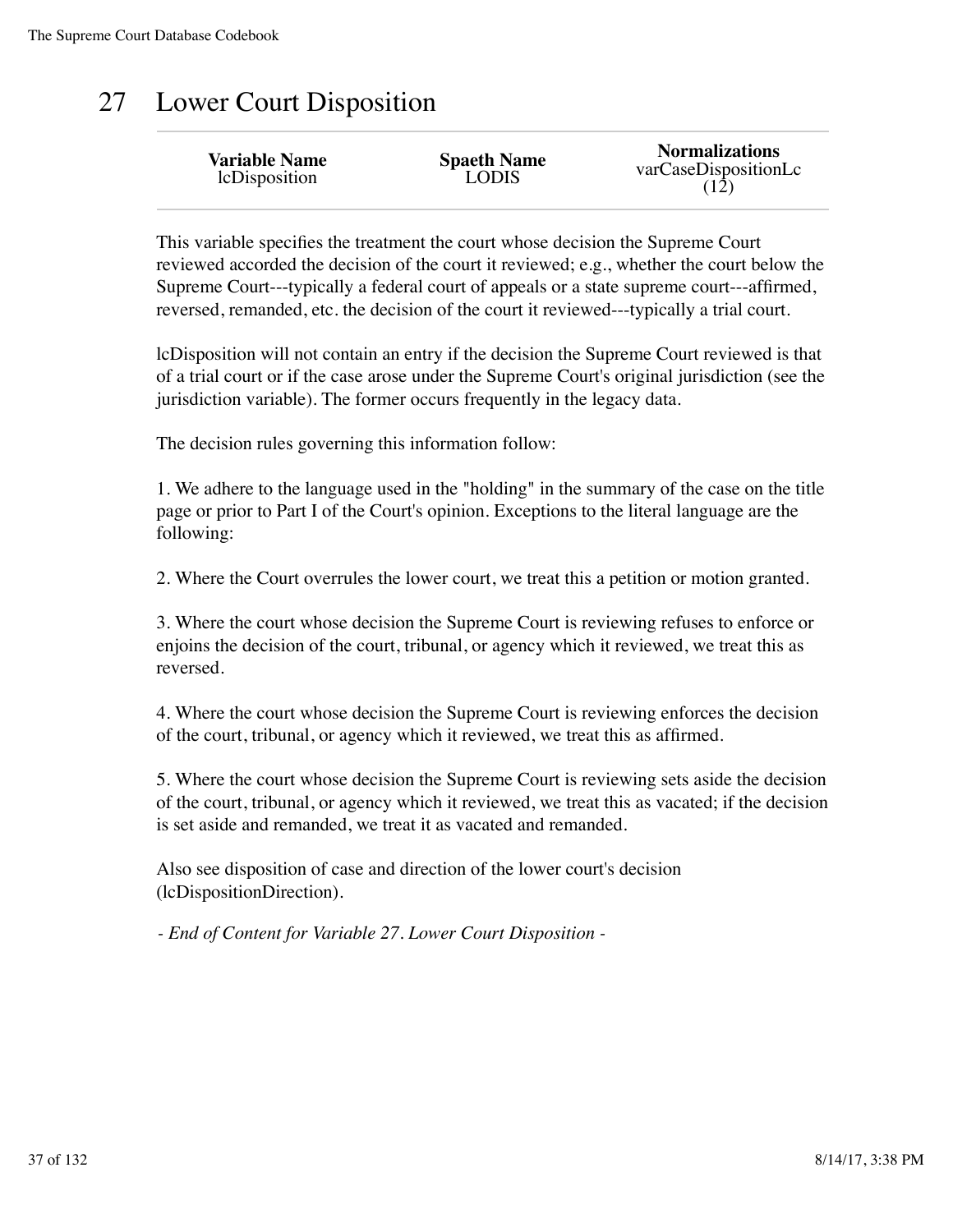# 28 Lower Court Disposition Direction

| <b>Variable Name</b>   | <b>Spaeth Name</b> | <b>Normalizations</b>    |
|------------------------|--------------------|--------------------------|
| lcDispositionDirection | <b>LCTDIR</b>      | varDecisionDirection (3) |

This variable specifies whether the decision of the court whose decision the Supreme Court reviewed was itself liberal or conservative as these terms are defined in the direction of decision variable (decisionDirection).

lcDispositionDirection permits determination of whether the Supreme Court's disposition of the case upheld or overturned a liberal or a conservative lower court decision.

With some adjustments, we coded this variable according to the following rules:

- If issue has a private law entry (140010-140080) and the direction of the Court's decision (decisionDirection) is unspecifiable, then the lower court's direction is unspecifiable.
- If issue has an interstate relations (110010-110030) or miscellaneous (130010, 130020) entry and decisionDirection is unspecifiable, then the lower court's direction is unspecifiable.
- If jurisdiction is original or certification, then the lower court's direction is unspecifiable.
- If the Supreme Court affirmed or dismissed the case, then the lower court's direction is the same as the Supreme Court's direction.
- If the Supreme Court reversed, reversed and remanded, vacated and remanded, or remanded, then the lower court's direction is the opposite and not the same as the Supreme Court's direction. For example, if the Supreme Court reversed and its decision is liberal then the lower court's direction is conservative.

Cases remaining after imposing these rules were hand coded.

Also see disposition of case by the court whose decision the Supreme Court reviewed (lcDisposition), direction of decision (decisionDirection), disposition of case (caseDisposition), and winning party (partyWinning).

*- End of Content for Variable 28. Lower Court Disposition Direction -*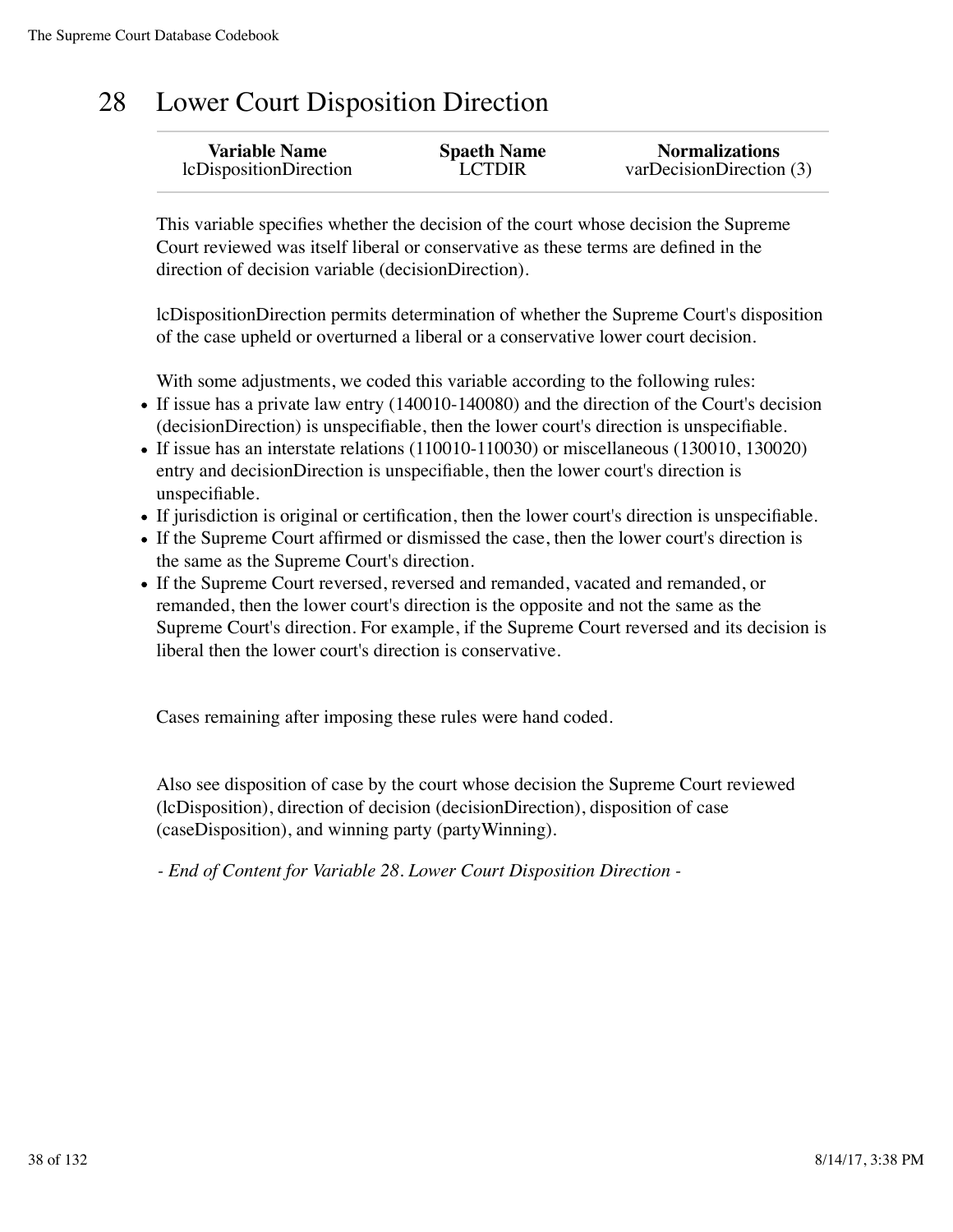## 29 Date of Decision

| <b>Variable Name</b> | <b>Spaeth Name</b> | <b>Normalizations</b> |
|----------------------|--------------------|-----------------------|
| dateDecision         | DEC                | n/a                   |
|                      |                    |                       |

This variable contains the year, month, and day that the Court announced its decision in the case. For volumes 2-107 of the U.S. Reports (1791-1882), we relied on Dates of Supreme Court Decisions and Arguments (http://www.supremecourt.gov/opinions /datesofdecisions.pdf), prepared by Anne Ashmore of the Library of the Supreme Court, because many early reporters do not list the date of decision.

*- End of Content for Variable 29. Date of Decision -*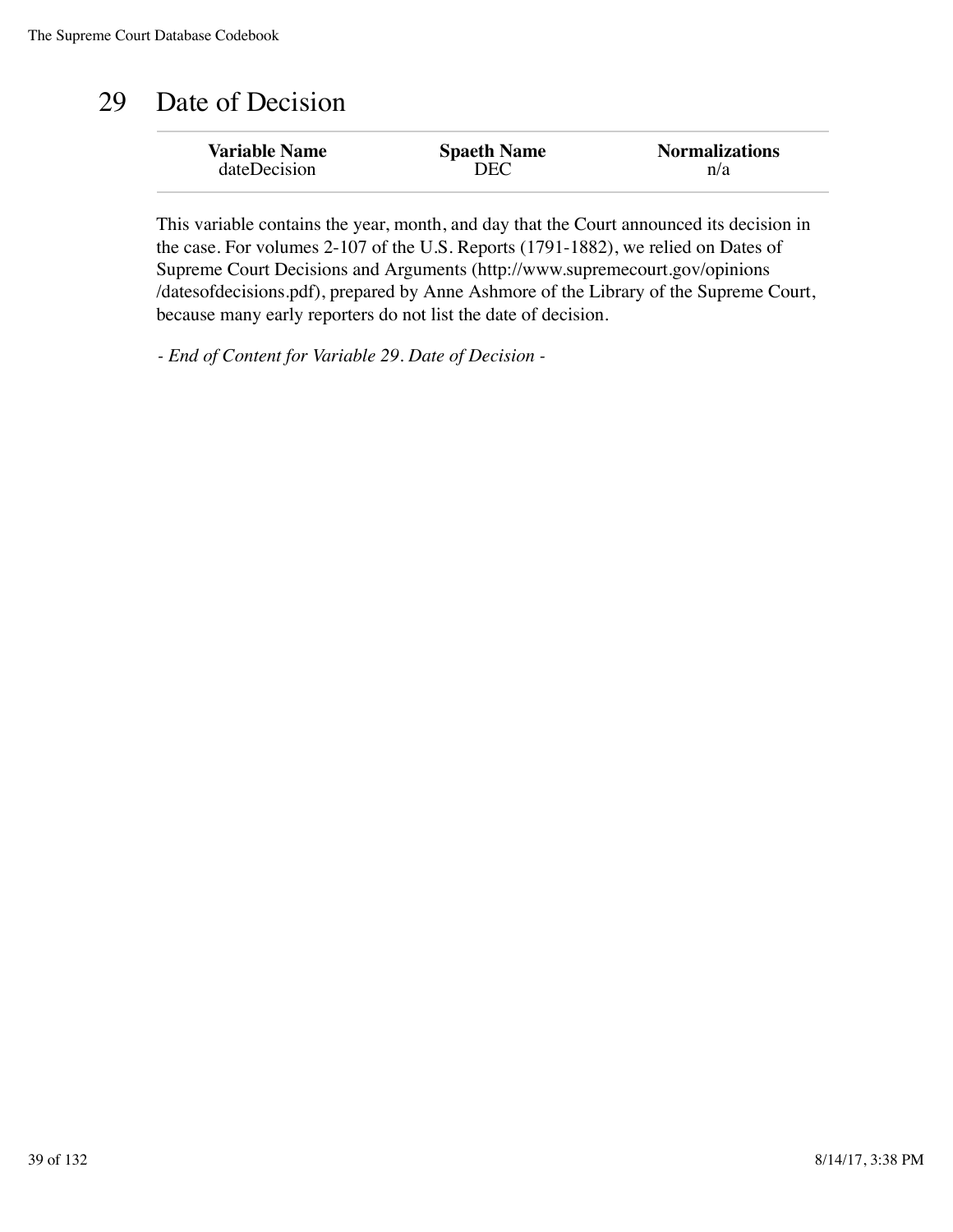### 30 Term of Court

| <b>Variable Name</b> | <b>Spaeth Name</b> | <b>Normalizations</b> |
|----------------------|--------------------|-----------------------|
| term                 | TERM               | n/a                   |

This variable identifies the term in which the Court handed down its decision. For cases argued in one term and reargued and decided in the next, term indicates the latter.

Historically, the nature of how a term is defined has changed. Below is a listing of the more significant changes to the term definitions over time.

- 1791: First Monday in February (second session in August, dispensed with in 1802)
- Starting in 1827: term starts second Monday of January
- Starting in 1844: term starts first Monday of December, still called the 1845 term
- Starting in 1850: court starts calling it the December 1850 term; there are thus two 1850 terms in the dataset. The January 1850 term (50 U.S.) and the December 1850 term (51 U.S.).
- Starting in 1873: second Monday in October
- Starting in 1917: first Monday in October

*- End of Content for Variable 30. Term of Court -*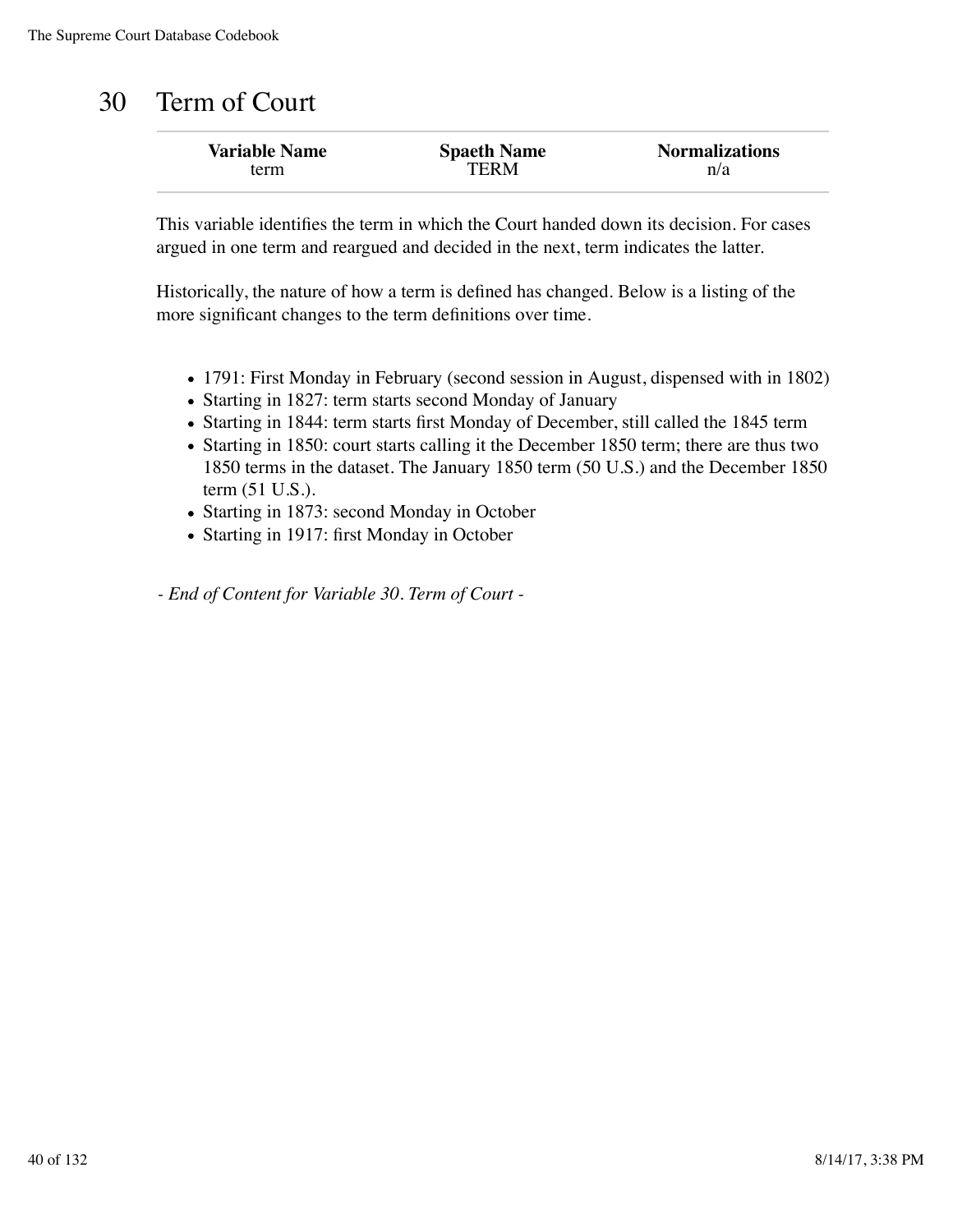### 31 Natural Court

| <b>Variable Name</b> | <b>Spaeth Name</b> | <b>Normalizations</b> |
|----------------------|--------------------|-----------------------|
| naturalCourt         | <b>NATCT</b>       | varNaturalCourt (112) |
|                      |                    |                       |

Although most judicial research is chronologically organized by the term of the Court or by chief justice, many users employ "natural courts" as their analytical frame of reference.

A natural court is a period during which no personnel change occurs. Scholars have subdivided them into "strong" and "weak" natural courts, but no convention exists as to the dates on which they begin and end. Options include 1) date of confirmation, 2) date of seating, 3) cases decided after seating, and 4) cases argued and decided after seating. A strong natural court is delineated by the addition of a new justice or the departure of an incumbent. A weak natural court, by comparison, is any group of sitting justices even if lengthy vacancies occurred.

The values below divide the Courts into strong natural courts, each of which begins when the Reports first specify that the new justice is present but not necessarily participating in the reported case. Similarly, a natural court ends on the date when the Reports state that an incumbent justice has died, retired, or resigned. The courts are numbered consecutively by chief justice as the code at the left-hand margin indicates.

Note, especially, that the Court was without a chief justice during the 1836 term. This was the period between Marshall's death and Taney's confirmation.

For more on delineating natural courts, see See Edward V. Heck, "Justice Brennan and the Heyday of Warren Court Liberalism," 20 Santa Clara Law Review 841 (1980) 842-843 and "Changing Voting Patterns in the Burger Court: The Impact of Personnel Change," 17 San Diego Law Review 1021 (1980) 1038; Harold J. Spaeth and Michael F. Altfeld, "Measuring Power on the Supreme Court: An Alternative to the Power Index," 26 Jurimetrics 48 (1985) 55.

*- End of Content for Variable 31. Natural Court -*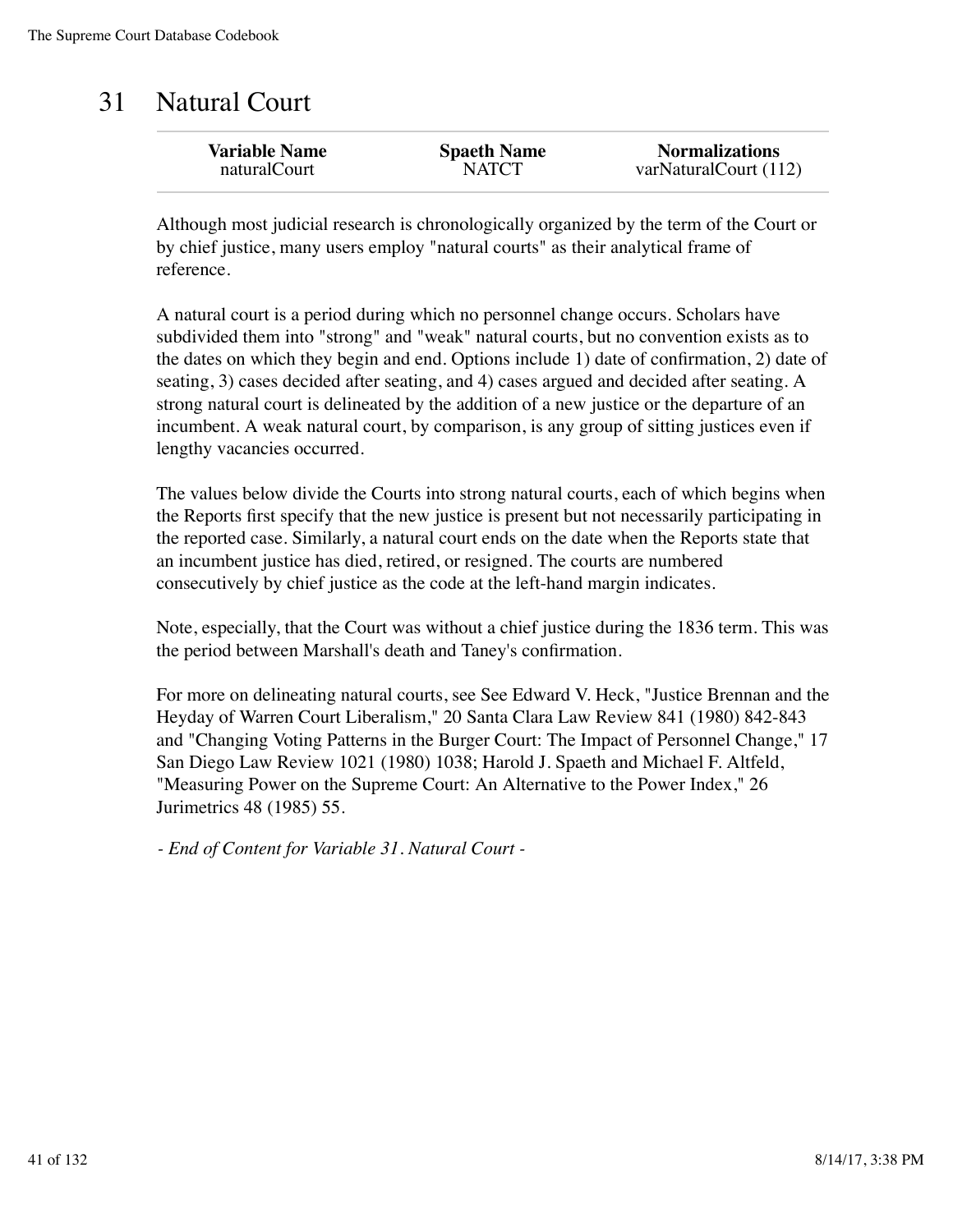### 32 Chief Justice

| <b>Variable Name</b> | <b>Spaeth Name</b> | <b>Normalizations</b> |
|----------------------|--------------------|-----------------------|
| chief                | <b>CHIEF</b>       | varChiefs (17)        |
|                      |                    |                       |

This variable identifies the chief justice during whose tenure the case was decided.

*- End of Content for Variable 32. Chief Justice -*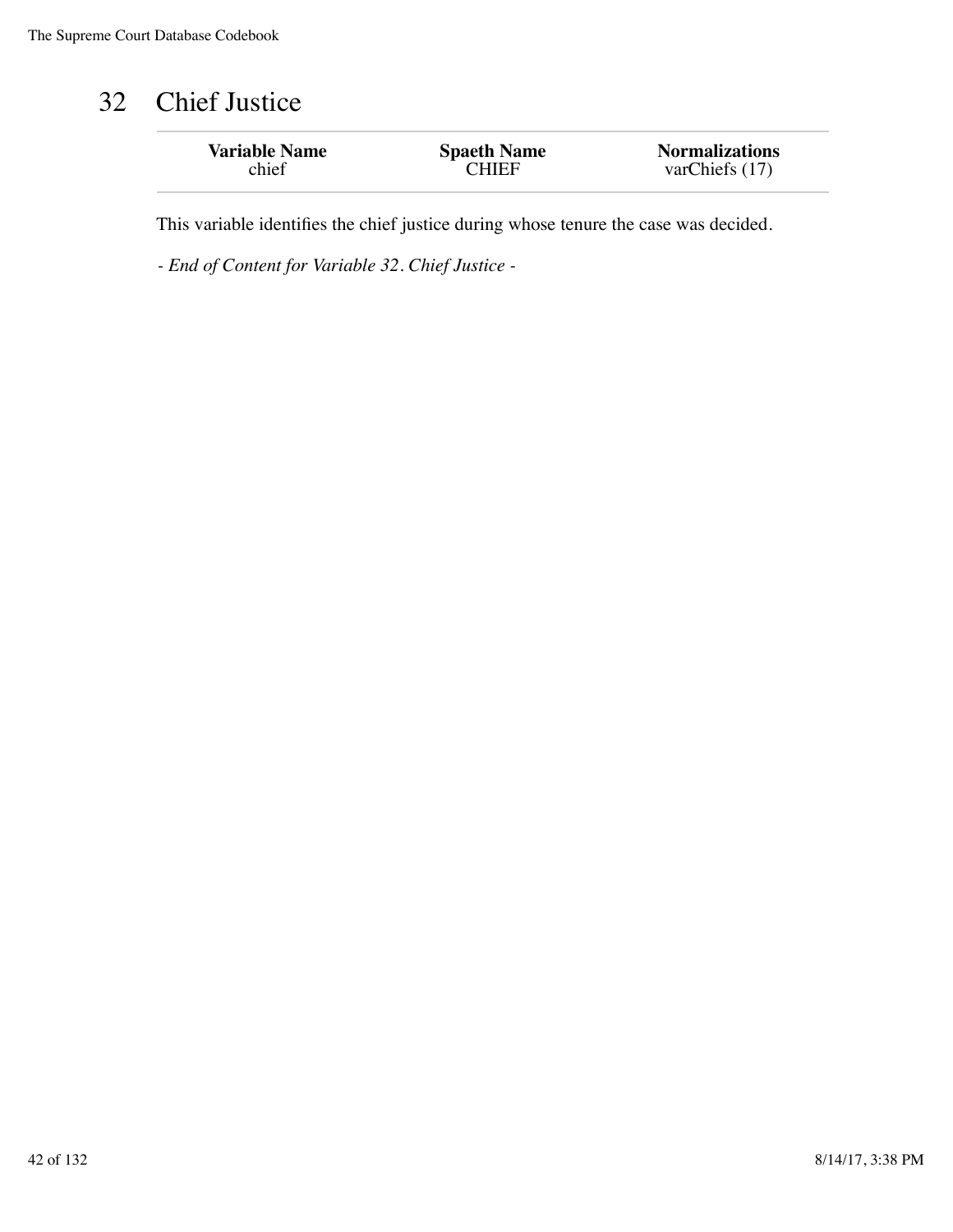## 33 Date of Oral Argument

| <b>Variable Name</b> | <b>Spaeth Name</b> | <b>Normalizations</b> |
|----------------------|--------------------|-----------------------|
| dateArgument         | ORAI               | n/a                   |
|                      |                    |                       |

This variable contains the day, month, and year that the case was orally argued before the Court. dateArgument has no entry for cases that were not orally argued. For volumes 2-107 of the U.S. Reports (1791-1882), we used Dates of Supreme Court Decisions and Arguments (http://www.supremecourt.gov/opinions/datesofdecisions.pdf), prepared by Anne Ashmore of the Library of the Supreme Court, because many of the early reports do not list the date of argument.

On some occasions, oral argument extended over more than a single day. In such cases, only the first date is specified.

*- End of Content for Variable 33. Date of Oral Argument -*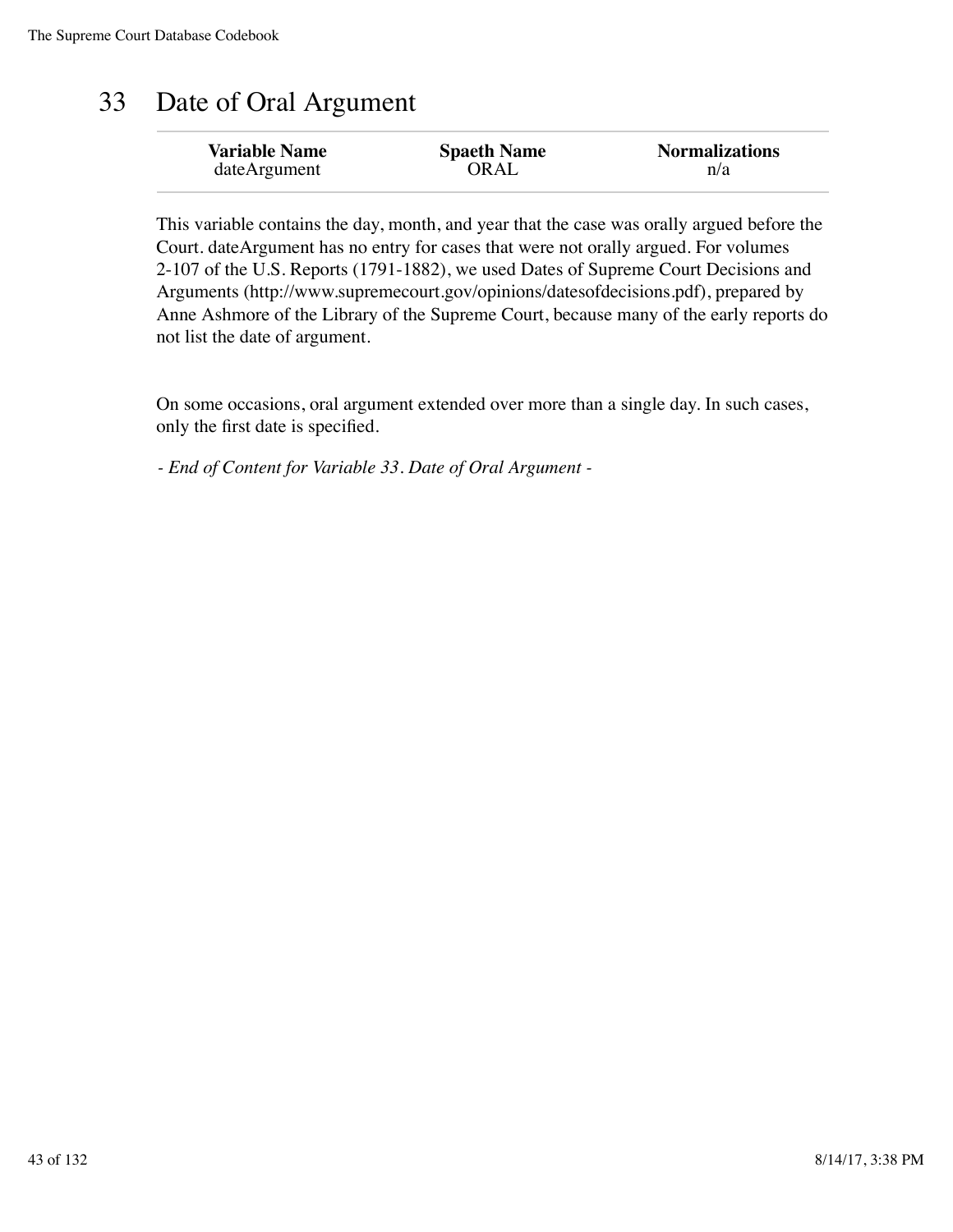### 34 Date of Reargument

| <b>Variable Name</b> | <b>Spaeth Name</b> | <b>Normalizations</b> |
|----------------------|--------------------|-----------------------|
| dateRearg            | <b>REORAL</b>      | n/a                   |

On those infrequent occasions when the Court orders that a case be reargued, this variable specifies the date of such argument following the same day, month, and year sequence used in the preceding variable (dateArgue).

*- End of Content for Variable 34. Date of Reargument -*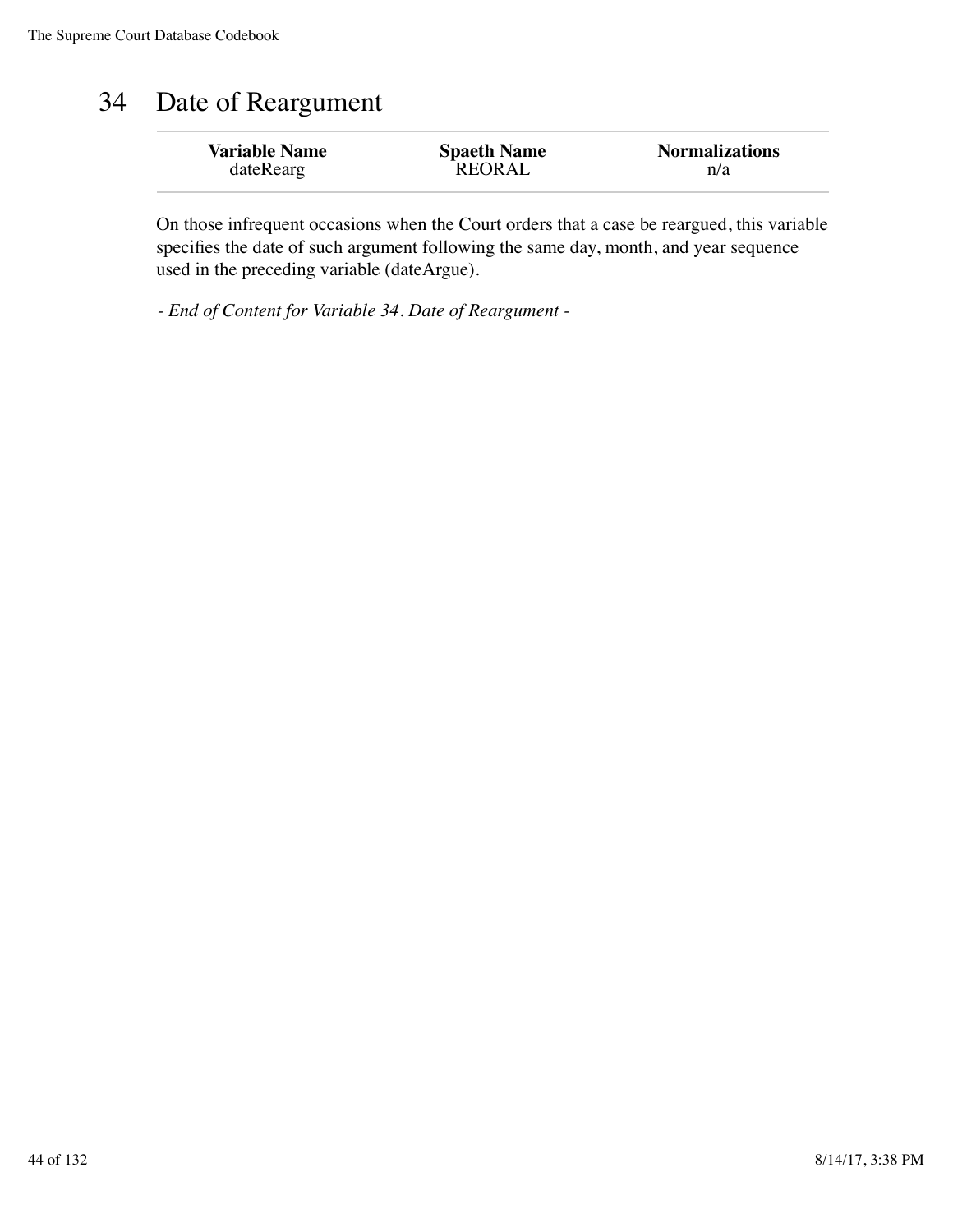#### 35 Issue

| <b>Variable Name</b> | <b>Spaeth Name</b> | <b>Normalizations</b> |
|----------------------|--------------------|-----------------------|
| <b>1SSUe</b>         | <b>ISSUE</b>       | varIssues $(278)$     |
|                      |                    |                       |

This variable identifies the issue for each decision. Although criteria for the identification of issues are hard to articulate, the focus here is on the subject matter of the controversy (e.g., sex discrimination, state tax, affirmative action) rather than its legal basis (e.g., the equal protection clause) (see the variable lawType).

This variable and its counterpart, issue area, cover the waterfront of the Court's decisions. However, neither of them provide the specificity that users commonly want. The three legal provision variables reduce the generic quality of issue and issue area to a more specific level. They are discussed in the first of the legal provisions below.

Because the database extends over four centuries of the Court's decisions during which time the Court's jurisdiction changed drastically, the description of many specific variables does not provide a good fit. Thus, for example, 'debtors' rights,' which locates in the civil rights issue area, contains many nineteenth century cases that have little, if anything, to do with civil rights as understood today. Nor do a vast majority of early takings cases have any reference to due process, and many of the early criminal procedure cases don't involve crimes at all. Conversely, to have lumped all railroad cases, bar none, into one variable would have erased the many types of situations in which nineteenth and early twentieth century railroads found themselves.

This situation results because the original (Spaeth) database began with the Warren Court, followed by its predecessor, the Vinson Court. We made a decision to retain the twentieth century listing and apply it as best we could to the eighteenth and nineteenth century decisions. We found it possible with the addition of only the seven common law law decisions (variables 140010-140070), plus a couple of others. Obviously, this decision produced definitonal stretching. Users, of course, may redefine issues to suit themselves

This variable identifies issues on the basis of the Court's own statements as to what the case is about. The objective is to categorize the case from a public policy standpoint, a perspective that the legal basis for decision (lawType) commonly disregards.

A few issues pertain only to the heritage (legacy) cases; those decided between 1791 and 1946. These include the private action category, typically common law issues: real property, personal property, contracts, evidence, civil procedure, wills and trusts, and commercial transactions. Others pertain to slavery, land claims (mostly state and territorial), executive authority vis-a-vis congress or the states, and incorporation of foreign territories.

Unlike the lawType variable where the number of legal provisions at issue has no preordained upper bound, each legal provision should generally not have more than a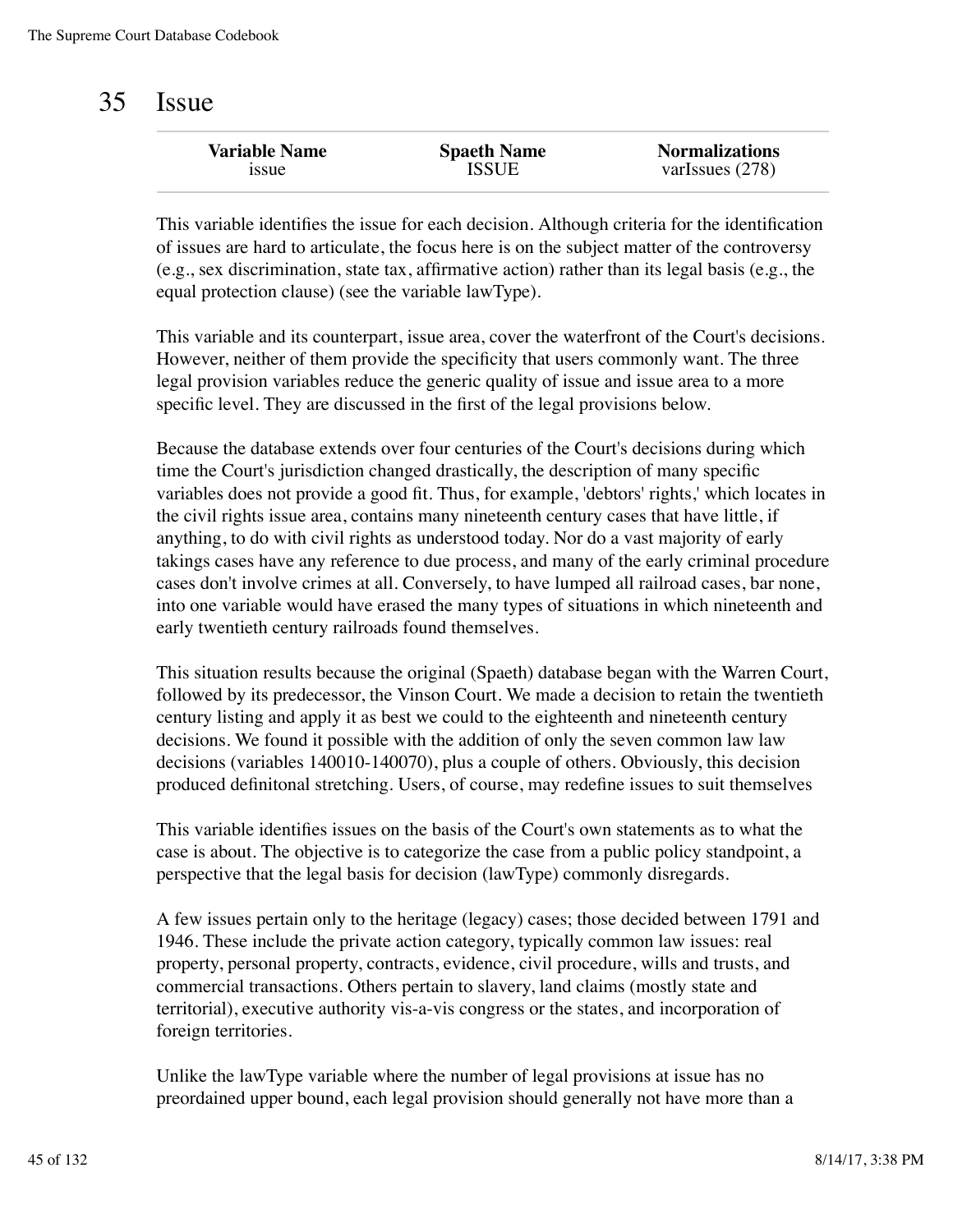single issue applied to it. A second issue should apply only when a preference for one rather than the other cannot readily be made. Of the many thousand records in the database, few have a legal basis for decision that applies to a second issue. (If you are interested in decisions with more than one issue or legal provision, use one of the datasets organized by issue/legal provision.)

Because the database spans the entire four-century history of the Supreme Court, It is desirable that the list of modern issues be related to those of the eighteenth and nineteenth centuries. Thus, in specifying the issue in a legacy case, the one that best accords with what today's Court would consider it to be is chosen. This produces a bit of tension, most all of which only requires a broadening of the scope of the relevant issues, rather than the creation of new time-specific ones. Thus, although state and local governments were not bound to adhere to the provisions of the Bill of Rights until well after the passage of the Fourteenth Amendment, many cases did arise involving aspects of the First Amendment, search and seizure, notice and hearing, etc. These are treated compatibly with the modern use of the relevant provision of the Bill of Rights.

The same rule applies to statutory issues, such as rules of procedure. Although their legal provision is Supreme Court Rules, they are coded as issues of civil (90110) or criminal (10370) procedure even though they antedate the relevant Rules of Civil and Criminal Procedure.

Prize cases in which vessels on the high seas are captured and brought into American ports and the confiscation acts resulting from the Civil War and World War I are treated either as due process takings clause cases (40070) or as cases involving the jurisdiction of the federal courts (90320 or 90330) to decide the legality of the capture or confiscation.

The variable codes 260 issues, each of which has an identifying number. They are ordered below by their larger issue area: criminal procedure (10010-10600), civil rights (20010-20410), First Amendment (30010-30020), due process (40010-40070), privacy (50010-50040), attorneys (60010-60040), unions (70010-70210), economic activity (80010-80350), judicial power (90010-90520), federalism (100010-100130), interstate relation (110010-110030), federal taxation (120010-120040), miscellaneous (130010-130020), and private law (140010-140080). These comprise the codes for a separate variable, Issue Area, that is described immediately following this one.

The scope of these categories is as follows: criminal procedure encompasses the rights of persons accused of crime, except for the due process rights of prisoners (issue 40040).

Civil rights includes non-First Amendment freedom cases which pertain to classifications based on race (including American Indians), age, indigency, voting, residency, military or handicapped status, gender, and alienage. Purists may wish to treat the military issues (20230, 20240, 20250) and Indian cases (20150, 20160) as economic activity, while others may wish to include the privacy category as a subset of civil rights.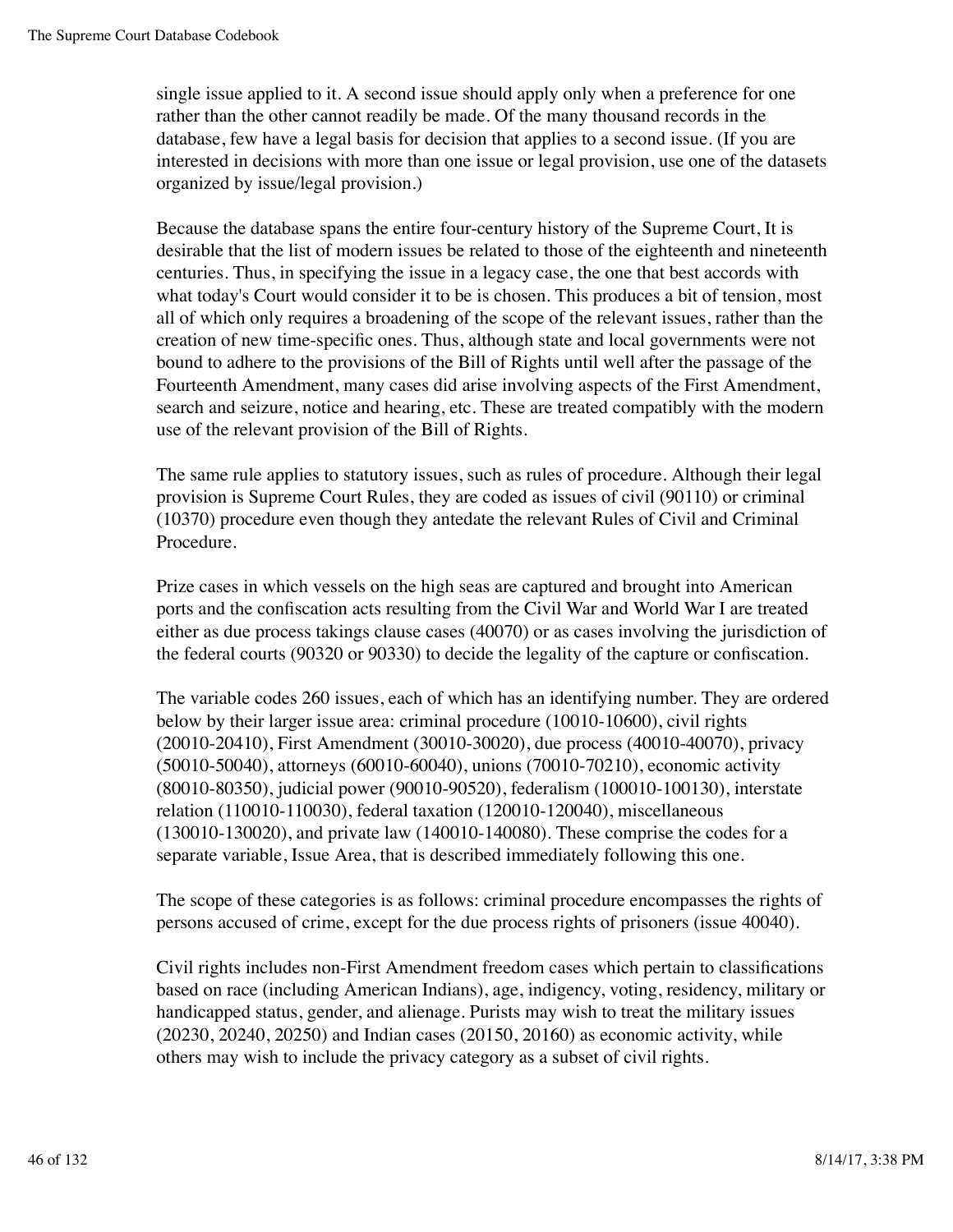First Amendment encompasses the scope of this constitutional provision, but do note that not every case in the First Amendment group directly involves the interpretation and application of a provision of the First Amendment. Some, for example, may only construe a precedent, or the reviewability of a claim based on the First Amendment, or the scope of an administrative rule or regulation that impacts the exercise of First Amendment freedoms. In other words, not every record that displays a First Amendment issue will correspondingly display a provision of the First Amendment in its legal provision variable (lawType).

Due process is limited to non-criminal guarantees and, like First Amendment issues, need not show 207 (Fifth Amendment Due Process) or 230 (Fourteenth Amendment Due Process) in the lawType variable. Some of you may wish to include state court assertion of jurisdiction over nonresident defendants and the takings clause as part of judicial power and economic activity, respectively, rather than due process.

The four issues comprising privacy may be treated as a subset of civil rights.

Because of their peculiar role in the judicial process, a separate attorney category has been created, which also includes their compensation and licenses, along with trhose of governmental officials and employees. You may wish to include these issues with economic activity, however.

Unions encompass those issues involving labor union activity. You may wish to redefine this category for yourself or combine it, in whole or in part, with economic activity.

Economic activity is largely commercial and business related; it includes tort actions and employee actions vis-a-vis employers. Issues 80140 (government corruption)and 80150 (zoning) are only tangential to the other issues located in economic activity.

Judicial power concerns the exercise of the judiciary's own power. To the extent that a number of these issues concern federal-state court relationships, you may wish to include them in the federalism category.

Federalism pertains to conflicts and other relationships between the federal government and the states, except for those between the federal and state courts. Interstate relations contain three types of disputes which occur between or among states.

Federal taxation concerns the Internal Revenue Code and related statutes. Miscellaneous contains three groups of cases that do not fit into any other category.

Private law relates to disputes between private persons involving real and personal property, contracts, evidence, civil procedure, torts, wills and trusts, and commercial transactions. Prior to the passage of the Judges' Bill of 1925 much -- arguably most -- of the Court's cases concerned such issues. The Judges' Bill gave the Court control of its docket, as a result of which such cases have disappeared from the Court's docket in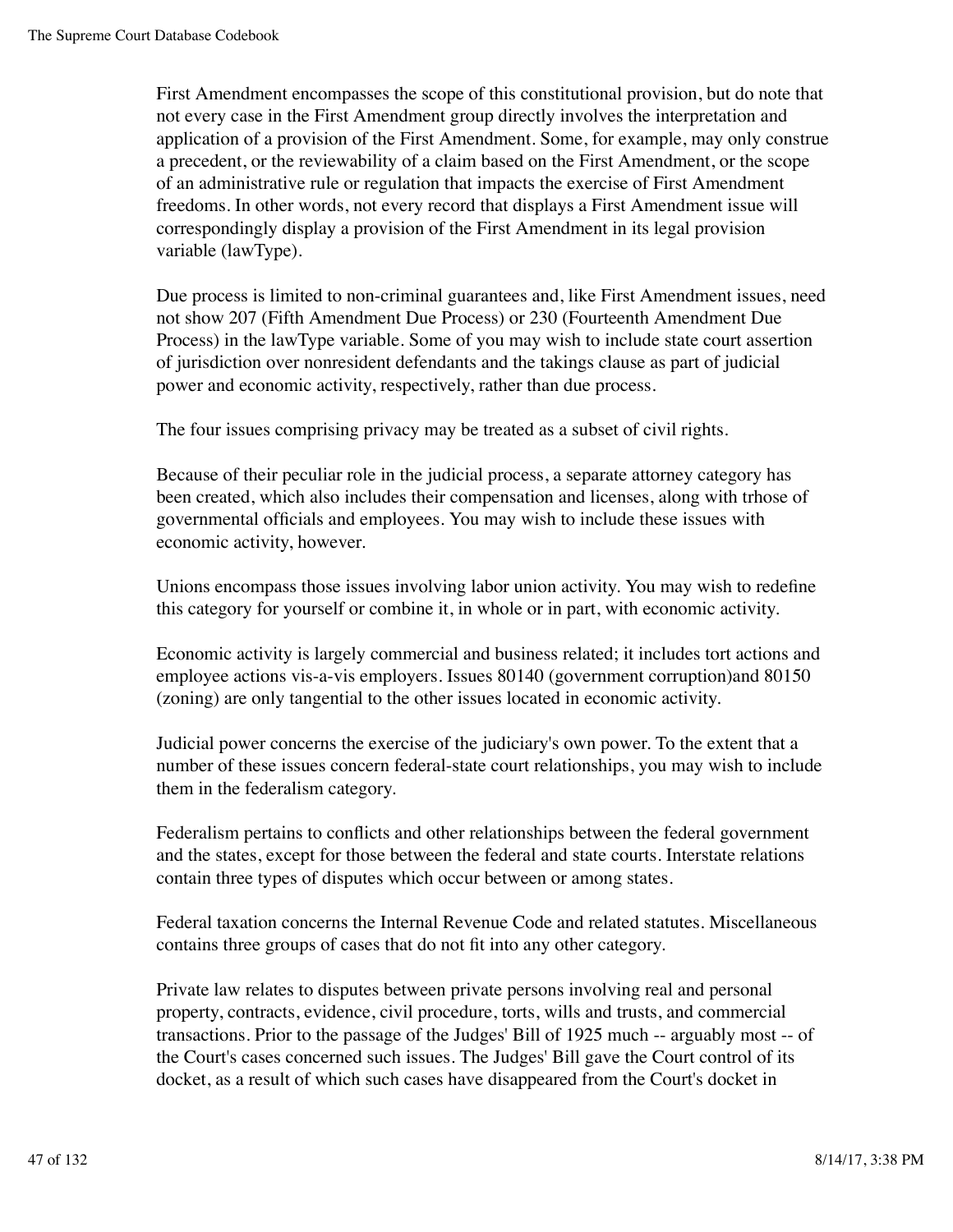preference to litigation of more general applicability.

If interest lies in a particular issue that has a specific legal or constitutional component, comprehensive coverage may be insured by listing not only the issue(s) that bear thereon, but also the appropriate code(s) from the lawType variable. Thus, if the right to counsel is the focus, issues 10120, 20320, and 20330 will fall within its scope, as will code 214 (Sixth Amendment Right to Counsel) from the lawType variable. Also recognize that the party variables (petitioner, petitionerState, respondent, respondentState) may also help locate the cases of interest.

Note that jury instructions (10220) need not necessarily occur in the context of criminal action. This is especially so in heritage cases.

Issue 80110 (state regulation of business) also includes that of local governments. These are combined with state regulation because many heritage cases involve both.

Issue 90110 (federal rules of civil procedure) includes Supreme Court Rules, the Federal Rules of Evidence, the Federal Rules of Civil Procedure in civil litigation, Circuit Court Rules, state rules, and admiralty rules.

Natonal supremacy cases, in the context of federal-state conflicts (10050-100120)involve the general welfare, contract, supremacy, or interstate commerce causes, or the enforcement clause of the 14th Amendment. These cases are distinguishable from the pre-empton cases (100020 abd 100030) because they have a constitutional basis for decision.

Note that the legal provision variable and the first five background variables may supplement specification of case issue. Thus, for example, if you are interested in the huge mass of railroad cases generally that prevailed in the late nineteenth and early twentieth century decisions, case name will be of more help than the issues pertaining to railroad litigation.

*- End of Content for Variable 35. Issue -*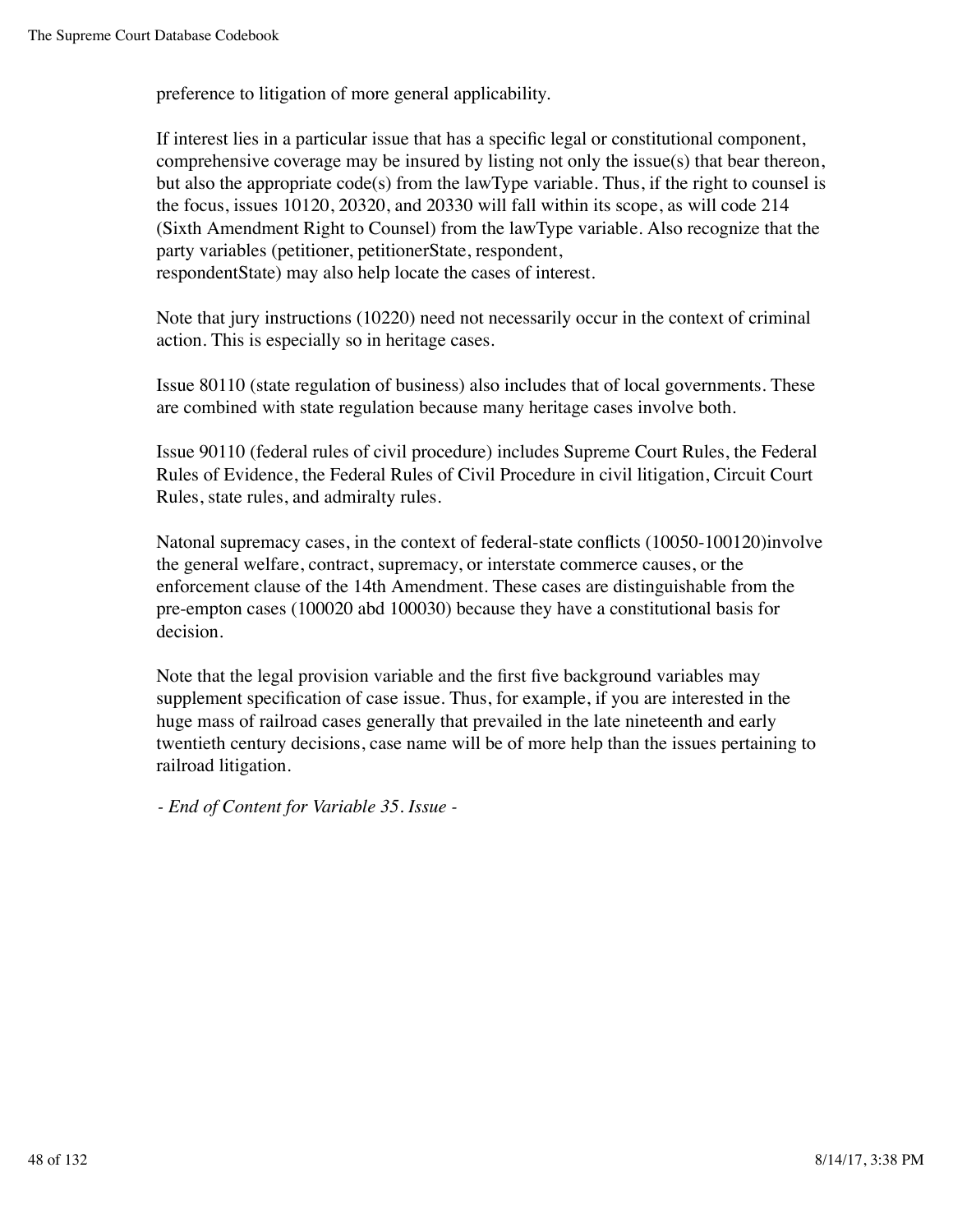#### 36 Issue Area

| <b>Variable Name</b> | <b>Spaeth Name</b> | <b>Normalizations</b> |
|----------------------|--------------------|-----------------------|
| issueArea            | <b>VALUE</b>       | varIssuesAreas (14)   |
|                      |                    |                       |

This variable simply separates the issues identified in the preceding variable (issue) into the following larger categories: criminal procedure (issues 10010-10600), civil rights (issues 20010-20410), First Amendment (issues 30010-30020), due process (issues 40010-40070), privacy (issues 50010-50040), attorneys' or governmental officials' fees or compensation (issues 60010-60040), unions (issues 70010-70210), economic activity (issues 80010-80350), judicial power (issues 90010-90520), federalism (issues 100010-100130), interstate relation (issues 110010-110030), federal taxation (issues 120010-120040), miscellaneous (issues 130010-130020), and private law (issues 140010-140080).

The contents of these issue areas are both over- and under-specfied; especially those of largest size: criminal procedure, civil rights,and economic ativity. In the interests of precision, users focusing on this variable would be wise to specify the components of a specific issue area that their analyses include or exclude.

Note that some of the issues in an issue area will have a distinctive direction at variance from the issue area's overal direction. E.g., the liability variables 80060, 80070, and 80080. See decision direction.

*- End of Content for Variable 36. Issue Area -*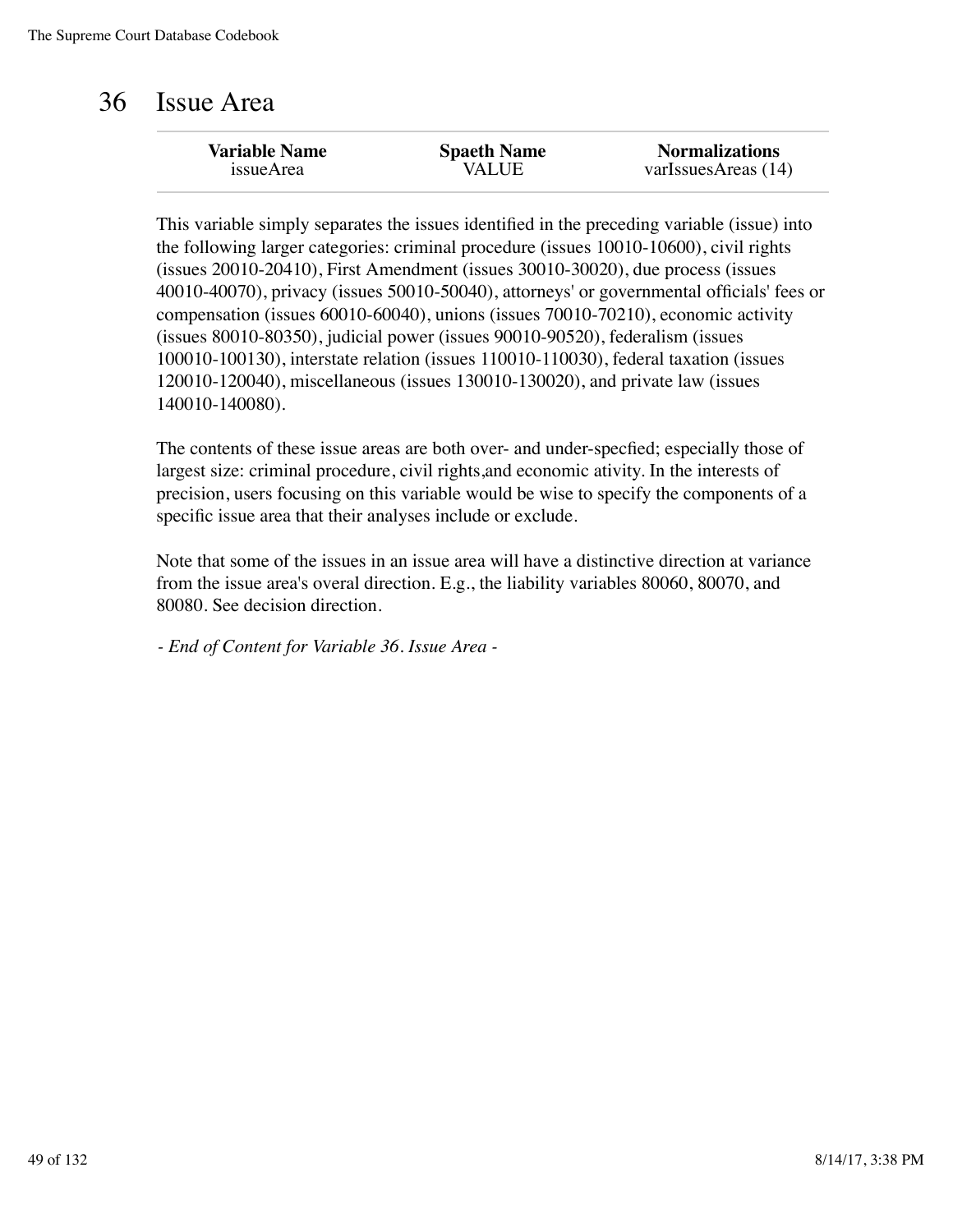# 37 Decision Direction

In order to determine whether the Court supports or opposes the issue to which the case pertains, this variable codes the ideological "direction" of the decision.

Specification of direction comports with conventional usage for the most part except for the interstate relations, private law, and the miscellaneous issues. "Unspecifiable" has been entered either because the issue does not lend itself to a liberal or conservative description (e.g., a boundary dispute between two states, real property, wills and estates), or because no convention exists as to which is the liberal side and which is the conservative side (e.g., the legislative veto). This variable will also contain "unspecifiable" where one state sues another under the original jurisdiction of the Supreme Court and where parties or issue cannot be determined because of a tied vote or lack of information.

Note especially that the direction (pro- or anti-liability)of the three liability variables (80060, 80070, and 80080) depend on the disposition the Court made of the case, and which party won or lost. For 80070 -- non-governmental liability - a liberal vote and case decision support the injured person, organiation, or thing (res). For 80060 - governmental liability - a vote and case outcome that supports government is invariably defined as liberal. Note that if the injured entity is the other party in the case, said party loses, by definition. On the other hand, of course, if the injured entity wins, then of necessity the government loses. Where liability is assigned to both plaintiff and respondent, direction is considered indetermnable.

For purposes of the governmental liability issue, government includes state and local governmental entities, foreign governments, and governmentally owned property. In the rare instance of a conflict between governmental body and an injured person, organiation, or thing the governmental outcome controls directionality. Most such conflicts, however, locate in other issues; e.g., attorneys' and governemtnal employees' compensation or fees, and military personnel and veterans.

It bears emphasizing that the entry for directionality is determined by reference to the issue variable. If you are using the Case Centered Dataset organized by split votes, it is entirely possible for a citation to relate to a second issue whose direction is opposite that of the first issue. For example, in Air Pollution Variance Board of the State of Colorado v. Western Alfalfa Corporation, 416 U.S. 861 (1974), the Court decided that the Fourth Amendment was not violated by a health inspector's warrantless entry onto the property of a business to inspect smoke pollution. The first issue (search and seizure) is coded conservative; the second issue (natural resources) is coded liberal.

In order to determine whether an outcome is liberal  $(=2)$  or conservative  $(=1)$ , the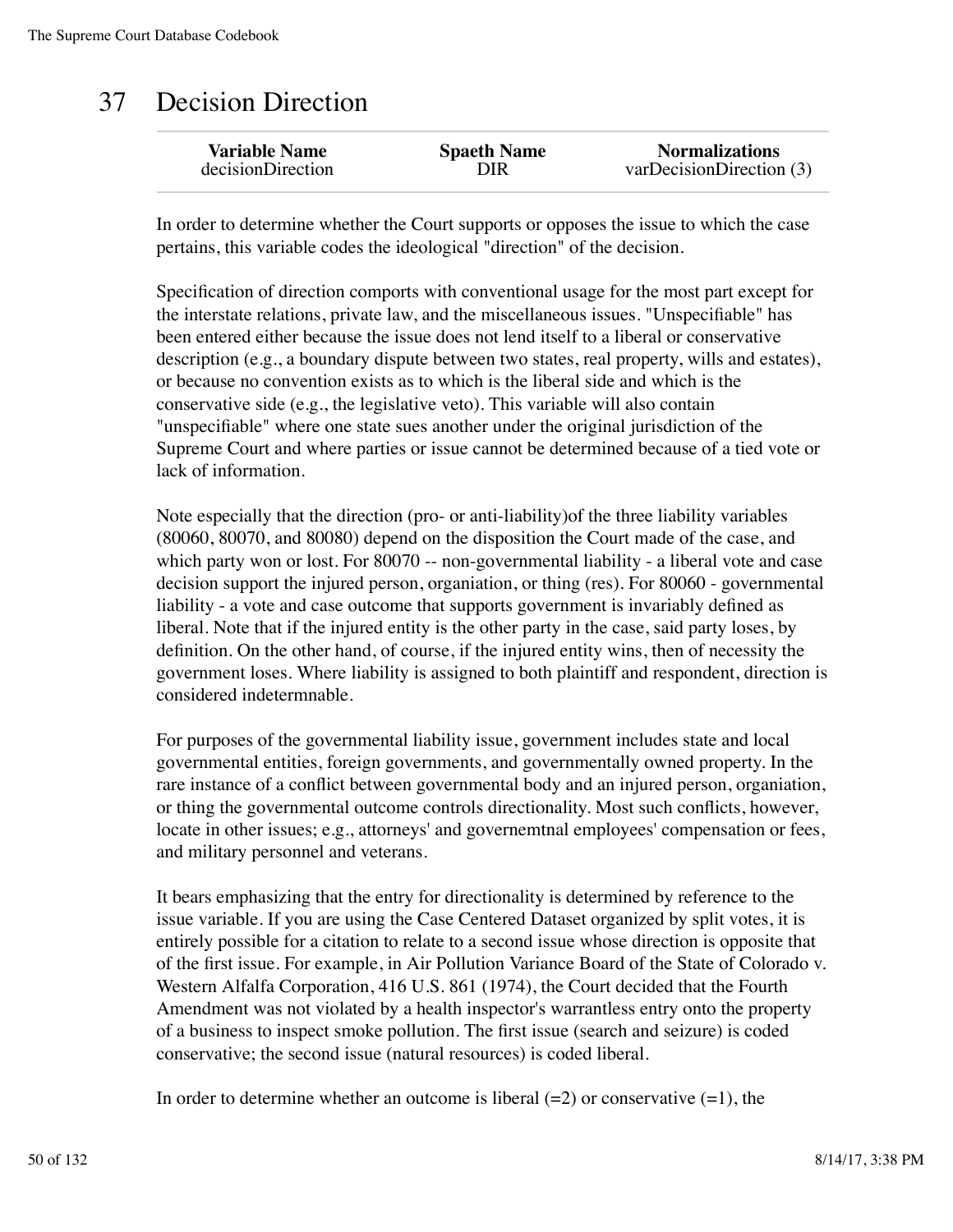following scheme is employed.

1. In the context of issues pertaining to criminal procedure, civil rights, First Amendment, due process, privacy, and attorneys, liberal  $(2)$ =

- pro-person accused or convicted of crime, or denied a jury trial
- pro-civil liberties or civil rights claimant, especially those exercising less protected civil rights (e.g., homosexuality)
- pro-child or juvenile
- pro-indigent
- pro-Indian
- pro-affirmative action
- pro-neutrality in establishment clause cases
- pro-female in abortion
- pro-underdog
- anti-slavery
- incorporation of foreign territories
- anti-government in the context of due process, except for takings clause cases where a pro-government, anti-owner vote is considered liberal except in criminal forfeiture cases or those where the taking is pro-business
- violation of due process by exercising jurisdiction over nonresident
- pro-attorney or governmental official in non-liability cases
- pro-accountability and/or anti-corruption in campaign spending
- pro-privacy vis-a-vis the 1st Amendment where the privacy invaded is that of mental incompetents
- pro-disclosure in Freedom of Information Act issues except for employment and student records

conservative  $(1)$ =the reverse of above

2. In the context of issues pertaining to unions and economic activity, liberal (2)=

- $\bullet$  pro-union except in union antitrust where liberal = pro-competition
- pro-government
- anti-business
- anti-employer
- pro-competition
- pro-injured person
- pro-indigent
- pro-small business vis-a-vis large business
- pro-state/anti-business in state tax cases
- pro-debtor
- pro-bankrupt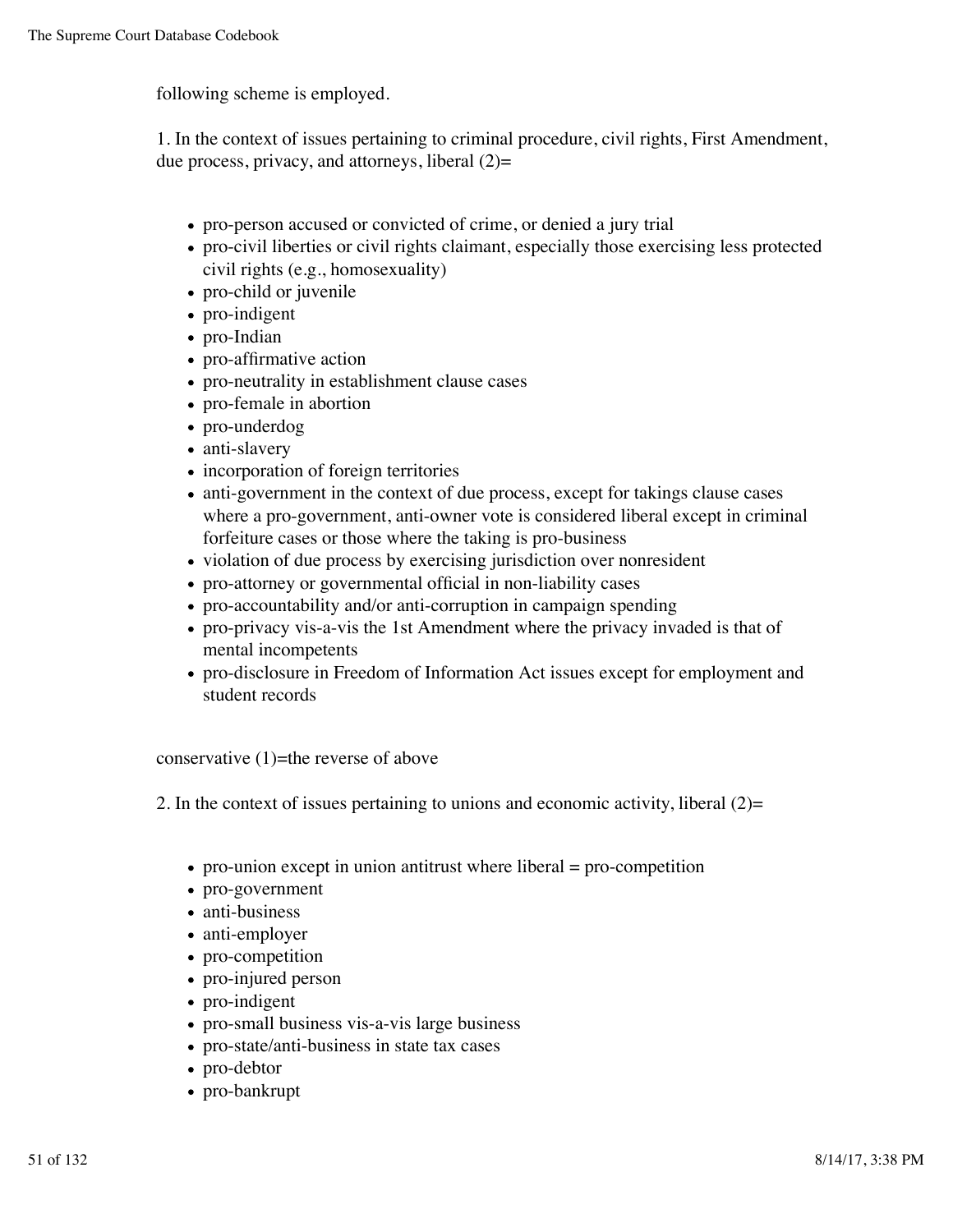- pro-Indian
- pro-environmental protection
- pro-economic underdog
- pro-consumer
- pro-accountability in governmental corruption
- pro-original grantee, purchaser, or occupant in state and territorial land claims
- anti-union member or employee vis-a-vis union
- anti-union in union antitrust
- anti-union in union or closed shop
- pro-trial in arbitration

conservative  $(1)$ = reverse of above

3. In the context of issues pertaining to judicial power, liberal (2)=

- pro-exercise of judicial power
- pro-judicial "activism"
- pro-judicial review of administrative action

conservative (1)=reverse of above

4. In the context of issues pertaining to federalism, liberal (2)=

- pro-federal power
- pro-executive power in executive/congressional disputes
- anti-state

conservative (1)=reverse of above

5. In the context of issues pertaining to federal taxation, liberal (2)= pro-United States; conservative (1)= pro-taxpayer

6. In interstate relations and private law issues, unspecifiable (3) for all such cases.

7. In miscellaneous, incorporation of foreign territories and executive authority vis-a-vis congress or the states or judcial authority vis-a-vis state or federal legislative authority = (2); legislative veto = (1).

*- End of Content for Variable 37. Decision Direction -*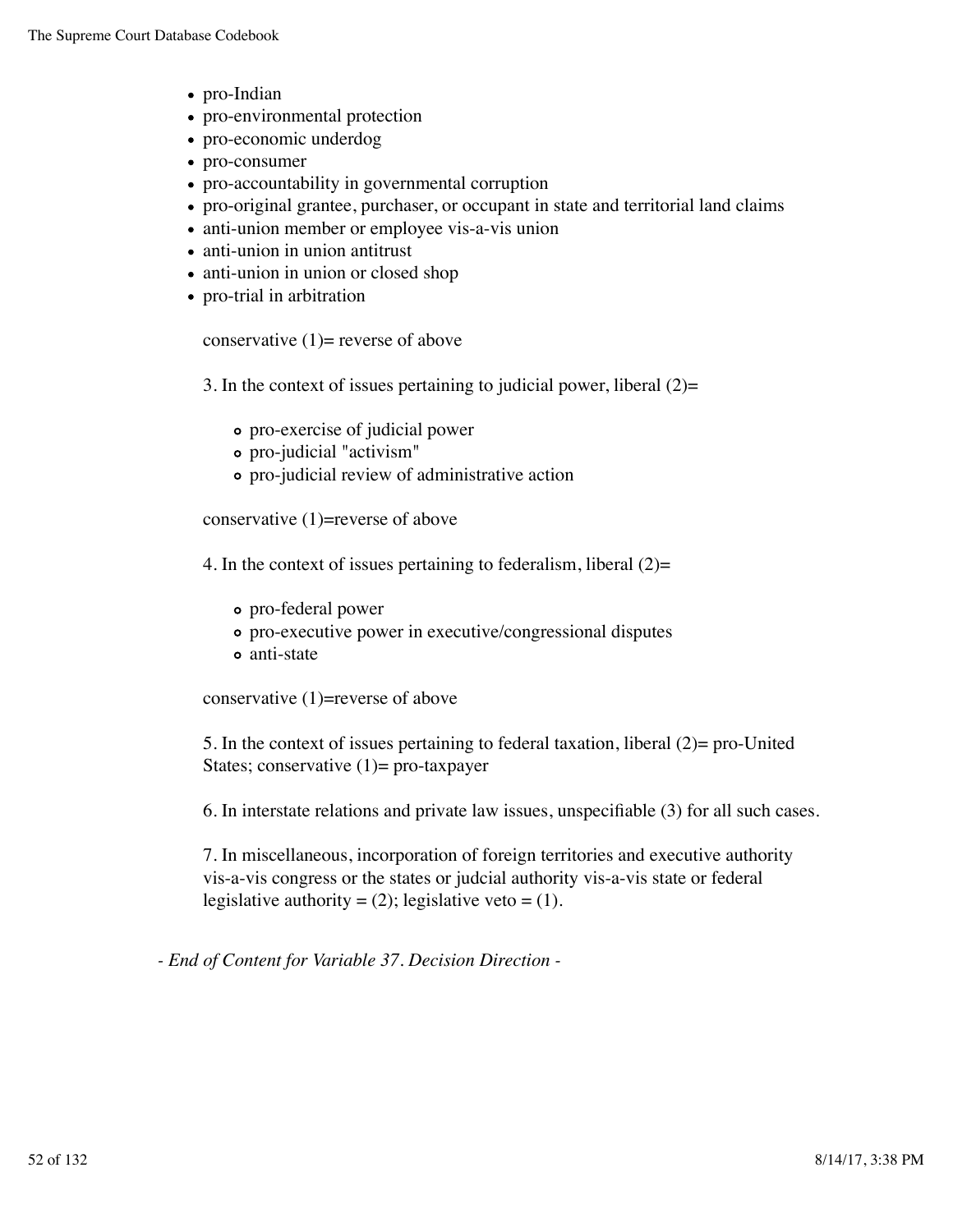### 38 Decision Direction Dissent

| <b>Variable Name</b>     | <b>Spaeth Name</b> | <b>Normalizations</b>       |
|--------------------------|--------------------|-----------------------------|
| decisionDirectionDissent | DIRD.              | varDecisionDirectionDissent |

Once in a great while the majority as well as the dissenting opinion in a case will both support or, conversely, oppose the issue to which the case pertains. For example, the majority and the dissent may both assert that the rights of a person accused of crime have been violated. The only difference between them is that the majority votes to reverse the accused's conviction and remand the case for a new trial, while the dissent holds that the accused's conviction should be reversed, period. In such cases, the entry in the decisionDirection variable should be determined relative to whether the majority or the dissent more substantially supported the issue to which the case pertains, and an entry should appear in this variable. In the foregoing example, the direction of decision variable (decisionDirection) should show a 0(conservative) because the majority provided the person accused of crime with less relief than does the dissent, and direction based on dissent should show a 1 (liberal) The person accused of crime actually won the case, but won less of a victory than the dissent would have provided.

*- End of Content for Variable 38. Decision Direction Dissent -*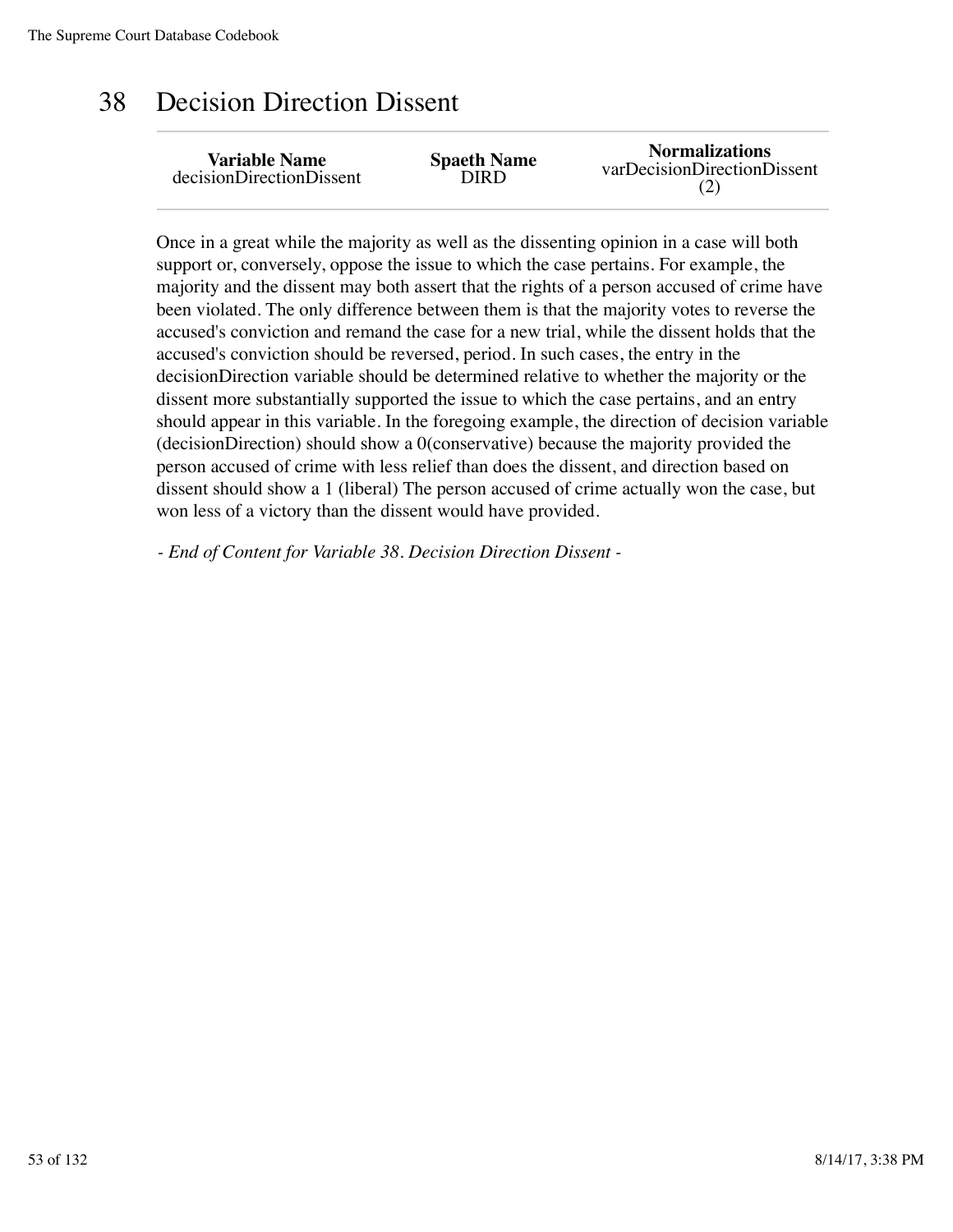#### 39 Authority for Decision 1

| <b>Variable Name</b> | <b>Spaeth Name</b> | <b>Normalizations</b>    |
|----------------------|--------------------|--------------------------|
| authorityDecision1   | AUTHDEC1           | varAuthorityDecision (7) |

This variable and the next one (authorityDecision2) specify the bases on which the Supreme Court rested its decision with regard to each legal provision that the Court considered in the case (see variable lawType).

Neither of them lends itself to objectivity. Many cases arguably rest on more than two bases for decision. Given

that the Court's citation of its precedents also qualifies as a common law decision and that most every case can be considered as at least partially based thereon, common law is the default basis for the Court's decisions. With the exception of decrees and brief non-orally argued decisions you may safely add common law to those cases lacking a second basis for decision.

Because one of these bases commonly occurs conjoined with another, the interpretation of the substantive provisions of a federal statute and the Supreme Court's exercise of its supervisory power over the lower federal courts; two separate variables (authorityDecision1, authorityDecision2) follow. The coding is the same in both. In the foregoing example, the first variable will contain a "4," the second a "3." In a case involving congressional acquiescence to longstanding administrative construction of a statute, these variables should appear as "5" and "4." If two bases are identified, and if one is more heavily emphasized, it should appear in the first of the two variables.

Considerable congruence should obtain between the entry in these variables and the code that appears in the lawType variable. Thus, if a constitutional provision appears in the lawType variable, a "1" or a "2" will typically appear in either authorityDecision1 or authorityDecision2. Similarly, if lawType displays a statute, either authorityDecision1 or authorityDecision2 will likely show a "4."

A common exception is where the Court determines the constitutionality of a federal statute, or where judge-made rules are applied to determine liability under various federal statutes, including civil rights acts (e.g., Pulliam v. Allen, 466 U.S. 522), or the propriety of the federal courts' use of state statutes of limitations to adjudicate federal statutory claims (e.g., Burnett v. Grattan, 468 U.S. 42).

The decision rules governing each of the authority for decision codes are as follows:

For a code of 1: The majority determined the constitutionality of some action taken by some unit or official of the federal government, including an interstate compact.

Enter a "1" if 139 appears in the lawSupp variable.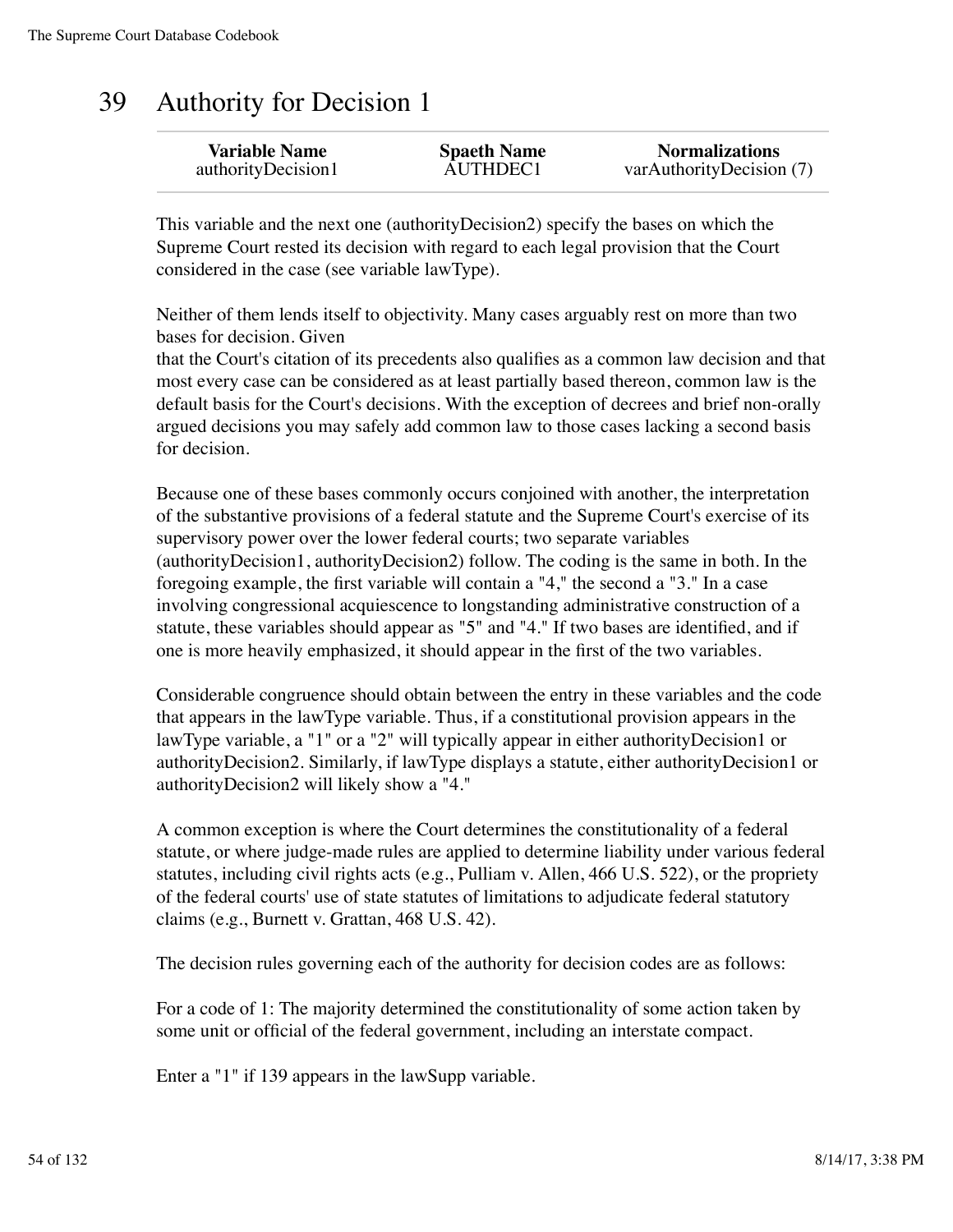Enter a "1" if 111 appears in the lawSupp variable.

For a code of 2: Did the majority determine the constitutionality of some action taken by some unit or official of a state or local government? If so, enter a "2."

For a code of 3: If the rules governing codes "1-2," "4-7" are answered negatively or do not apply, enter a "3." A "3," then, serves as the residual code for these variables.

Enter a "3" if 508 appears in the lawSupp variable.

Non-statutorily based Judicial Power topics in the issue variable generally warrant a "3."

Most cases arising under the Court's original jurisdiction should receive a "3."

All cases containing a "4" in the type of decision variable  $= 3$ .

Enter a "3" in cases in which the Court denied or dismissed the petition for review or where the decision of a lower court is affirmed by a tie vote.

For a code of 4: Did the majority interpret a federal statute, treaty, or court rule? If so, enter a "4."

Enter a "4" rather than a "3" if the Court interprets a federal statute governing the powers or jurisdiction of a federal court. In other words, a statutory basis for a court's exercise of power or jurisdiction does not require that a "3" supplement a "4"; the latter alone suffices.

Enter a "4" rather than a "2" where the Court construes a state law as incompatible with a federal law.

Do not enter only a "4" where an administrative agency or official acts "pursuant to" a statute. All agency action is purportedly done pursuant to legislative authorization of one sort or another. A "4" may be coupled to a "5" (see below) only if the Court interprets the statute to determine if administrative action is proper.

In workers' compensation litigation involving statutory interpretation and, in addition, a discussion of jury determination and/or the sufficiency of the evidence, enter either a "4" and a "3" or a "3" and a "4." If no statute is identified in the syllabus, only enter a "3."

For a code of 5: Did the majority treats federal administrative action in arriving at its decision? If so, enter a "5."

Enter a "5' and a "4," but not a "5" alone, where an administrative official interprets a federal statute.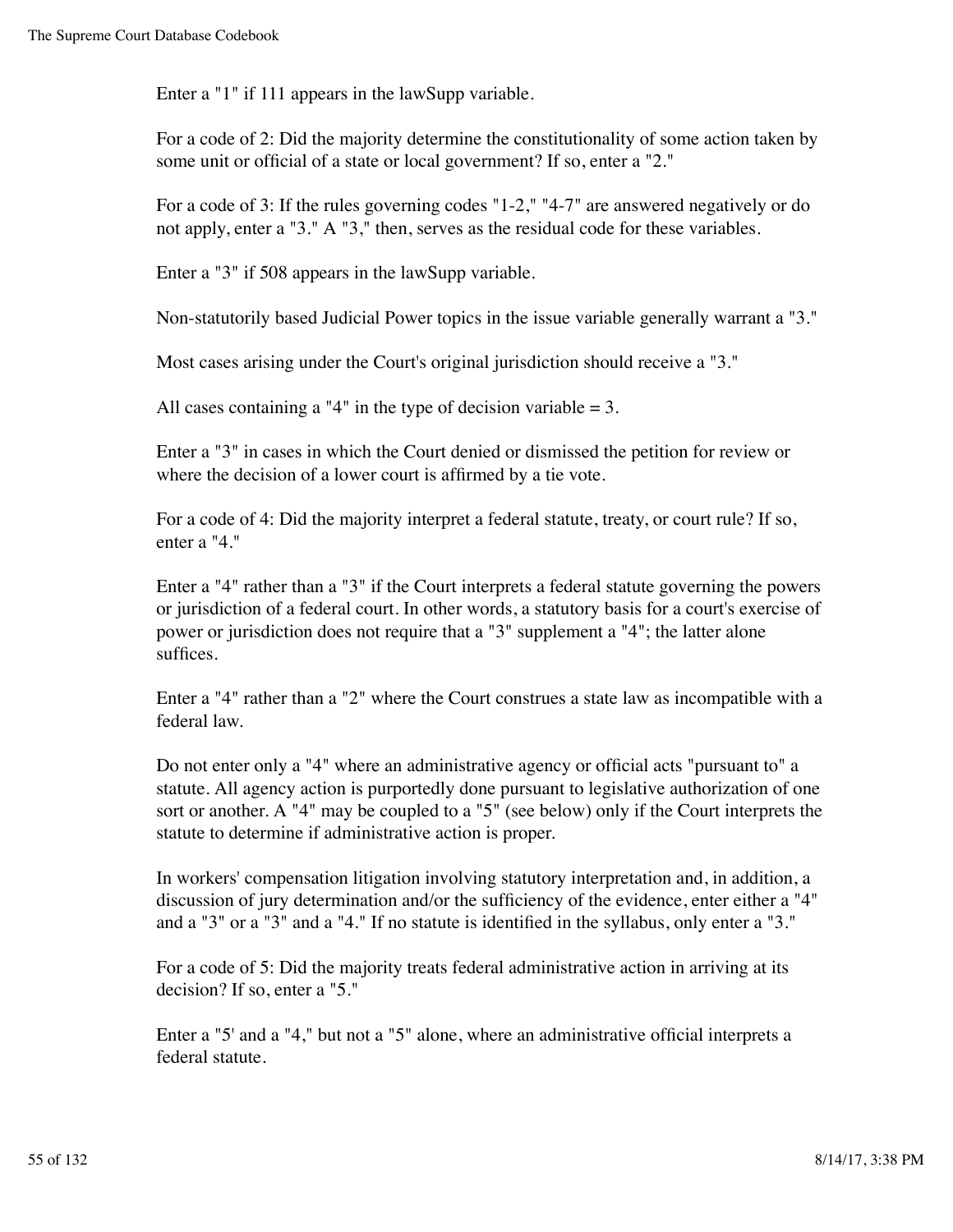Enter a "5" if the issue  $= 90120$ .

For a code of 6: Did the majority say in approximately so many words that under its diversity jurisdiction it is interpreting state law? If so, enter a "6."

For a code of 7: Did the majority indicate that it used a judge-made "doctrine" or "rule?" If so, enter a "7." Where such is used in conjunction with a federal law or enacted rule, a "7" and "4" should appear in the two variables of this record.

Enter a "7" if the Court without more merely specifies the disposition the Court has made of the case and cites one or more of its own previously decided cases; but enter a "3" if the citation is qualified by the word, "see."

Enter a "7" if the case concerns admiralty or maritime law, or some other aspect of the law of nations other than a treaty, which qualifies as a "4."

Enter a "7" if the case concerns the retroactive application of a constitutional provision or a previous decision of the Court.

Enter a "7" if the case concerns an exclusionary rule, the harmless error rule (though not the statute), the abstention doctrine, comity, res judicata, or collateral estoppel. Note that some of these, especially comity issues, likely warrant an entry in both authorityDecision variables: a "7" as well as a "3."

Enter a "7" if the case concerns a "rule" or "doctrine" that is not specified as related to or connected with a constitutional or statutory provision (e.g., 376 U.S. 398).

*- End of Content for Variable 39. Authority for Decision 1 -*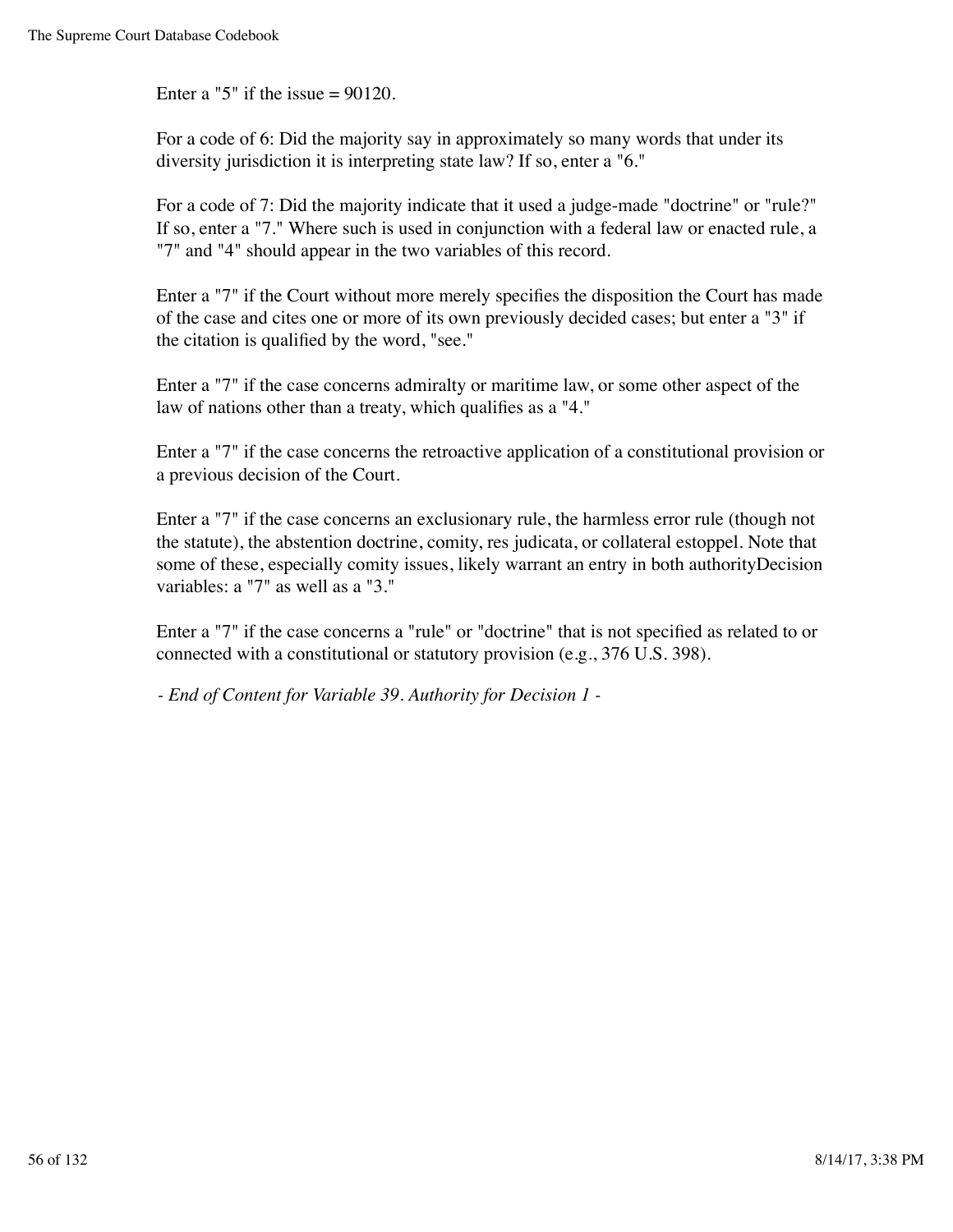#### 40 Authority for Decision 2

| <b>Variable Name</b> | <b>Spaeth Name</b> | <b>Normalizations</b>    |
|----------------------|--------------------|--------------------------|
| authorityDecision2   | AUTHDEC2           | varAuthorityDecision (7) |

See variable Authority for Decision 1 (authorityDecision1).

*- End of Content for Variable 40. Authority for Decision 2 -*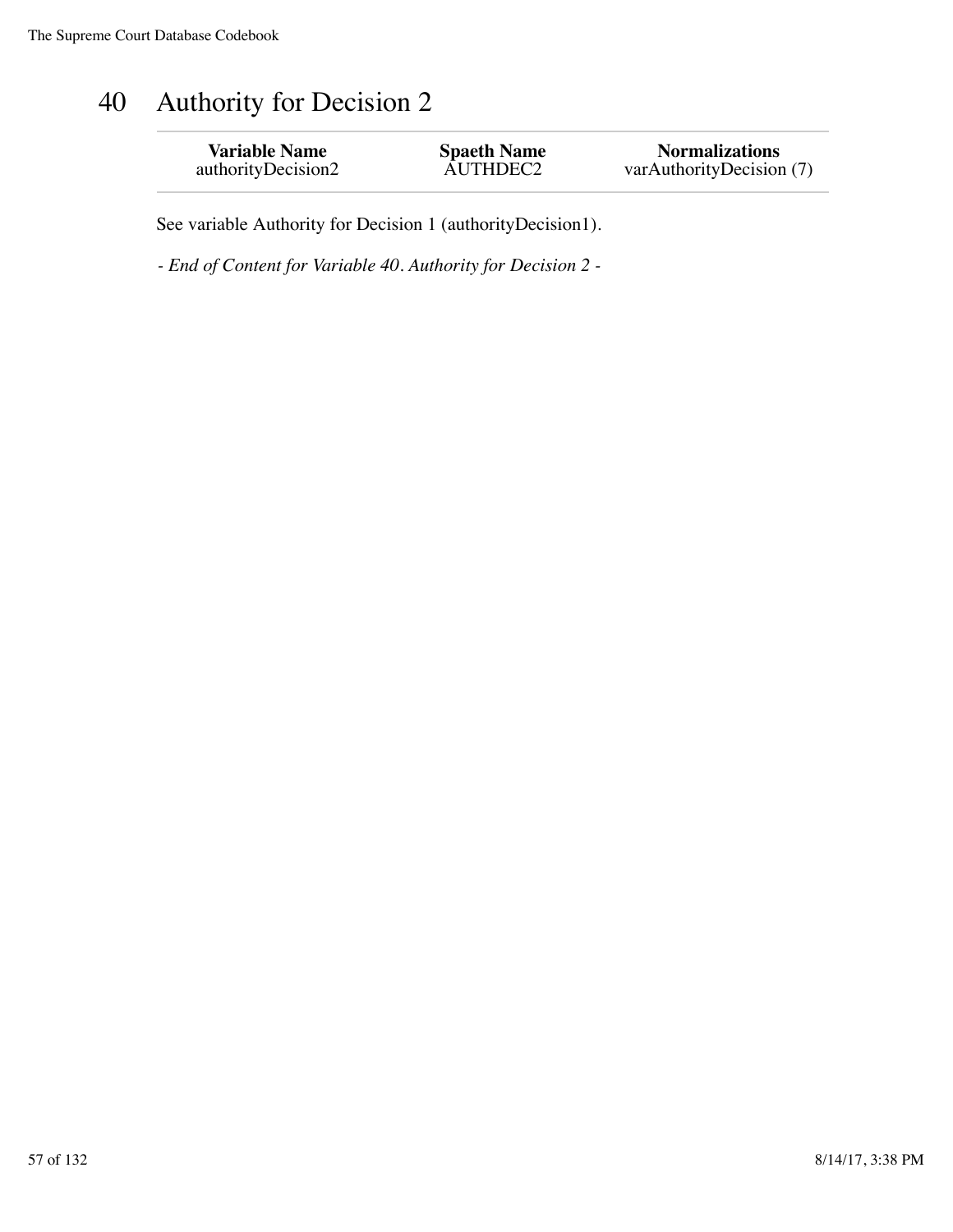#### 41 Legal Provisions Considered by the Court

| <b>Variable Name</b> | <b>Spaeth Name</b> | <b>Normalizations</b> |
|----------------------|--------------------|-----------------------|
| lawType              | LAW                | varLawArea (8)        |
|                      |                    |                       |

This variable and its components (lawSupp and lawMinor) identify the constitutional provision(s), statute(s), or court rule(s) that the Court considered in the case. The difference between them is that lawSupp and lawMinor are coded finely; they identify the specific law, constitutional provision or rule at issue (e.g., Article I, Section 1; the Federal Election Campaign Act; the Federal Rules of Evidence). lawType is coded more broadly (e.g., constitution, federal statute, court rules). Do not assume that these three legal provisions are ordinally ordered. They are not. Any one of them can be considered more important to the Court's decision than either of the others. And that also applies to the issue and issue area of the case. Importance is a matter to be determined by the user's objectives.

Because of our ignorance of the overall contents of the pre-1946 decision making, we simply adhered to the structure and distinctive characteristics of the modern Court. Accordingly, we created a modernized interface that did not adequately comport with the distinctive features of the heritage cases. Not only did they treat distinctive constitutional provisions as one (e.g., upholding or voiding governmental action on the combined basis of due process and equal protection), with the interstate commerce clause thrown in for good measure. Furthermore, these early Courts also created a much used non-textual constitutional provision: freedom of contract, which was treated independently of the Constitution's contract clause.

Relatedly, we mistakenly allowed for only one type 0f legal provision (i.e. Constitution, constitutional amendment, federal statute, court rules, other, infrequently litigated statutes, and state or local law) per case record.) If a second or third legal provision warranted inclusion into the case record, entirely new and separate records needed to be created. This is not a serious problem with the post-1946 Courts, but it definitely is with the preceding ones.

At the other extreme, this database does allow for the inclusion of infrequently litigated federal statutes, but not those of the state and local governments. Users interested in the Court's treatment of the states are likely interested in the sort of state laws at issue and the result of Supreme Court action. E.g., did the Court treat all morals legislation the same; i.e., temperance, prostitution, obscenity, gambling, regardless of states or human litigants? Consult the variables 'origin of case State' and 'source of case State.' To determine the specifics of state or local law, consult the opinion of the case itself. Although a major objective of this database was to make it self-standing, we were not able to achieve this objective because of inadequate oversight and limited resources. To have included this datum would have been a counsel of perfection. Unfortunately, the other principle investigators and I are incapable of attaining such a status.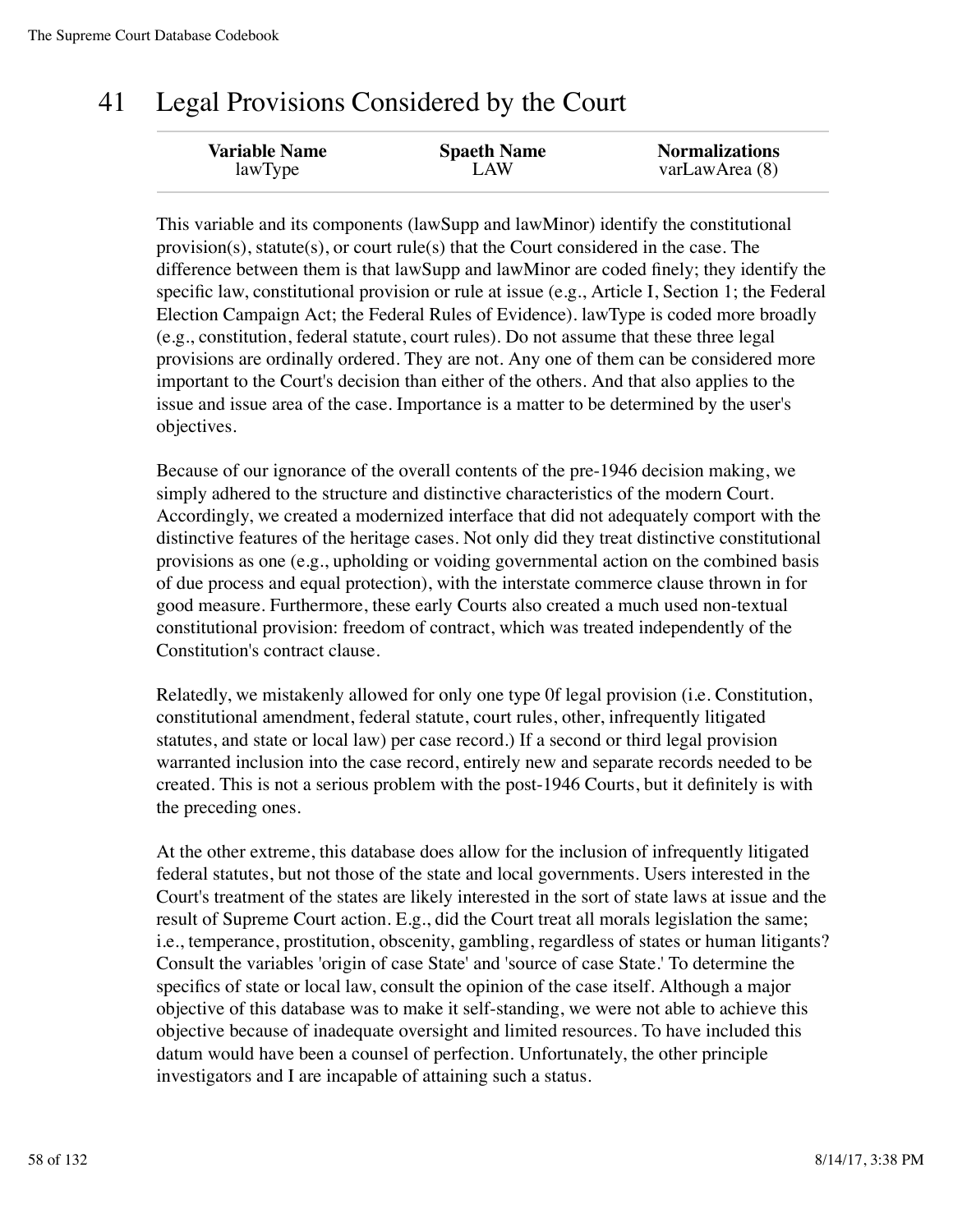The basic criterion to determine the legal provision(s) is the "summary" in the Lawyers' Edition. Supplementary is a reference to it in at least one of the numbered holdings in the summary of the United States Reports. This summary, which the Lawyers' Edition of the U.S. Reports labels "Syllabus By Reporter Of Decisions," appears in the official Reports immediately after the date of decision and before the main opinion in the case. Where this summary lacks numbered holdings, it is treated as though it has but one number.

Be aware that the Reports do not cite a given statute the same in every case. Hence, the total number of cases in which a case is the legal provision considered by the Court may be higher than the database reports.

Observe that where a state or local government allegedly abridges a provision of the Bill of Rights even though it has not been made binding on the states because it has not been "incorporated" into the due process clause of the Fourteenth Amendment, identification is to the specific guarantee rather than to the Fourteenth Amendment.

The legal basis for decision need not be formally stated. For example, a reference in the summary to the appointment of counsel under the Constitution or to the self-incrimination clause warrants entry of the appropriate code. (E.g., United States v. Knox, 396 U.S. 77; Lassiter v. Department of Social Services, 452 U.S. 18).

Also note that occasionally a holding may pertain to more than one legal basis for decision. In such cases, the additional basis or bases are specified as though they are numbered holdings, or as though they are a holding without numbers.

By no means does every record have an entry in the lawType variable. Only constitutional provisions, federal statutes, and court rules are entered here. This variable typically will have no entry in cases that concern the Supreme Court's supervisory authority over the lower federal courts; those where the Supreme Court's decision does not rest on a constitutional provision, federal statute, or court rule; provisions of the common law; decrees; and nonstatutory cases arising under the Court's original jurisdiction.

In cases where the Court considers multiple legal provisions no attempt is made to order their appearance. Where the constitutionality of a federal law is challenged, to give either the constitutional provision or the statute primacy would be arbitrary. To the extent that any order characterizes these lawType entries, it likely is the sequence in which they appear in the summary.

Beyond the foregoing, observe that an entry should appear in this variable only when the summary indicates that the majority opinion discusses the legal provision at issue. The mere fact that the Court exercises a certain power (e.g., its original jurisdiction, as in Arkansas v. Tennessee, 397 U.S. 91), or makes reference in its majority opinion rather than in the summary that a certain constitutional provision, statute, or frequently used common law rule applies (e.g., the "equal footing" principle which pertains to the admission of new states under Article IV, section 3, clause 2 of the Constitution, as Utah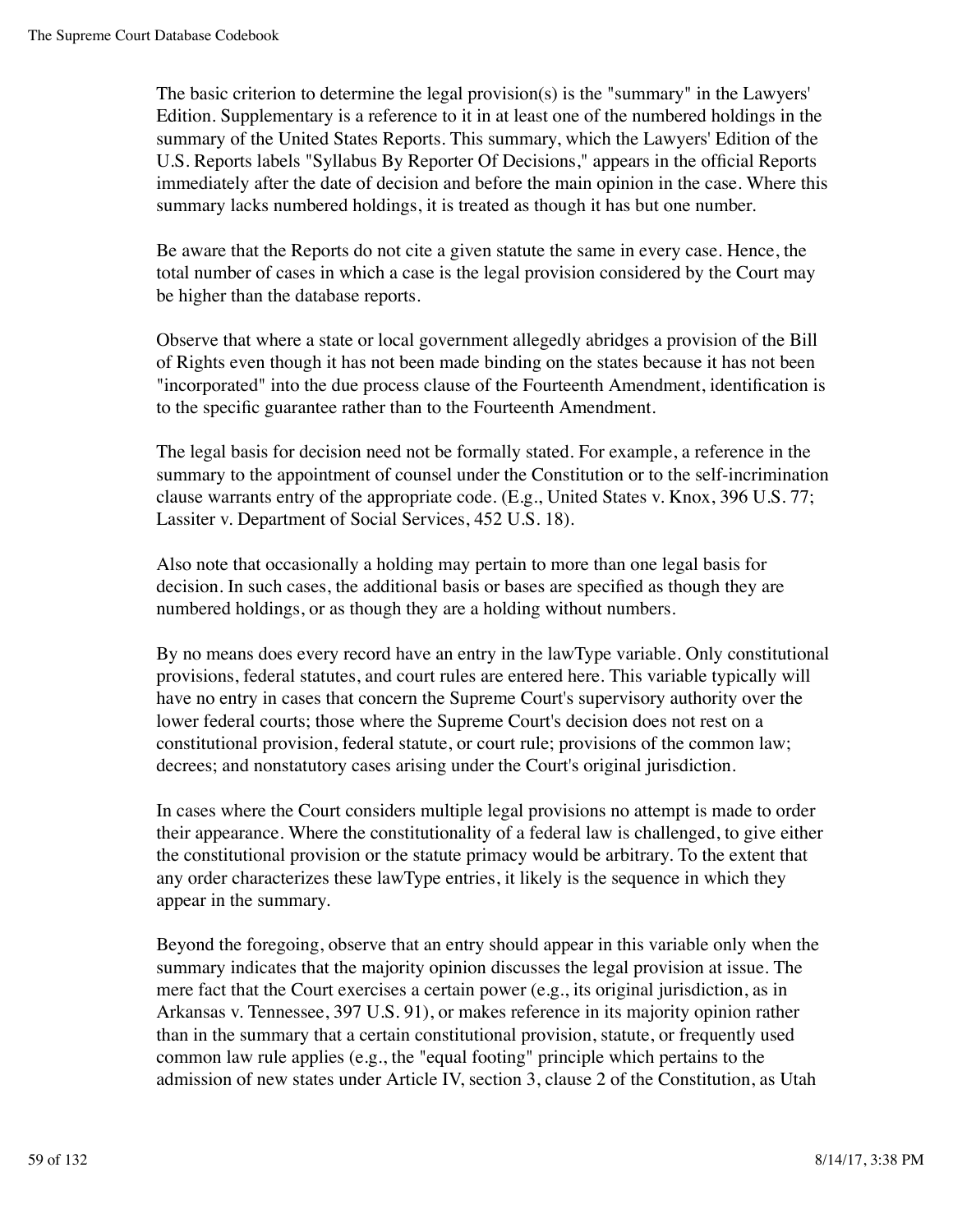v. United States, 403 U.S. 9, illustrates) provides no warrant for any entry.

There are three exceptions to this "discussion" requirement, the first of which dismisses the writ of certiorari as "improvidently granted" either in so many words (e.g., Johnson v. United States, 401 U.S. 846) or dismisses it on this basis implicitly (e.g., Baldonado v. California, 366 U.S. 417). In such cases, the code 508 should appear. More often than not, these cases have no summary. Note that the phrase is a term of art: 1) it overrides any substantive provision that the summary may mention (e.g., Conway v. California Adult Authority, 396 U.S. 107); 2) it does not apply where the Supreme Court takes jurisdiction on appeal.

In the second exception the Court, without discussion, remands a case to a lower court for consideration in light of an earlier decision. The summary of the earlier case is then consulted and the instant case coded with the entry that appeared there (e.g., Wheaton v. California, 386 U.S. 267). If a discussion in the summary precedes the remand, this variable should be governed by that discussion as well as the basis for decision in the case that the lower court is instructed to consider. Usually these bases will be identical (e.g., Maxwell v. Bishop, 398 U.S. 262).

The third exception to the "discussion" criterion involves the legality of administrative agency action without specific reference to the statute under which the agency acted. Inasmuch as administrative agencies may only act pursuant to statute, the majority opinion was consulted to determine the statute in question (e.g., National Labor Relations Board v. United Insurance Co. of America, 390 U.S. 254). The same situation may characterize the statute under which a court exercises jurisdiction (e.g., the Court of Claims in United States v. King, 395 U.S. 1).

As indicated, this variable should usually lack an entry if the numbered holding(s) indicates that the Court's decision rests on its supervisory authority over the federal judiciary, the common law, or diversity jurisdiction.

Note that where a state or local government allegedly abridges a provision of the Bill of Rights that has been made binding on the states because it has been incorporated into the due process clause of the Fourteenth Amendment, identification is to the specific guarantee rather than to the Fourteenth Amendment Due Process Clause.

International treaties and conventions, which rarely serve as the basis for the Court's decision, are identified (in the lawSupp variable) as a treaty (509), an interstate compact as Interstate Compact (510), an executive order as Executive Order (511), and a statute of a territory of the U.S., which is not in the U.S. Code or the Statutes at Large, as Territory Statute (512).

A case that challenges the constitutionality of a federal statute, court or common law rule will usually contain at least two legal bases for decision: the constitutional provision as well as the challenged statute or rule.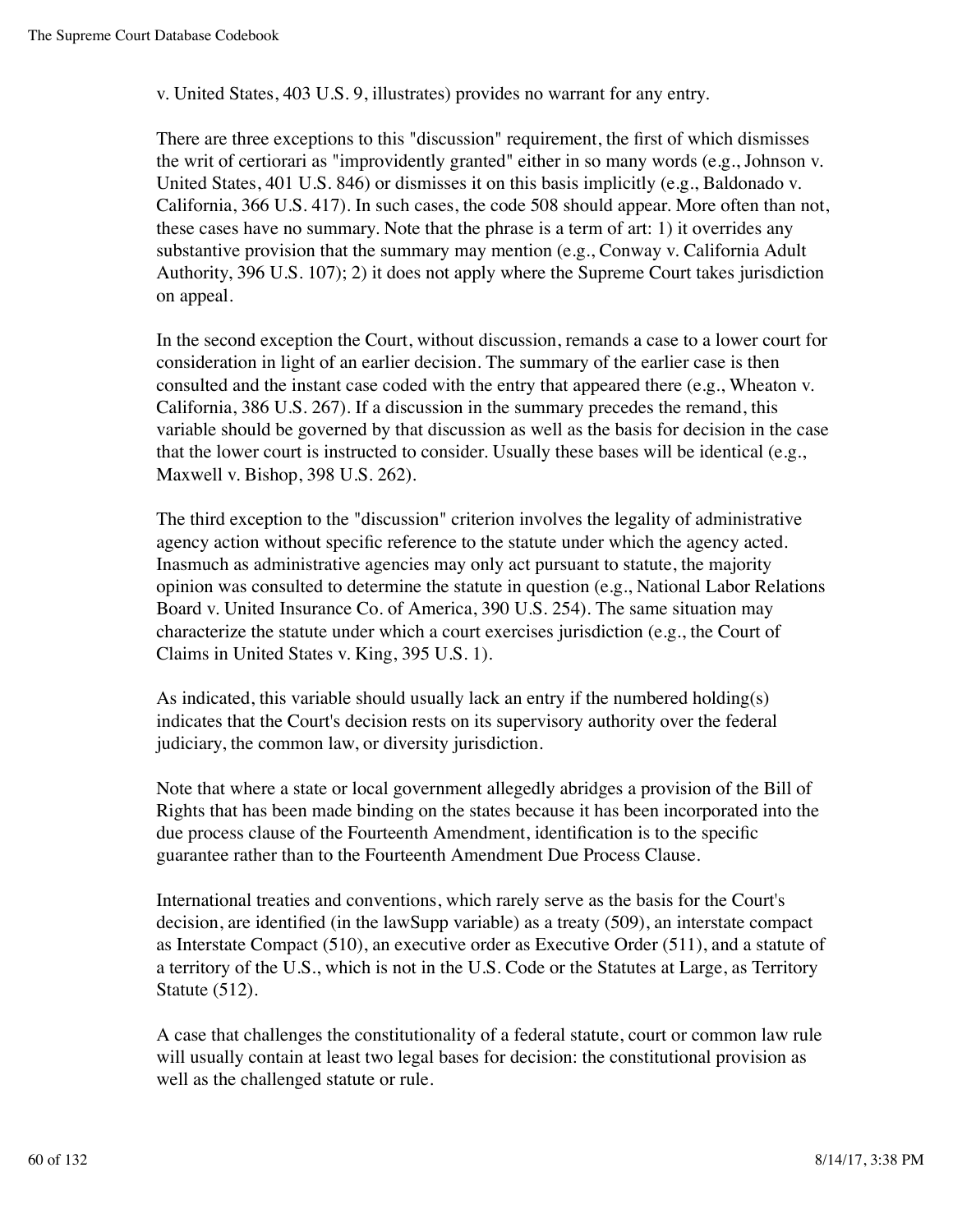Where a heading concerns the review of agency action under a statute, but the statute is not identified, it is ascertained from the opinion (e.g., National Labor Relations Board v. United Insurance Co. of America, 390 U.S. 254). So also where the decision turns on the statutory jurisdiction of a federal court, and the holding does not specify it (e.g., United States v. King, 395 U.S. 1).

*- End of Content for Variable 41. Legal Provisions Considered by the Court -*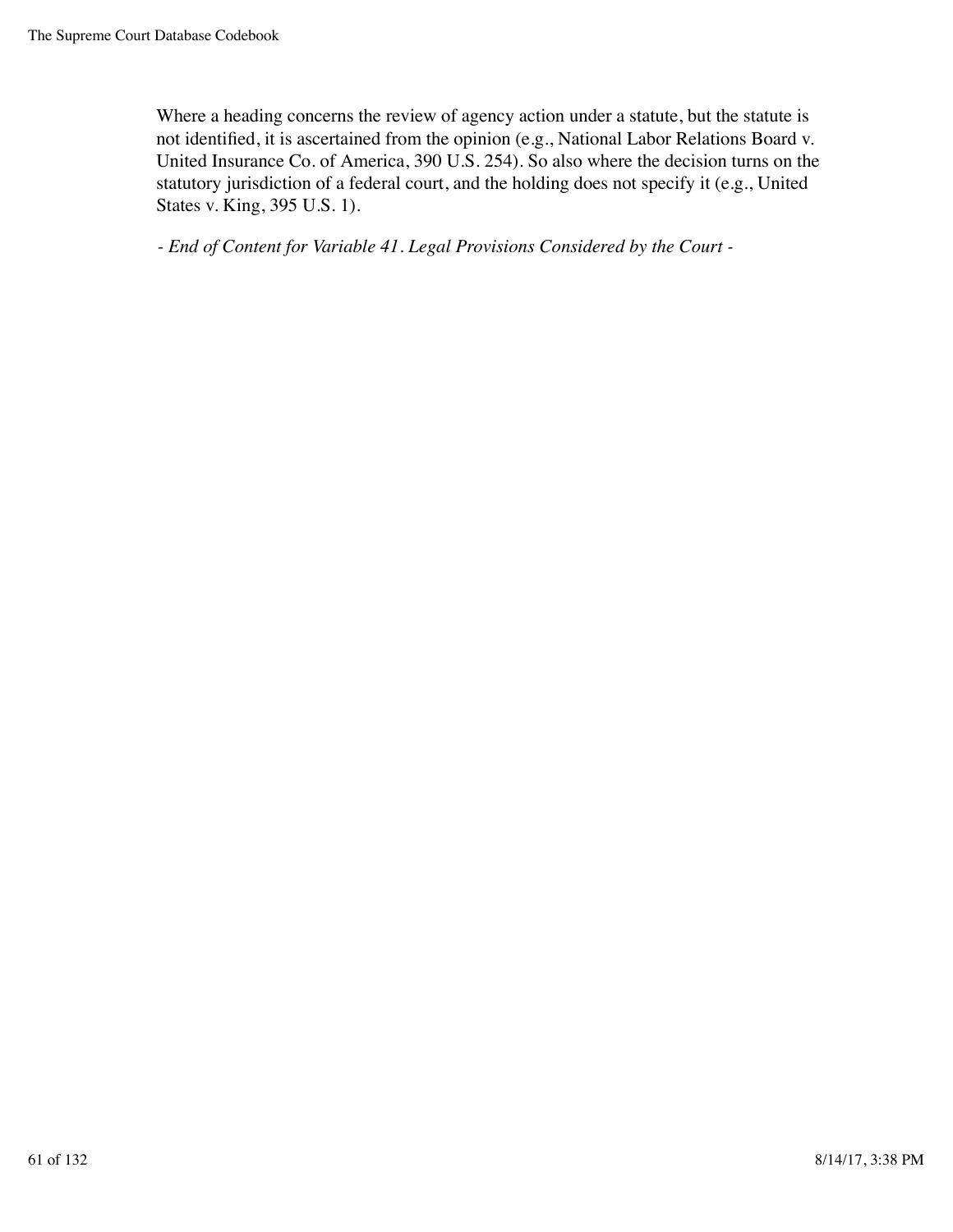### 42 Legal Provision Supplement

| <b>Variable Name</b> | <b>Spaeth Name</b> | <b>Normalizations</b>    |
|----------------------|--------------------|--------------------------|
| lawSupp              | LAW                | varLegalProvisions (206) |

See variable Legal Provisions Considered by the Court.

*- End of Content for Variable 42. Legal Provision Supplement -*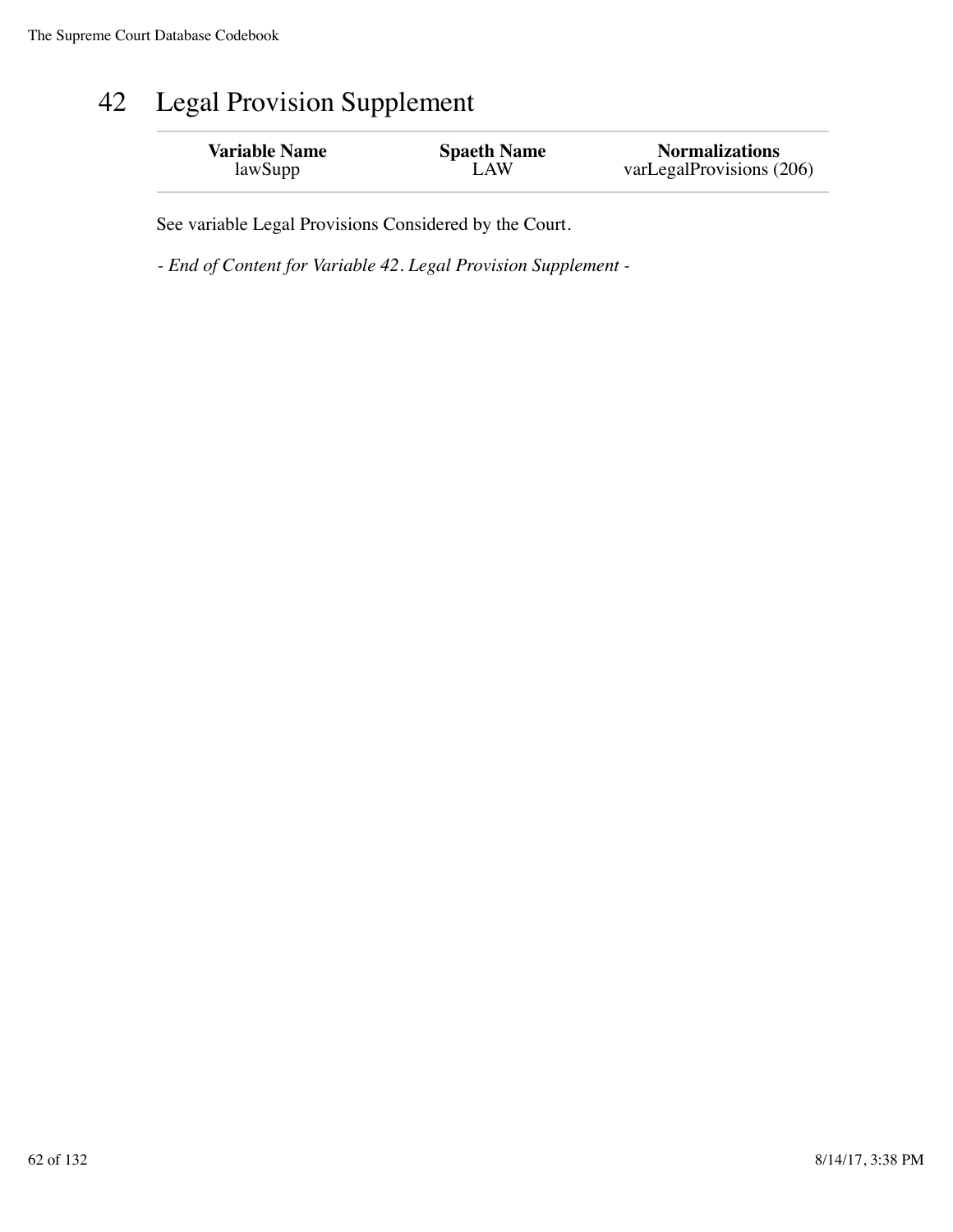## 43 Legal Provision Minor Supplement

| <b>Variable Name</b> | <b>Spaeth Name</b> | <b>Normalizations</b> |
|----------------------|--------------------|-----------------------|
| lawMinor             | LAW                | n/a                   |

This variable, lawMinor, is reserved for infrequently litigated statutes. Statutes substantially absent from the decision making of the modern Courts will be found in this variable. For these, lawMinor identifies the law at issue. Note: This is a string variable.

*- End of Content for Variable 43. Legal Provision Minor Supplement -*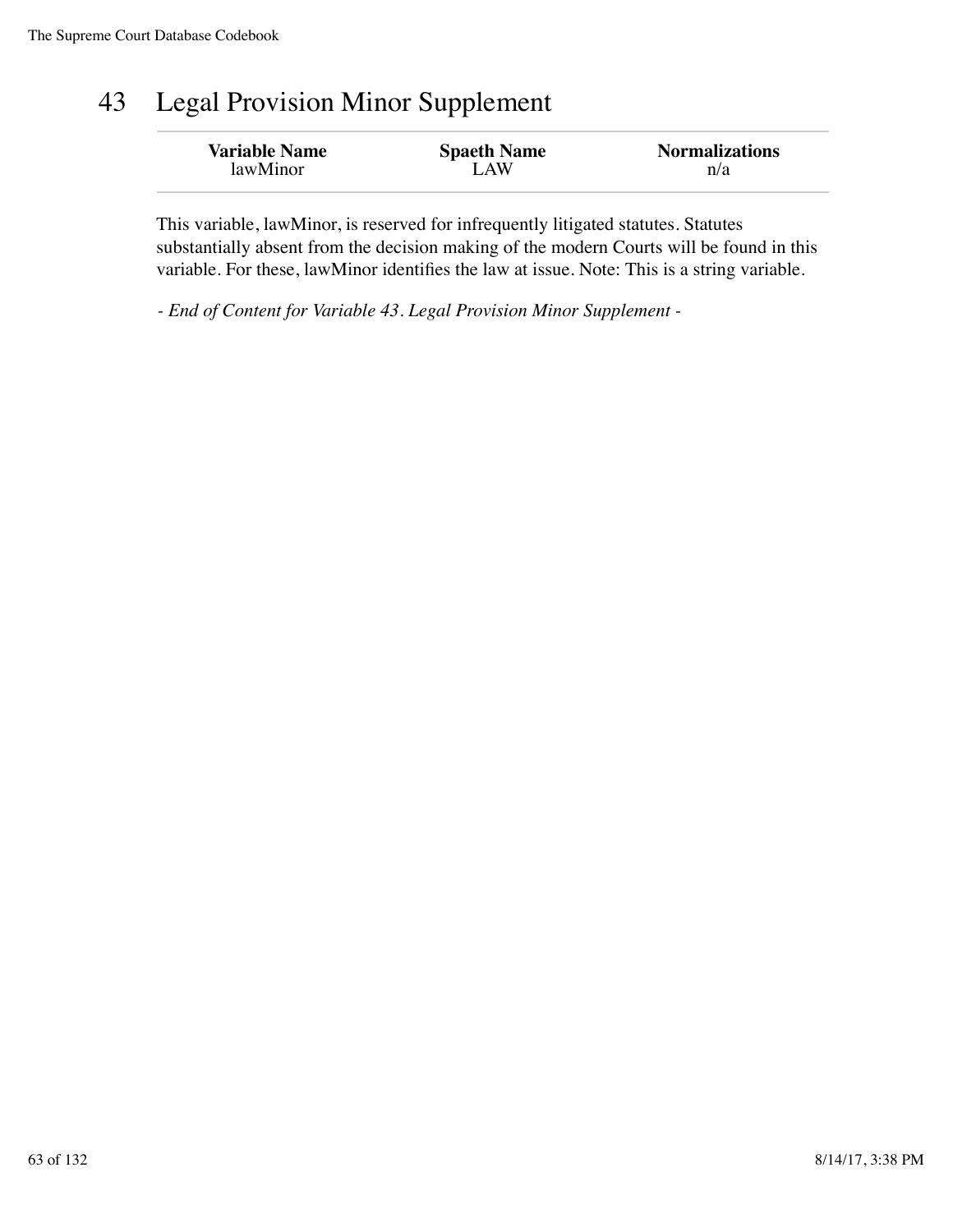# 44 Decision Type

| <b>Variable Name</b> | <b>Spaeth Name</b> | <b>Normalizations</b> |
|----------------------|--------------------|-----------------------|
| decisionType         | DEC TYPE           | varDecisionTypes (7)  |
|                      |                    |                       |

decisionType=1: Cases the Court decides by a signed opinion. Note that for the 1946 terms to present, decisionType=1 cases are those that the Court decided by a signed opinion and in which it heard oral arguments. This is true for the 1791-1945 terms too. When both these conditions are met, the case is coded as decisionType=1. But the second condition—oral argument—is no longer necessary for a decisionType=1 classification. That's because the dates of oral argument were not reported for many cases that were likely argued (if only because the reporter noted, "After argument…"). We are working to locate these (many) missing dates and would appreciate any leads from users.

Jettisoning the oral argument requirement also means that there are many cases that were probably not orally argued but that are included as decisionType=1 cases because a justice is listed as delivering the opinion of the Court. For users that want to examine cases we know for sure were orally argued, we suggest selecting on dateArgument—with the important caveat that you will miss cases that were likely argued but are lacking a date.

decisionType=2: Cases decided with an opinion but without hearing oral argument; i.e., per curiam opinions. In the legacy data, decisionType2 cases include cases in which the Court (or reporter) did not use the term "per curiam" but rather "The Court [said]," "By the Court," or "By direction of the Court." If these cases identify the author of the opinion, we code an opinion writer.

decisionType=4: Decrees. This infrequent type of decision usually arises under the Court's original jurisdiction and involves state boundary disputes. The justices will typically appoint a special master to take testimony and render a report, the bulk of which generally becomes the Court's decision. The presence of the label, "decree," distinguishes this type of decision from the others.

decisionType=5: Cases decided by an equally divided vote. When a justice fails to participate in a case or when the Court has a vacancy, the participating justices may cast a tie vote. In such cases, the Reports merely state that "the judgment is affirmed by an equally divided vote" and the name of any nonparticipating justice(s). Their effect is to uphold the decision of the court whose decision the Supreme Court reviewed.

decisionType=6: This decision type is a variant of decisionType=1 cases. It differs from type 1 in that no individual justice's name appears as author of the Court's opinion. Instead, these unsigned orally argued cases are labeled as decided "per curiam." The difference between this type and decisionType=2 is the occurrence of oral argument in the former but not the latter. In both types the opinion of the Court is unsigned.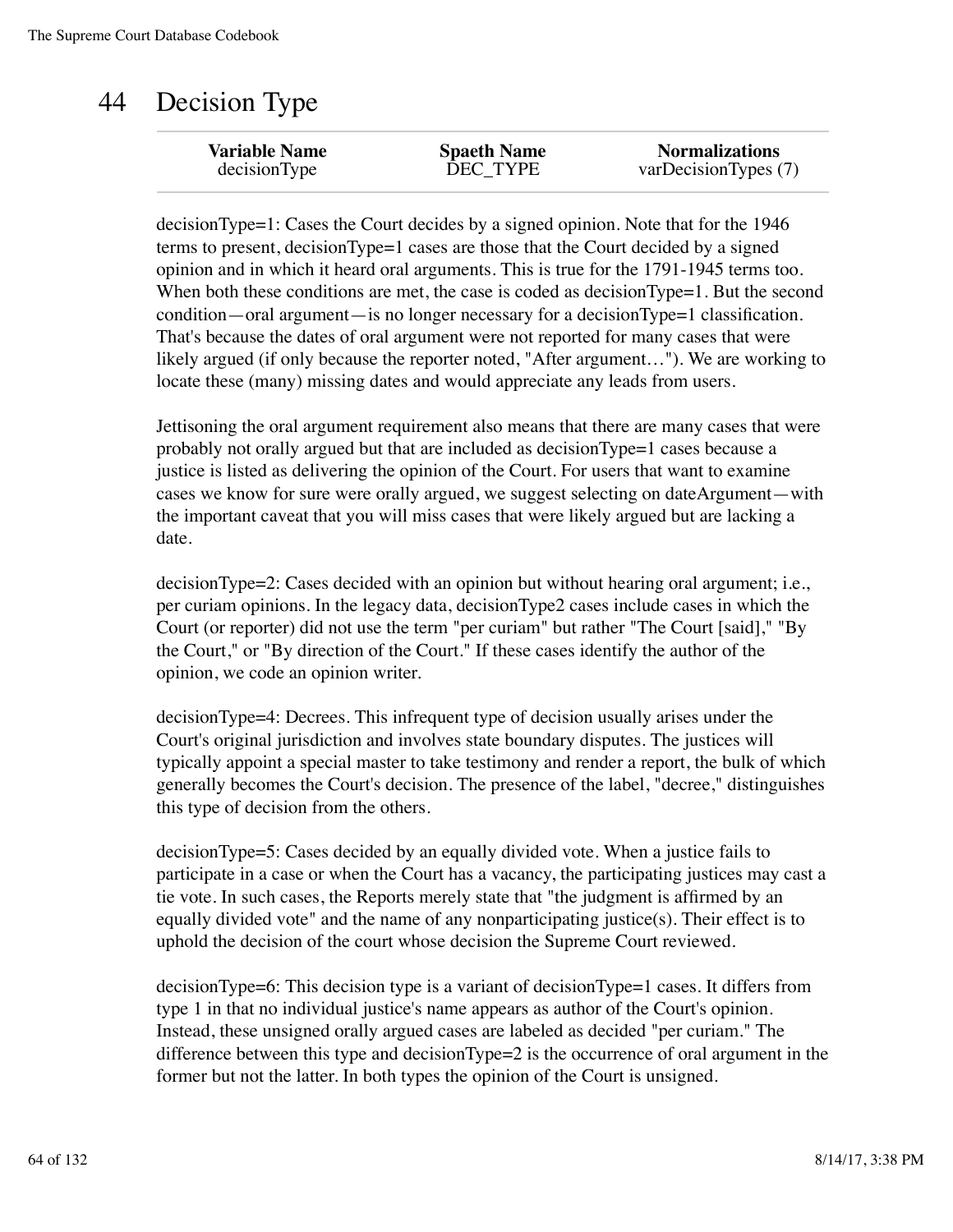decisionType=7: Judgments of the Court. This decision type is also a variant of the formally decided cases. It differs from type 1 in that less than a majority of the participating justices agree with the opinion produced by the justice assigned to write the Court's opinion. Except for those interested only in the authors of the opinions of the Court, decisionType=7 should be included in analyses of the Court's formally decided cases. See also the notes under decisionType=1.

The database does not contain all of the non-orally argued per curiam decisions (decisionType=2). The Reports contain large numbers of brief, non-orally argued per curiam decisions. The database includes only those for which the Court has provided a summary, as well as those without a summary in which one or more of the justices wrote an opinion.

Along similar lines, the database also does not contain memorandum decisions or "backof-the-book" U.S. Reports cases with the exceptions of, first, volumes 131 and 154. In these volumes, the reporters included (in the Appendices) cases previously omitted or "not hitherto reported in full." Second, we are trying to include all orally argued cases in the back-of-the-book (the Database already contains "front-of-the-book" orally argued cases). All decisionType=5 orally argued cases, even if in the back of the book, already have been entered. We are in the process of adding decisionType=6 back-of-the-book cases. In the vast majority of these, the Court dismissed the case with a one-line sentence.

*- End of Content for Variable 44. Decision Type -*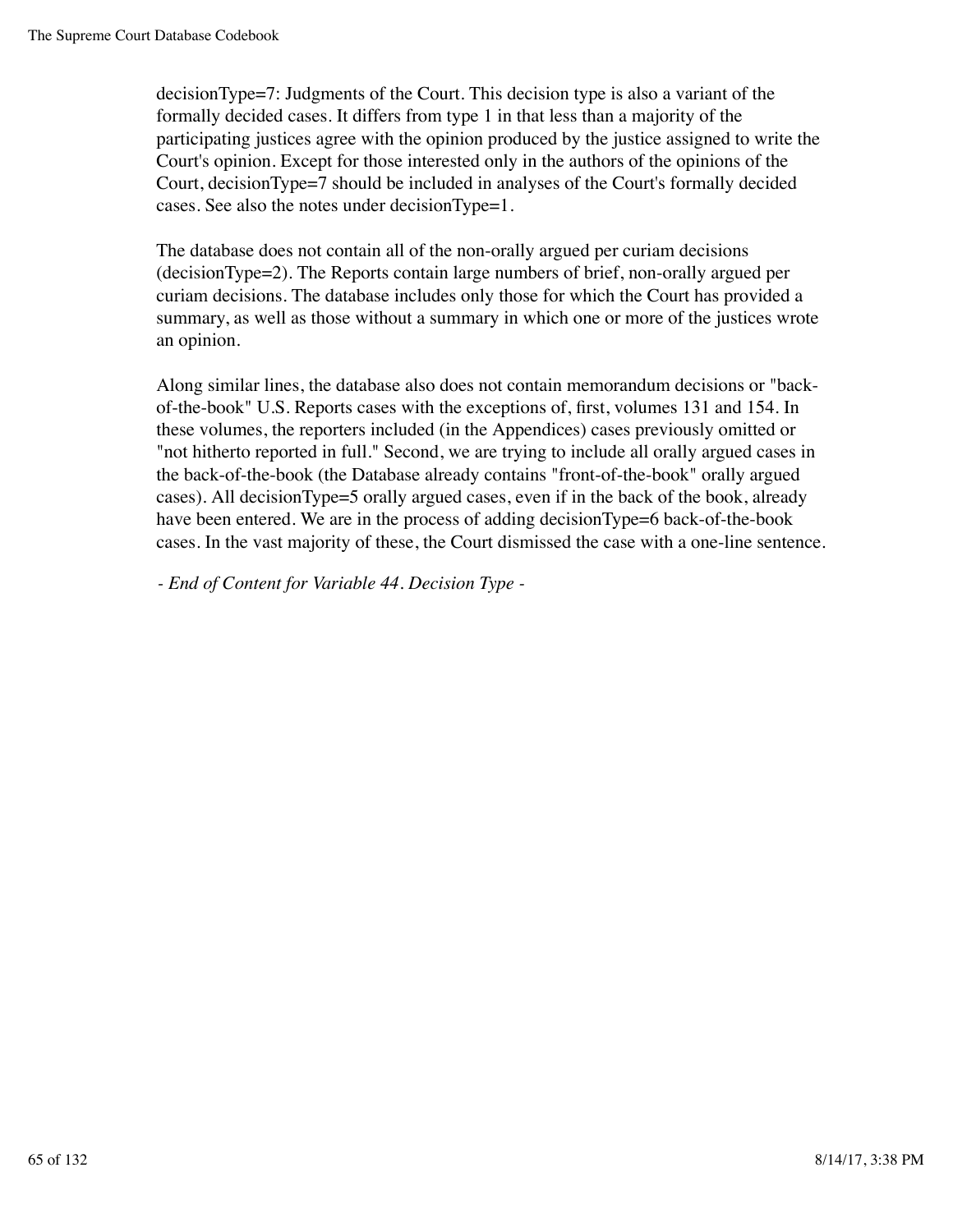## 45 Declaration of Unconstitutionality

An entry in this variable indicates that the Court either declared unconstitutional an act of Congress; a state or territorial statute, regulation, or constitutional provision; or a municipal or other local ordinance. In coding this variable we consulted several sources. Most helpful was the Congressional Research Service's Constitution of the United States of America: Analysis and Interpretation (CONAN) (https://www.congress.gov /constitution-annotated) and the appendix to volume 131 of the U.S. Reports.

Note that the Court need not necessarily specify in so many words that a law has been declared unconstitutional. That commonly occurred in legacy decisions (pre-1946); e.g., Wllcox v. Consolidted Gas Co. of New York, 53 L Ed 382 (1909).

The summary frequently, though not invariably, will indicate such action in its statement of the Court's holdings. Hence, where such action may have occurred, it may be necessary to read carefully the opinion of the Court to determine whether an entry should be made in this variable.

Where federal law pre-empts a state statute or a local ordinance, unconstitutionality does not result unless the Court's opinion so states. Nor are administrative regulations the subject of declarations of unconstitutionality unless the declaration also applies to the law on which it is based. Also excluded are federal or state court-made rules; e.g., Virginia Supreme Court v. Friedman, 487 U.S. 59 (1988).

*- End of Content for Variable 45. Declaration of Unconstitutionality -*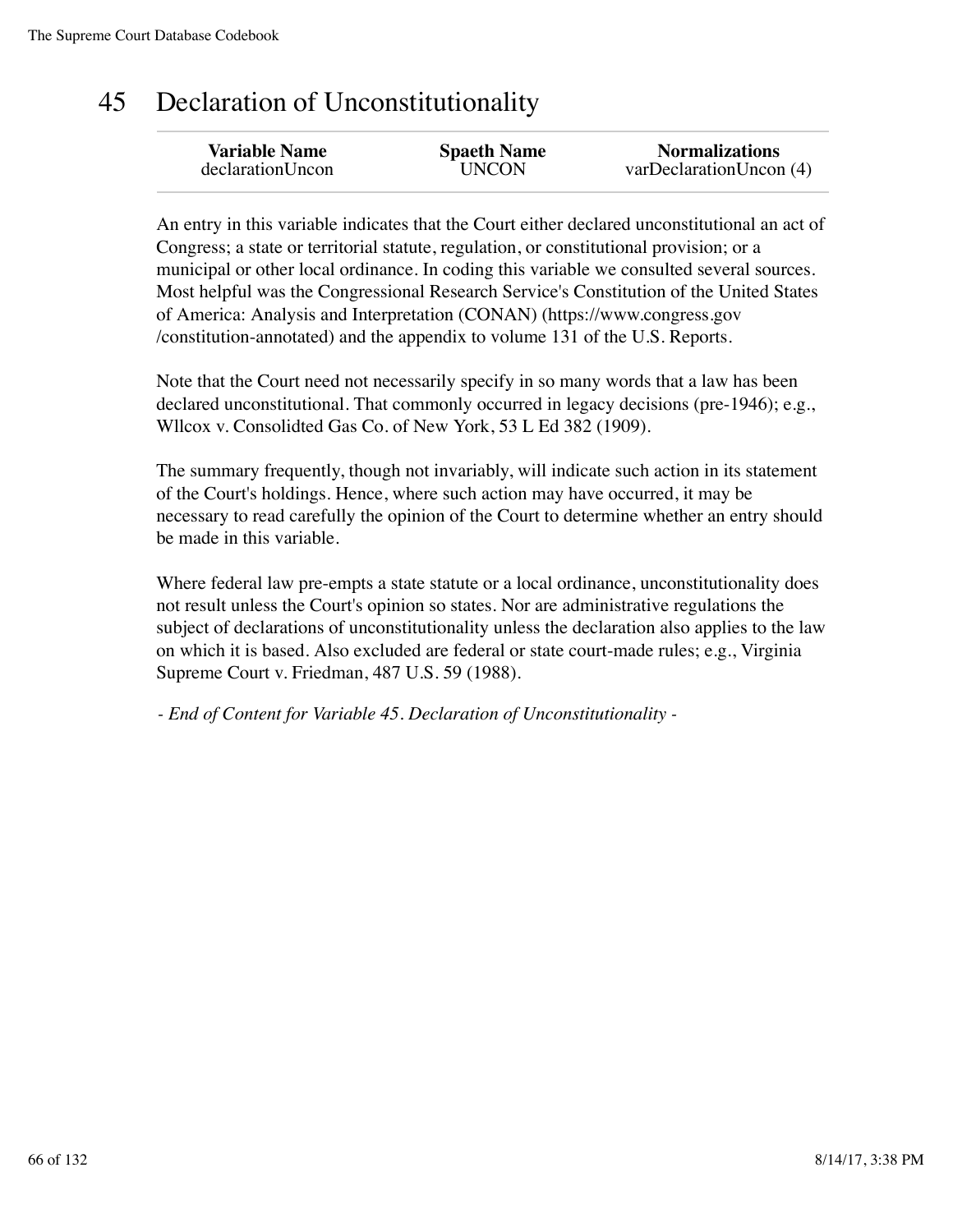#### 46 Disposition of Case

| <b>Variable Name</b> | <b>Spaeth Name</b> | <b>Normalizations</b> |
|----------------------|--------------------|-----------------------|
| caseDisposition      | DIS                | varCaseDispositionSc  |

The treatment the Supreme Court accorded the court whose decision it reviewed is contained in this variable; e.g., affirmed, vacated, reversed and remanded, etc. The values here are the same as those for lcDisposition (how the court whose decision the Supreme Court reviewed disposed of the case). For original jurisdiction cases, this variable will be empty unless the Court's disposition falls under 1 or 9 below (stay, petition, or motion granted; petition denied or appeal dismissed). For cases in which the Court granted a motion to dismiss, caseDisposition is coded as 9 (petition denied or appeal dismissed). There is "no disposition" if the Court denied a motion to dismiss.

The information relevant to this variable may be found near the end of the summary that begins on the title page of each case, or preferably at the very end of the opinion of the Court.

As in the lcDisposition variable, the value label pertaining to the specific language used by the Court is entered. If incongruence between the Court's language and the above codes occurs, consult variable caseDispositionUnusual.

In cases containing multiple docket numbers, not every docket number will necessarily receive the same disposition. Hence, in focusing on the outcome of the Court's decisions, users might want to consider the datasets in which cases are organized by docket rather than citation.

Note for users of the Justice Centered Database: The entry in this variable governs whether the individual justices voted with the majority or in dissent.

*- End of Content for Variable 46. Disposition of Case -*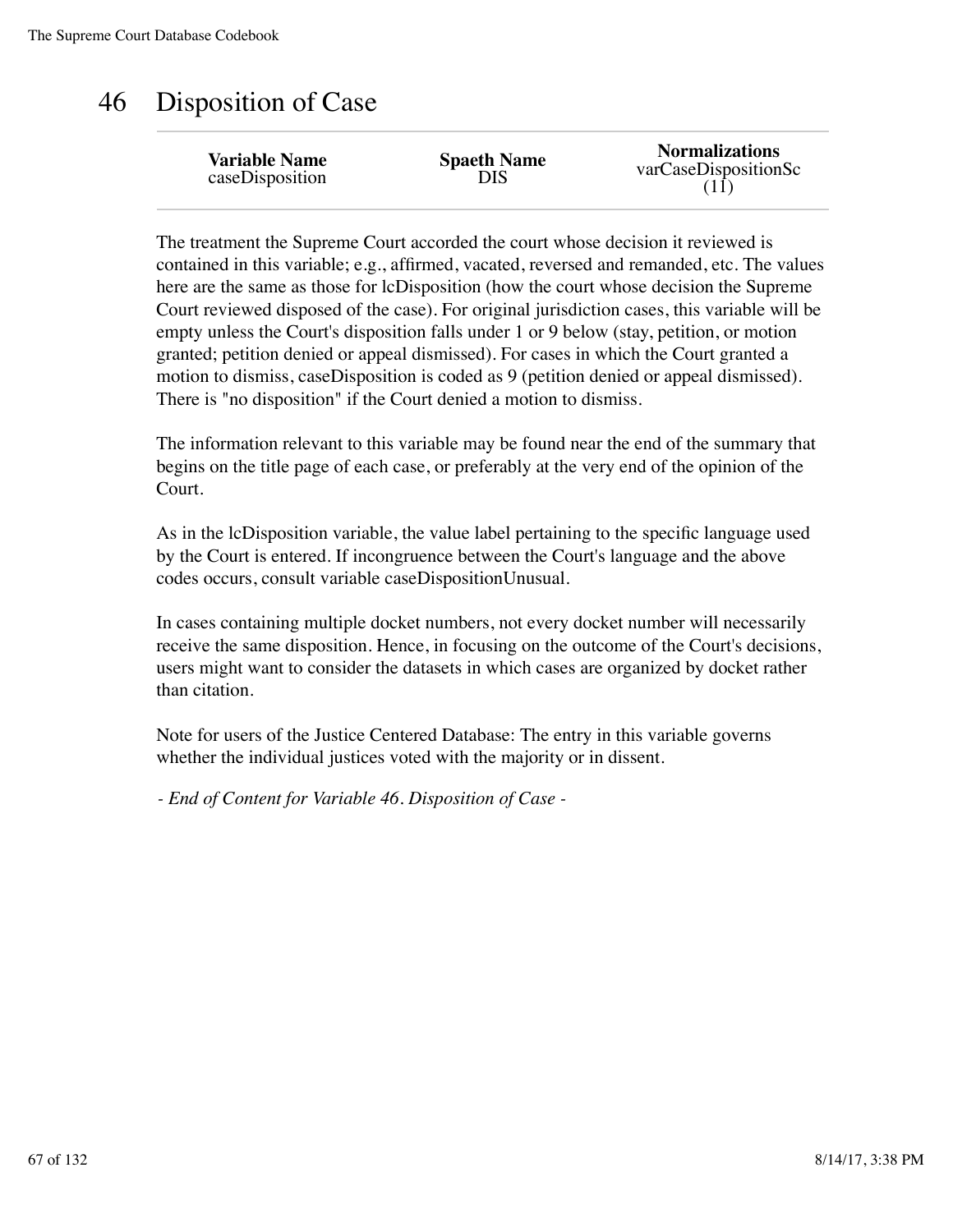# 47 Unusual Disposition

| <b>Variable Name</b>   | <b>Spaeth Name</b> | <b>Normalizations</b>     |
|------------------------|--------------------|---------------------------|
| caseDispositionUnusual | <b>DISQ</b>        | varCaseDispositionUnusual |

An entry (1) will appear in this variable to signify that the Court made an unusual disposition of the cited case which does not match the coding scheme of the preceding variable. The disposition that appears closest to the unusual one made by the Court should be selected for inclusion in the preceding variable, caseDisposition.

*- End of Content for Variable 47. Unusual Disposition -*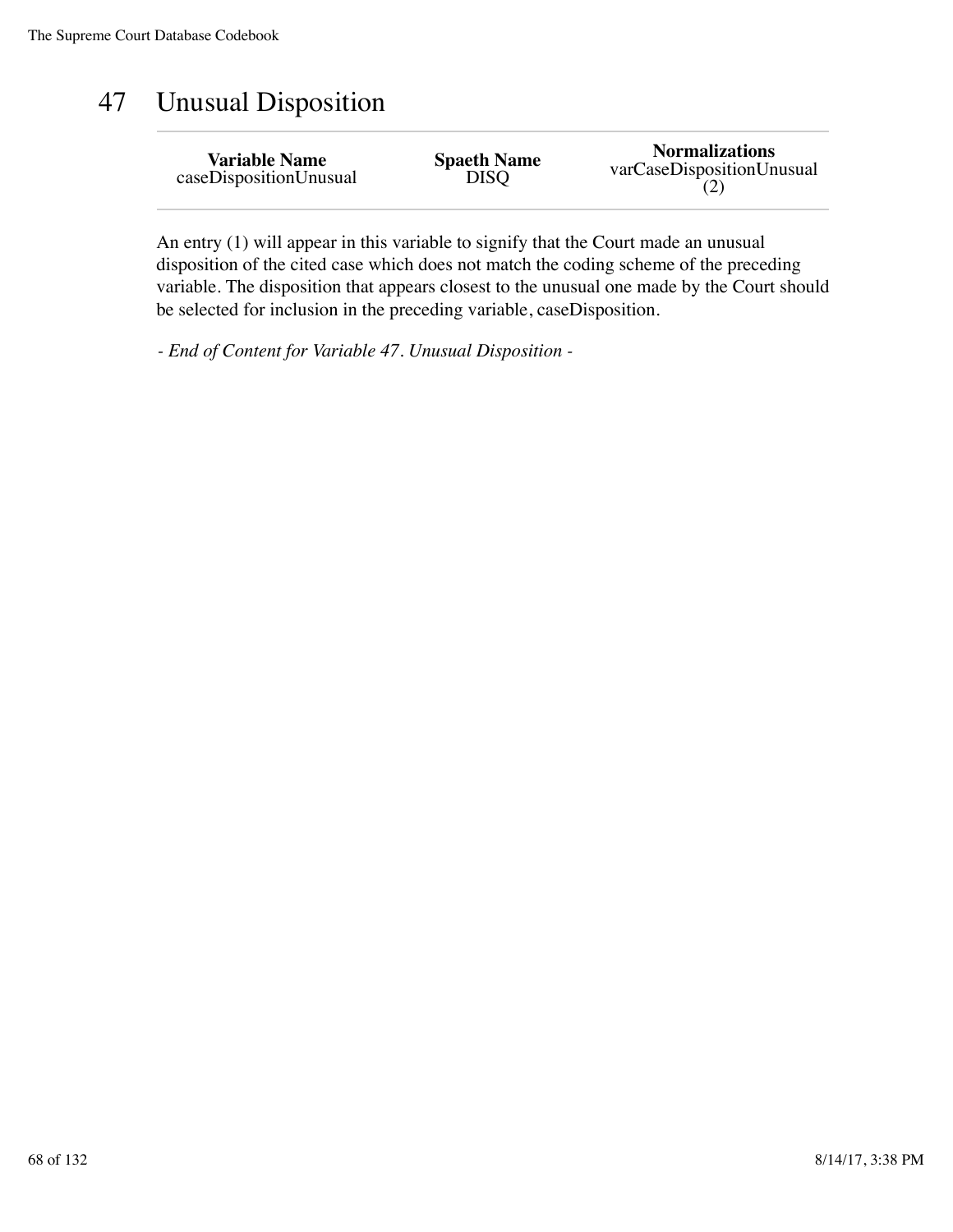### 48 Winning Party

| <b>Variable Name</b> | <b>Spaeth Name</b> | <b>Normalizations</b> |
|----------------------|--------------------|-----------------------|
| partyWinning         | WIN                | varPartyWinning $(3)$ |
|                      |                    |                       |

This variable indicates whether the petitioning party (i.e., the plaintiff or the appellant) emerged victorious. The victory the Supreme Court provided the petitioning party may not have been total and complete (e.g., by vacating and remanding the matter rather than an unequivocal reversal), but the disposition is nonetheless a favorable one.

With some adjustments, we coded this variable according to the following rules:

- The petitioning party lost if the Supreme Court affirmed (caseDisposition=2) or dismissed the case/denied the petition (caseDisposition=9).
- The petitioning party won in part or in full if the Supreme Court reversed (caseDisposition=3), reversed and remanded (caseDisposition= 4), vacated and remanded (caseDisposition=5), affirmed and reversed in part (caseDisposition=6), affirmed and reverse in part and remanded (caseDisposition=7), or vacated (caseDisposition=8)
- The petitioning party won or lost may be unclear if the Court certified to/from a lower court.

*- End of Content for Variable 48. Winning Party -*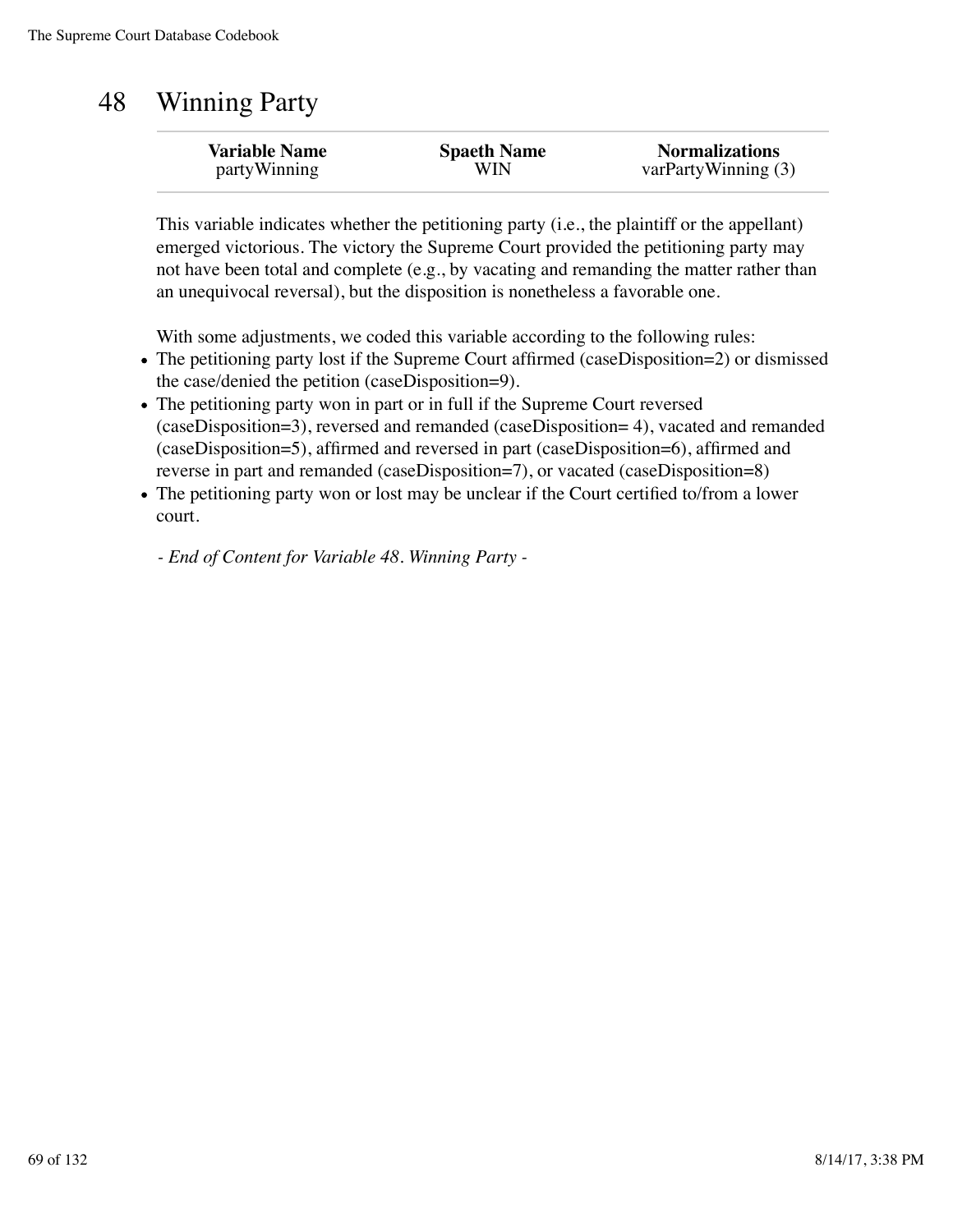#### 49 Formal Alteration of Precedent

| <b>Variable Name</b> | <b>Spaeth Name</b> | <b>Normalizations</b>  |
|----------------------|--------------------|------------------------|
| precedentAlteration  | <b>ALT PREC</b>    | varPrecedentAlteration |

A "1" will appear in this variable if the majority opinion effectively says that the decision in this case "overruled" one or more of the Court's own precedents. Occasionally, in the absence of language in the prevailing opinion, the dissent will state clearly and persuasively that precedents have been formally altered: e.g., the two landmark reapportionment cases: Baker v. Carr, 369 U.S. 186 (1962), and Gray v. Sanders, 372 U.S. 368 (1963). Once in a great while the majority opinion will state--again in so many words--that an earlier decision overruled one of the Court's own precedents, even though that earlier decision nowhere says so. E.g, Patterson v. McLean Credit Union, 485 U.S. 617 (1988), in which the majority said that Braden v. 30th Judicial Circuit of Kentucky, 410 U.S. 484, 35 L Ed 2d 443 (1973) overruled a 1948 decision. On the basis of this later language, the earlier decision will contain a "1" in this variable. Alteration also extends to language in the majority opinion that states that a precedent of the Supreme Court has been "disapproved," or is "no longer good law."

Note, however, that alteration does not apply to cases in which the Court "distinguishes" a precedent. Such language in no way changes the scope of the precedent contained in the case that has been distinguished.

In addition to following these rules, we consulted several sources. Again, the Congressional Research Service's Constitution of the United States of America: Analysis and Interpretation (CONAN) (https://www.congress.gov/constitution-annotated) was most helpful.

Do not assume that each record of a given case indicates the formal alteration of a separate precedent. A given citation may have several docket numbers, each of which is governed by a single opinion in which only one precedent was altered. Conversely, an opinion in a citation with a single docket number may alter a whole series of Supreme Court precedents. To determine the number of altered precedents, carefully read the prevailing opinion in each citation that has an entry in this variable.

*- End of Content for Variable 49. Formal Alteration of Precedent -*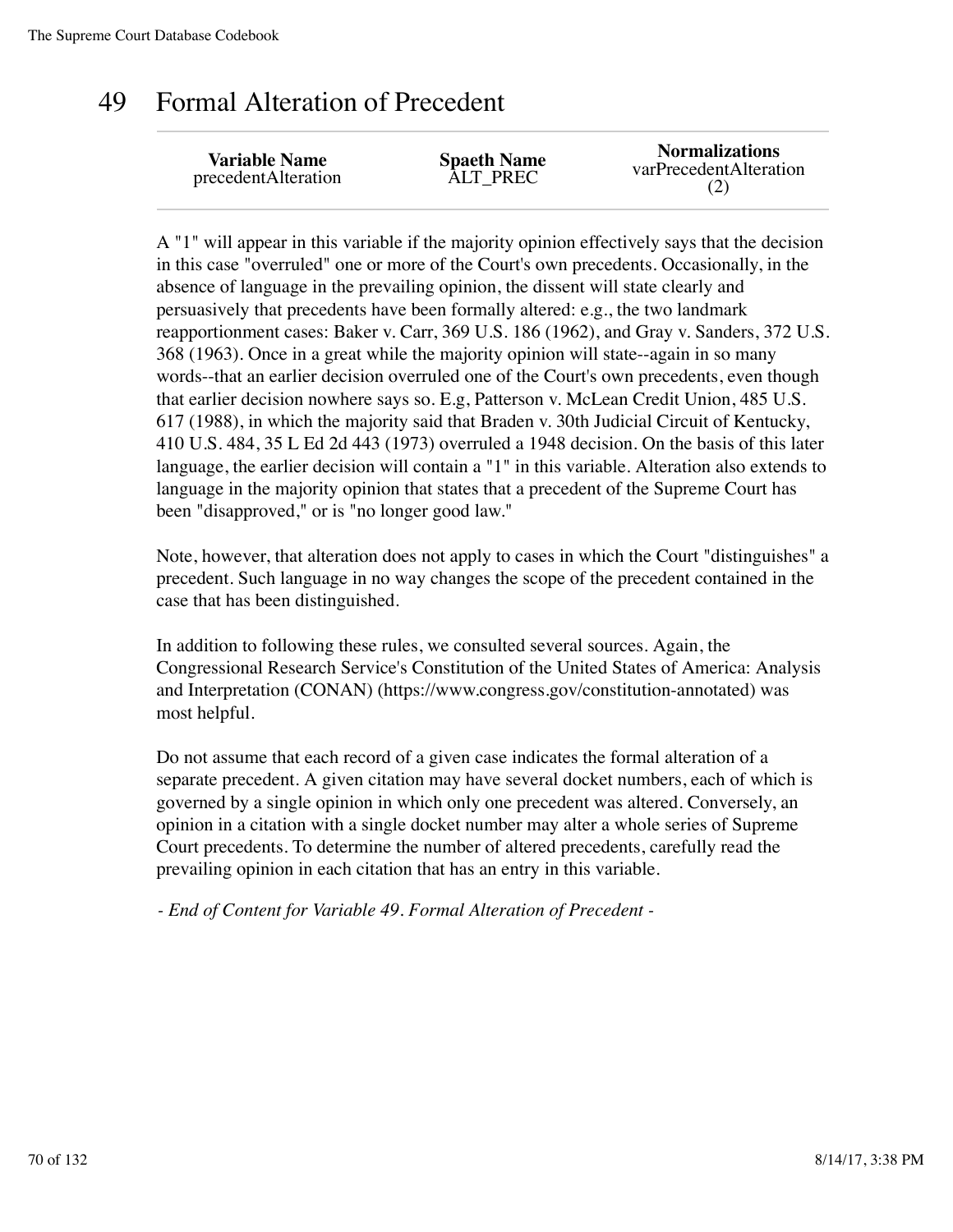#### 50 Vote Not Clearly Specified

| <b>Variable Name</b> | <b>Spaeth Name</b> | <b>Normalizations</b> |
|----------------------|--------------------|-----------------------|
| voteUnclear          | <b>VOTEQ</b>       | varVoteUnclear (2)    |
|                      |                    |                       |

The votes in a case are those specified in the opinions.

Do note, however, that the majority opinion in a number of Marshall Court decisions reports that unnamed justices were in disagreement about the resolution of the case. These do not identify who the dissenters were. We, therefore, look to the majority opinion itself to specify who voted how.

In the vast majority of cases, the individual justices clearly indicate whether or not they agree with the disposition made by the majority. For a small number of cases clarity may be lacking, as when a justice concurs in part and dissents in part. A justice will typically use this or equivalent language to indicate agreement with the reasoning in a portion of the majority opinion while disagreeing with the majority's disposition of the case, or vice-versa.

A close reading of the justice's opinion usually indicates whether he or she has concurred (i.e., agreed with the majority's disposition) or dissented from the disposition made by the majority. But in the rare case where a justice does not clearly indicate which it is, this variable will so indicate.

*- End of Content for Variable 50. Vote Not Clearly Specified -*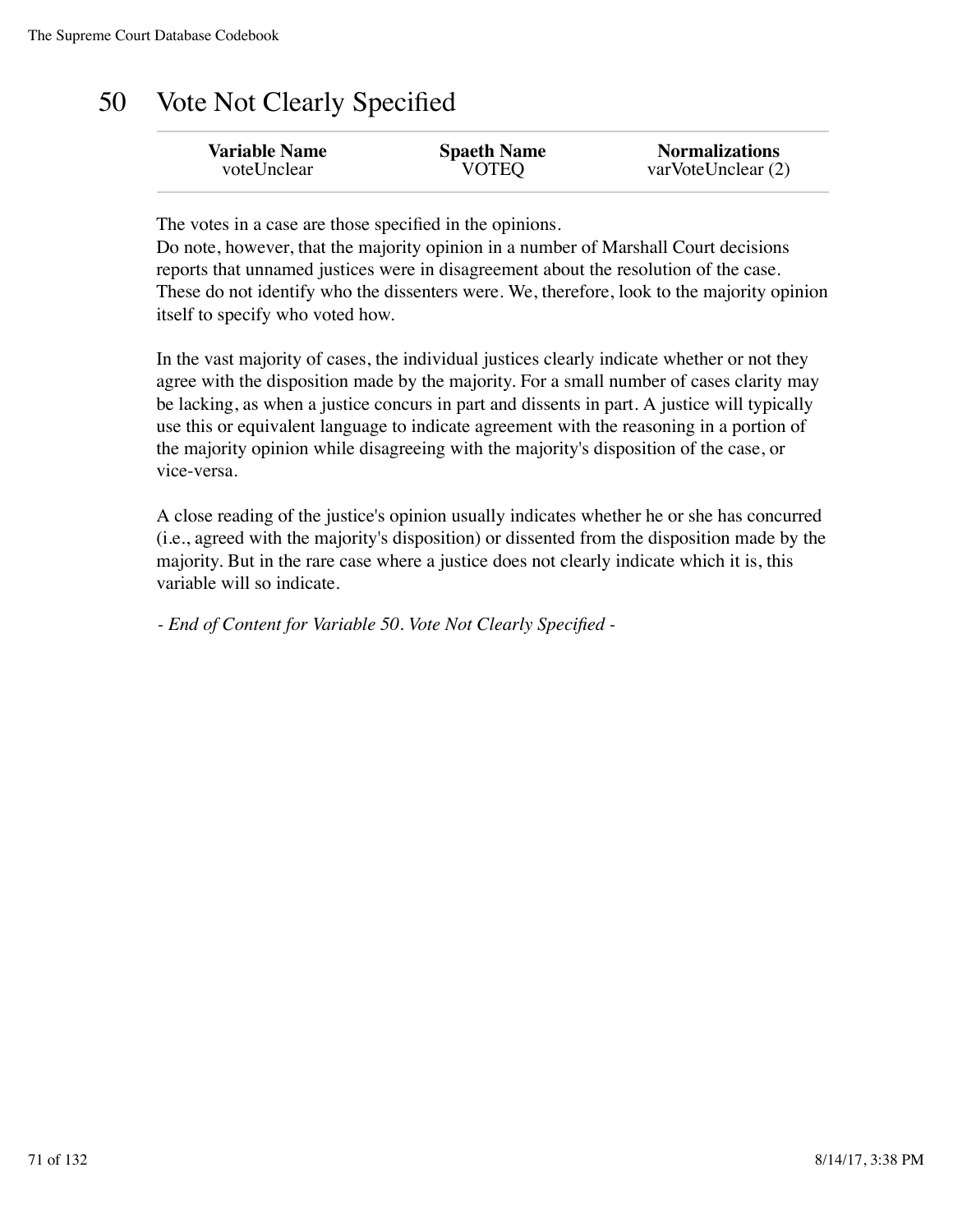# 51 Majority Opinion Writer

| <b>Variable Name</b> | <b>Spaeth Name</b> | <b>Normalizations</b> |
|----------------------|--------------------|-----------------------|
| majOpinWriter        | <b>MOW</b>         | varJustices $(115)$   |

This variable identifies the author of the Court's opinion or judgment, as the case may be.

*Note: This variable relies on the Justices ID for its values. For a more detailed description of these identifiers, please visit the detail page for the Justices variable. Note that the justice normalizations changed with the SCDB\_2012\_01 release of the database.*

*- End of Content for Variable 51. Majority Opinion Writer -*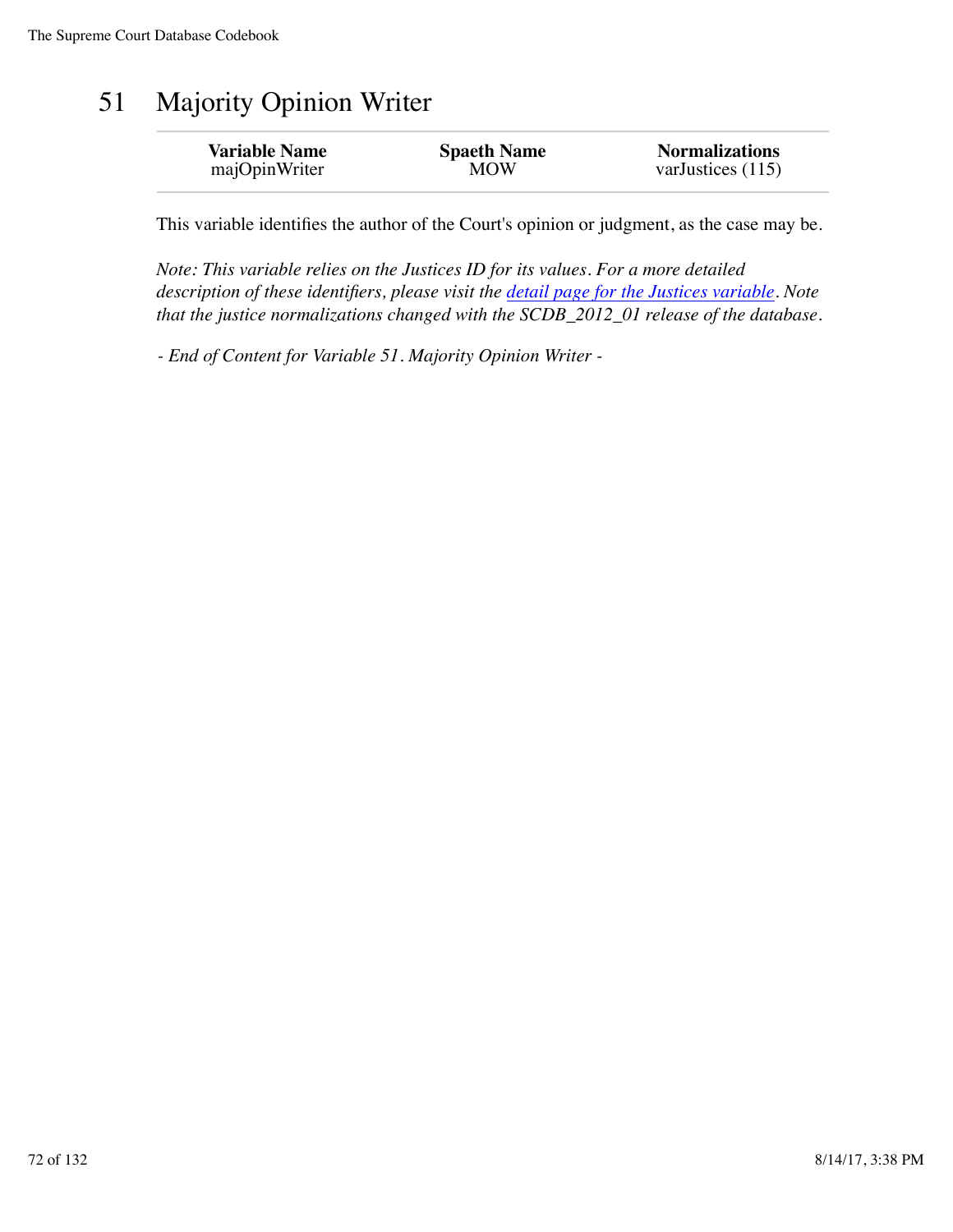## 52 Majority Opinion Assigner

| <b>Variable Name</b> | <b>Spaeth Name</b> | <b>Normalizations</b> |
|----------------------|--------------------|-----------------------|
| majOpinAssigner      | MOA                | varJustices (115)     |
|                      |                    |                       |

This variable identifies the assigner of the opinion or judgment of the Court, as the case may be. These data are drawn from the membership in the final (report vote) coalition and from the rules governing opinion assignment: If the chief justice is a member of the majority vote coalition at the conference vote, he assigns the opinion; if not, the senior associate justice who is a member of the majority at the conference vote does so. According to several scholarly studies, considerable voting shifts occur between the final conference vote (where the assignment is made) and the vote that appears in the Reports. As a result, in approximately 16 percent of the cases, a person other than the one identified by the database actually assigned the opinion.

To partially overcome this discrepancy, users may consult the expanded versions of the database, available at http://www.cas.sc.edu/poli/juri/, but which include only the Vinson, Warren, and Burger Courts, plus the 1986-1993 terms of the Rehnquist Court. Assigners in these Courts are identified by reference to the justices' docket books.

*Note: This variable relies on the Justices ID for its values. For a more detailed description of these identifiers, please visit the detail page for the Justices variable. Note that the justice normalizations changed with the SCDB\_2012\_01 release of the database.*

*- End of Content for Variable 52. Majority Opinion Assigner -*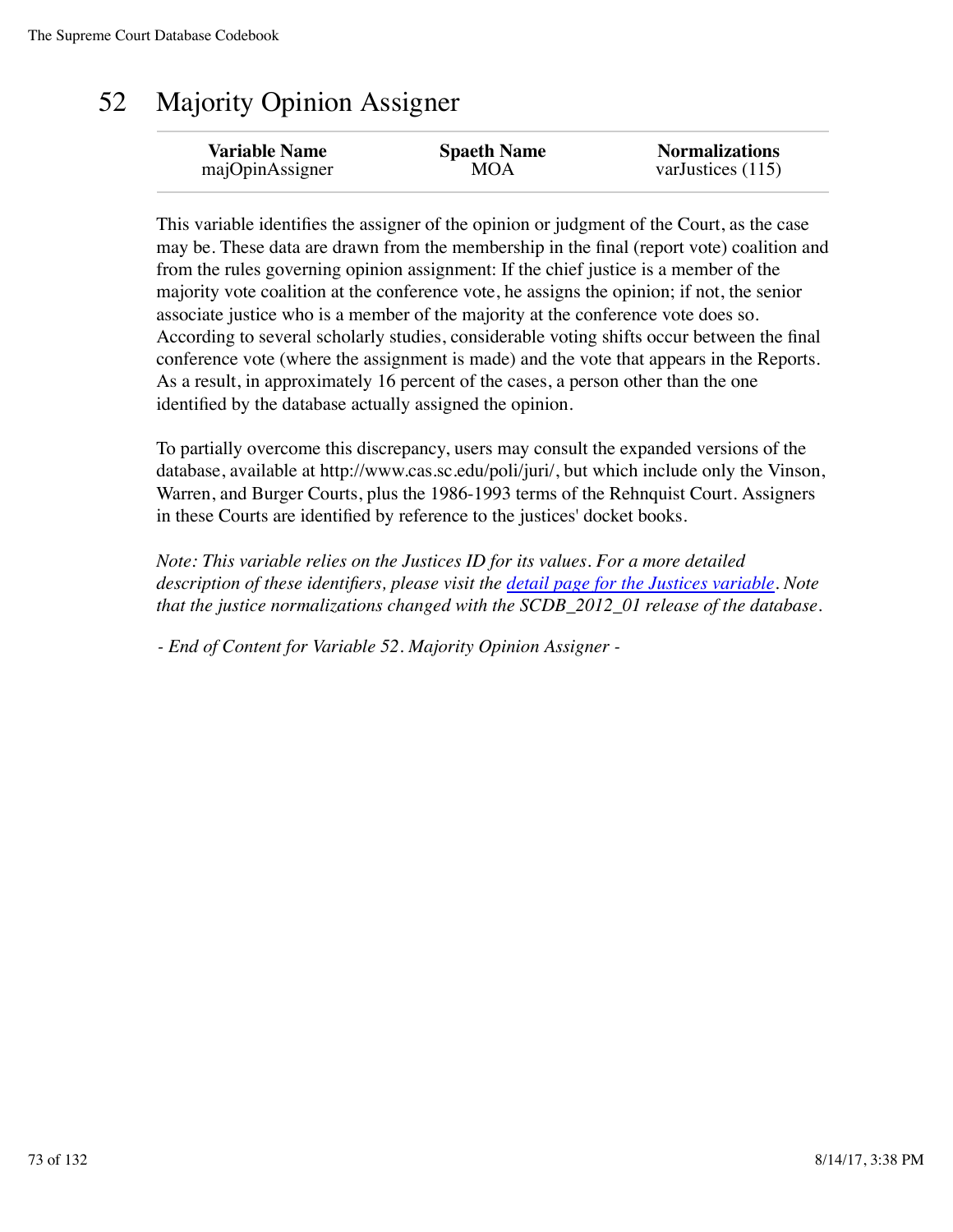## 53 Split Vote

| <b>Variable Name</b> | <b>Spaeth Name</b> | <b>Normalizations</b> |
|----------------------|--------------------|-----------------------|
| splitVote            | n/a                | varSplitVote $(2)$    |

This variable indicates whether the vote variables (e.g., majVotes, minVotes) pertain to the vote on the first or second issue (or legal provision). Because split votes are so rare over 99 percent of the votes are on the first issue.

Users interested in analyzing cases with split votes should use the dataset that organizes cases by legal provision and split votes.

*- End of Content for Variable 53. Split Vote -*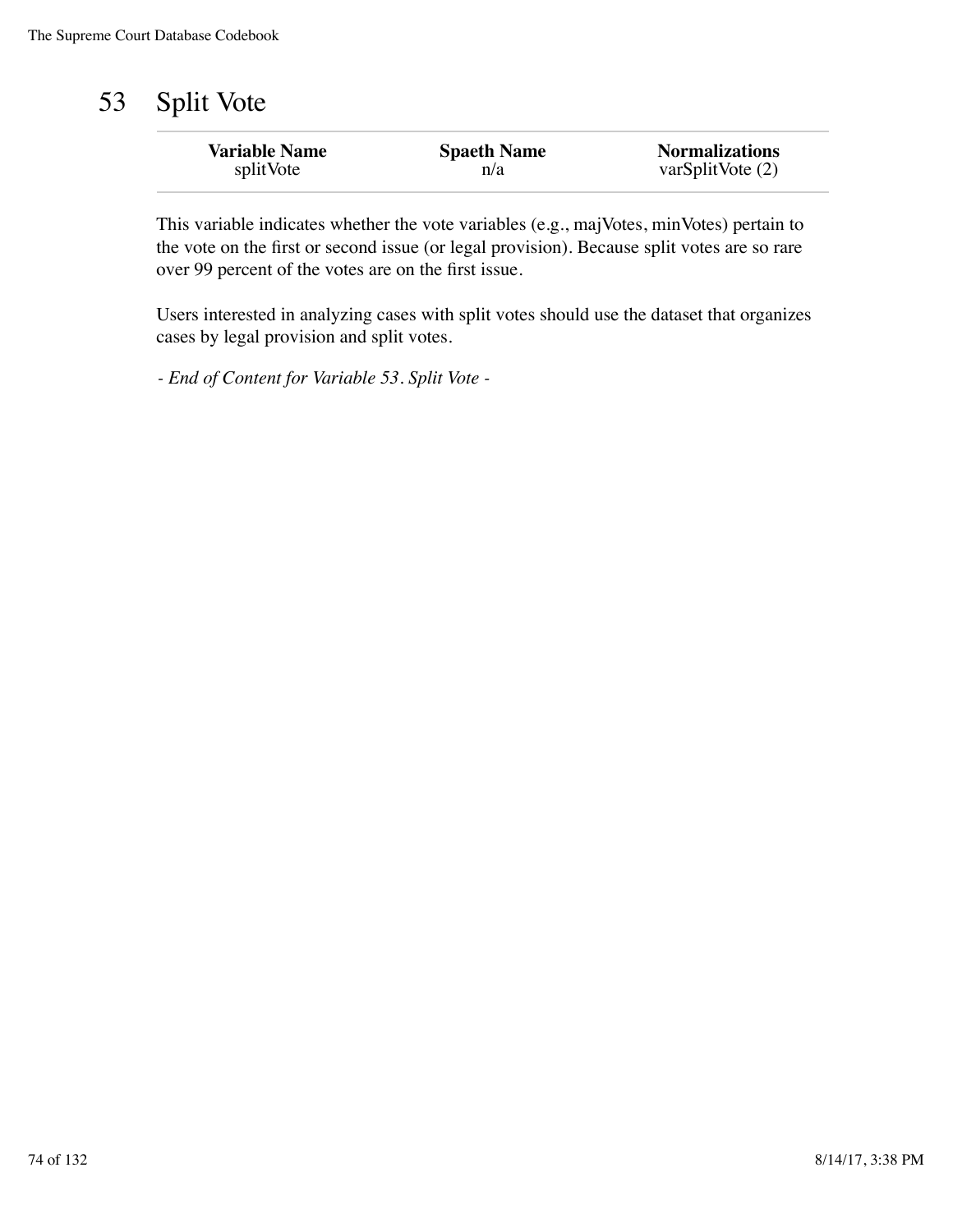## 54 Majority Votes

| <b>Variable Name</b> | <b>Spaeth Name</b> | <b>Normalizations</b> |
|----------------------|--------------------|-----------------------|
| majVotes             | n/a                | n/a                   |

This variable specifies the number of justices voting in the majority; minVotes indicates the number of justices voting in dissent.

In non-legacy cases, a quorum requires the participation of six justices for a decision on the merits.

The number that appears in this variable pertains to the number of justices who agree with the disposition made by the majority (see caseDisposition) and not to the justices' vote on any particular issue in the case. Thus, for example, in Bates v. Arizona State Bar, 433 U.S. 350 (1977), the vote in the case was 5 to 4, even though all participants agreed that the disciplinary rule prohibiting attorney advertising did not violate the Sherman Act. Unlike the majority, the dissenters disagreed that the rule violated the First Amendment.

Please note: Because the early reporters did not always note whether a Justice was absent for a particular case, we consulted the front matter to each volume of the U.S. Reports. For example, volume 77 states: "The Chief Justice did not participate in any of the judgments reported in this volume after page 151. Nor did Mr. Justice Nelson participate in those reported between pages 141 and 410." Sometimes it was simply impossible determine non-participation. E.g., from the January Term 1834: Justice Duvall "was prevented from attending the Court until some time after the commencement of the term."

See also Minority Votes (minVotes) and Vote Not Clearly Specified (voteUnclear).

*- End of Content for Variable 54. Majority Votes -*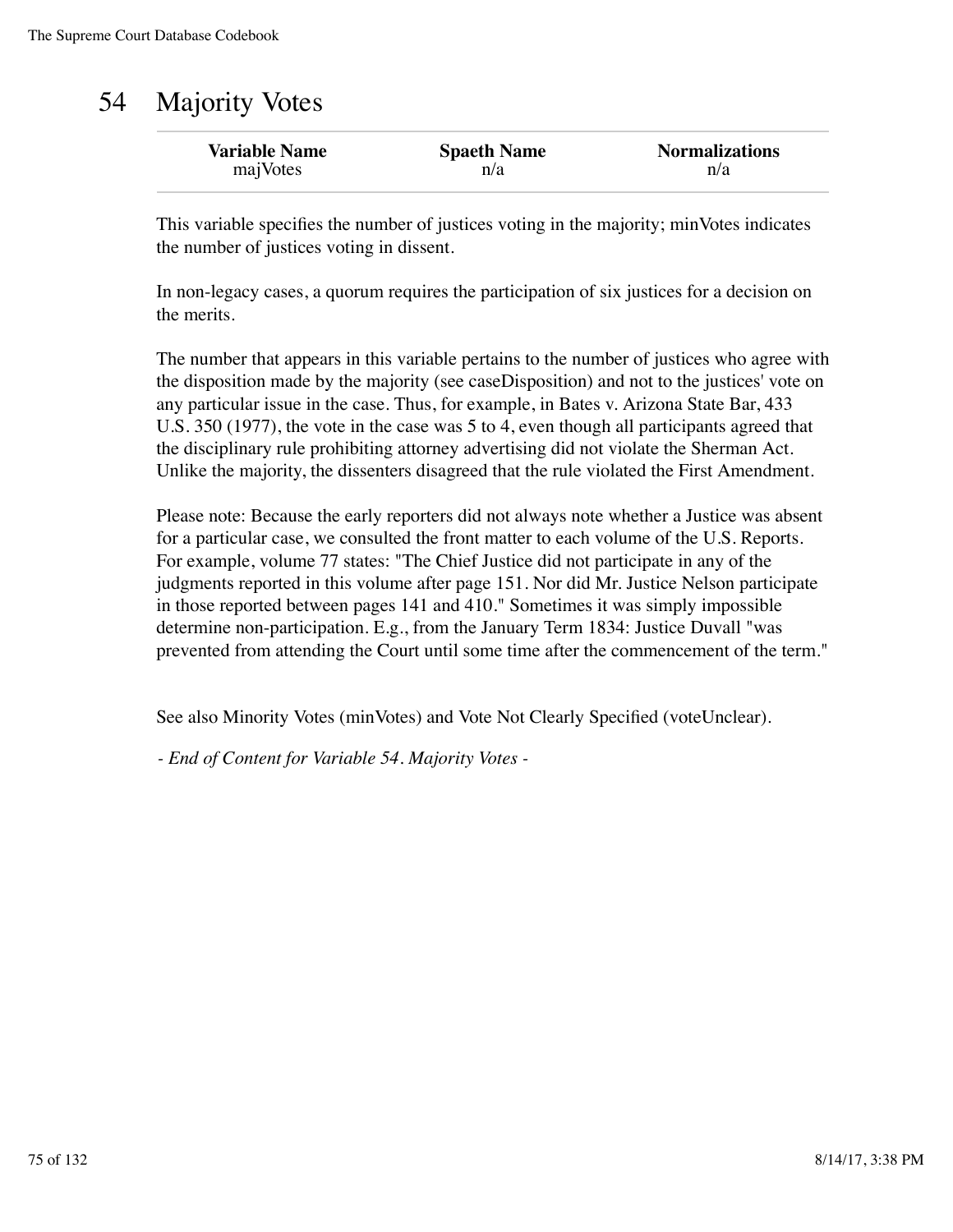## 55 Minority Votes

| <b>Variable Name</b> | <b>Spaeth Name</b> | <b>Normalizations</b> |
|----------------------|--------------------|-----------------------|
| minVotes             | n/a                | n/a                   |

This variable specifies the number of votes in dissent. Only dissents on the merits are specified in this variable.

Justices who dissent from a denial or dismissal of certiorari or who disagree with the Court's assertion of jurisdiction count as not participating in the decision.

For more details, see the variable Majority Votes (majVotes).

*- End of Content for Variable 55. Minority Votes -*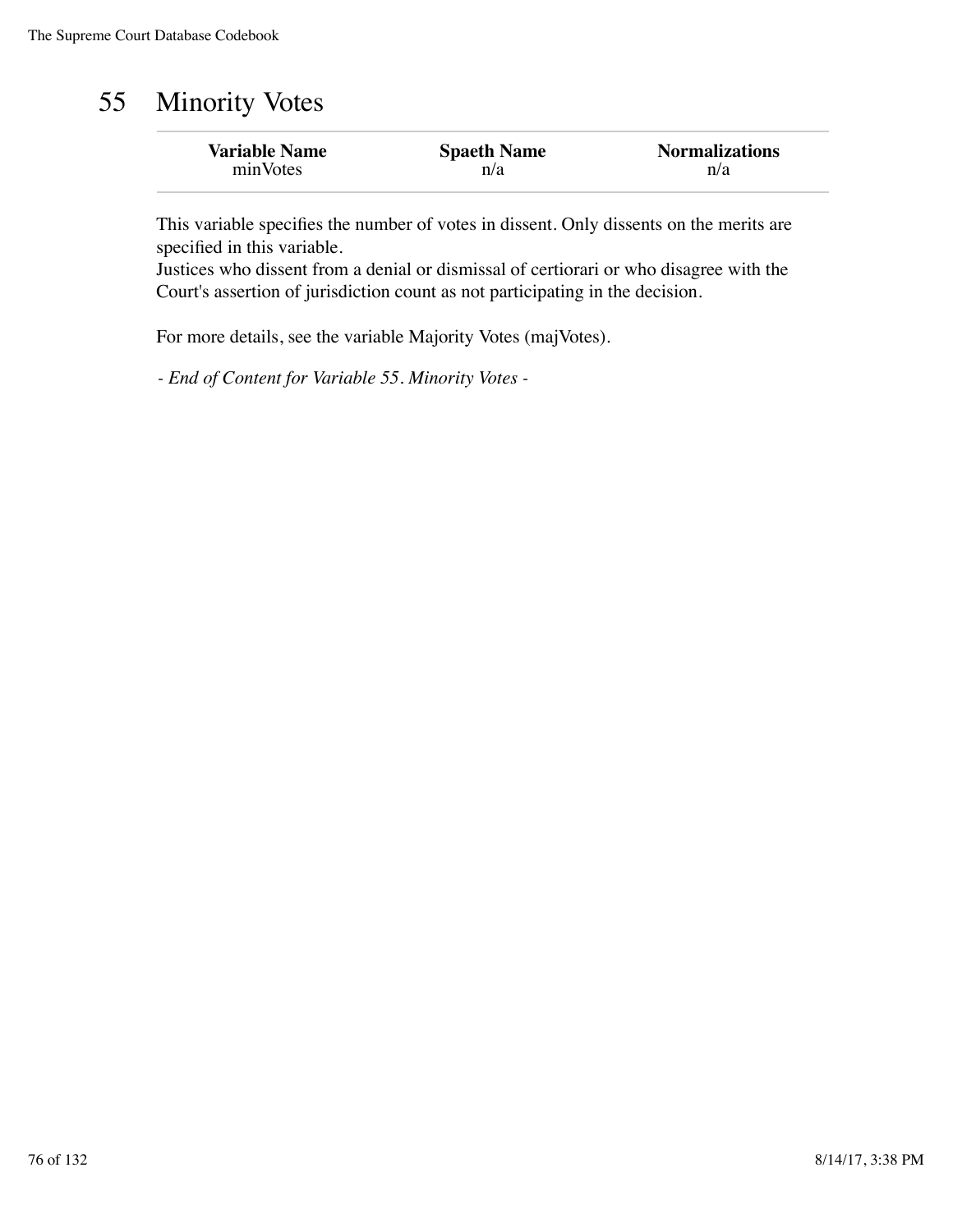## 56 Justice ID

| <b>Variable Name</b> | <b>Spaeth Name</b> | <b>Normalizations</b> |
|----------------------|--------------------|-----------------------|
| justice              | <b>HAR-BRY</b>     | varJustices $(115)$   |
|                      |                    |                       |

This variable provides a unique identification number for each of the justices. Even though several justices served as both associate and chief justice they receive only one identification number.

This variable appears in the Justice Centered Datasets only.

Some notes about the organization of the justice ids. 1. The numeric value on the left is the unique identifier.

- 2. The shortened name to the right of the numeric (e.g. JJay) is for readability. Astute eyes will observe that these text descriptors are not always unique, as in the case of JRutledge (ids 2 and 9). The reason for this is id's 2 and 9 reference the same individual. The source of the two ids is the justice served a split term.
- 3. In situations where two different individuals would share a short name, the short descriptor will be incremented with a numeral on the end as in the case of JHalan1 (id 45) and JHarlan2 (id 91). These descriptors were made unique because they reference different individuals.

*Please note that release SCDB\_2012\_01 saw a renormalization to the justice ids. This was to correct an exclusion of an early justice. Below you will find the current listing. The original variable assignments may be seen here. If you perform a search based on early database releases (prior to SCDB\_2012\_01) all justice references have been updated to ensure fidelity.*

*- End of Content for Variable 56. Justice ID -*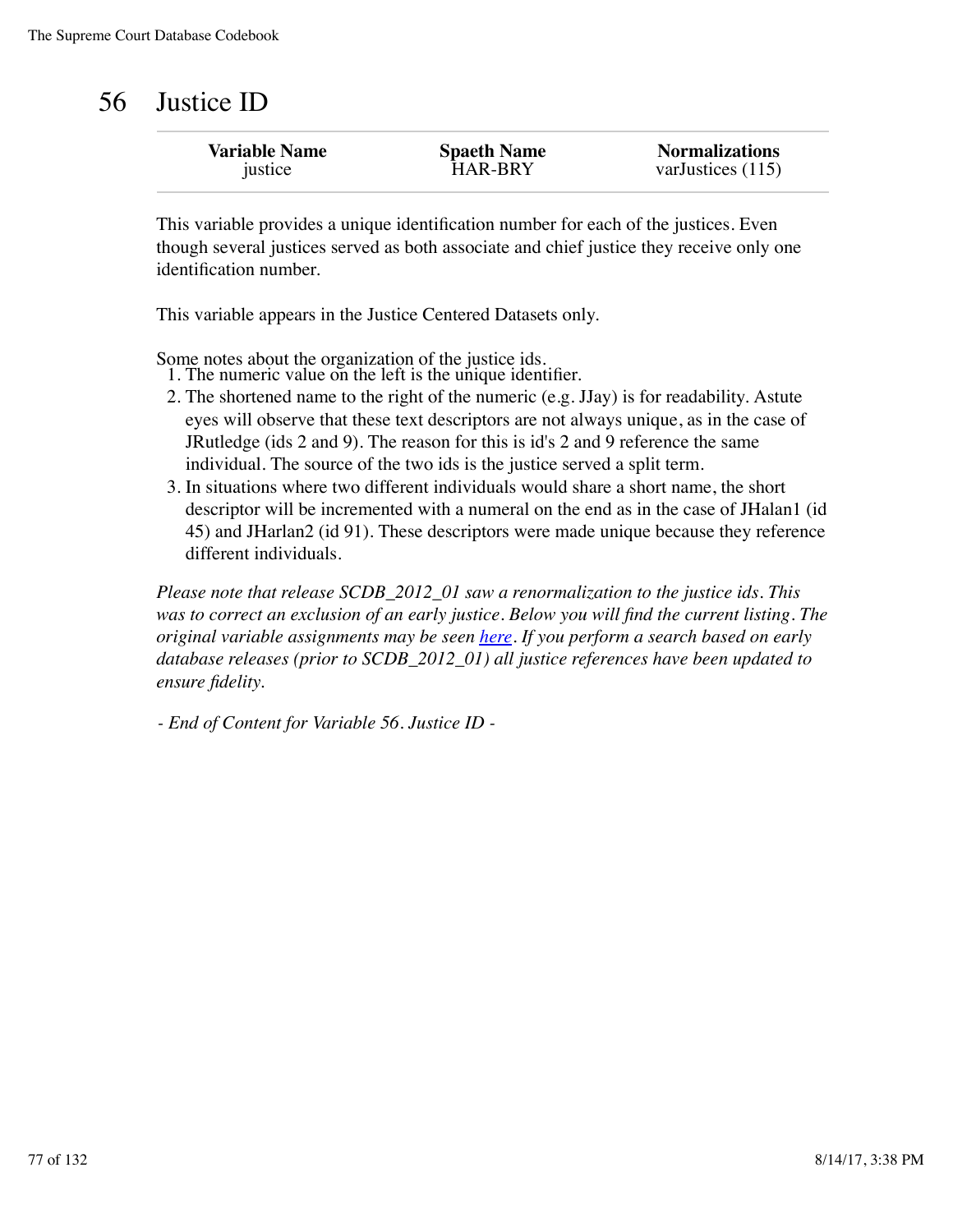## 57 Justice Name

| <b>Variable Name</b> | <b>Spaeth Name</b> | <b>Normalizations</b> |
|----------------------|--------------------|-----------------------|
| justiceName          | n/a                | varJustices (115)     |

This is a string variable indicating the first initial for the five justices with a common surname (Harlan, Johnson, Marshall, Roberts, and White) and last name of each justice. This variable appears in the Justice Centered Datasets only.

*Note: This is a denormalized, human-readable version of the justice ID variable. For a more detailed description of these identifiers, please visit the detail page for the Justices variable. Note that the justice normalizations changed with the SCDB\_2012\_01 release of the database.*

*- End of Content for Variable 57. Justice Name -*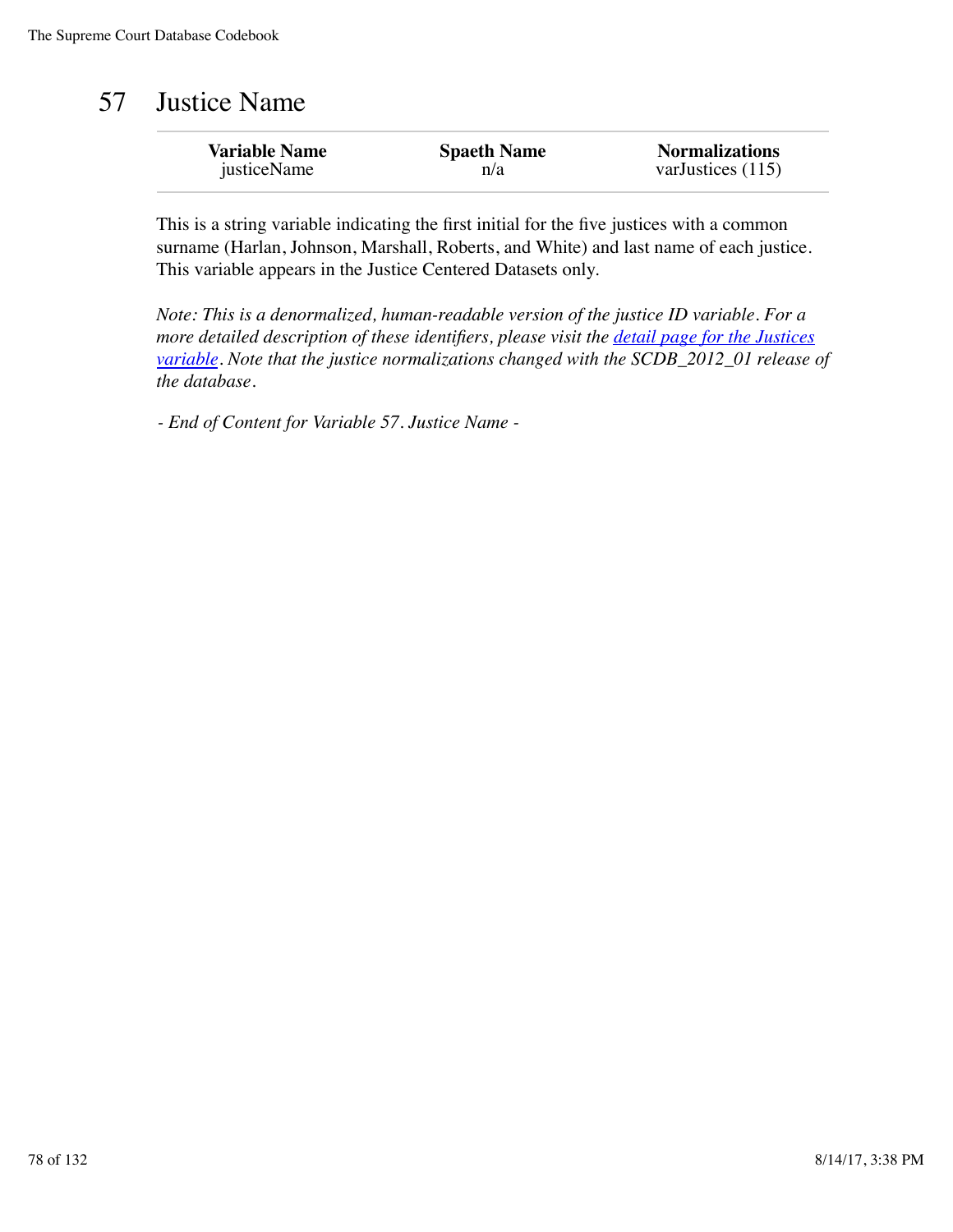### 58 The Vote in the Case

| <b>Variable Name</b> | <b>Spaeth Name</b>  | <b>Normalizations</b> |
|----------------------|---------------------|-----------------------|
| vote                 | <b>HARV</b> to BRYV | varVote $(8)$         |
|                      |                     |                       |

This variable provides information about each justice's vote in the case. It appears in the Justice Centered Datasets only. A regular concurrence is when the justice agrees with the Court's opinion as well as its disposition. A special concurence (i.e., a concurence in the judgment) is when the justice agrees with the Court's disposition but not its opinion. A jurisdictional dissent is when the justice disagrees with the Court's assertion or denial of jurisdiction. Such votes are counted as nonparticipations.

Determination of how a given justice voted is by no means a simple matter of culling the Reports. The justices do not always make their options clear.

Two problems, in particular, afflict efforts to specify votes: 1) whether the vote is a regular or a special concurrence, and 2) the treatment to be accorded a vote "concurring in part and dissenting in part."

The first typically manifests itself when a justice joins the opinion of the Court "except for . . ." Because such exceptions typically tend to approach de minimis status, these are coded as regular concurrences. For example, Chief Justice Burger concurred in the opinion of the Court in New York Gaslight Club, Inc. v. Carey, except for "footnote 6 thereof." 447 U.S. 54, at 71. Similarly, Blackmun's agreement with the Court in Pruneyard Shopping Center v. Robins, except for "that sentence thereof . . ." 447 U.S. 74, at 88. Where the Reports identify a justice as "concurring" or "concurring in part" said justice is treated as a member of the majority opinion coalition (i.e.,  $as = 3$ ), rather than a merely concurring in the result (i.e.,  $as = 4$ ).

Whereas the preceding problem pertains to determining which type of concurrence a vote is, the problem with votes concurring and dissenting in part is whether they are special concurrences  $(= 4)$  or dissents  $(= 2)$ . This matter was addressed previously in connection with the variable voteUnclear (vote not clearly specified). A vote concurring and dissenting in part is listed as a special concurrence if the justice(s) doing so does not disagree with the majority's disposition of the case. This may occur when: 1) the justice concurring and dissenting in part only voices disagreement with some or all of the majority's reasoning; 2) when said justice disapproves of the majority's deciding or refusing to decide additional issues involved in the case; or 3) when in a case in which dissent has been voiced, the justice(s) concurring and dissenting in part votes to dispose of the case in a manner more closely approximating that of the majority than that of the dissenter(s).

In cases where determination of whether a vote concurring and dissenting in part is the former or the latter is not beyond cavil, an entry will appear in the voteUnclear variable of the affected case to allow users to make an independent judgment, if they are so minded.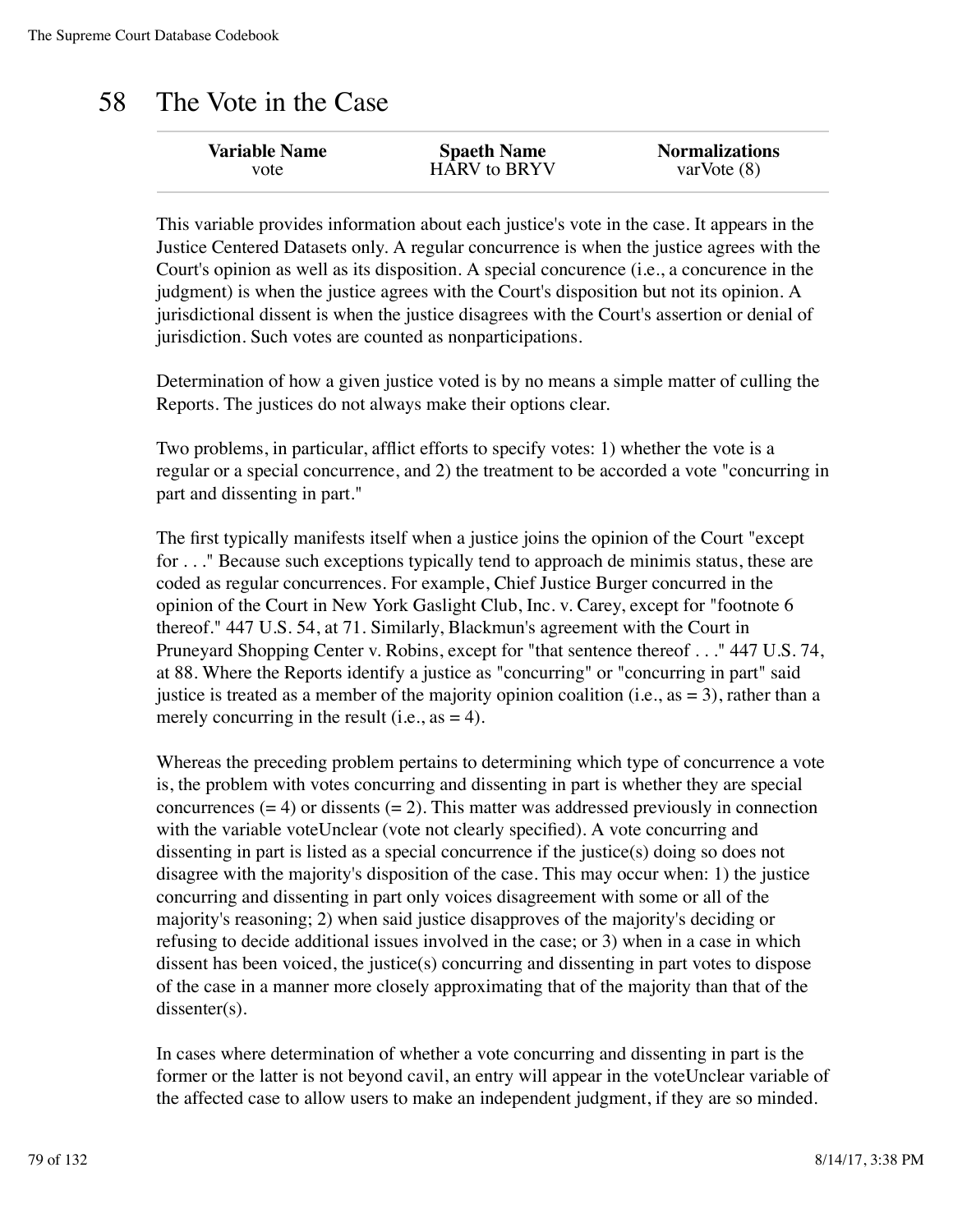Note, however, that listing such votes as dissents  $(= 2)$  or special concurrences  $(= 4)$  has no effect on whether or not an opinion is written (the opinion variable).

See also notes under the majority vote (majVote) variable.

*- End of Content for Variable 58. The Vote in the Case -*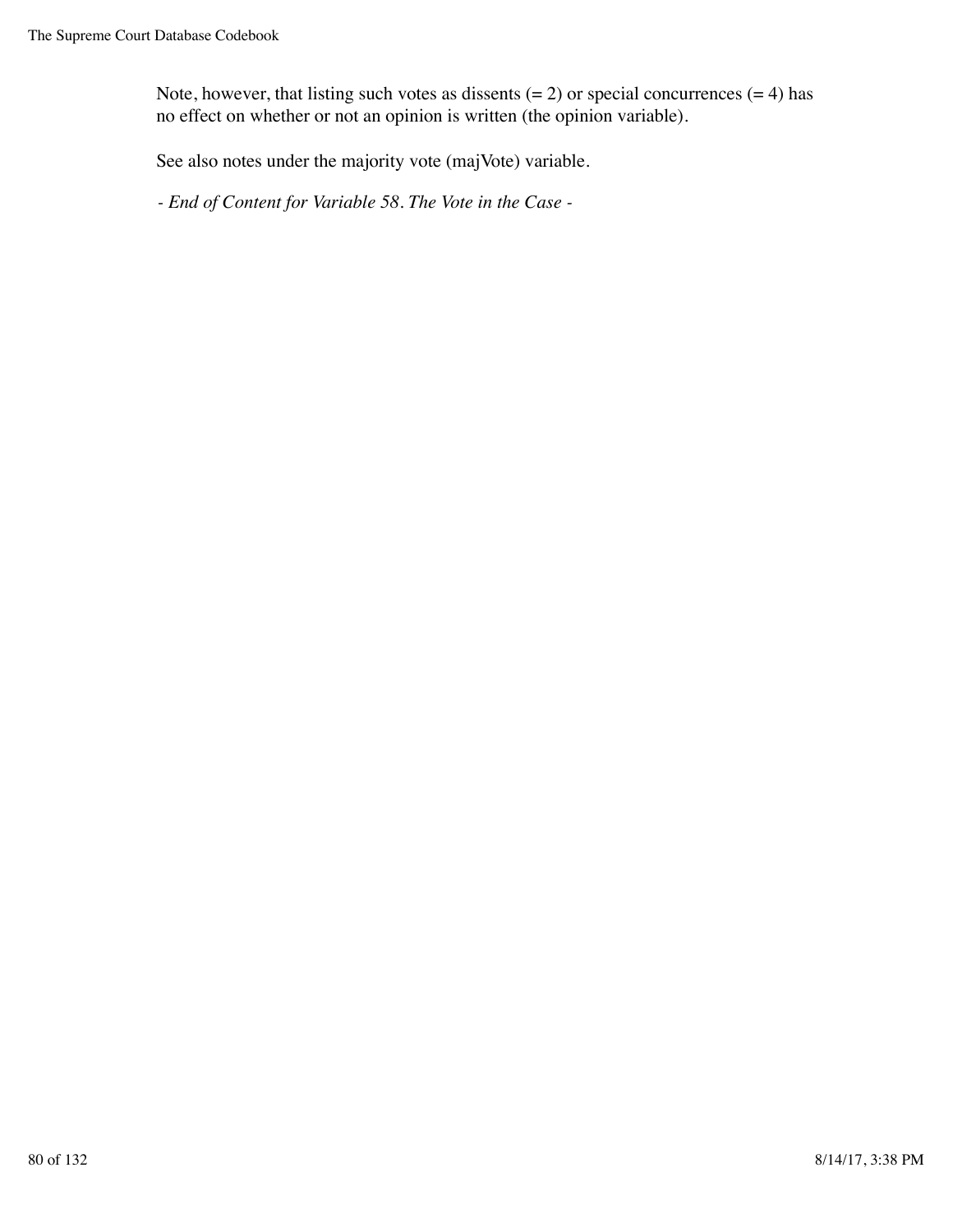## 59 Opinion

| <b>Variable Name</b> | <b>Spaeth Name</b> | <b>Normalizations</b> |
|----------------------|--------------------|-----------------------|
| opinion              | HARO to BRYO       | varJusticeOpinion (3) |
|                      |                    |                       |

This variable indicates the opinion, if any, that the justice wrote. It appears in the Justice Centered Datasets only.

Because determination of whether a justice wrote an opinion is no simple matter, rules must be formulated.

1. A justice authors no opinion unless he or she specifies a reason for his or her vote. A bare citation to a previously decided case or a simple statement that the author concurs or dissents because of agreement with a lower court's opinion suffices as an opinion

2. Where a justice specifies that the opinion applies to an additional case or cases, the opinion is counted as so many separate ones. Thus, the opinions of Brennan and Marshall in Mobile v. Bolden, 446 U.S. 55, also apply to Williams v. Brown, 446 U.S. 236. Hence, each of these opinions is counted as though it were two separate opinions.

3. When a justice joins the substance of another justice's opinion, without any personal expression of views, that justice is listed as joining the other's opinion (see variables firstAgreement and secondAgreement) and not as an author unless he or she also writes an opinion.

Thus, in United States v. Havens, 446 U.S. 620, Justices Stewart and Stevens are listed as joining Brennan's dissenting opinion notwithstanding that the pertinent language reads: "Mr. Justice Brennan, joined by Mr. Justice Marshall and joined in Part I by Mr. Justice Stewart and Mr. Justice Stevens, dissenting." 446 U.S. at 629. The opinion contains two parts of roughly equal length. Failure to list the latter pair as joiners would have required that they appear as dissenting without opinion, a manifestly inaccurate result. Similarly, Justice White's language in Parratt v. Taylor, 451 U.S. 527, at 545: "I join the opinion of the Court but with the reservations stated by my Brother Blackmun in his concurring opinion," is not listed as as opinion by White. He rather appears as joining Blackmun's concurrence. Conversely, where a justice, in his or her own words only partially agrees with one or more opinions authored by others, he or she is listed as an author. Two examples of Justice Stewart illustrate: "Mr. Justice Stewart dissents for the reasons expressed in Part I of the dissenting opinion of Mr. Justice Powell." (Dougherty County Board of Education v. White, 439 U.S. 32, at 47) "Mr. Justice Stewart concurs in the judgment, agreeing with all but Part II of the opinion of the Court, and with Part I of the concurring opinion of Mr. Justice Stevens." (Jenkins v. Anderson, 447 U.S. 231, at 241).

4. When two or more justices jointly author an opinion, an entry will so indicate. Joint authorship, however, does not include per curiam opinions.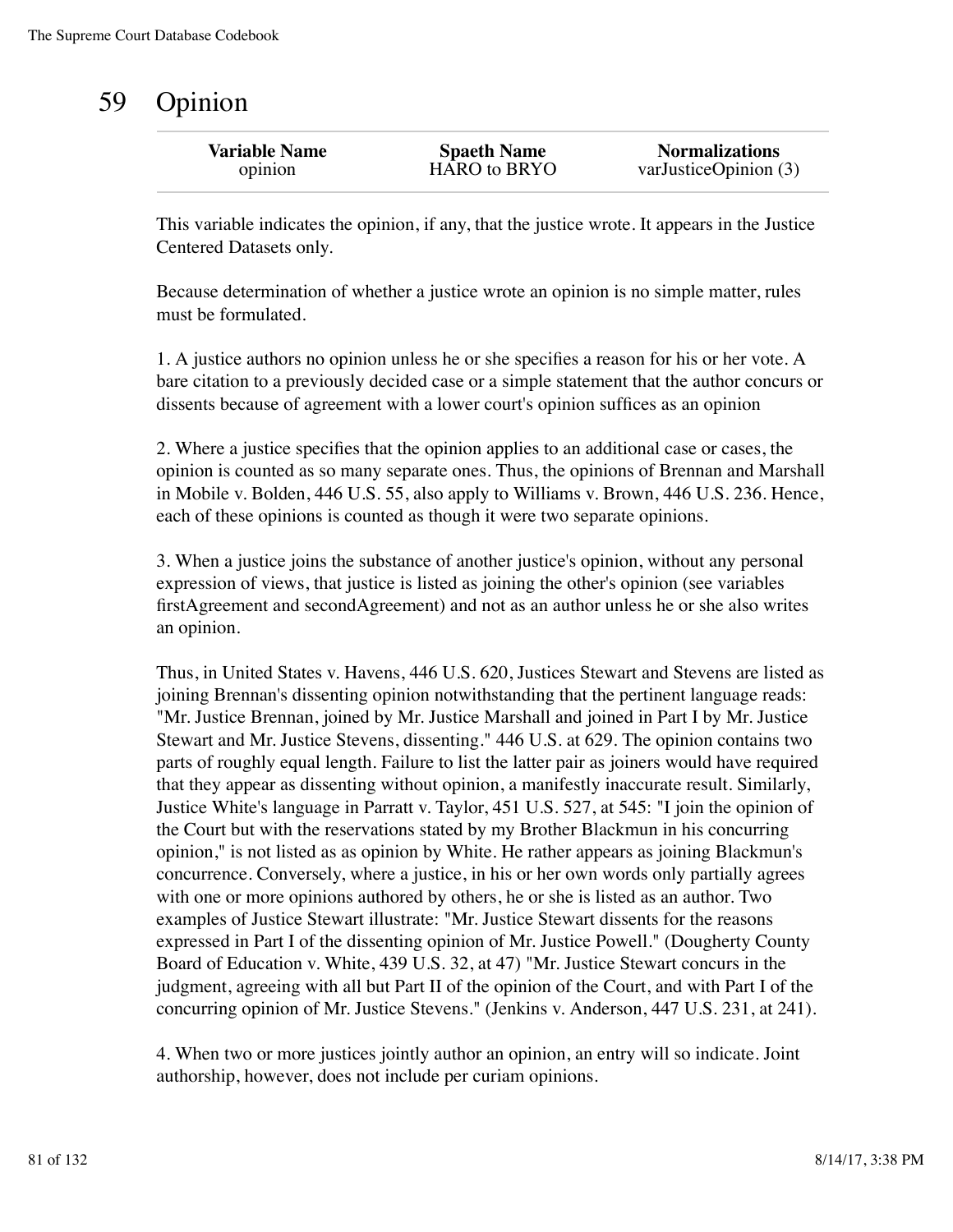*- End of Content for Variable 59. Opinion -*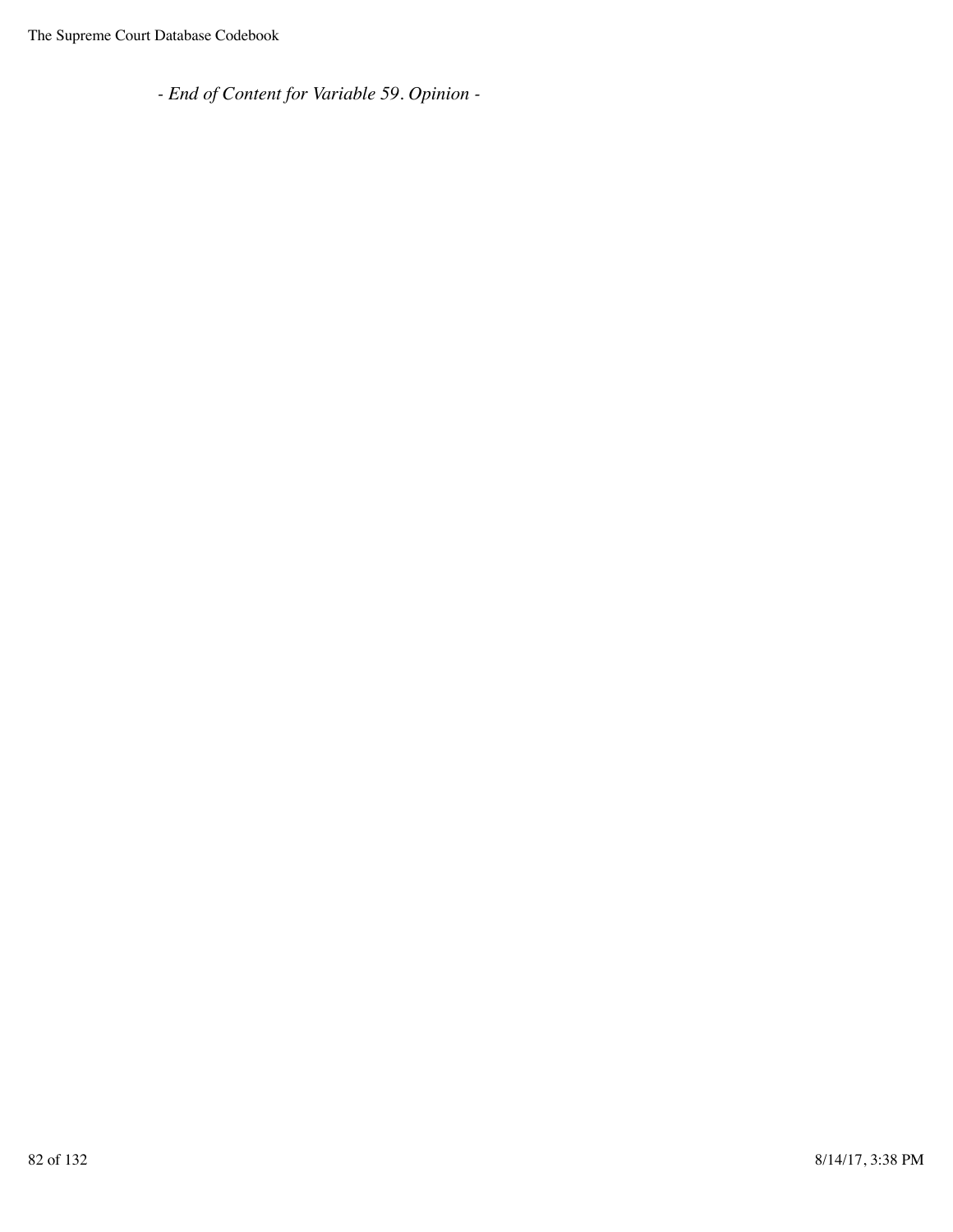## 60 Direction of the Individual Justice's Votes

| <b>Variable Name</b> | <b>Spaeth Name</b>   | <b>Normalizations</b>   |
|----------------------|----------------------|-------------------------|
| direction            | <b>HARDIR-BRYDIR</b> | varJusticeDirection (2) |

This variable indicates whether the justice cast a liberal or conservative vote. For the definitions of liberal and conservative, see variable decisionDirection. A missing value code indicates that the decisionDirection was unspecifiable or that that justice did not participate.

This variable appears in the Justice Centered Datasets only.

*- End of Content for Variable 60. Direction of the Individual Justice's Votes -*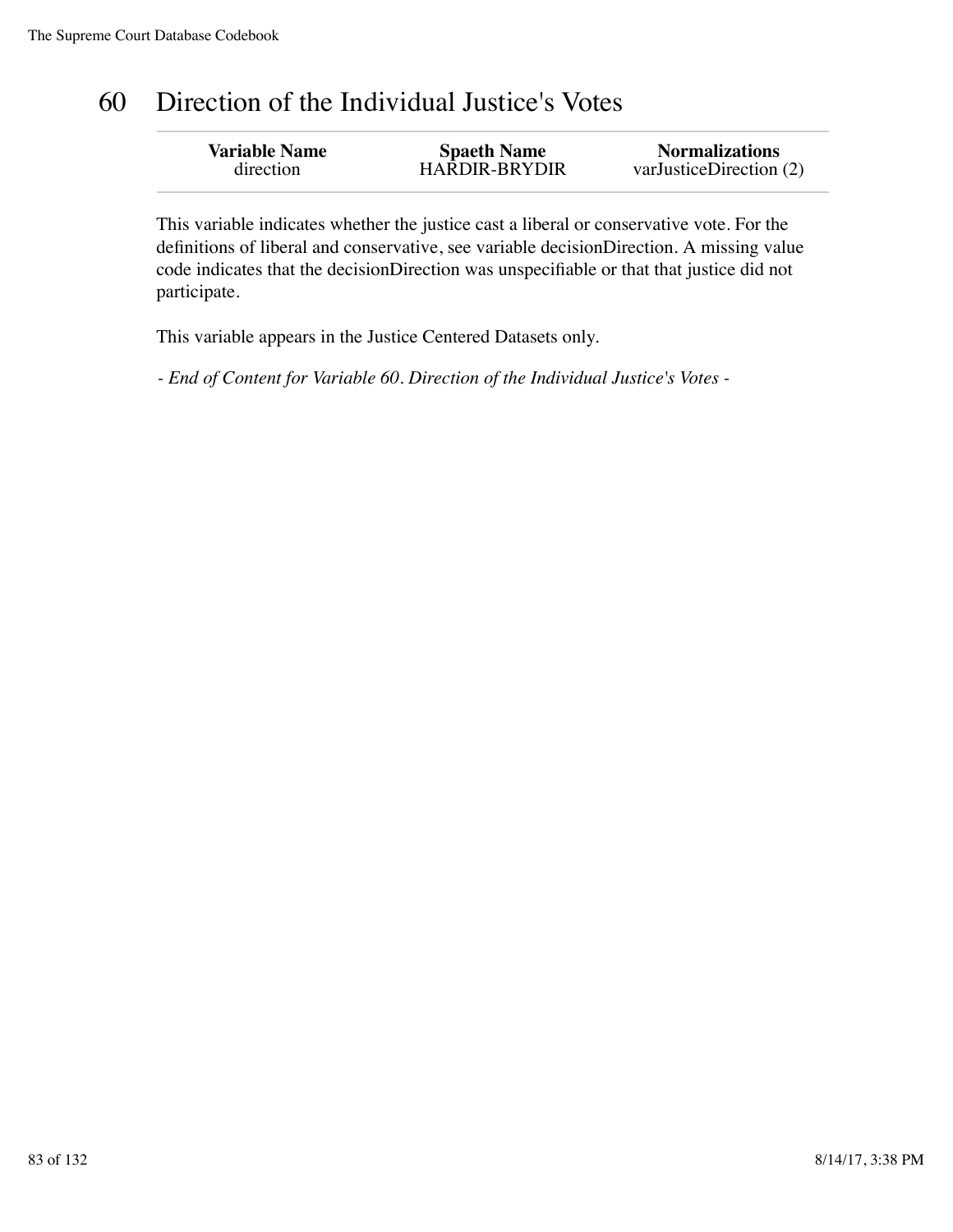## 61 Majority and Minority Voting by Justice

| <b>Variable Name</b> | <b>Spaeth Name</b> | <b>Normalizations</b>  |
|----------------------|--------------------|------------------------|
| majority             | <b>HARM - BRYM</b> | varJusticeMajority (2) |

Analysts commonly want to know the frequency with which given justices vote with the majority and/or in dissent overall or in certain sets of circumstances. This variable provides that information for each justice.

This variable appears in the Justice Centered Datasets only.

*- End of Content for Variable 61. Majority and Minority Voting by Justice -*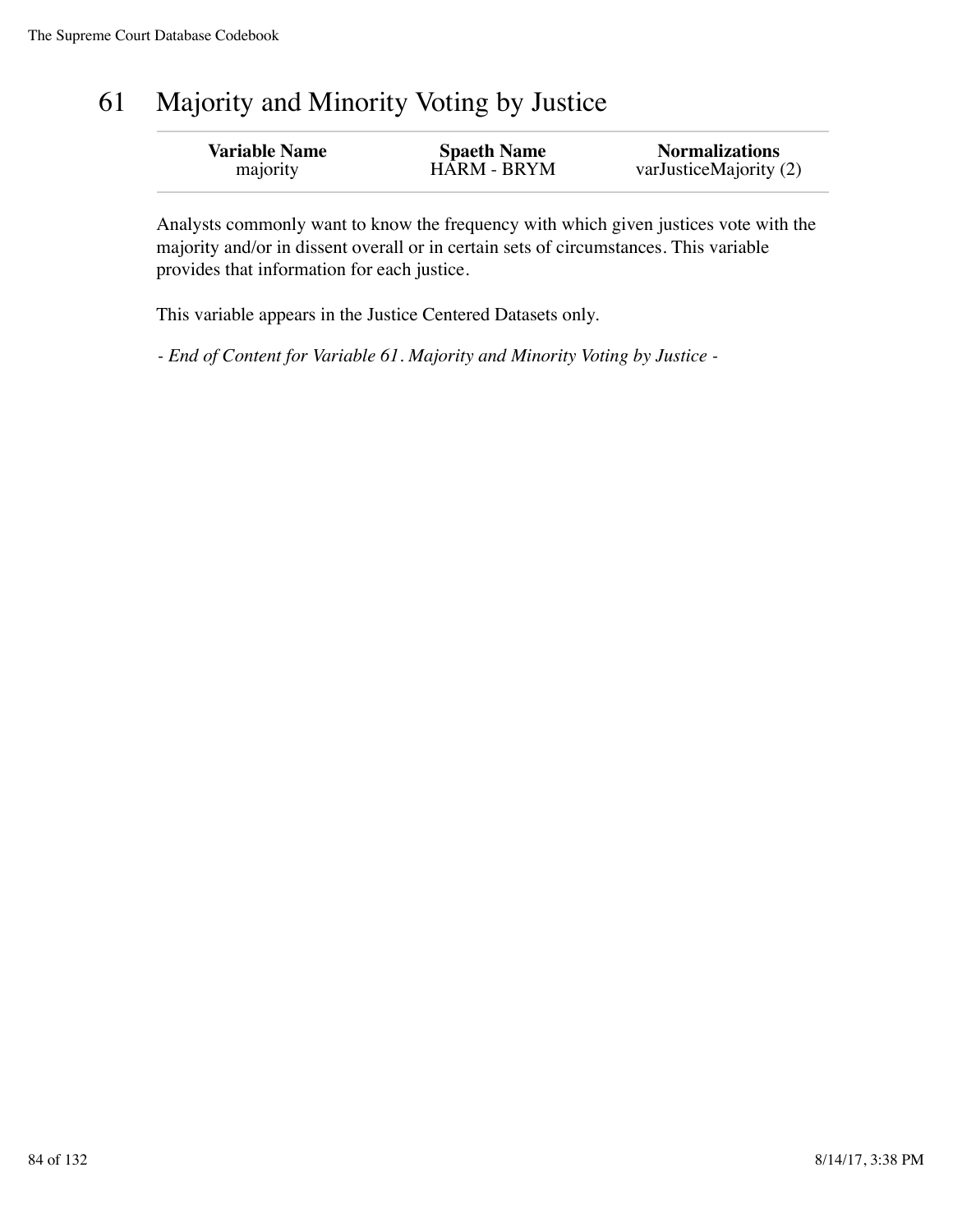## 62 First Agreement

| <b>Variable Name</b> | <b>Spaeth Name</b> | <b>Normalizations</b> |
|----------------------|--------------------|-----------------------|
| firstAgreement       | HARA1 - BRYA1      | varJustices (115)     |
|                      |                    |                       |

This variable (and Second Agreement) denotes whether the justice agreed with a dissent or concurrence written by another justice (indicated by the justice's id number). Two agreements are coded---one in this variable and the second in secondAgreement. For more details, see the opinion variable.

This variable appears in the Justice Centered Datasets only.

*Note: This variable relies on the Justices ID for its values. For a more detailed description of these identifiers, please visit the detail page for the Justices variable. Note that the justice normalizations changed with the SCDB\_2012\_01 release of the database.*

*- End of Content for Variable 62. First Agreement -*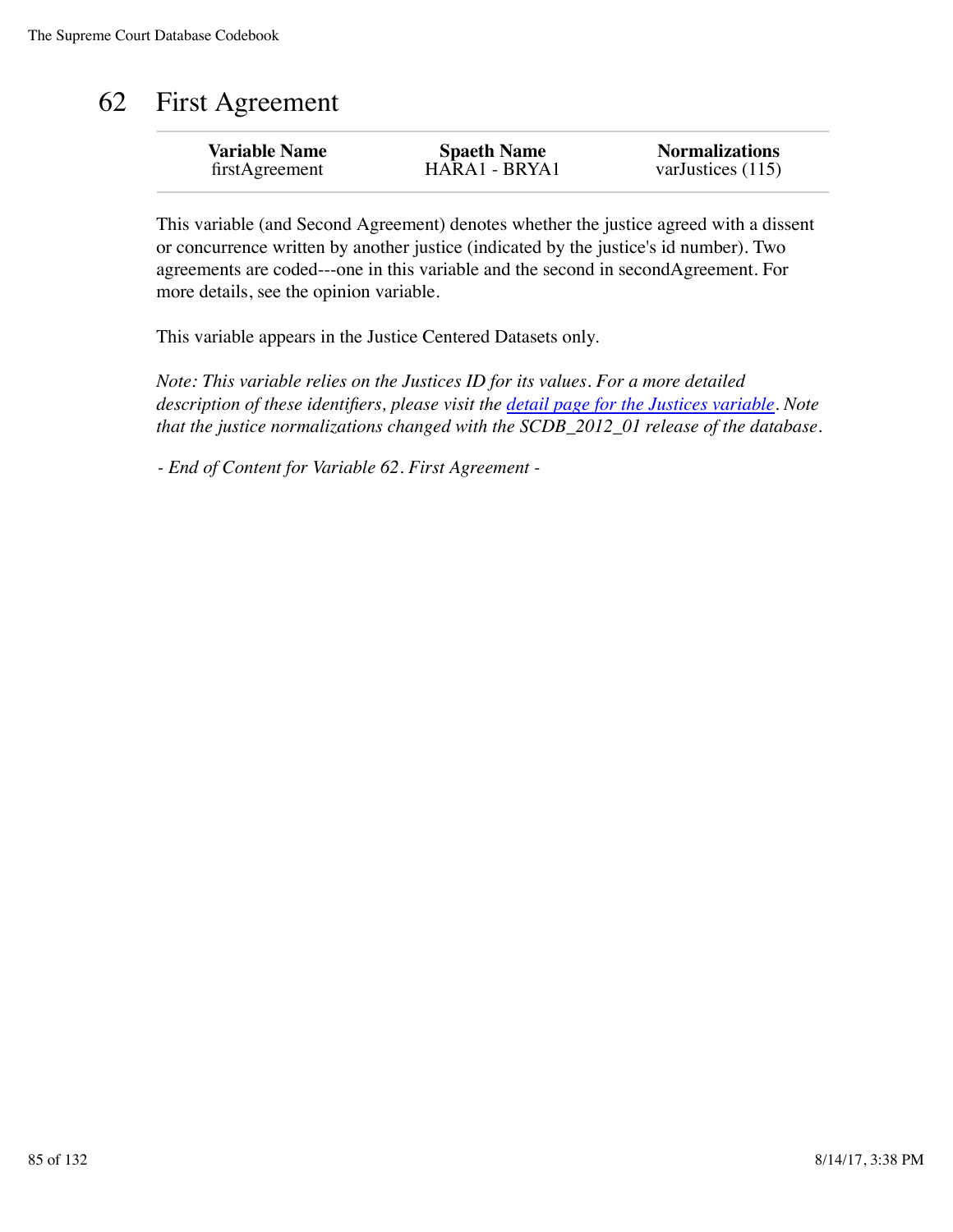## 63 Second Agreement

| <b>Variable Name</b> | <b>Spaeth Name</b> | <b>Normalizations</b> |
|----------------------|--------------------|-----------------------|
| secondAgreement      | HARA2 - BRYA2      | varJustices $(115)$   |
|                      |                    |                       |

See variable First Agreement (firstAgreement).

This variable appears in the Justice Centered Datasets only.

*Note: This variable relies on the Justices ID for its values. For a more detailed description of these identifiers, please visit the detail page for the Justices variable. Note that the justice normalizations changed with the SCDB\_2012\_01 release of the database.*

*- End of Content for Variable 63. Second Agreement -*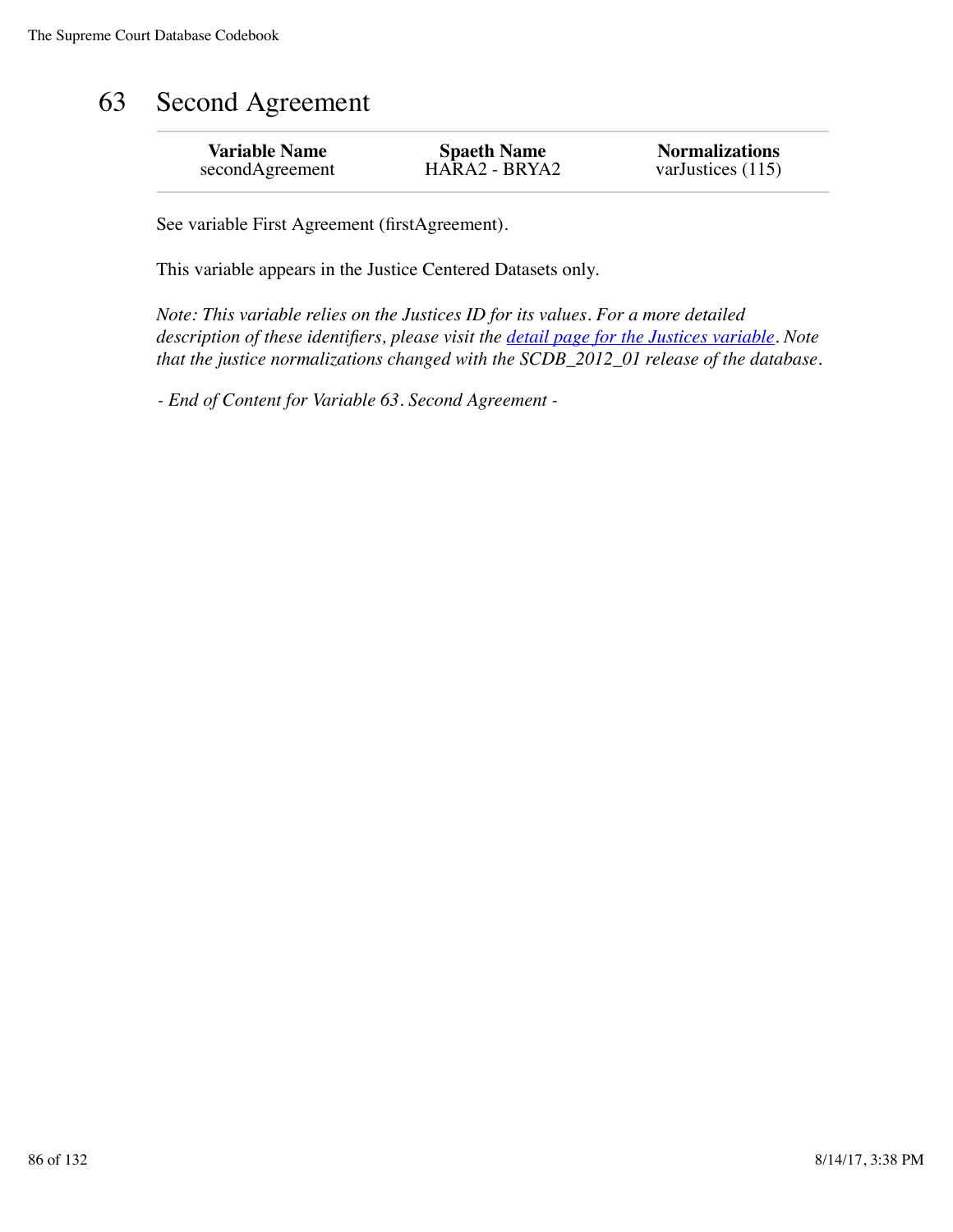### Appendix

This appendix contains an exhaustive list of the numeric codes used for all numeric variables in the Supreme Court Database. In the language of database administration, these lists are called normalizations. In the language of statistical software, these lists are called value labels. All of the data files available for software that supports them, e.g., Stata, R, and SPSS, include all of these value labels. The naming convention used throughout is varVariableName.

### A1 varAdminAction

*125 Distinct Values*

varAdminAction is used in conjunction with: *adminAction*

- Army and Air Force Exchange Service
- Atomic Energy Commission
- Secretary or administrative unit or personnel of the U.S. Air Force
- Department or Secretary of Agriculture
- Alien Property Custodian
- Secretary or administrative unit or personnel of the U.S. Army
- Board of Immigration Appeals
- Bureau of Indian Affairs
- Bureau of Prisons
- Bonneville Power Administration
- Benefits Review Board
- Civil Aeronautics Board
- Bureau of the Census
- Central Intelligence Agency
- Commodity Futures Trading Commission
- Department or Secretary of Commerce
- Comptroller of Currency
- Consumer Product Safety Commission
- Civil Rights Commission
- Civil Service Commission, U.S.
- Customs Service or Commissioner or Collector of Customs
- Defense Base Closure and REalignment Commission
- Drug Enforcement Agency
- Department or Secretary of Defense (and Department or Secretary of War)
- Department or Secretary of Energy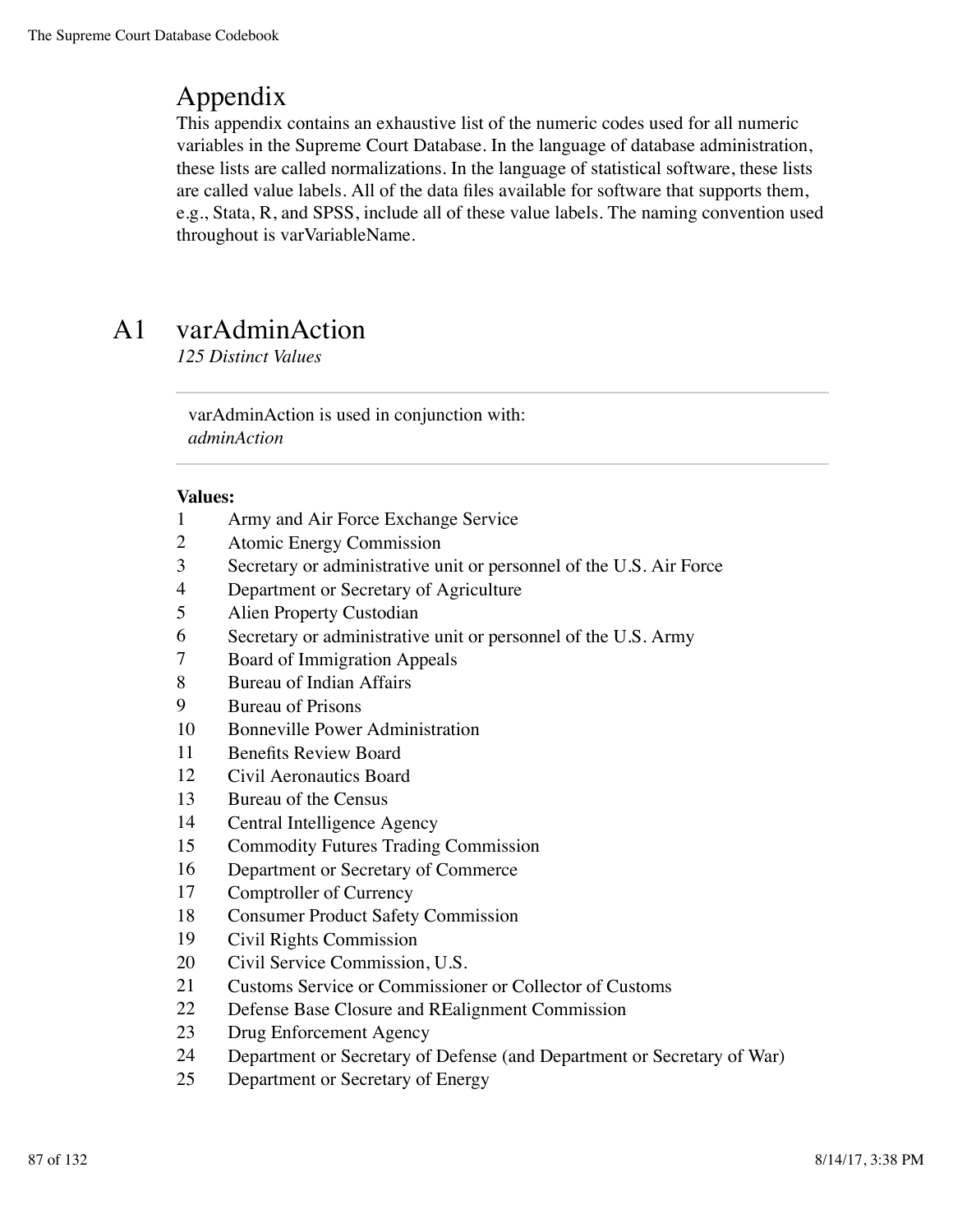- Department or Secretary of the Interior
- Department of Justice or Attorney General
- Department or Secretary of State
- Department or Secretary of Transportation
- Department or Secretary of Education
- U.S. Employees' Compensation Commission, or Commissioner
- Equal Employment Opportunity Commission
- Environmental Protection Agency or Administrator
- Federal Aviation Agency or Administration
- Federal Bureau of Investigation or Director
- Federal Bureau of Prisons
- Farm Credit Administration
- Federal Communications Commission (including a predecessor, Federal Radio Commission)
- Federal Credit Union Administration
- Food and Drug Administration
- Federal Deposit Insurance Corporation
- Federal Energy Administration
- Federal Election Commission
- Federal Energy Regulatory Commission
- Federal Housing Administration
- Federal Home Loan Bank Board
- Federal Labor Relations Authority
- Federal Maritime Board
- Federal Maritime Commission
- Farmers Home Administration
- Federal Parole Board
- Federal Power Commission
- Federal Railroad Administration
- Federal Reserve Board of Governors
- Federal Reserve System
- Federal Savings and Loan Insurance Corporation
- Federal Trade Commission
- Federal Works Administration, or Administrator
- General Accounting Office
- Comptroller General
- General Services Administration
- Department or Secretary of Health, Education and Welfare
- Department or Secretary of Health and Human Services
- Department or Secretary of Housing and Urban Development
- Administrative agency established under an interstate compact (except for the MTC)
- Interstate Commerce Commission
- Indian Claims Commission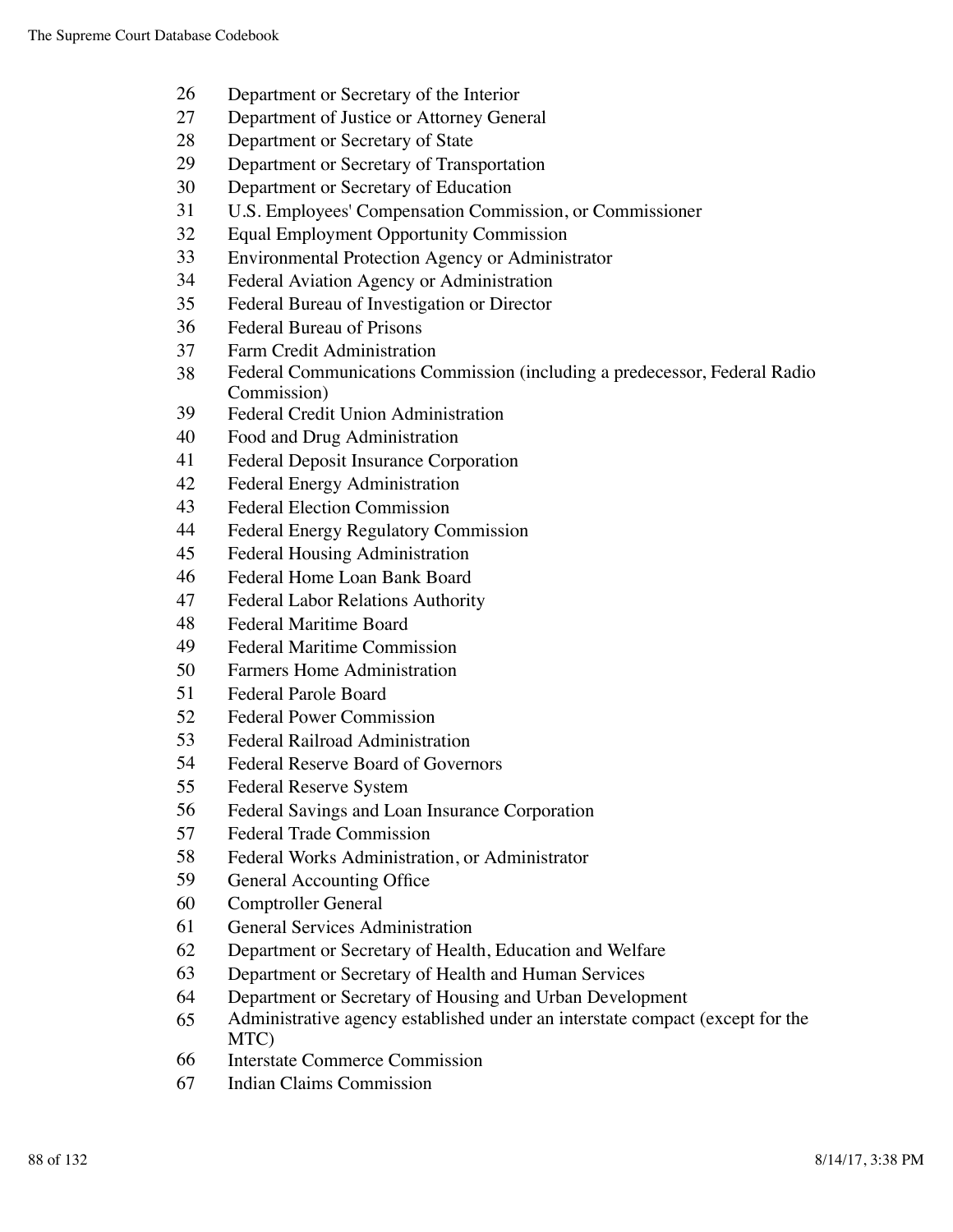- Immigration and Naturalization Service, or Director of, or District Director of, or Immigration and Naturalization Enforcement
- Internal Revenue Service, Collector, Commissioner, or District Director of
- Information Security Oversight Office
- Department or Secretary of Labor
- Loyalty Review Board
- Legal Services Corporation
- Merit Systems Protection Board
- Multistate Tax Commission
- National Aeronautics and Space Administration
- Secretary or administrative unit or personnel of the U.S. Navy
- National Credit Union Administration
- National Endowment for the Arts
- National Enforcement Commission
- National Highway Traffic Safety Administration
- 82 National Labor Relations Board, or regional office or officer
- National Mediation Board
- National Railroad Adjustment Board
- Nuclear Regulatory Commission
- National Security Agency
- Office of Economic Opportunity
- Office of Management and Budget
- Office of Price Administration, or Price Administrator
- Office of Personnel Management
- Occupational Safety and Health Administration
- Occupational Safety and Health Review Commission
- Office of Workers' Compensation Programs
- Patent Office, or Commissioner of, or Board of Appeals of
- Pay Board (established under the Economic Stabilization Act of 1970)
- Pension Benefit Guaranty Corporation
- U.S. Public Health Service
- Postal Rate Commission
- Provider Reimbursement Review Board
- Renegotiation Board
- Railroad Adjustment Board
- Railroad Retirement Board
- Subversive Activities Control Board
- Small Business Administration
- Securities and Exchange Commission
- Social Security Administration or Commissioner
- Selective Service System
- Department or Secretary of the Treasury
- Tennessee Valley Authority
- United States Forest Service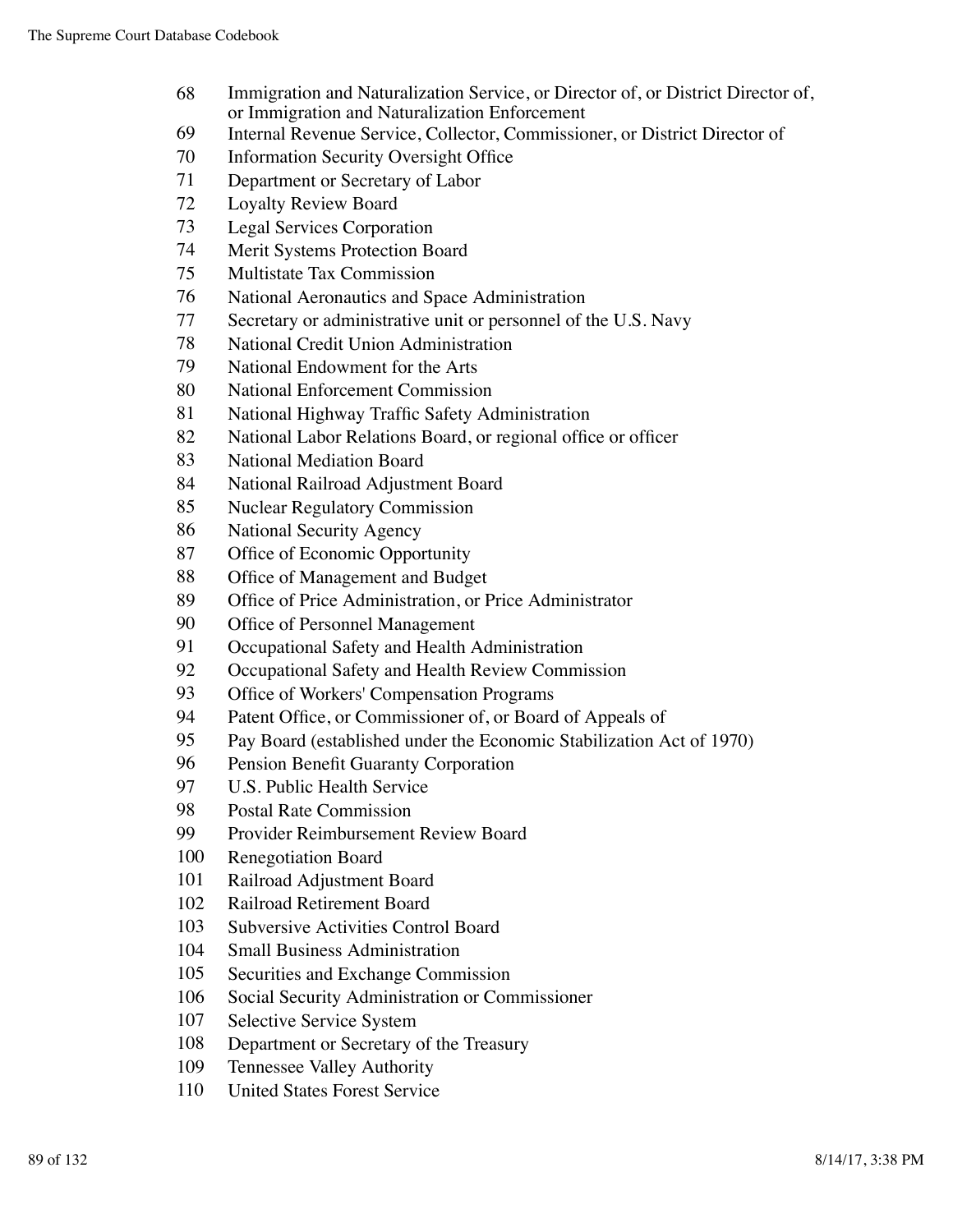- United States Parole Commission
- Postal Service and Post Office, or Postmaster General, or Postmaster
- United States Sentencing Commission
- Veterans' Administration or Board of Veterans' Appeals
- War Production Board
- Wage Stabilization Board
- State Agency
- Unidentifiable
- Office of Thrift Supervision
- Department of Homeland Security
- Board of General Appraisers
- Board of Tax Appeals
- General Land Office or Commissioners
- NO Admin Action
- Processing Tax Board of Review

### A2 varAuthorityDecision

*7 Distinct Values*

varAuthorityDecision is used in conjunction with: *authorityDecision1 authorityDecision2*

#### **Values:**

- judicial review (national level)
- judicial review (state level)
- Supreme Court supervision of lower federal or state courts or original jurisdiction
- statutory construction
- interpretation of administrative regulation or rule, or executive order
- diversity jurisdiction
- federal common law

### A3 varCaseDispositionLc

*12 Distinct Values*

varCaseDispositionLc is used in conjunction with: *lcDisposition*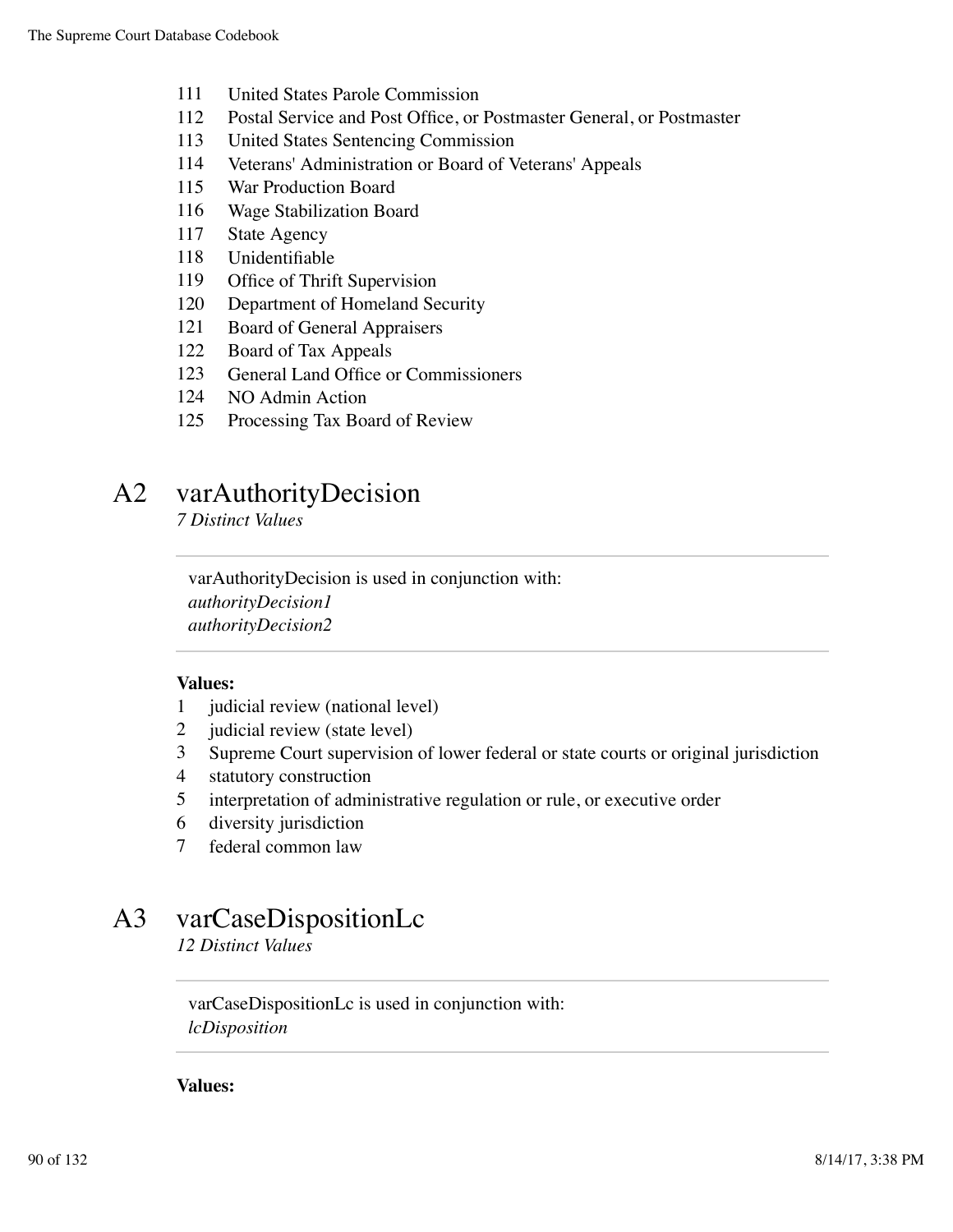- stay, petition, or motion granted
- affirmed
- reversed
- reversed and remanded
- vacated and remanded
- affirmed and reversed (or vacated) in part
- affirmed and reversed (or vacated) in part and remanded
- vacated
- petition denied or appeal dismissed
- modify
- remand
- unusual disposition

### A4 varCaseDispositionSc

*11 Distinct Values*

varCaseDispositionSc is used in conjunction with: *caseDisposition*

#### **Values:**

- stay, petition, or motion granted
- affirmed (includes modified)
- reversed
- reversed and remanded
- vacated and remanded
- affirmed and reversed (or vacated) in part
- affirmed and reversed (or vacated) in part and remanded
- vacated
- petition denied or appeal dismissed
- certification to or from a lower court
- no disposition

### A5 varCaseDispositionUnusual

*2 Distinct Values*

varCaseDispositionUnusual is used in conjunction with: *caseDispositionUnusual*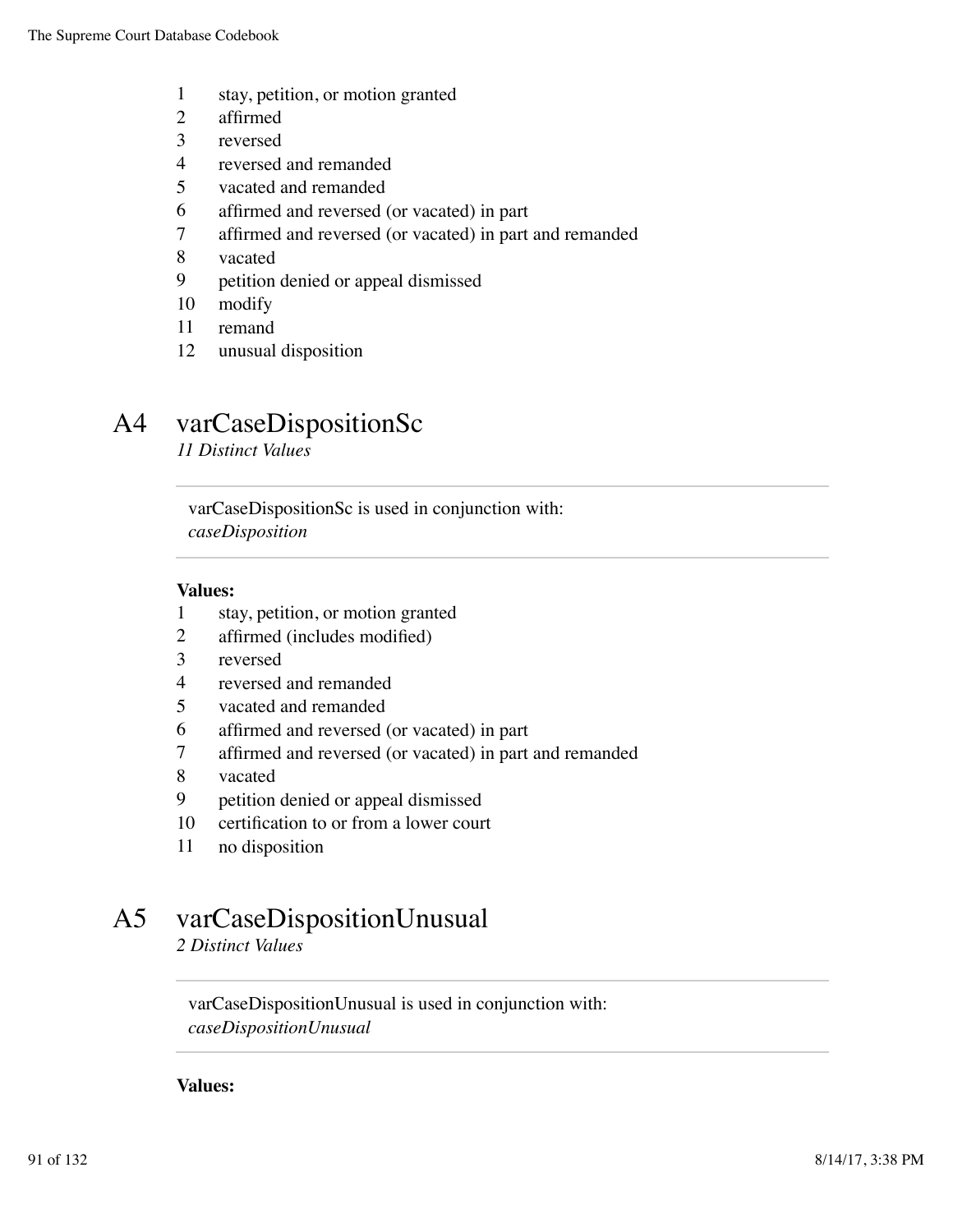- no unusual disposition specified
- unusual disposition

### A6 varCaseSources

*211 Distinct Values*

varCaseSources is used in conjunction with: *caseOrigin caseSource*

- U.S. Court of Customs and Patent Appeals
- U.S. Court of International Trade
- U.S. Court of Claims, Court of Federal Claims
- U.S. Court of Military Appeals, renamed as Court of Appeals for the Armed Forces
- U.S. Court of Military Review
- U.S. Court of Veterans Appeals
- U.S. Customs Court
- U.S. Court of Appeals, Federal Circuit
- U.S. Tax Court
- Temporary Emergency U.S. Court of Appeals
- U.S. Court for China
- U.S. Consular Courts
- U.S. Commerce Court
- Territorial Supreme Court
- Territorial Appellate Court
- Territorial Trial Court
- Emergency Court of Appeals
- Supreme Court of the District of Columbia
- Bankruptcy Court
- U.S. Court of Appeals, First Circuit
- U.S. Court of Appeals, Second Circuit
- U.S. Court of Appeals, Third Circuit
- U.S. Court of Appeals, Fourth Circuit
- U.S. Court of Appeals, Fifth Circuit
- U.S. Court of Appeals, Sixth Circuit
- U.S. Court of Appeals, Seventh Circuit
- U.S. Court of Appeals, Eighth Circuit
- U.S. Court of Appeals, Ninth Circuit
- U.S. Court of Appeals, Tenth Circuit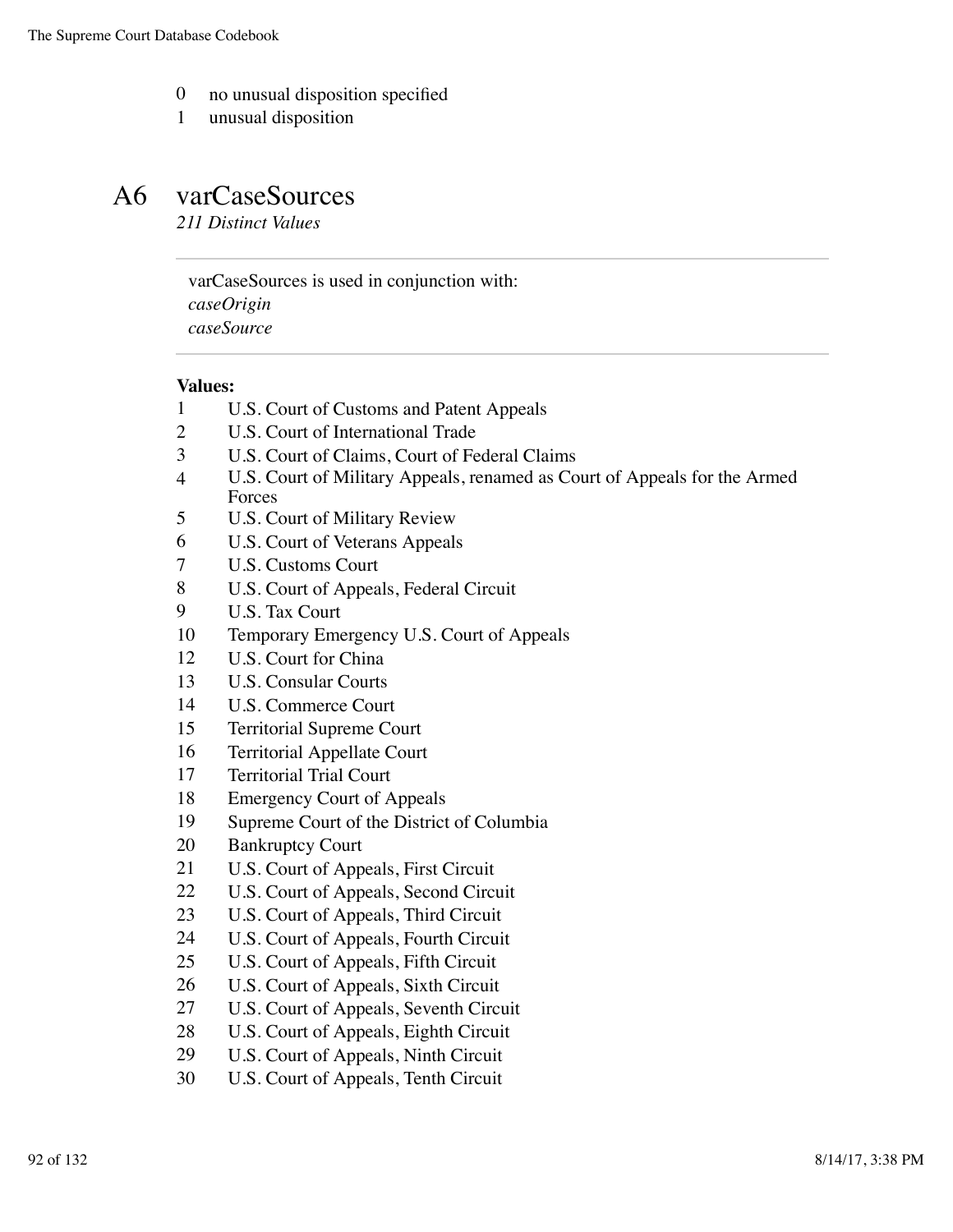- U.S. Court of Appeals, Eleventh Circuit
- U.S. Court of Appeals, District of Columbia Circuit (includes the Court of Appeals for the District of Columbia but not the District of Columbia Court of Appeals, which has local jurisdiction)
- Alabama Middle U.S. District Court
- Alabama Northern U.S. District Court
- Alabama Southern U.S. District Court
- Alaska U.S. District Court
- Arizona U.S. District Court
- Arkansas Eastern U.S. District Court
- Arkansas Western U.S. District Court
- California Central U.S. District Court
- California Eastern U.S. District Court
- California Northern U.S. District Court
- California Southern U.S. District Court
- Colorado U.S. District Court
- Connecticut U.S. District Court
- Delaware U.S. District Court
- District Of Columbia U.S. District Court
- Florida Middle U.S. District Court
- Florida Northern U.S. District Court
- Florida Southern U.S. District Court
- Georgia Middle U.S. District Court
- Georgia Northern U.S. District Court
- Georgia Southern U.S. District Court
- Guam U.S. District Court
- Hawaii U.S. District Court
- Idaho U.S. District Court
- Illinois Central U.S. District Court
- Illinois Northern U.S. District Court
- Illinois Southern U.S. District Court
- Indiana Northern U.S. District Court
- Indiana Southern U.S. District Court
- Iowa Northern U.S. District Court
- Iowa Southern U.S. District Court
- Kansas U.S. District Court
- Kentucky Eastern U.S. District Court
- Kentucky Western U.S. District Court
- Louisiana Eastern U.S. District Court
- Louisiana Middle U.S. District Court
- Louisiana Western U.S. District Court
- Maine U.S. District Court
- Maryland U.S. District Court
- Massachusetts U.S. District Court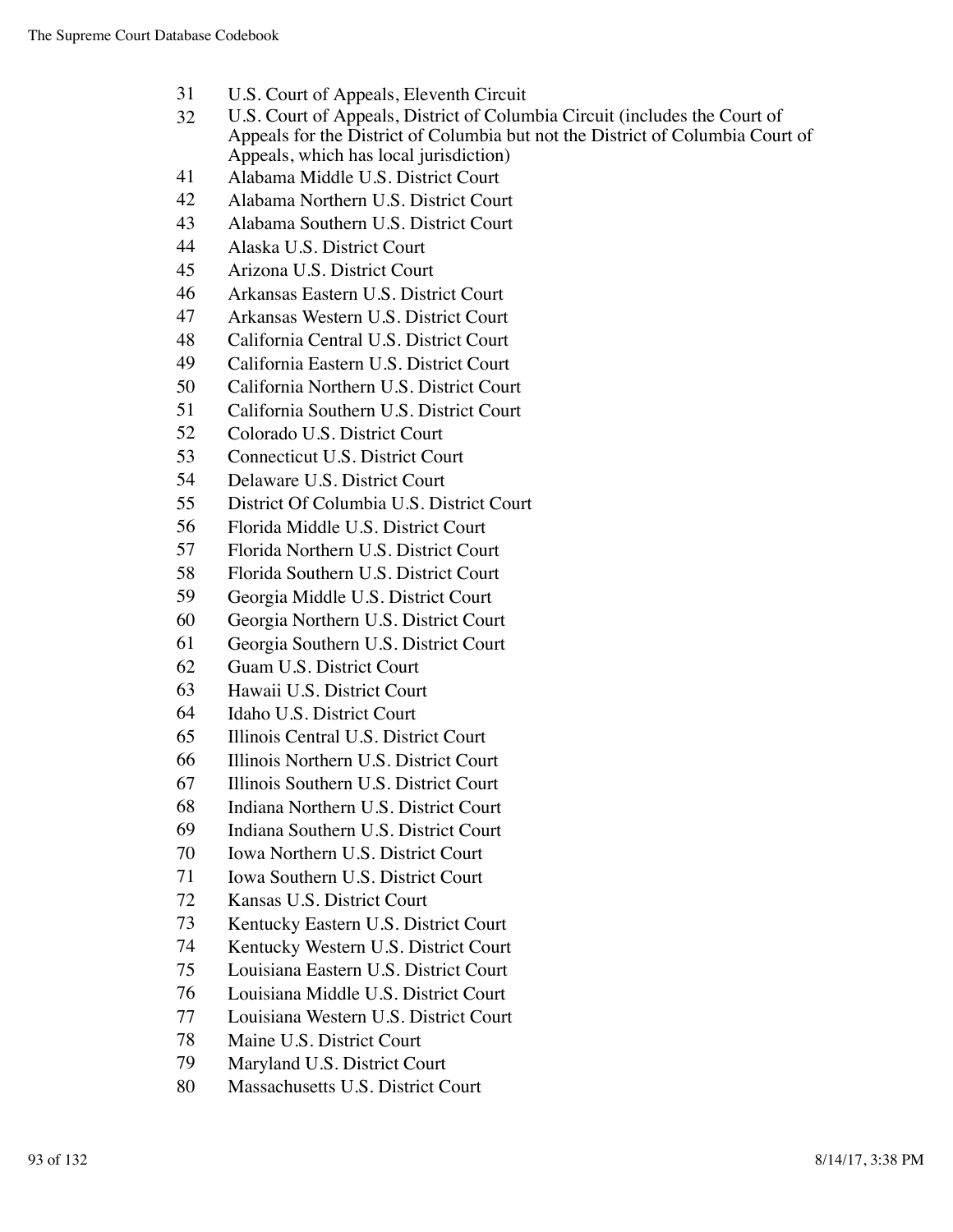- Michigan Eastern U.S. District Court
- Michigan Western U.S. District Court
- Minnesota U.S. District Court
- Mississippi Northern U.S. District Court
- Mississippi Southern U.S. District Court
- Missouri Eastern U.S. District Court
- Missouri Western U.S. District Court
- Montana U.S. District Court
- Nebraska U.S. District Court
- Nevada U.S. District Court
- New Hampshire U.S. District Court
- New Jersey U.S. District Court
- New Mexico U.S. District Court
- New York Eastern U.S. District Court
- New York Northern U.S. District Court
- New York Southern U.S. District Court
- New York Western U.S. District Court
- North Carolina Eastern U.S. District Court
- North Carolina Middle U.S. District Court
- North Carolina Western U.S. District Court
- North Dakota U.S. District Court
- Northern Mariana Islands U.S. District Court
- Ohio Northern U.S. District Court
- Ohio Southern U.S. District Court
- Oklahoma Eastern U.S. District Court
- Oklahoma Northern U.S. District Court
- Oklahoma Western U.S. District Court
- Oregon U.S. District Court
- Pennsylvania Eastern U.S. District Court
- Pennsylvania Middle U.S. District Court
- Pennsylvania Western U.S. District Court
- Puerto Rico U.S. District Court
- Rhode Island U.S. District Court
- South Carolina U.S. District Court
- South Dakota U.S. District Court
- Tennessee Eastern U.S. District Court
- Tennessee Middle U.S. District Court
- Tennessee Western U.S. District Court
- Texas Eastern U.S. District Court
- Texas Northern U.S. District Court
- Texas Southern U.S. District Court
- Texas Western U.S. District Court
- Utah U.S. District Court
- Vermont U.S. District Court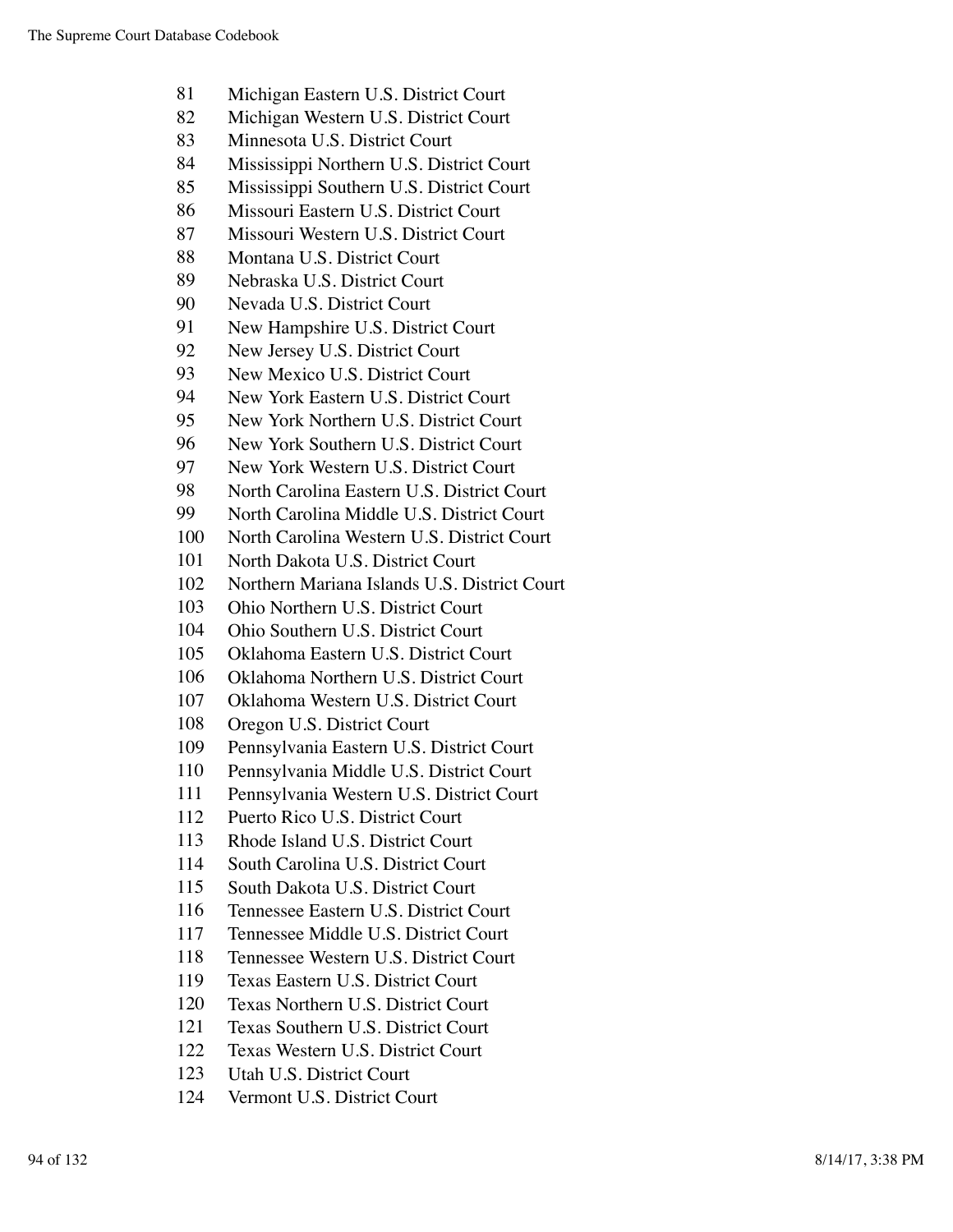- Virgin Islands U.S. District Court
- Virginia Eastern U.S. District Court
- Virginia Western U.S. District Court
- Washington Eastern U.S. District Court
- Washington Western U.S. District Court
- West Virginia Northern U.S. District Court
- West Virginia Southern U.S. District Court
- Wisconsin Eastern U.S. District Court
- Wisconsin Western U.S. District Court
- Wyoming U.S. District Court
- Louisiana U.S. District Court
- Washington U.S. District Court
- West Virginia U.S. District Court
- Illinois Eastern U.S. District Court
- South Carolina Eastern U.S. District Court
- South Carolina Western U.S. District Court
- Alabama U.S. District Court
- U.S. District Court for the Canal Zone
- Georgia U.S. District Court
- Illinois U.S. District Court
- Indiana U.S. District Court
- Iowa U.S. District Court
- Michigan U.S. District Court
- Mississippi U.S. District Court
- Missouri U.S. District Court
- New Jersey Eastern U.S. District Court (East Jersey U.S. District Court)
- New Jersey Western U.S. District Court (West Jersey U.S. District Court)
- New York U.S. District Court
- North Carolina U.S. District Court
- Ohio U.S. District Court
- Pennsylvania U.S. District Court
- Tennessee U.S. District Court
- Texas U.S. District Court
- Virginia U.S. District Court
- Norfolk U.S. District Court
- Wisconsin U.S. District Court
- Kentucky U.S. Distrcrict Court
- New Jersey U.S. District Court
- California U.S. District Court
- Florida U.S. District Court
- Arkansas U.S. District Court
- District of Orleans U.S. District Court
- State Supreme Court
- State Appellate Court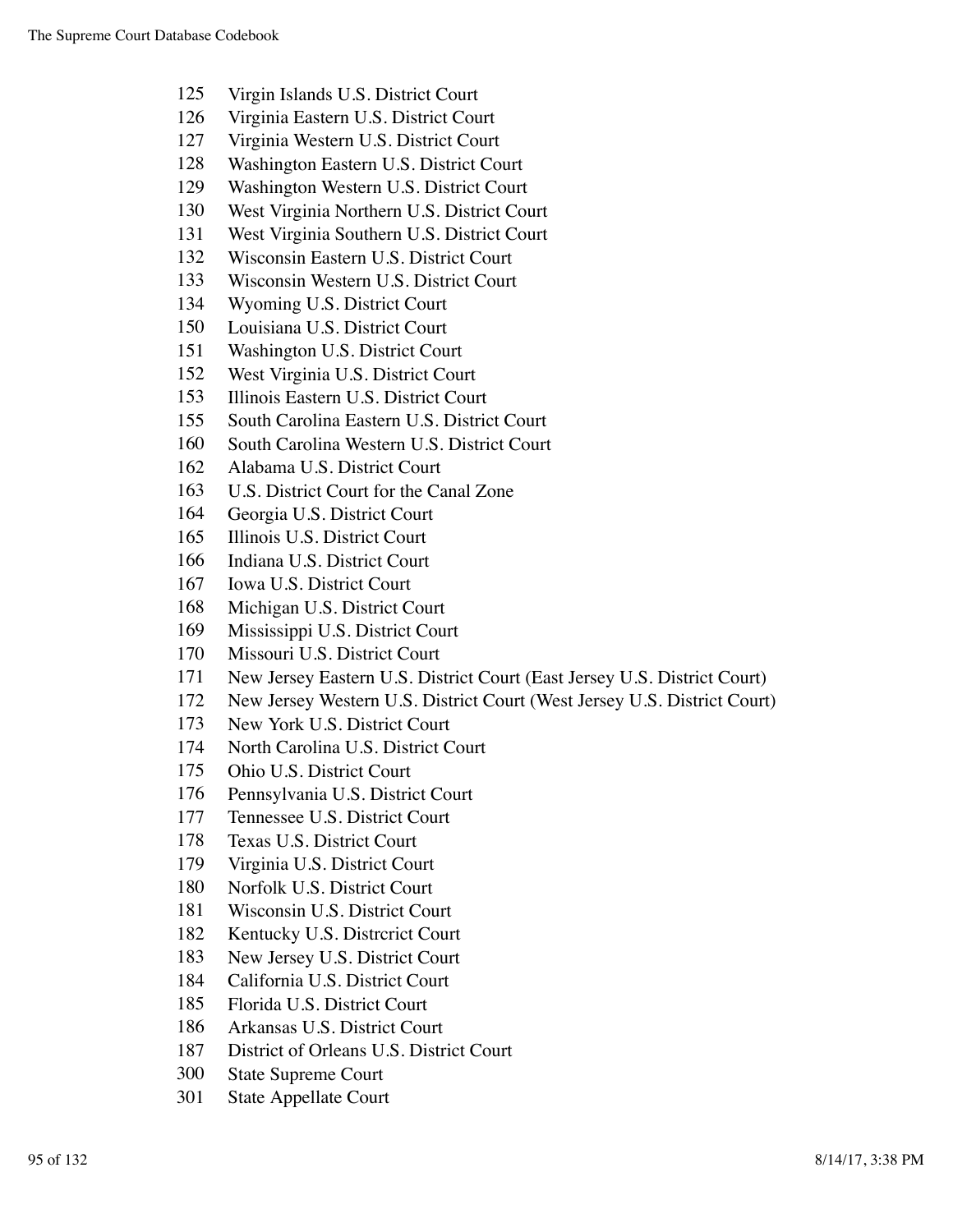| 302 | <b>State Trial Court</b>                                            |
|-----|---------------------------------------------------------------------|
| 400 | Eastern Circuit (of the United States)                              |
| 401 | Middle Circuit (of the United States)                               |
| 402 | Southern Circuit (of the United States)                             |
| 403 | Alabama U.S. Circuit Court for (all) District(s) of Alabama         |
| 404 | Arkansas U.S. Circuit Court for (all) District(s) of Arkansas       |
| 405 | California U.S. Circuit for (all) District(s) of California         |
| 406 | Connecticut U.S. Circuit for the District of Connecticut            |
| 407 | Delaware U.S. Circuit for the District of Delaware                  |
| 408 | Florida U.S. Circuit for (all) District(s) of Florida               |
| 409 | Georgia U.S. Circuit for (all) District(s) of Georgia               |
| 410 | Illinois U.S. Circuit for (all) District(s) of Illinois             |
| 411 | Indiana U.S. Circuit for (all) District(s) of Indiana               |
| 412 | Iowa U.S. Circuit for (all) District(s) of Iowa                     |
| 413 | Kansas U.S. Circuit for the District of Kansas                      |
| 414 | Kentucky U.S. Circuit for (all) District(s) of Kentucky             |
| 415 | Louisiana U.S. Circuit for (all) District(s) of Louisiana           |
| 416 | Maine U.S. Circuit for the District of Maine                        |
| 417 | Maryland U.S. Circuit for the District of Maryland                  |
| 418 | Massachusetts U.S. Circuit for the District of Massachusetts        |
| 419 | Michigan U.S. Circuit for (all) District(s) of Michigan             |
| 420 | Minnesota U.S. Circuit for the District of Minnesota                |
| 421 | Mississippi U.S. Circuit for (all) District(s) of Mississippi       |
| 422 | Missouri U.S. Circuit for (all) District(s) of Missouri             |
| 423 | Nevada U.S. Circuit for the District of Nevada                      |
| 424 | New Hampshire U.S. Circuit for the District of New Hampshire        |
| 425 | New Jersey U.S. Circuit for (all) District(s) of New Jersey         |
| 426 | New York U.S. Circuit for (all) District(s) of New York             |
| 427 | North Carolina U.S. Circuit for (all) District(s) of North Carolina |
| 428 | Ohio U.S. Circuit for (all) District(s) of Ohio                     |
| 429 | Oregon U.S. Circuit for the District of Oregon                      |
| 430 | Pennsylvania U.S. Circuit for (all) District(s) of Pennsylvania     |
| 431 | Rhode Island U.S. Circuit for the District of Rhode Island          |
| 432 | South Carolina U.S. Circuit for the District of South Carolina      |
| 433 | Tennessee U.S. Circuit for (all) District(s) of Tennessee           |
| 434 | Texas U.S. Circuit for (all) District(s) of Texas                   |
| 435 | Vermont U.S. Circuit for the District of Vermont                    |
| 436 | Virginia U.S. Circuit for (all) District(s) of Virginia             |
| 437 | West Virginia U.S. Circuit for (all) District(s) of West Virginia   |
| 438 | Wisconsin U.S. Circuit for (all) District(s) of Wisconsin           |
| 439 | Wyoming U.S. Circuit for the District of Wyoming                    |
| 440 | Circuit Court of the District of Columbia                           |
| 441 | Nebraska U.S. Circuit for the District of Nebraska                  |
| 442 | Colorado U.S. Circuit for the District of Colorado                  |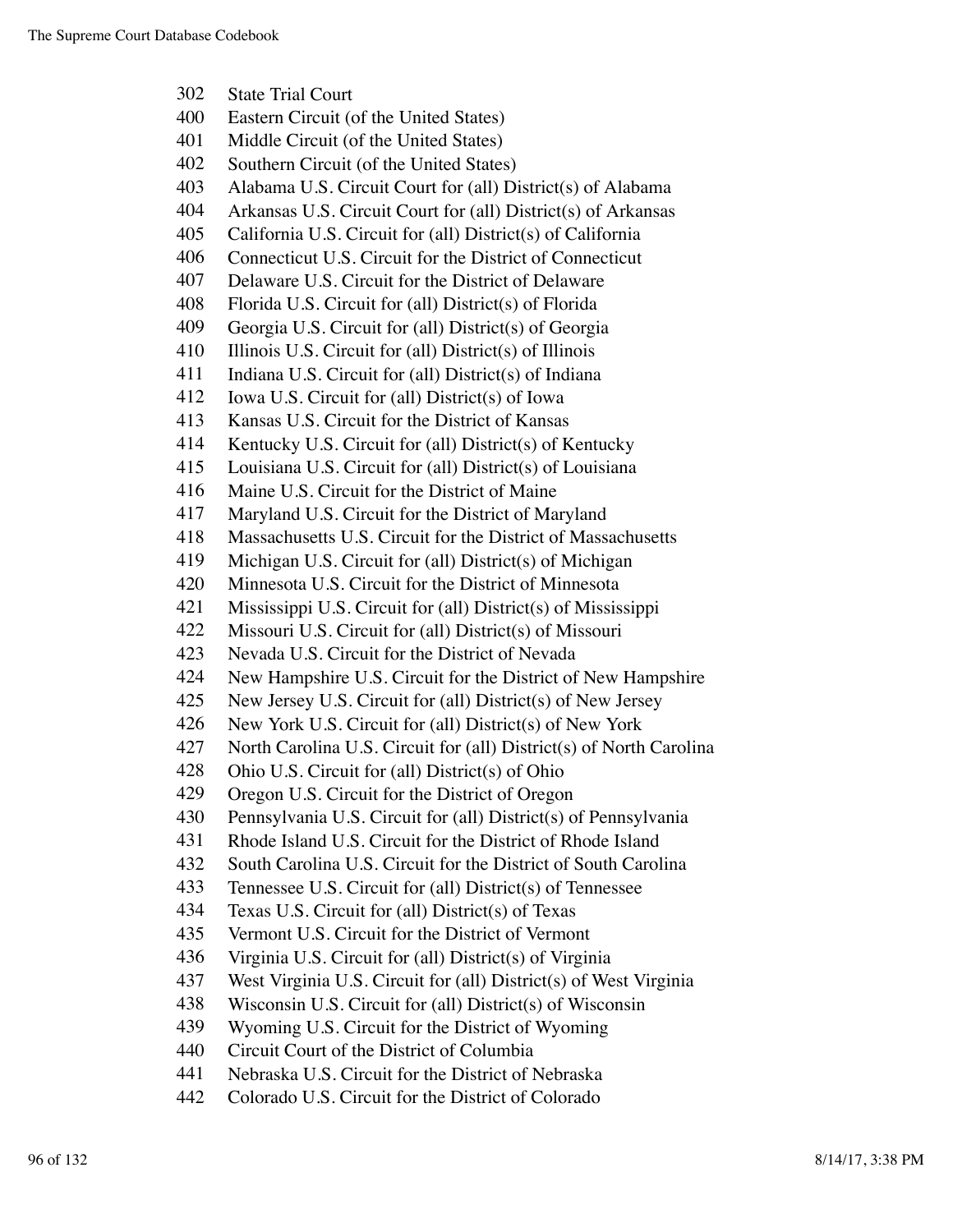- Washington U.S. Circuit for (all) District(s) of Washington
- Idaho U.S. Circuit Court for (all) District(s) of Idaho
- Montana U.S. Circuit Court for (all) District(s) of Montana
- Utah U.S. Circuit Court for (all) District(s) of Utah
- South Dakota U.S. Circuit Court for (all) District(s) of South Dakota
- North Dakota U.S. Circuit Court for (all) District(s) of North Dakota
- Oklahoma U.S. Circuit Court for (all) District(s) of Oklahoma
- Court of Private Land Claims

### A7 varCertReason

*13 Distinct Values*

varCertReason is used in conjunction with: *certReason*

#### **Values:**

- case did not arise on cert or cert not granted
- federal court conflict
- federal court conflict and to resolve important or significant question
- putative conflict
- conflict between federal court and state court
- state court conflict
- federal court confusion or uncertainty
- 8 state court confusion or uncertainty
- federal court and state court confusion or uncertainty
- to resolve important or significant question
- to resolve question presented
- no reason given
- other reason

### A8 varChiefs

*17 Distinct Values*

varChiefs is used in conjunction with: *chief*

- Jay
- Rutledge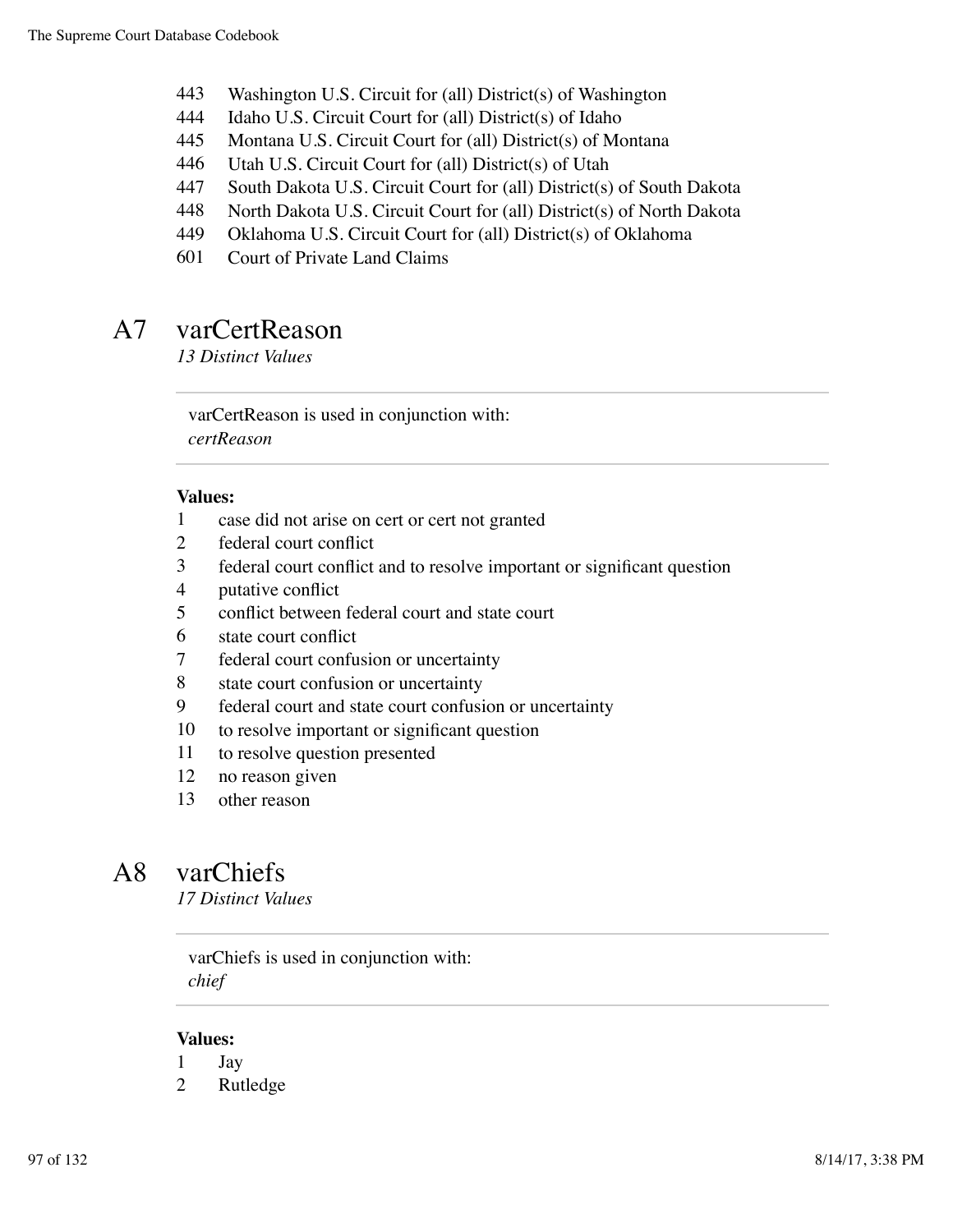The Supreme Court Database Codebook

- Ellsworth
- Marshall
- Taney
- Chase
- Waite
- Fuller
- White
- Taft
- Hughes
- Stone
- Vinson
- Warren
- Burger
- Rehnquist
- Roberts

### A9 varDecisionDirection

*3 Distinct Values*

varDecisionDirection is used in conjunction with: *lcDispositionDirection decisionDirection*

#### **Values:**

- conservative
- liberal
- unspecifiable

### A10 varDecisionDirectionDissent

*2 Distinct Values*

varDecisionDirectionDissent is used in conjunction with: *decisionDirectionDissent*

- dissent in opposite direction
- majority and dissent in same direction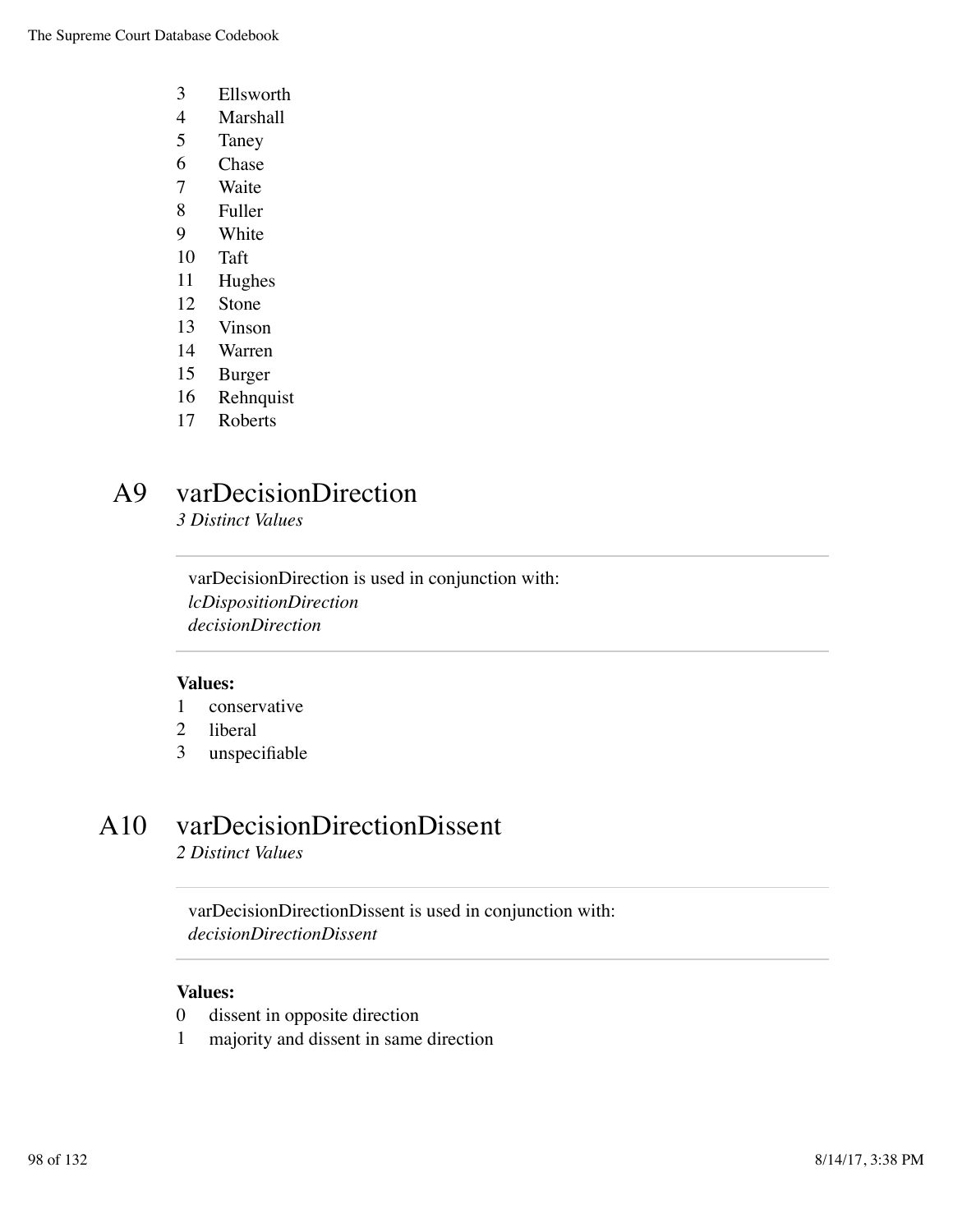### A11 varDecisionTypes

*7 Distinct Values*

varDecisionTypes is used in conjunction with: *decisionType*

#### **Values:**

- 1 opinion of the court (orally argued)
- 2 per curiam (no oral argument)
- 4 decrees
- 5 equally divided vote
- 6 per curiam (orally argued)
- 7 judgment of the Court (orally argued)
- 8 seriatim

### A12 varDeclarationUncon

*4 Distinct Values*

varDeclarationUncon is used in conjunction with: *declarationUncon*

#### **Values:**

- 1 no declaration of unconstitutionality
- 2 act of congress declared unconstitutional
- 3 state or territorial law, reg, or const provision unconstitutional
- 4 municipal or other local ordinance unconstitutional

### A13 varIssues

*278 Distinct Values*

varIssues is used in conjunction with: *issue*

#### **Values:**

10010 involuntary confession 10020 habeas corpus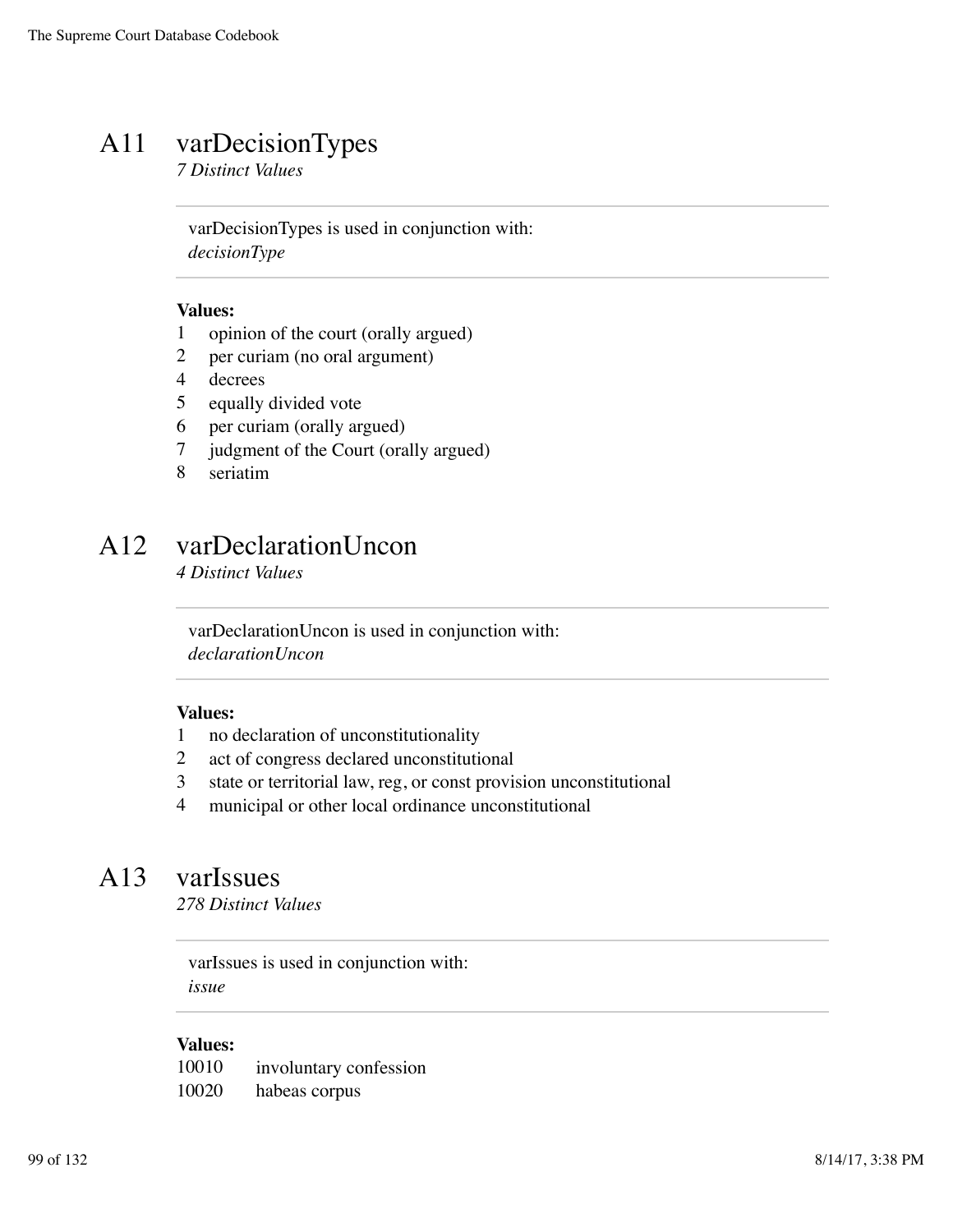| 10030 | plea bargaining: the constitutionality of and/or the circumstances of its<br>exercise                                                                                  |
|-------|------------------------------------------------------------------------------------------------------------------------------------------------------------------------|
| 10040 | retroactivity (of newly announced or newly enacted constitutional or<br>statutory rights)                                                                              |
| 10050 | search and seizure (other than as pertains to vehicles or Crime Control Act)                                                                                           |
| 10060 | search and seizure, vehicles                                                                                                                                           |
| 10070 | search and seizure, Crime Control Act                                                                                                                                  |
| 10080 | contempt of court or congress                                                                                                                                          |
| 10090 | self-incrimination (other than as pertains to Miranda or immunity from<br>prosecution)                                                                                 |
| 10100 | Miranda warnings                                                                                                                                                       |
| 10110 | self-incrimination, immunity from prosecution                                                                                                                          |
| 10120 | right to counsel (cf. indigents appointment of counsel or inadequate<br>representation)                                                                                |
| 10130 | cruel and unusual punishment, death penalty (cf. extra legal jury influence,<br>death penalty)                                                                         |
| 10140 | cruel and unusual punishment, non-death penalty (cf. liability, civil rights<br>acts)                                                                                  |
| 10150 | line-up                                                                                                                                                                |
| 10160 | discovery and inspection (in the context of criminal litigation only,<br>otherwise Freedom of Information Act and related federal or state statutes or<br>regulations) |
| 10170 | double jeopardy                                                                                                                                                        |
| 10180 | ex post facto (state)                                                                                                                                                  |
| 10190 | extra-legal jury influences: miscellaneous                                                                                                                             |
| 10200 | extra-legal jury influences: prejudicial statements or evidence                                                                                                        |
| 10210 | extra-legal jury influences: contact with jurors outside courtroom                                                                                                     |
| 10220 | extra-legal jury influences: jury instructions (not necessarily in criminal<br>cases)                                                                                  |
| 10230 | extra-legal jury influences: voir dire (not necessarily a criminal case)                                                                                               |
| 10240 | extra-legal jury influences: prison garb or appearance                                                                                                                 |
| 10250 | extra-legal jury influences: jurors and death penalty (cf. cruel and unusual<br>punishment)                                                                            |
| 10260 | extra-legal jury influences: pretrial publicity                                                                                                                        |
| 10270 | confrontation (right to confront accuser, call and cross-examine witnesses)                                                                                            |
| 10280 | subconstitutional fair procedure: confession of error                                                                                                                  |
| 10290 | subconstitutional fair procedure: conspiracy (cf. Federal Rules of Criminal<br>Procedure: conspiracy)                                                                  |
| 10300 | subconstitutional fair procedure: entrapment                                                                                                                           |
| 10310 | subconstitutional fair procedure: exhaustion of remedies                                                                                                               |
| 10320 | subconstitutional fair procedure: fugitive from justice                                                                                                                |
| 10330 | subconstitutional fair procedure: presentation, admissibility, or sufficiency<br>of evidence (not necessarily a criminal case)                                         |
| 10340 | subconstitutional fair procedure: stay of execution                                                                                                                    |
| 10350 | subconstitutional fair procedure: timeliness                                                                                                                           |
| 10360 | subconstitutional fair procedure: miscellaneous                                                                                                                        |
| 10370 | <b>Federal Rules of Criminal Procedure</b>                                                                                                                             |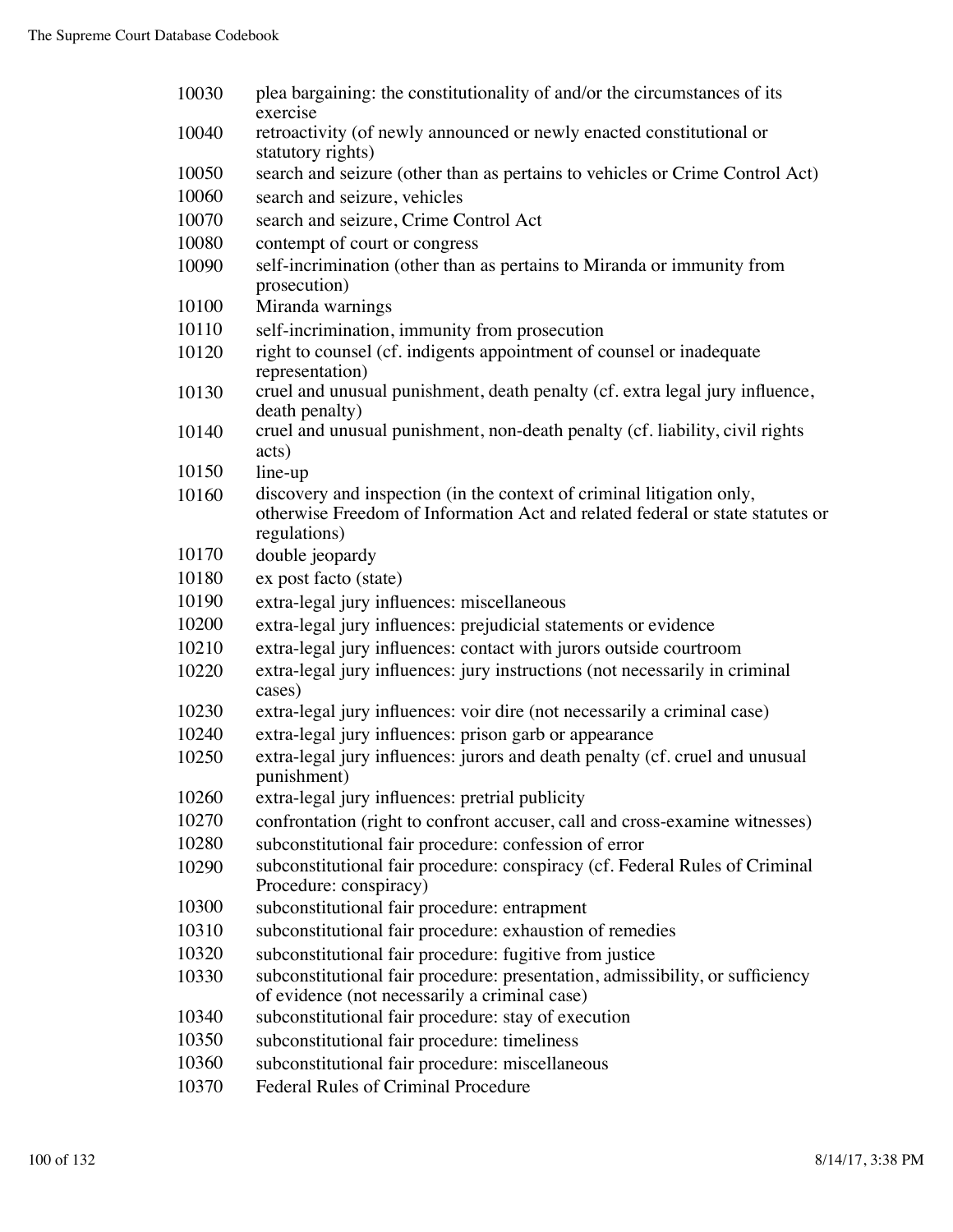| 10380 | statutory construction of criminal laws: assault                                                                     |
|-------|----------------------------------------------------------------------------------------------------------------------|
| 10390 | statutory construction of criminal laws: bank robbery                                                                |
| 10400 | statutory construction of criminal laws: conspiracy (cf. subconstitutional fair                                      |
|       | procedure: conspiracy)                                                                                               |
| 10410 | statutory construction of criminal laws: escape from custody                                                         |
| 10420 | statutory construction of criminal laws: false statements (cf. statutory                                             |
|       | construction of criminal laws: perjury)                                                                              |
| 10430 | statutory construction of criminal laws: financial (other than in fraud or<br>internal revenue)                      |
| 10440 | statutory construction of criminal laws: firearms                                                                    |
| 10450 | statutory construction of criminal laws: fraud                                                                       |
| 10460 | statutory construction of criminal laws: gambling                                                                    |
| 10470 | statutory construction of criminal laws: Hobbs Act; i.e., 18 USC 1951                                                |
| 10480 | statutory construction of criminal laws: immigration (cf. immigration and                                            |
|       | naturalization)                                                                                                      |
| 10490 | statutory construction of criminal laws: internal revenue (cf. Federal                                               |
|       | Taxation)                                                                                                            |
| 10500 | statutory construction of criminal laws: Mann Act and related statutes                                               |
| 10510 | statutory construction of criminal laws: narcotics includes regulation and                                           |
|       | prohibition of alcohol                                                                                               |
| 10520 | statutory construction of criminal laws: obstruction of justice                                                      |
| 10530 | statutory construction of criminal laws: perjury (other than as pertains to                                          |
|       | statutory construction of criminal laws: false statements)                                                           |
| 10540 | statutory construction of criminal laws: Travel Act, 18 USC 1952                                                     |
| 10550 | statutory construction of criminal laws: war crimes                                                                  |
| 10560 | statutory construction of criminal laws: sentencing guidelines                                                       |
| 10570 | statutory construction of criminal laws: miscellaneous                                                               |
| 10580 | jury trial (right to, as distinct from extra-legal jury influences)                                                  |
| 10590 | speedy trial                                                                                                         |
| 10600 | miscellaneous criminal procedure (cf. due process, prisoners' rights, comity:                                        |
|       | criminal procedure)                                                                                                  |
| 20010 | voting                                                                                                               |
| 20020 | Voting Rights Act of 1965, plus amendments                                                                           |
| 20030 | ballot access (of candidates and political parties)                                                                  |
| 20040 | desegregation (other than as pertains to school desegregation, employment<br>discrimination, and affirmative action) |
| 20050 | desegregation, schools                                                                                               |
| 20060 | employment discrimination: on basis of race, age, religion, illegitimacy,                                            |
|       | national origin, or working conditions.                                                                              |
| 20070 | affirmative action                                                                                                   |
| 20075 | slavery or indenture                                                                                                 |
| 20080 | sit-in demonstrations (protests against racial discrimination in places of                                           |
|       | public accommodation)                                                                                                |
| 20090 | reapportionment: other than plans governed by the Voting Rights Act                                                  |
| 20100 | debtors' rights                                                                                                      |
| 20110 | deportation (cf. immigration and naturalization)                                                                     |
| 20120 | employability of aliens (cf. immigration and naturalization)                                                         |
|       |                                                                                                                      |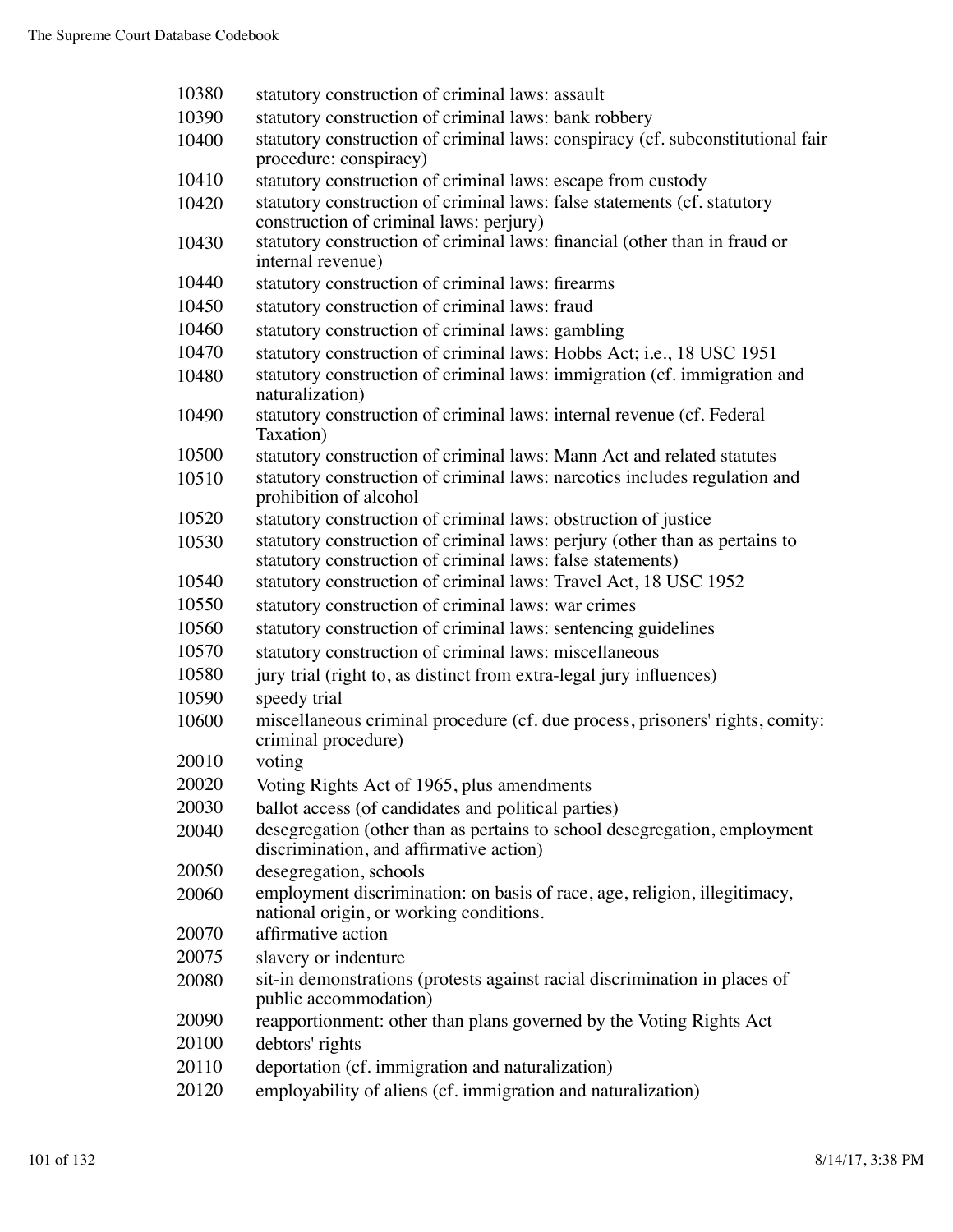| 20130 | sex discrimination (excluding sex discrimination in employment)                                                                               |
|-------|-----------------------------------------------------------------------------------------------------------------------------------------------|
| 20140 | sex discrimination in employment (cf. sex discrimination)                                                                                     |
| 20150 | Indians (other than pertains to state jurisdiction over)                                                                                      |
| 20160 | Indians, state jurisdiction over                                                                                                              |
| 20170 | juveniles (cf. rights of illegitimates)                                                                                                       |
| 20180 | poverty law, constitutional                                                                                                                   |
| 20190 | poverty law, statutory: welfare benefits, typically under some Social<br>Security Act provision.                                              |
| 20200 | illegitimates, rights of (cf. juveniles): typically inheritance and survivor's<br>benefits, and paternity suits                               |
| 20210 | handicapped, rights of: under Rehabilitation, Americans with Disabilities<br>Act, and related statutes                                        |
| 20220 | residency requirements: durational, plus discrimination against nonresidents                                                                  |
| 20230 | military: draftee, or person subject to induction                                                                                             |
| 20240 | military: active duty                                                                                                                         |
| 20250 | military: veteran                                                                                                                             |
| 20260 | immigration and naturalization: permanent residence                                                                                           |
| 20270 | immigration and naturalization: citizenship                                                                                                   |
| 20280 | immigration and naturalization: loss of citizenship, denaturalization                                                                         |
| 20290 | immigration and naturalization: access to public education                                                                                    |
| 20300 | immigration and naturalization: welfare benefits                                                                                              |
| 20310 | immigration and naturalization: miscellaneous                                                                                                 |
| 20320 | indigents: appointment of counsel (cf. right to counsel)                                                                                      |
| 20330 | indigents: inadequate representation by counsel (cf. right to counsel)                                                                        |
| 20340 | indigents: payment of fine                                                                                                                    |
| 20350 | indigents: costs or filing fees                                                                                                               |
| 20360 | indigents: U.S. Supreme Court docketing fee                                                                                                   |
| 20370 | indigents: transcript                                                                                                                         |
| 20380 | indigents: assistance of psychiatrist                                                                                                         |
| 20390 | indigents: miscellaneous                                                                                                                      |
| 20400 | liability, civil rights acts (cf. liability, governmental and liability,<br>nongovernmental; cruel and unusual punishment, non-death penalty) |
| 20410 | miscellaneous civil rights (cf. comity: civil rights)                                                                                         |
| 30010 | First Amendment, miscellaneous (cf. comity: First Amendment)                                                                                  |
| 30020 | commercial speech, excluding attorneys                                                                                                        |
| 30030 | libel, defamation: defamation of public officials and public and private<br>persons                                                           |
| 30040 | libel, privacy: true and false light invasions of privacy                                                                                     |
| 30050 | legislative investigations: concerning internal security only                                                                                 |
| 30060 | federal or state internal security legislation: Smith, Internal Security, and<br>related federal statutes                                     |
| 30070 | loyalty oath or non-Communist affidavit (other than bar applicants,<br>government employees, political party, or teacher)                     |
| 30080 | loyalty oath: bar applicants (cf. admission to bar, state or federal or U.S.<br>Supreme Court)                                                |
| 30090 | loyalty oath: government employees                                                                                                            |
|       |                                                                                                                                               |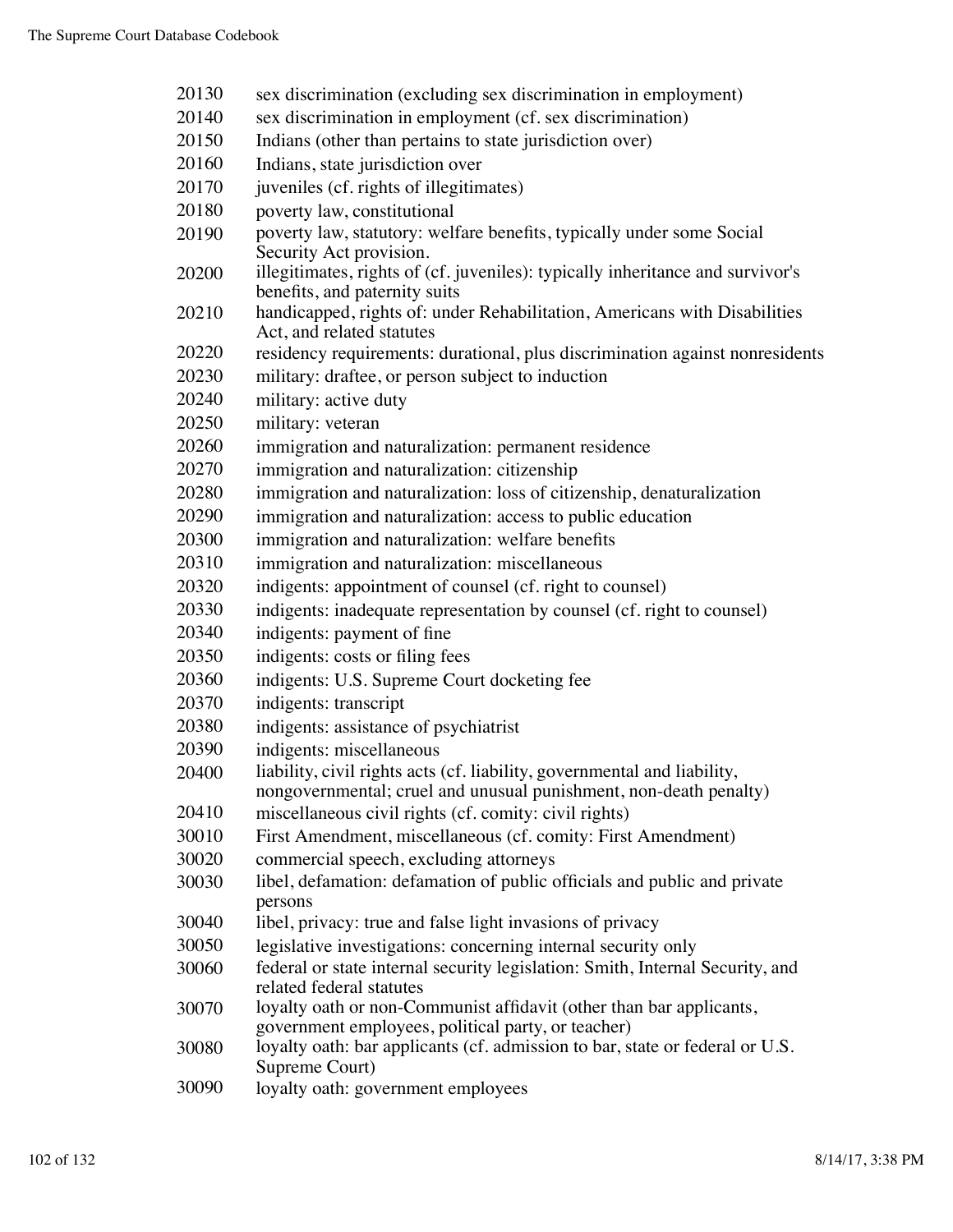| 30100 | loyalty oath: political party                                                                                                                                 |
|-------|---------------------------------------------------------------------------------------------------------------------------------------------------------------|
| 30110 | loyalty oath: teachers                                                                                                                                        |
| 30120 | security risks: denial of benefits or dismissal of employees for reasons other<br>than failure to meet loyalty oath requirements                              |
| 30130 | conscientious objectors (cf. military draftee or military active duty) to<br>military service                                                                 |
| 30140 | campaign spending (cf. governmental corruption):                                                                                                              |
| 30150 | protest demonstrations (other than as pertains to sit-in demonstrations):<br>demonstrations and other forms of protest based on First Amendment<br>guarantees |
| 30160 | free exercise of religion                                                                                                                                     |
| 30170 | establishment of religion (other than as pertains to parochiaid:)                                                                                             |
| 30180 | parochiaid: government aid to religious schools, or religious requirements in<br>public schools                                                               |
| 30190 | obscenity, state (cf. comity: privacy): including the regulation of sexually<br>explicit material under the 21st Amendment                                    |
| 30200 | obscenity, federal                                                                                                                                            |
| 40010 | due process: miscellaneous (cf. loyalty oath), the residual code                                                                                              |
| 40020 | due process: hearing or notice (other than as pertains to government<br>employees or prisoners' rights)                                                       |
| 40030 | due process: hearing, government employees                                                                                                                    |
| 40040 | due process: prisoners' rights and defendants' rights                                                                                                         |
| 40050 | due process: impartial decision maker                                                                                                                         |
| 40060 | due process: jurisdiction (jurisdiction over non-resident litigants)                                                                                          |
| 40070 | due process: takings clause, or other non-constitutional governmental taking<br>of property                                                                   |
| 50010 | privacy (cf. libel, comity: privacy)                                                                                                                          |
| 50020 | abortion: including contraceptives                                                                                                                            |
| 50030 | right to die                                                                                                                                                  |
| 50040 | Freedom of Information Act and related federal or state statutes or<br>regulations                                                                            |
| 60010 | attorneys' and governmental employees' or officials' fees or compensation or<br>licenses                                                                      |
| 60020 | commercial speech, attorneys (cf. commercial speech)                                                                                                          |
| 60030 | admission to a state or federal bar, disbarment, and attorney discipline (cf.<br>loyalty oath: bar applicants)                                                |
| 60040 | admission to, or disbarment from, Bar of the U.S. Supreme Court                                                                                               |
| 70010 | arbitration (in the context of labor-management or employer-employee<br>relations) (cf. arbitration)                                                          |
| 70020 | union antitrust: legality of anticompetitive union activity                                                                                                   |
| 70030 | union or closed shop: includes agency shop litigation                                                                                                         |
| 70040 | Fair Labor Standards Act                                                                                                                                      |
| 70050 | Occupational Safety and Health Act                                                                                                                            |
| 70060 | union-union member dispute (except as pertains to union or closed shop)                                                                                       |
| 70070 | labor-management disputes: bargaining                                                                                                                         |
| 70080 | labor-management disputes: employee discharge                                                                                                                 |
| 70090 | labor-management disputes: distribution of union literature                                                                                                   |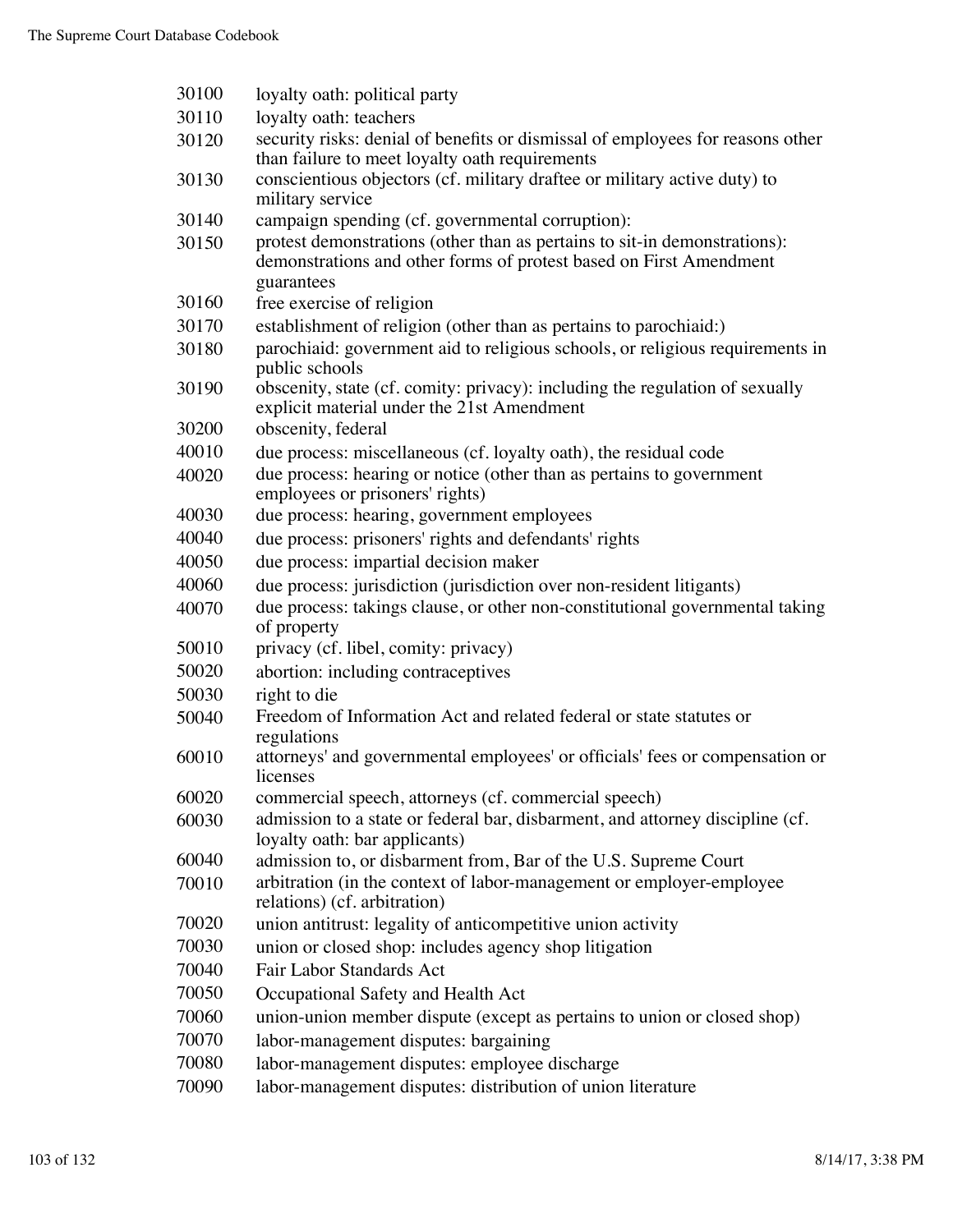| 70100 | labor-management disputes: representative election                                                                         |
|-------|----------------------------------------------------------------------------------------------------------------------------|
| 70110 | labor-management disputes: antistrike injunction                                                                           |
| 70120 | labor-management disputes: jurisdictional dispute                                                                          |
| 70130 | labor-management disputes: right to organize                                                                               |
| 70140 | labor-management disputes: picketing                                                                                       |
| 70150 | labor-management disputes: secondary activity                                                                              |
| 70160 | labor-management disputes: no-strike clause                                                                                |
| 70170 | labor-management disputes: union representatives                                                                           |
| 70180 | labor-management disputes: union trust funds (cf. ERISA)                                                                   |
| 70190 | labor-management disputes: working conditions                                                                              |
| 70200 | labor-management disputes: miscellaneous dispute                                                                           |
| 70210 | miscellaneous union                                                                                                        |
| 80010 | antitrust (except in the context of mergers and union antitrust)                                                           |
| 80020 | mergers                                                                                                                    |
| 80030 | bankruptcy (except in the context of priority of federal fiscal claims)                                                    |
| 80040 | sufficiency of evidence: typically in the context of a jury's determination of<br>compensation for injury or death         |
| 80050 | election of remedies: legal remedies available to injured persons or things                                                |
| 80060 | liability, governmental: tort or contract actions by or against government or                                              |
|       | governmental officials other than defense of criminal actions brought under                                                |
|       | a civil rights action.                                                                                                     |
| 80070 | liability, other than as in sufficiency of evidence, election of remedies,<br>punitive damages                             |
| 80080 | liability, punitive damages                                                                                                |
| 80090 | Employee Retirement Income Security Act (cf. union trust funds)                                                            |
| 80100 | state or local government tax                                                                                              |
| 80105 | state and territorial land claims                                                                                          |
| 80110 | state or local government regulation, especially of business (cf. federal                                                  |
|       | pre-emption of state court jurisdiction, federal pre-emption of state<br>legislation or regulation)                        |
| 80120 | federal or state regulation of securities                                                                                  |
| 80130 | natural resources - environmental protection (cf. national supremacy: natural<br>resources, national supremacy: pollution) |
| 80140 | corruption, governmental or governmental regulation of other than as in                                                    |
|       | campaign spending                                                                                                          |
| 80150 | zoning: constitutionality of such ordinances, or restrictions on owners' or                                                |
| 80160 | lessors' use of real property<br>arbitration (other than as pertains to labor-management or employer-                      |
|       | employee relations (cf. union arbitration)                                                                                 |
| 80170 | federal or state consumer protection: typically under the Truth in Lending;                                                |
|       | Food, Drug and Cosmetic; and Consumer Protection Credit Acts                                                               |
| 80180 | patents and copyrights: patent                                                                                             |
| 80190 | patents and copyrights: copyright                                                                                          |
| 80200 | patents and copyrights: trademark                                                                                          |
| 80210 | patents and copyrights: patentability of computer processes                                                                |
| 80220 | federal or state regulation of transportation regulation: railroad                                                         |
| 80230 | federal and some few state regulations of transportation regulation: boat                                                  |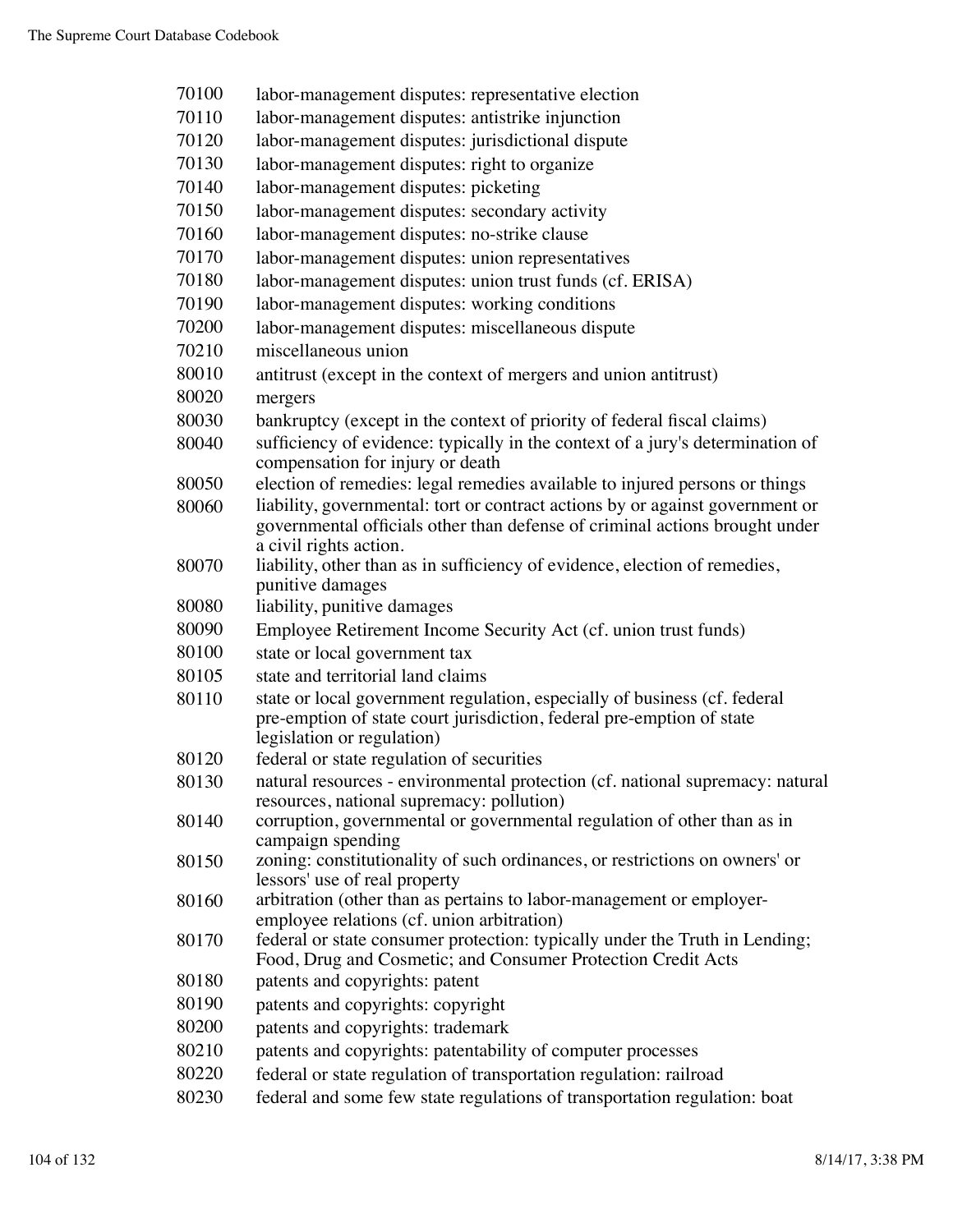| 80240 | federal and some few state regulation of transportation regulation: truck, or<br>motor carrier                                                                                                                                            |
|-------|-------------------------------------------------------------------------------------------------------------------------------------------------------------------------------------------------------------------------------------------|
| 80250 | federal and some few state regulation of transportation regulation: pipeline<br>(cf. federal public utilities regulation: gas pipeline)                                                                                                   |
| 80260 | federal and some few state regulation of transportation regulation: airline                                                                                                                                                               |
| 80270 | federal and some few state regulation of public utilities regulation: electric<br>power                                                                                                                                                   |
| 80280 | federal and some few state regulation of public utilities regulation: nuclear<br>power                                                                                                                                                    |
| 80290 | federal and some few state regulation of public utilities regulation: oil<br>producer                                                                                                                                                     |
| 80300 | federal and some few state regulation of public utilities regulation: gas<br>producer                                                                                                                                                     |
| 80310 | federal and some few state regulation of public utilities regulation: gas<br>pipeline (cf. federal transportation regulation: pipeline)                                                                                                   |
| 80320 | federal and some few state regulation of public utilities regulation: radio and<br>television (cf. cable television)                                                                                                                      |
| 80330 | federal and some few state regulation of public utilities regulation: cable<br>television (cf. radio and television)                                                                                                                      |
| 80340 | federal and some few state regulations of public utilities regulation:<br>telephone or telegraph company                                                                                                                                  |
| 80350 | miscellaneous economic regulation                                                                                                                                                                                                         |
| 90010 | comity: civil rights                                                                                                                                                                                                                      |
| 90020 | comity: criminal procedure                                                                                                                                                                                                                |
| 90030 | comity: First Amendment                                                                                                                                                                                                                   |
| 90040 | comity: habeas corpus                                                                                                                                                                                                                     |
| 90050 | comity: military                                                                                                                                                                                                                          |
| 90060 | comity: obscenity                                                                                                                                                                                                                         |
| 90070 | comity: privacy                                                                                                                                                                                                                           |
| 90080 | comity: miscellaneous                                                                                                                                                                                                                     |
| 90090 | comity primarily removal cases, civil procedure (cf. comity, criminal and<br>First Amendment); deference to foreign judicial tribunals                                                                                                    |
| 90100 | assessment of costs or damages: as part of a court order                                                                                                                                                                                  |
| 90110 | Federal Rules of Civil Procedure including Supreme Court Rules,<br>application of the Federal Rules of Evidence, Federal Rules of Appellate<br>Procedure in civil litigation, Circuit Court Rules, and state rules and<br>admiralty rules |
| 90120 | judicial review of administrative agency's or administrative official's actions<br>and procedures                                                                                                                                         |
| 90130 | mootness (cf. standing to sue: live dispute)                                                                                                                                                                                              |
| 90140 | venue                                                                                                                                                                                                                                     |
| 90150 | no merits: writ improvidently granted                                                                                                                                                                                                     |
| 90160 | no merits: dismissed or affirmed for want of a substantial or properly<br>presented federal question, or a nonsuit                                                                                                                        |
| 90170 | no merits: dismissed or affirmed for want of jurisdiction (cf. judicial<br>administration: Supreme Court jurisdiction or authority on appeal from<br>federal district courts or courts of appeals)                                        |
| 90180 | no merits: adequate non-federal grounds for decision                                                                                                                                                                                      |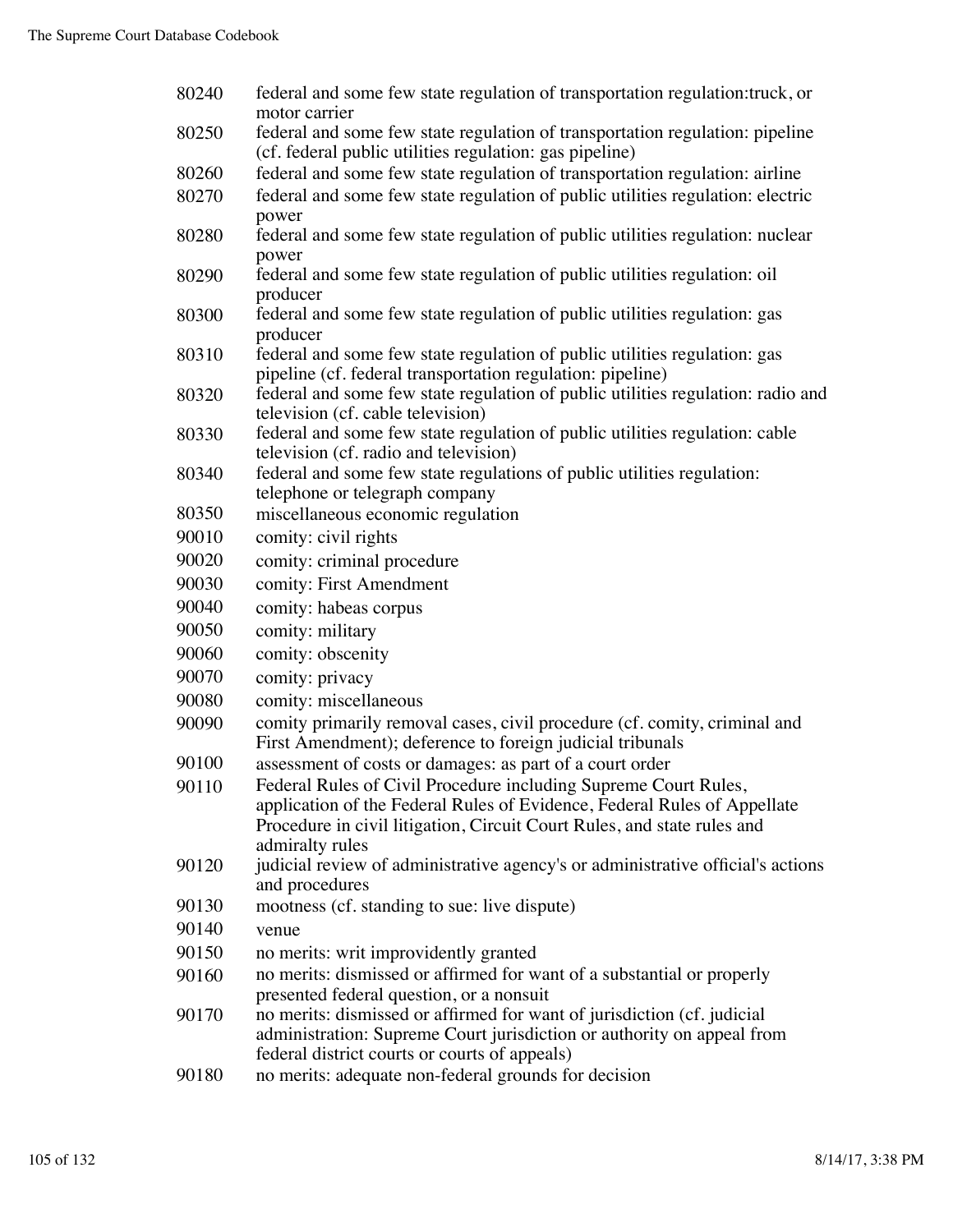| 90190  | no merits: remand to determine basis of state or federal court decision (cf.<br>judicial administration: state law)                                         |
|--------|-------------------------------------------------------------------------------------------------------------------------------------------------------------|
| 90200  | no merits: miscellaneous                                                                                                                                    |
| 90210  | standing to sue: adversary parties                                                                                                                          |
| 90220  | standing to sue: direct injury                                                                                                                              |
| 90230  | standing to sue: legal injury                                                                                                                               |
| 90240  | standing to sue: personal injury                                                                                                                            |
| 90250  | standing to sue: justiciable question                                                                                                                       |
| 90260  | standing to sue: live dispute                                                                                                                               |
| 90270  | standing to sue: parens patriae standing                                                                                                                    |
| 90280  | standing to sue: statutory standing                                                                                                                         |
| 90290  | standing to sue: private or implied cause of action                                                                                                         |
| 90300  | standing to sue: taxpayer's suit                                                                                                                            |
| 90310  | standing to sue: miscellaneous                                                                                                                              |
| 90320  | judicial administration: jurisdiction or authority of federal district courts or<br>territorial courts                                                      |
| 90330  | judicial administration: jurisdiction or authority of federal courts of appeals                                                                             |
| 90340  | judicial administration: Supreme Court jurisdiction or authority on appeal or<br>writ of error, from federal district courts or courts of appeals (cf. 753) |
| 90350  | judicial administration: Supreme Court jurisdiction or authority on appeal or<br>writ of error, from highest state court                                    |
| 90360  | judicial administration: jurisdiction or authority of the Court of Claims                                                                                   |
| 90370  | judicial administration: Supreme Court's original jurisdiction                                                                                              |
| 90380  | judicial administration: review of non-final order                                                                                                          |
| 90390  | judicial administration: change in state law (cf. no merits: remand to                                                                                      |
|        | determine basis of state court decision)                                                                                                                    |
| 90400  | judicial administration: federal question (cf. no merits: dismissed for want of<br>a substantial or properly presented federal question)                    |
| 90410  | judicial administration: ancillary or pendent jurisdiction                                                                                                  |
| 90420  | judicial administration: extraordinary relief (e.g., mandamus, injunction)                                                                                  |
| 90430  | judicial administration: certification (cf. objection to reason for denial of<br>certiorari or appeal)                                                      |
| 90440  | judicial administration: resolution of circuit conflict, or conflict between or<br>among other courts                                                       |
| 90450  | judicial administration: objection to reason for denial of certiorari or appeal                                                                             |
| 90460  | judicial administration: collateral estoppel or res judicata                                                                                                |
| 90470  | judicial administration: interpleader                                                                                                                       |
| 90480  | judicial administration: untimely filing                                                                                                                    |
| 90490  | judicial administration: Act of State doctrine                                                                                                              |
| 90500  | judicial administration: miscellaneous                                                                                                                      |
| 90510  | Supreme Court's certiorari, writ of error, or appeals jurisdiction                                                                                          |
| 90520  | miscellaneous judicial power, especially diversity jurisdiction                                                                                             |
| 100010 | federal-state ownership dispute (cf. Submerged Lands Act)                                                                                                   |
| 100020 | federal pre-emption of state court jurisdiction                                                                                                             |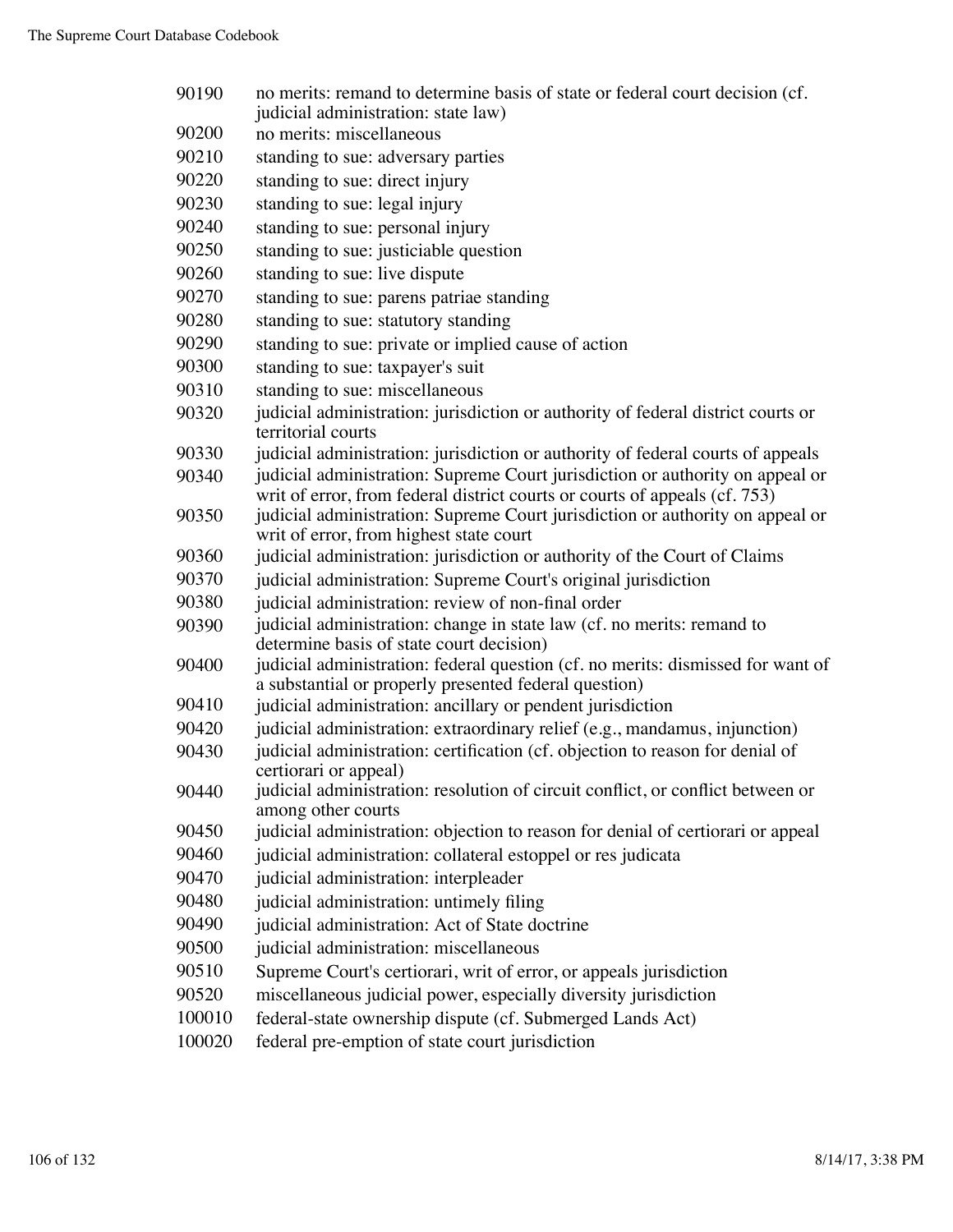- federal pre-emption of state legislation or regulation. cf. state regulation of business. rarely involves union activity. Does not involve constitutional interpretation unless the Court says it does.
- Submerged Lands Act (cf. federal-state ownership dispute)
- national supremacy: commodities
- national supremacy: intergovernmental tax immunity
- national supremacy: marital and family relationships and property, including obligation of child support
- national supremacy: natural resources (cf. natural resources environmental protection)
- national supremacy: pollution, air or water (cf. natural resources environmental protection)
- national supremacy: public utilities (cf. federal public utilities regulation)
- national supremacy: state tax (cf. state tax)
- national supremacy: miscellaneous
- miscellaneous federalism
- boundary dispute between states
- non-real property dispute between states
- miscellaneous interstate relations conflict
- incorporation of foreign territories
- federal taxation, typically under provisions of the Internal Revenue Code
- federal taxation of gifts, personal, business, or professional expenses
- priority of federal fiscal claims: over those of the states or private entities
- miscellaneous federal taxation (cf. national supremacy: state tax)
- legislative veto
- executive authority vis-a-vis congress or the states
- miscellaneous
- real property
- personal property
- contracts
- evidence
- civil procedure
- torts
- wills and trusts
- commercial transactions

### A14 varIssuesAreas

*14 Distinct Values*

varIssuesAreas is used in conjunction with: *issueArea*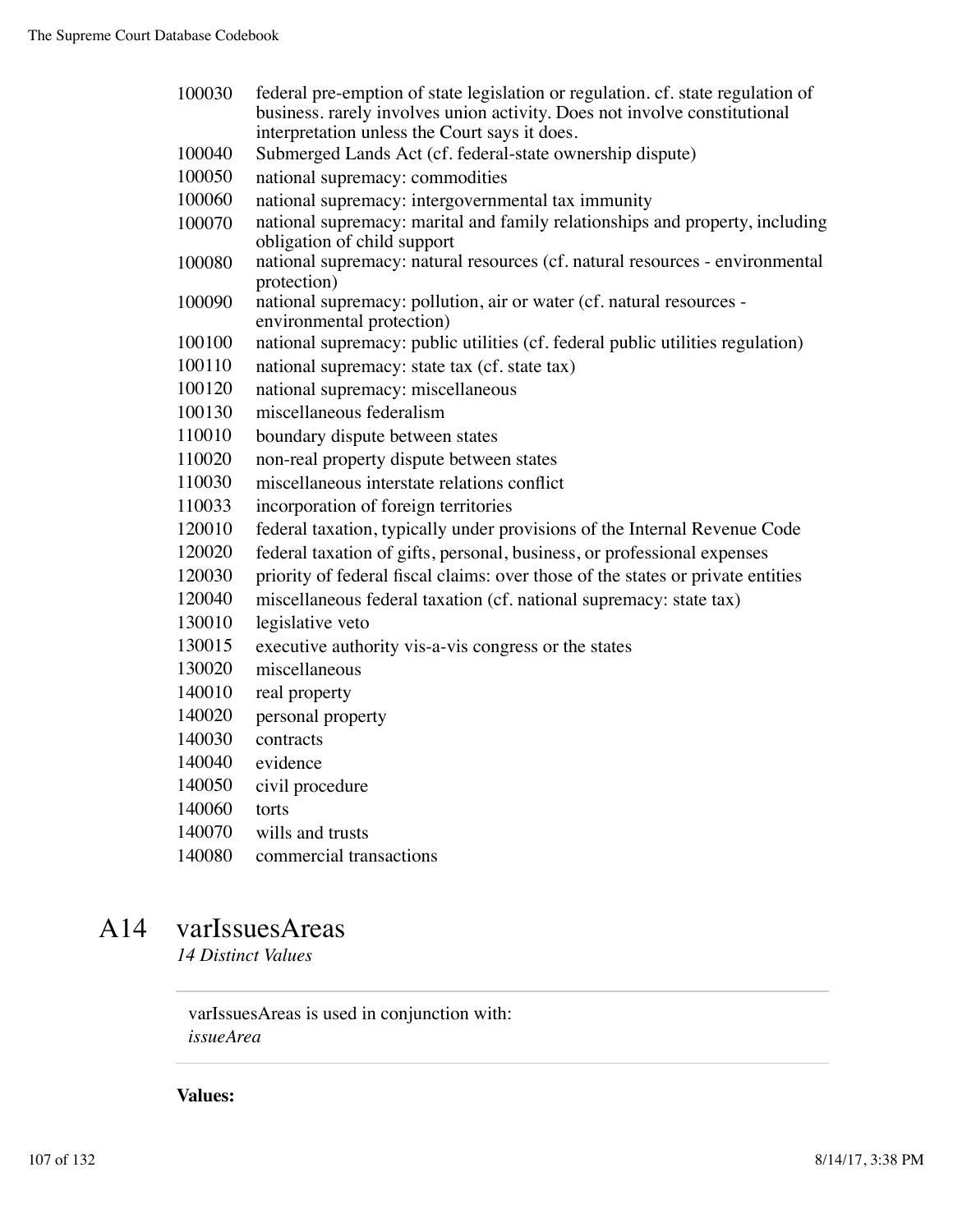- Criminal Procedure
- Civil Rights
- First Amendment
- Due Process
- Privacy
- Attorneys
- Unions
- Economic Activity
- Judicial Power
- Federalism
- Interstate Relations
- Federal Taxation
- Miscellaneous
- Private Action

### A15 varJurisdiction

*14 Distinct Values*

varJurisdiction is used in conjunction with: *jurisdiction*

#### **Values:**

- cert
- appeal
- bail
- certification
- docketing fee
- rehearing or restored to calendar for reargument
- injunction
- mandamus
- original
- prohibition
- stay
- writ of error
- writ of habeas corpus
- unspecified, other

# A16 varJusticeDirection

*2 Distinct Values*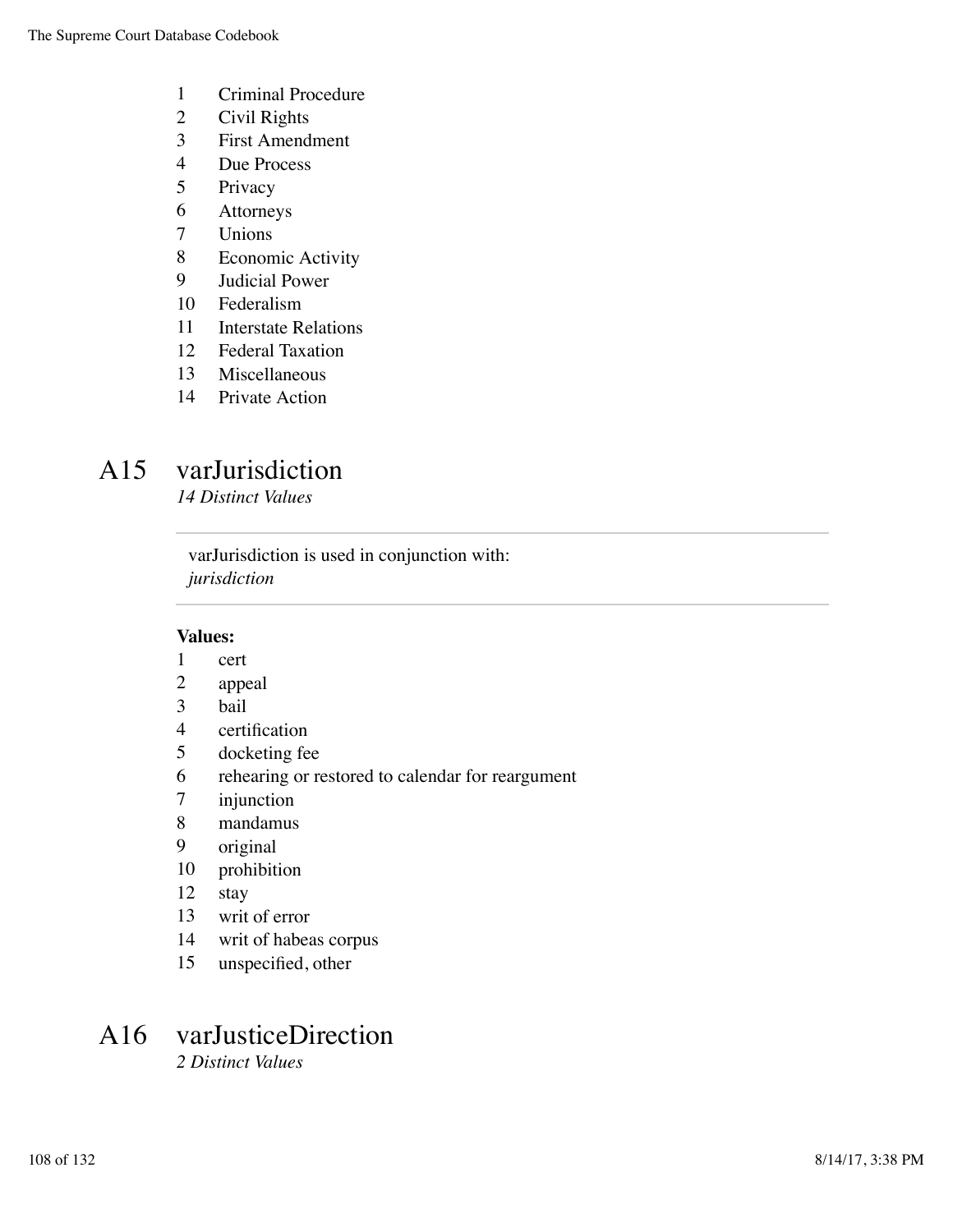varJusticeDirection is used in conjunction with: *direction*

#### **Values:**

- 1 conservative
- 2 liberal

# A17 varJusticeMajority

*2 Distinct Values*

varJusticeMajority is used in conjunction with: *majority*

#### **Values:**

- 1 dissent
- 2 majority

# A18 varJusticeOpinion

*3 Distinct Values*

varJusticeOpinion is used in conjunction with: *opinion*

#### **Values:**

- 1 justice wrote no opinion
- 2 justice wrote an opinion
- 3 justice co-authored an opinion

## A19 varJustices

*115 Distinct Values*

varJustices is used in conjunction with: *majOpinWriter majOpinAssigner justice justiceName*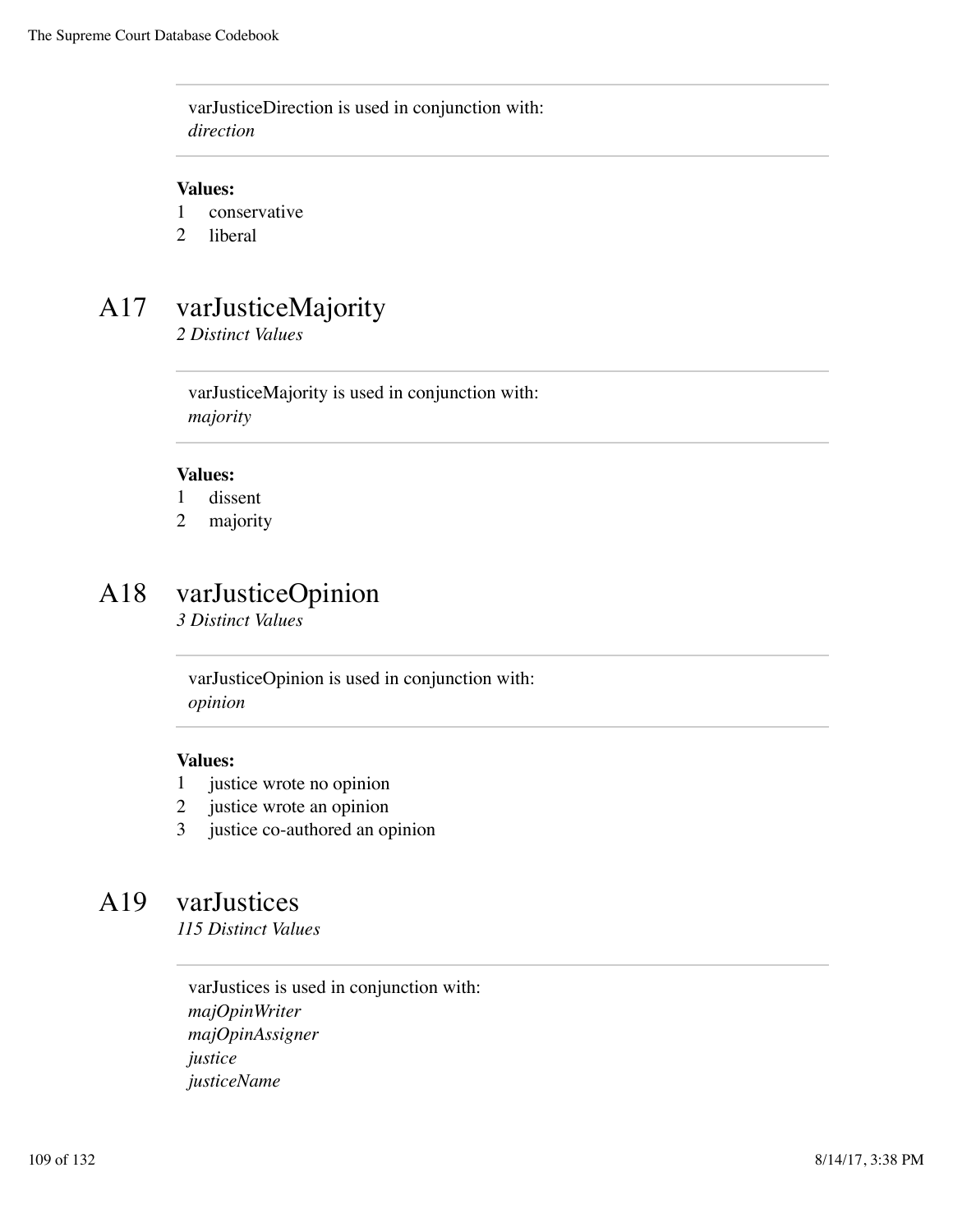*firstAgreement secondAgreement*

- JJay
- 2 JRutledge<br>3 WCushing
- **WCushing**
- JWilson
- JBlair
- JIredell
- TJohnson
- WPaterson
- JRutledge
- SChase
- OEllsworth
- BWashington
- AMoore
- JMarshall
- WJohnson
- HBLivingston
- TTodd
- GDuvall
- JStory
- SThompson
- RTrimble
- JMcLean
- HBaldwin
- JMWayne
- RBTaney
- PPBarbour
- JCatron
- JMcKinley
- PVDaniel
- SNelson
- LWoodbury
- RCGrier
- BRCurtis
- JACampbell
- NClifford
- NHSwayne
- SFMiller
- DDavis
- SJField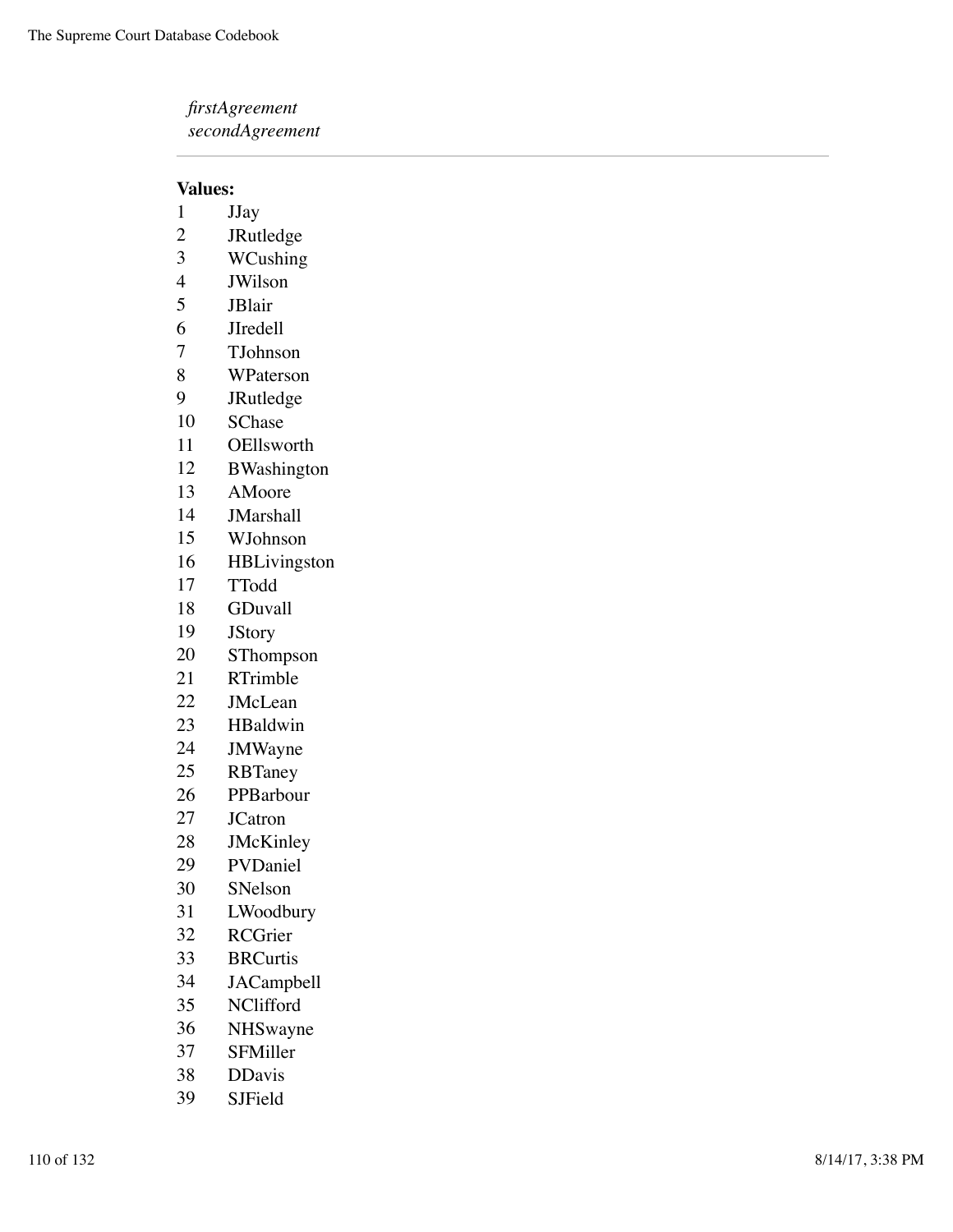| 40 | SPChase             |
|----|---------------------|
| 41 | WStrong             |
| 42 | <b>JPBradley</b>    |
| 43 | WHunt               |
| 44 | <b>MRWaite</b>      |
| 45 | JHarlan1            |
| 46 | WBWoods             |
| 47 | <b>SMatthews</b>    |
| 48 | <b>HGray</b>        |
| 49 | SBlatchford         |
| 50 | LQLamar             |
| 51 | <b>MWFuller</b>     |
| 52 | <b>DJB</b> rewer    |
| 53 | <b>HBBrown</b>      |
| 54 | <b>GShiras</b>      |
| 55 | HEJackson           |
| 56 | <b>EDEWhite</b>     |
| 57 | RWPeckham           |
| 58 | <b>JMcKenna</b>     |
| 59 | <b>OWHolmes</b>     |
| 60 | <b>WRDay</b>        |
| 61 | WHMoody             |
| 62 | <b>HHLurton</b>     |
| 63 | CEHughes1           |
| 64 | WVanDevanter        |
| 65 | <b>JRLamar</b>      |
| 66 | MPitney             |
| 67 | <b>JCMcReynolds</b> |
| 68 | LDBrandeis          |
| 69 | <b>JHClarke</b>     |
| 70 | WHTaft              |
| 71 | GSutherland         |
| 72 | PButler             |
| 73 | <b>ETSanford</b>    |
| 74 | <b>HFStone</b>      |
| 75 | CEHughes2           |
| 76 | <b>OJR</b> oberts   |
| 77 | <b>BNCardozo</b>    |
| 78 | <b>HLBlack</b>      |
| 79 | <b>SFReed</b>       |
| 80 | FFrankfurter        |
| 81 | WODouglas           |
| 82 | EMurnhv             |

 FMurphy JFByrnes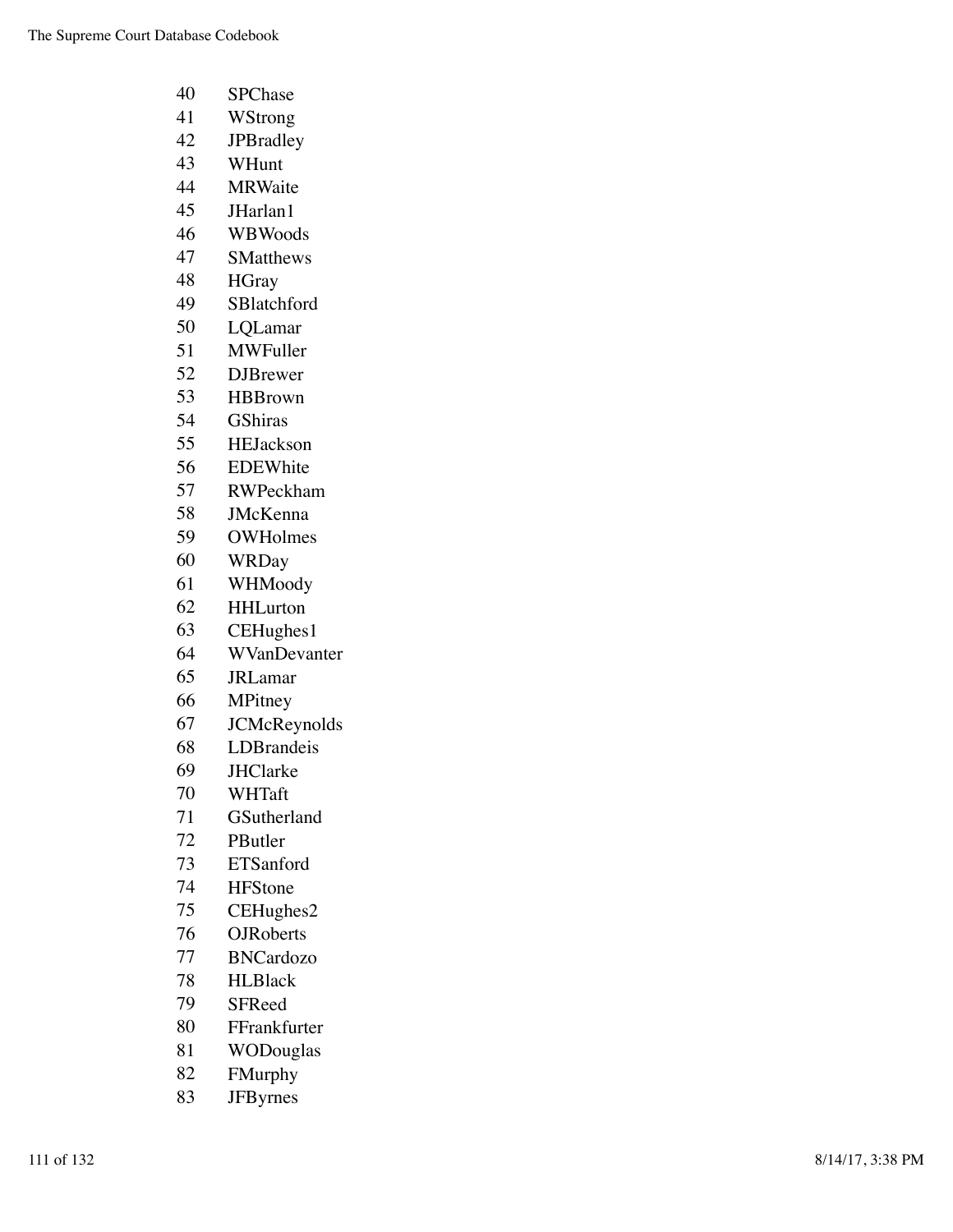- RHJackson
- WBRutledge
- HHBurton
- FMVinson
- TCClark
- SMinton
- EWarren
- JHarlan2
- WJBrennan
- CEWhittaker
- PStewart
- BRWhite
- AJGoldberg
- AFortas
- TMarshall
- WEBurger
- HABlackmun
- LFPowell
- WHRehnquist
- JPStevens
- SDOConnor
- AScalia
- AMKennedy
- DHSouter
- CThomas
- RBGinsburg
- SGBreyer
- JGRoberts
- SAAlito
- SSotomayor
- EKagan
- NMGorsuch

# A20 varLawArea

*8 Distinct Values*

varLawArea is used in conjunction with: *lawType*

### **Values:**

Constitution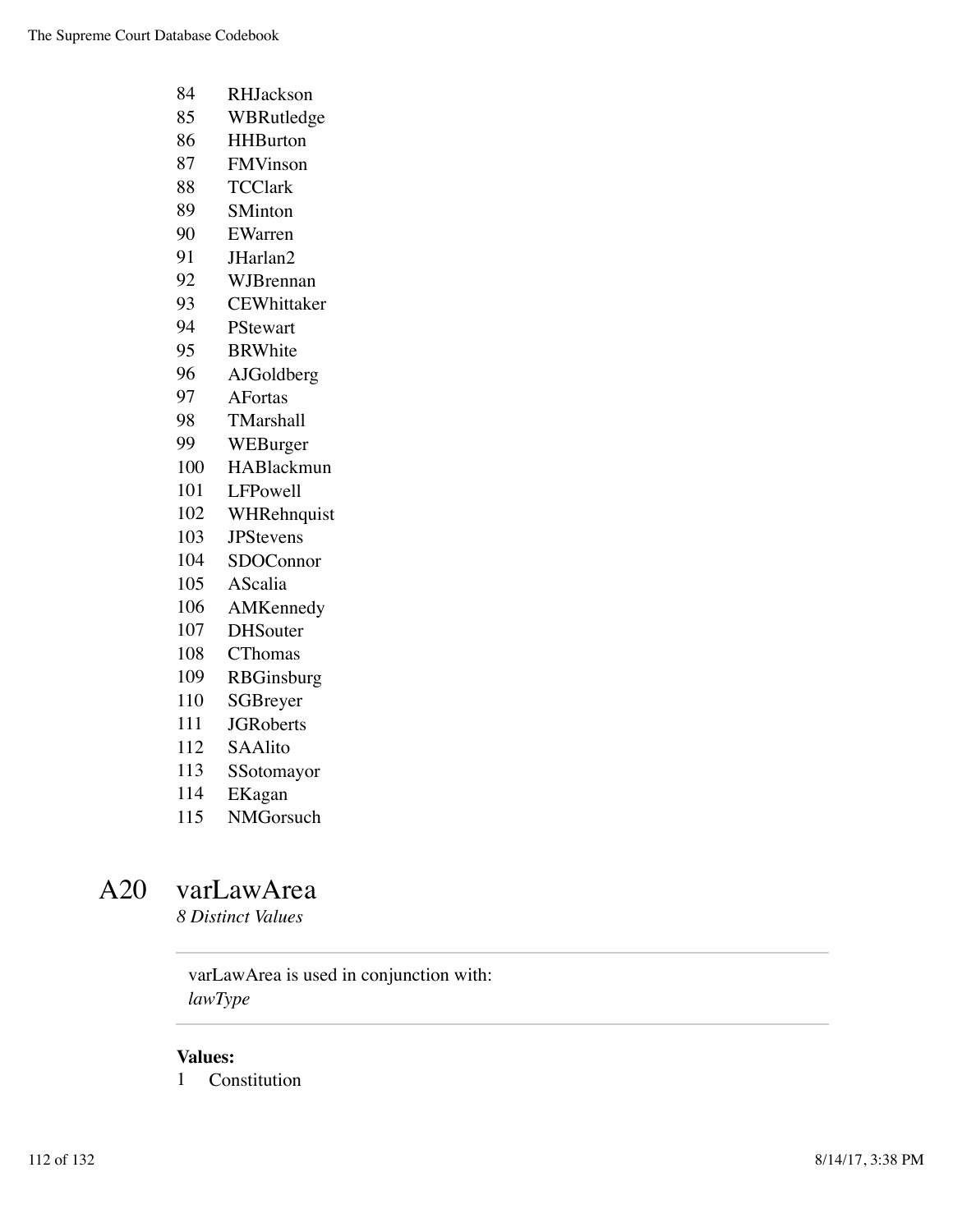- Constitutional Amendment
- Federal Statute
- Court Rules
- Other
- Infrequently litigated statutes
- State or local law or regulation
- No Legal Provision

## A21 varLcDisagreement

*2 Distinct Values*

varLcDisagreement is used in conjunction with: *lcDisagreement*

### **Values:**

- no mention that dissent occurred
- dissent in ct whose dec the sct reviewed

# A22 varLegalProvisions

*206 Distinct Values*

varLegalProvisions is used in conjunction with: *lawSupp*

- Article I, Section 1 (delegation of powers)
- Article I, Section 10 (state bill of attainder, ex post facto law, or bills of credit)
- Article I, Section 2, Paragraph 1 (composition of the House of Representatives)
- Article I, Section 2, Paragraph 3 (apportionment of Representatives)
- Article I, Section 4, Paragraph 1 (elections clause)
- Article I, Section 5, Paragraph 1 (congressional qualifications)
- Article I, Section 6, Paragraph 1 (speech or debate clause)
- Article I, Section 6, Paragraph 2 (civil appointments)
- Article I, Section 7, Paragraph 1 (origination clause)
- Article I, Section 7, Paragraph 2 (separation of powers)
- Article I, Section 8, Paragraph 1 (taxing, spending, general welfare, or uniformity clause)
- Article I, Section 8, Paragraph 3 (interstate commerce clause)
- Article I, Section 8, Paragraph 4 (bankruptcy clause)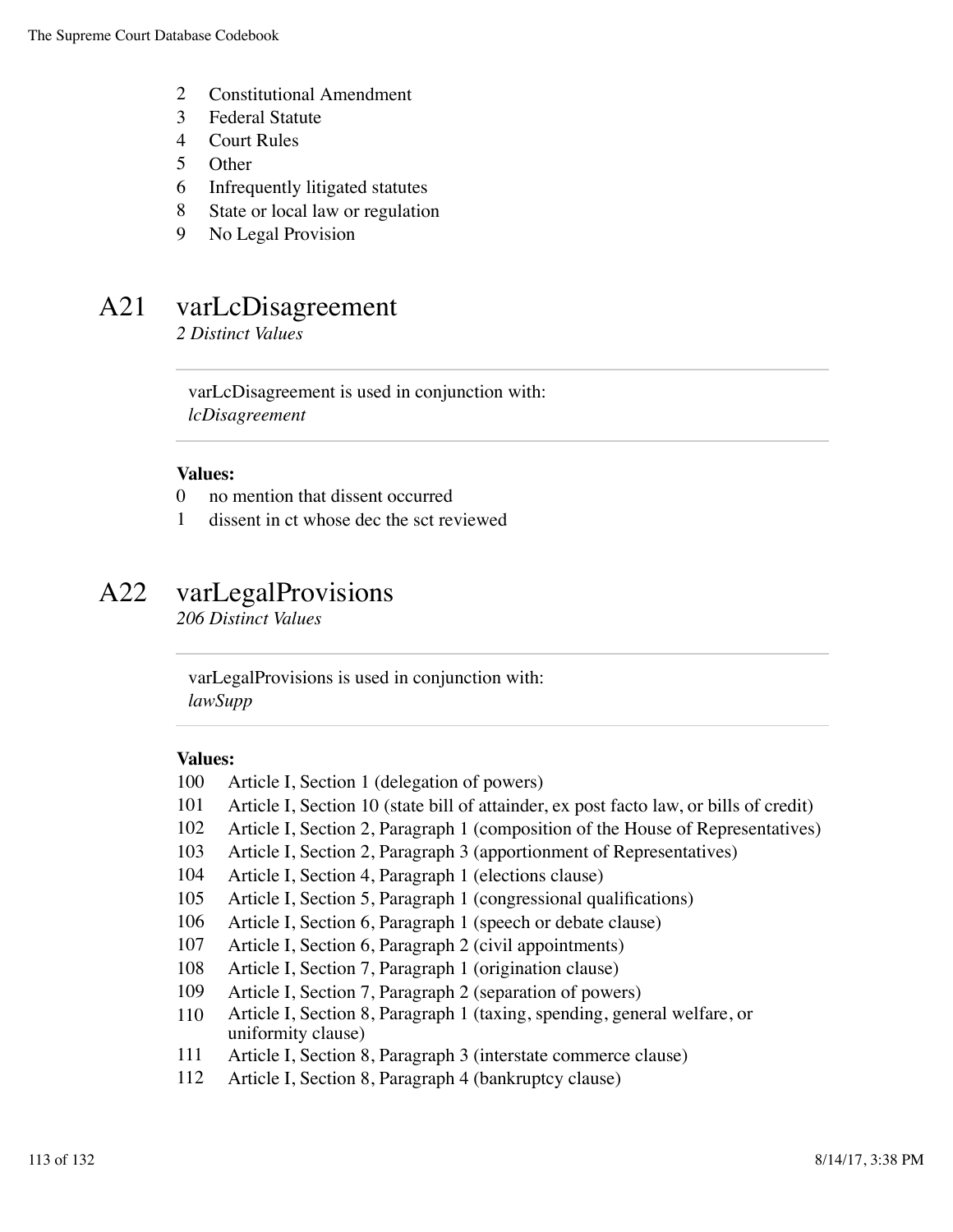- Article I, Section 8, Paragraph 7 (postal power)
- Article I, Section 8, Paragraph 8 (patent and copyright clause)
- Article I, Section 8, Paragraph 11 (war power)
- Article I, Section 8, Paragraph 14 (governance of the armed forces)
- Article I, Section 8, Paragraph 15 (call-up of militia)
- Article I, Section 8, Paragraph 16 (organizing the militia)
- Article I, Section 8, Paragraph 17 (governance of the District of Columbia and lands purchased from the states)
- Article I, Section 8, Paragraph 18 (necessary and proper clause)
- Article I, Section 9, Paragraph 2 (suspension of the writ of habeas corpus)
- Article I, Section 9, Paragraph 3 (bill of attainder or ex post facto law)
- Article I, Section 9, Paragraph 4 (direct tax)
- Article I, Section 9, Paragraph 5 (export clause)
- Article I, Section 9, Paragraph 6 (preference to ports)
- Article I, Section 9, Paragraph 7 (appropriations clause)
- Article I, Section 10 (state bill of attainder or ex post facto law)
- Article I, Section 10, Paragraph 1 (contract clause)
- Article I, Section 10, Paragraph 2 (export-import clause)
- Article I, Section 10, Paragraph 3 (compact clause)
- Article II, Section 1 (executive power)
- Article II, Section 1, Paragraph 8 (oath provision)
- Article II, Section 2 (commander-in-chief)
- Article II, Section 2, Paragraph 1 (presidential pardoning power)
- Article II, Section 2, Paragraph 2 (appointments clause)
- Article III, Section 1, Paragraph 1 (judicial power)
- Article III, Section 1, Paragraph 2 (good behavior and compensation clause of federal judges)
- Article III, Section 2 (extent of judicial power)
- Article III, Section 2, Paragraph 1 (case or controversy requirement)
- Article III, Section 2, Paragraph 2 (original jurisdiction)
- Article III, Section 2, Paragraph 3 (vicinage requirement)
- Article III, Section 3 (treason clause)
- Article IV, Section 1 (full faith and credit clause)
- Article IV, Section 2, Paragraph 1 (privileges and immunities clause)
- Article IV, Section 2, Paragraph 2 (extradition clause)
- Article IV, Section 3, Paragraph 2 (property clause)
- Article IV, Section 4 (guarantee clause)
- Article VI, Section 2 (supremacy clause)
- Article VI, Section 3 (oath provision)
- Amendment Clause
- Article V, Section 1 (courts)
- 'contract clause' (No Article to be added)
- 'freedom of contract' (Again, no article)
- First Amendment (speech, press, and assembly)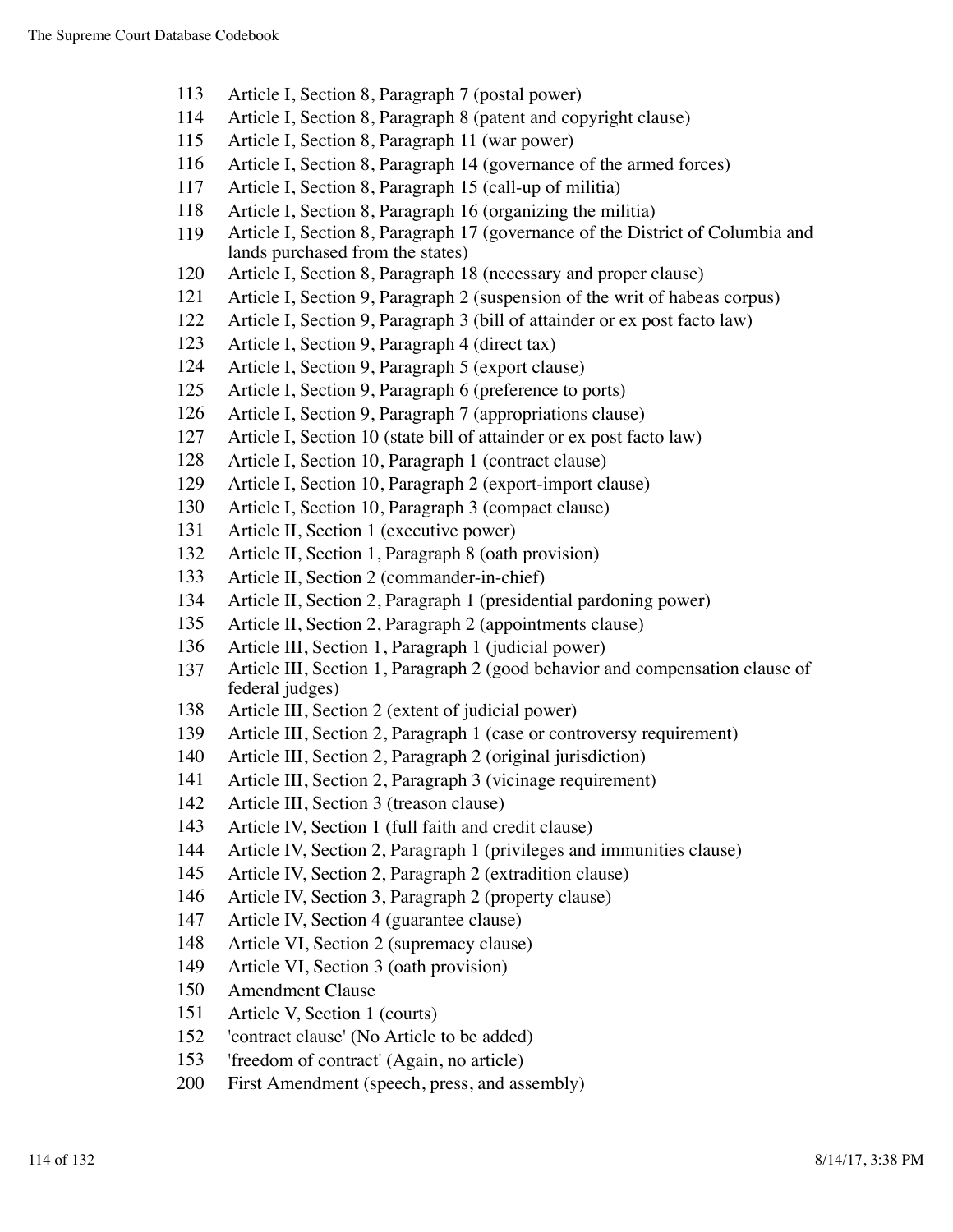- First Amendment (association)
- First Amendment (free exercise of religion)
- First Amendment (establishment of religion)
- First Amendment (petition clause)
- Fourth Amendment
- Fifth Amendment (double jeopardy)
- Fifth Amendment (due process)
- Fifth Amendment (grand jury)
- Fifth Amendment (Miranda warnings)
- Fifth Amendment (self-incrimination)
- Fifth Amendment (takings clause)
- Fifth Amendment (equal protection)
- Sixth Amendment (right to confront and cross-examine, compulsory process)
- Sixth Amendment (right to counsel)
- Sixth Amendment (right to trial by jury)
- Sixth Amendment (speedy trial)
- Sixth Amendment (other provisions)
- Seventh Amendment
- Eighth Amendment (prohibition of excessive bail)
- Eighth Amendment (prohibition of excessive fines)
- Eighth Amendment (cruel and unusual punishment)
- Ninth Amendment
- Tenth Amendment
- Eleventh Amendment
- Twelfth Amendment
- Thirteenth Amendment (both sections 1 and 2)
- Fourteenth Amendment (privileges and immunities clause)
- Fourteenth Amendment (reduction in representation clause)
- Fourteenth Amendment (citizenship clause)
- Fourteenth Amendment (due process)
- Fourteenth Amendment (equal protection)
- Fourteenth Amendment (enforcement clause)
- Fifteenth Amendment (other provisions)
- Fifteenth Amendment (enforcement clause)
- Sixteenth Amendment
- Seventeenth Amendment
- Twenty-First Amendment
- Twenty-Fourth Amendment
- Second Amendment
- Fourteenth Amendment (due process and equal protection)
- Fourteenth Amendment (takings clause)
- Americans with Disabilities Act
- Age Discrimination in Employment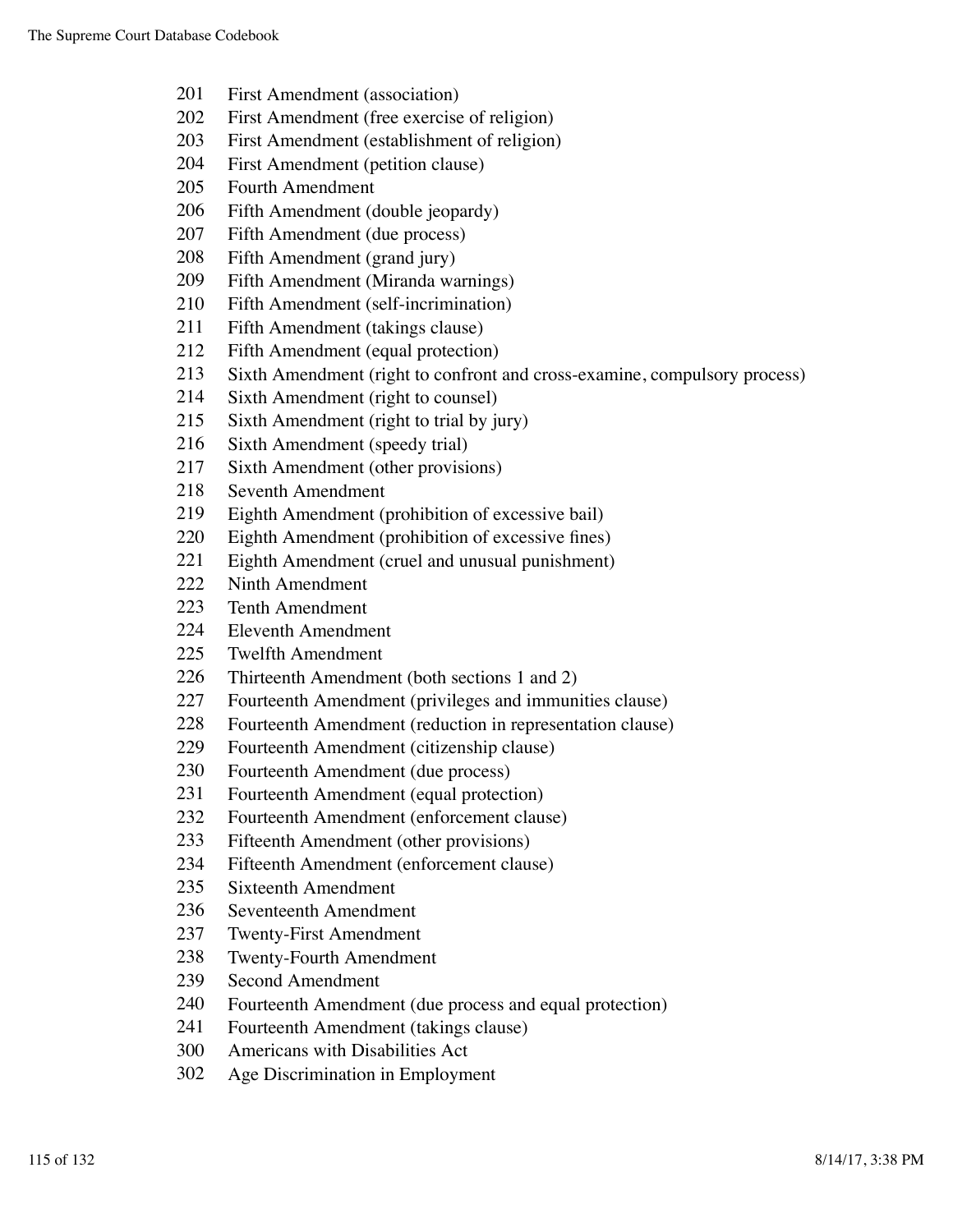- Aid to Families with Dependent Children provisions of the Social Security Act, plus amendments
- Clean Air, plus amendments
- Administrative Procedure, or Administrative Orders Review
- Atomic Energy
- Bankruptcy Code, Bankruptcy Act or Rules, or Bankruptcy Reform Act of 1978
- Medicaid provisions of the Social Security Act
- Medicare provisions of the Social Security Act
- Clayton
- Reconstruction Civil Rights Acts (42 U.S.C. § 1978)
- Reconstruction Civil Rights Acts (42 U.S.C. § 1981)
- Reconstruction Civil Rights Acts (42 U.S.C. § 1982)
- Reconstruction Civil Rights Acts (42 U.S.C. § 1983)
- Reconstruction Civil Rights Acts (42 U.S.C. § 1985)
- Reconstruction Civil Rights Acts (42 U.S.C. § 1986)
- Civil Rights Act of 1964 (public accommodations)
- Civil Rights Act of 1957
- Civil Rights Act of 1991
- Statutory provisions of the District of Columbia
- Equal Access to Justice
- Education Amendments of 1972
- Employee Retirement Income Security, as amended
- Elementary and Secondary Education
- Federal False Claims
- Communication Act of 1934, as amended
- Federal Employees' Compensation
- Civil Rights Attorney's Fees Awards
- Federal Employers' Liability, as amended
- Federal Election Campaign
- Family Educational Rights and Privacy (Buckley Amendment)
- Federal Food, Drug, and Cosmetic, and related statutes
- Federal Insecticide, Fungicide, and Rodenticide
- Fair Labor Standards
- Freedom of Information, Sunshine, or Privacy Act
- Federal Power
- Federal Trade Commission
- Federal Water Pollution Control (Clean Water), plus amendments
- Omnibus Crime Control and Safe Streets, National Firearms, Organized Crime Control, Comprehensive Crime Control, or Gun Control Acts
- Education of the Handicapped, Education for All Handicapped Children, or Individuals with Disabilities Education Acts, or related statutes, as amended
- 28 U.S.C. § 2241-2255 (habeas corpus)
- Fair Housing
- Interstate Commerce, as amended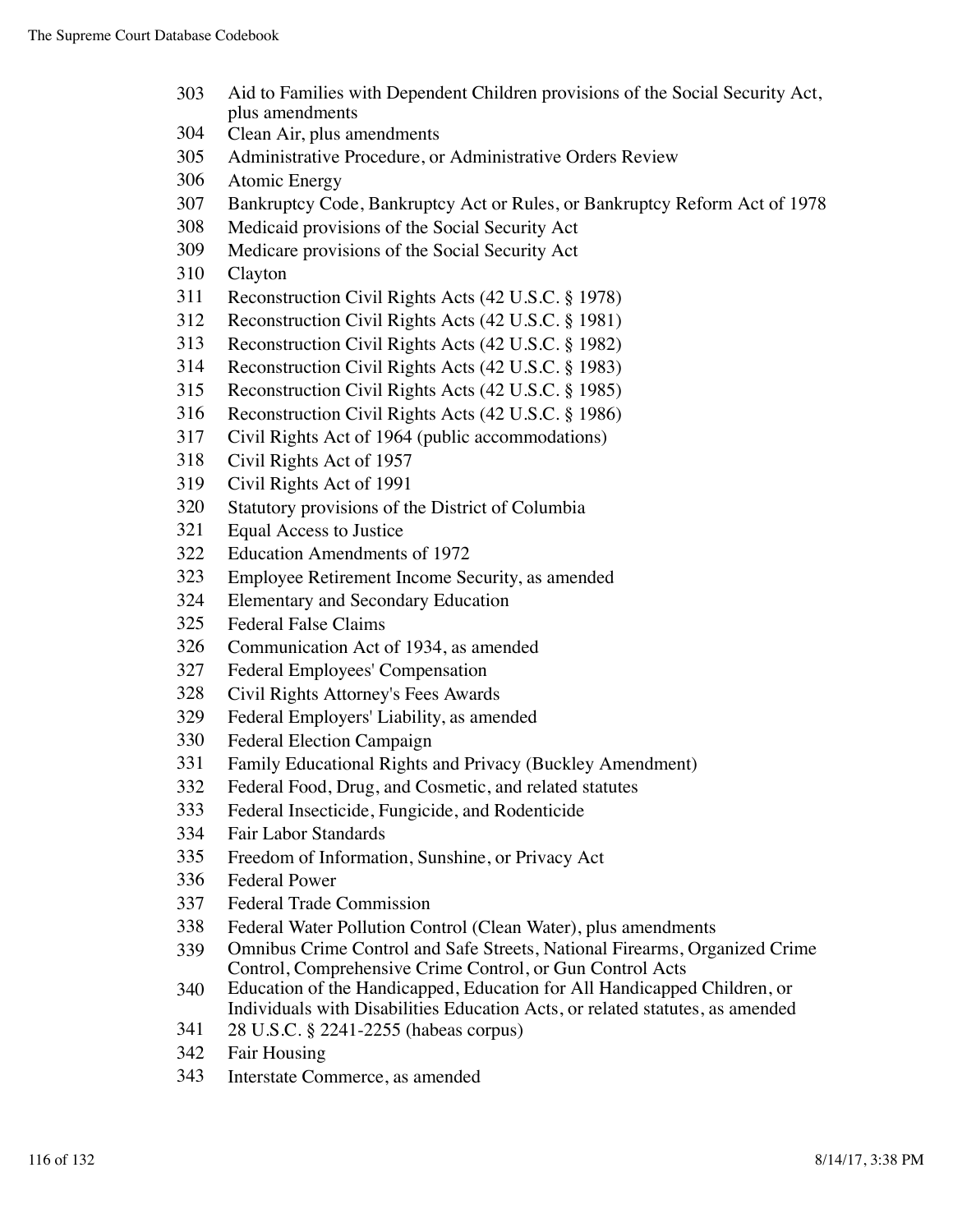- Immigration and Naturalization, Immigration, Nationality, or Illegal Immigration Reform and Immigrant Responsibility Acts, as amended
- Internal Revenue Code and pre-IRC revenue acts
- Internal Security (also see 369)
- Jencks
- Jones, or Death on the High Seas
- Longshoremen and Harbor Workers' Compensation
- Labor-Management Relations
- Labor-Management Reporting and Disclosure
- Motor Carrier
- Miller
- National Environmental Policy
- Natural Gas, or Natural Gas Policy Acts
- National Labor Relations, as amended
- Norris-LaGuardia
- Occupational Safety and Health
- Public Utility Regulatory Policy
- Rehabilitation
- Religious Freedom Restoration
- Racketeer Influenced and Corrupt Organizations
- Railway Labor
- Robinson-Patman
- Securities Act of 1933, the Securities and Exchange Act of 1934, or the Williams Act
- Selective Service, Military Selective Service, or Universal Military Service and Training Acts
- Sherman
- Submerged Lands Acts
- Smith, Subversive Activities Control, Communist Control, or other similar federal legislation (also see 346)
- Social Security, as amended, including Social Security Disability Benefits Reform Act
- Supplemental Security Income
- State Law
- Truth in Lending
- Federal Tort Claims, or Alien Tort Statute
- Tucker
- Trading with the Enemy Act, as amended
- Universal Code of Military Justice
- Voting Rights Act of 1965, plus amendments
- Reconstruction Civil Rights Acts (42 U.S.C. § 1971)
- Reconstruction Civil Rights Acts (42 U.S.C. § 1999)
- Civil Rights Act of 1964 (Title II)
- Civil Rights Act of 1964 (Title IV)
- Civil Rights Act of 1964 (other)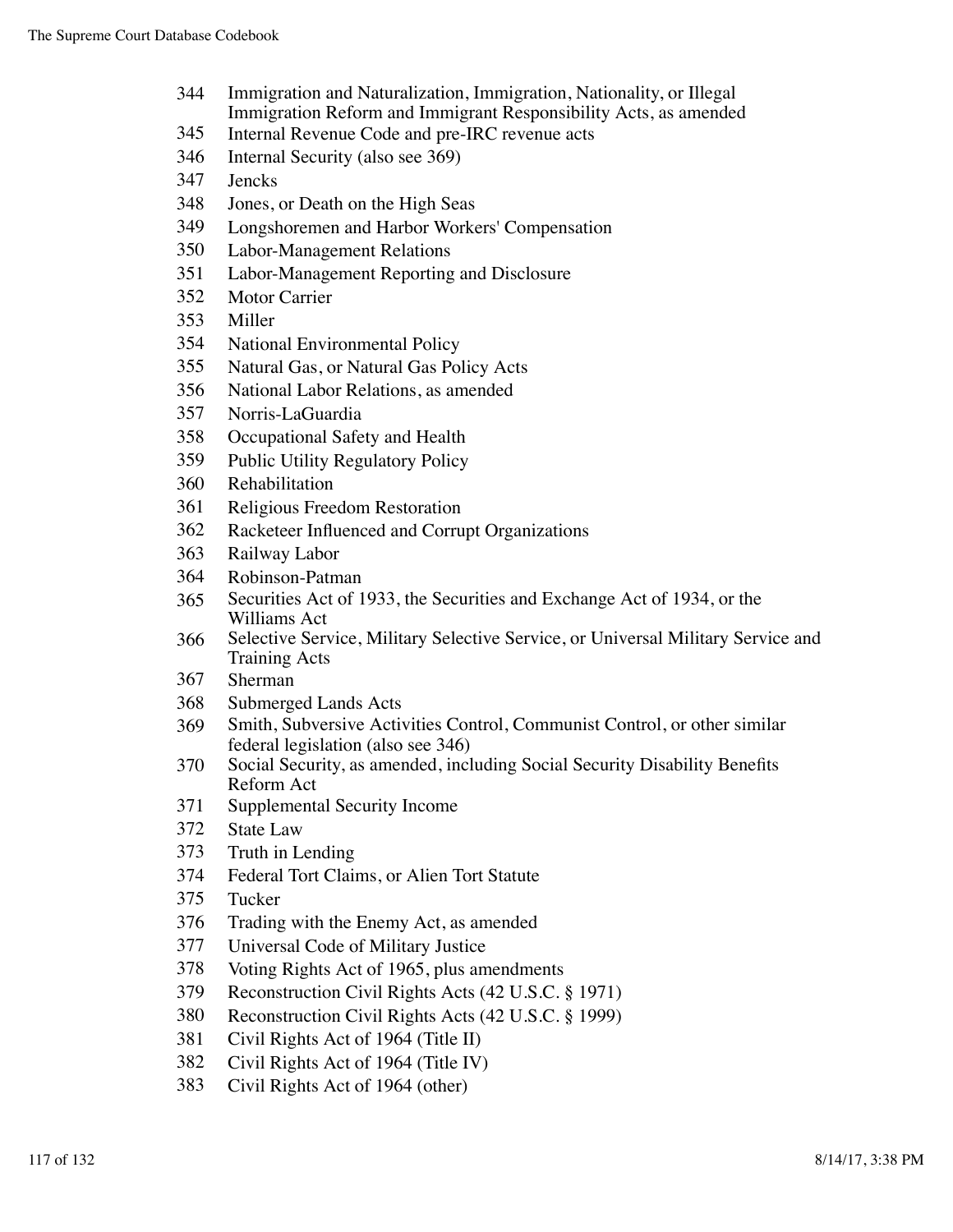- Civil Rights Act of 1964 (Title VII)
- Civil Rights Act of 1964 (Title IX)
- Civil Rights Act of 1964 (Title VI)
- Federal Arbitration Act
- Judiciary Act of 1789
- Federal Rules of Civil Procedure, including Appellate Procedure, or relevant rules of a circuit court Judicial Code, and admiralty rules
- Federal Rules of Criminal Procedure, or relevant rules of a circuit court
- Federal Rules of Evidence
- Supreme Court Rules
- Abstention Doctrine
- Retroactive application of a constitutional right
- Exclusionary Rule (Fourth Amendment)
- Exclusionary Rule (Right to Counsel)
- Exclusionary Rule (Miranda warnings)
- Harmless Error
- Res Judicata
- Estoppel
- Writ Improvidently Granted
- Treaty
- Interstate Compact
- Executive Order
- Territory Statute
- International Law
- Emergency Price Control
- Infrequently litigated statutes
- State or Local Law Regulation
- No Legal Provision

## A23 varNaturalCourt

*112 Distinct Values*

varNaturalCourt is used in conjunction with: *naturalCourt*

#### **Values:**

 Jay 1 Jay 2 Jay 3 Jay 4 Rutledge 1 No Chief (Post-Rutledge)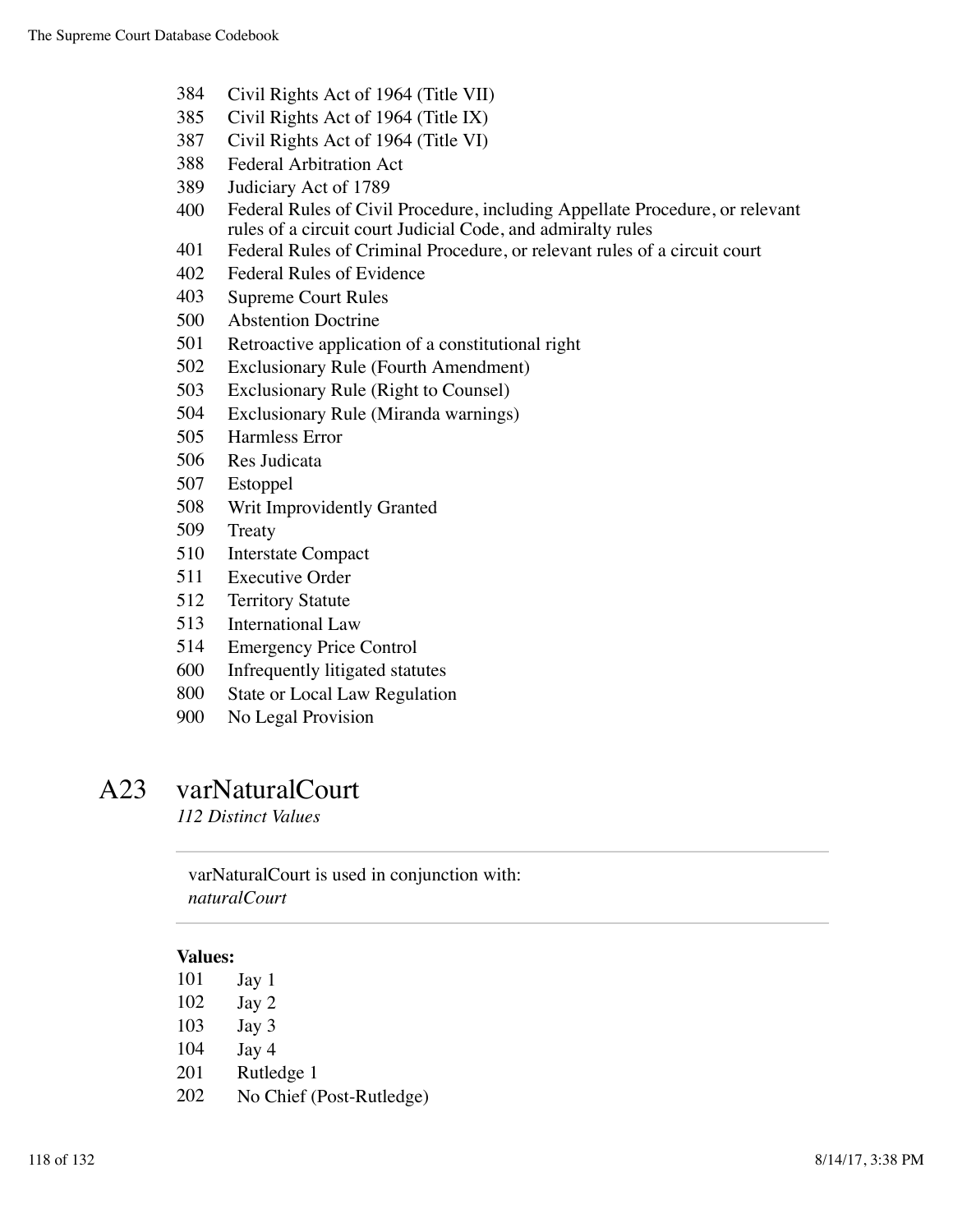| 301 | Ellsworth 1         |
|-----|---------------------|
| 302 | Ellsworth 2         |
| 303 | Ellsworth 3         |
| 401 | Marshall 1          |
| 402 | Marshall 2          |
| 403 | Marshall 3          |
| 404 | Marshall 4          |
| 405 | Marshall 5          |
| 406 | Marshall 6          |
| 407 | Marshall 7          |
| 408 | Marshall 8          |
| 409 | Marshall 9          |
| 410 | Marshall 10         |
| 501 | Taney 1             |
| 502 | Taney 2             |
| 503 | Taney 3             |
| 504 | Taney 4             |
| 505 | Taney 5             |
| 506 | Taney 6             |
| 507 | Taney 7             |
| 508 | Taney 8             |
| 509 | Taney 9             |
| 510 | Taney 10            |
| 511 | Taney 11            |
| 512 | Taney 12            |
| 513 | Taney 13            |
| 514 | Taney 14            |
| 515 | Taney 15            |
| 601 | Chase 1             |
| 602 | Chase 2             |
| 603 | Chase 3             |
| 701 | Waite 1             |
| 702 | Waite 2             |
| 703 | Waite 3             |
| 704 | Waite 4             |
| 705 | Waite 5             |
| 706 | Waite 6             |
| 707 | Waite 7             |
| 801 | Fuller 1            |
| 802 | Fuller <sub>2</sub> |
| 803 | Fuller <sub>3</sub> |
| 804 | Fuller 4            |
| 805 | Fuller 5            |
| 806 | Fuller <sub>6</sub> |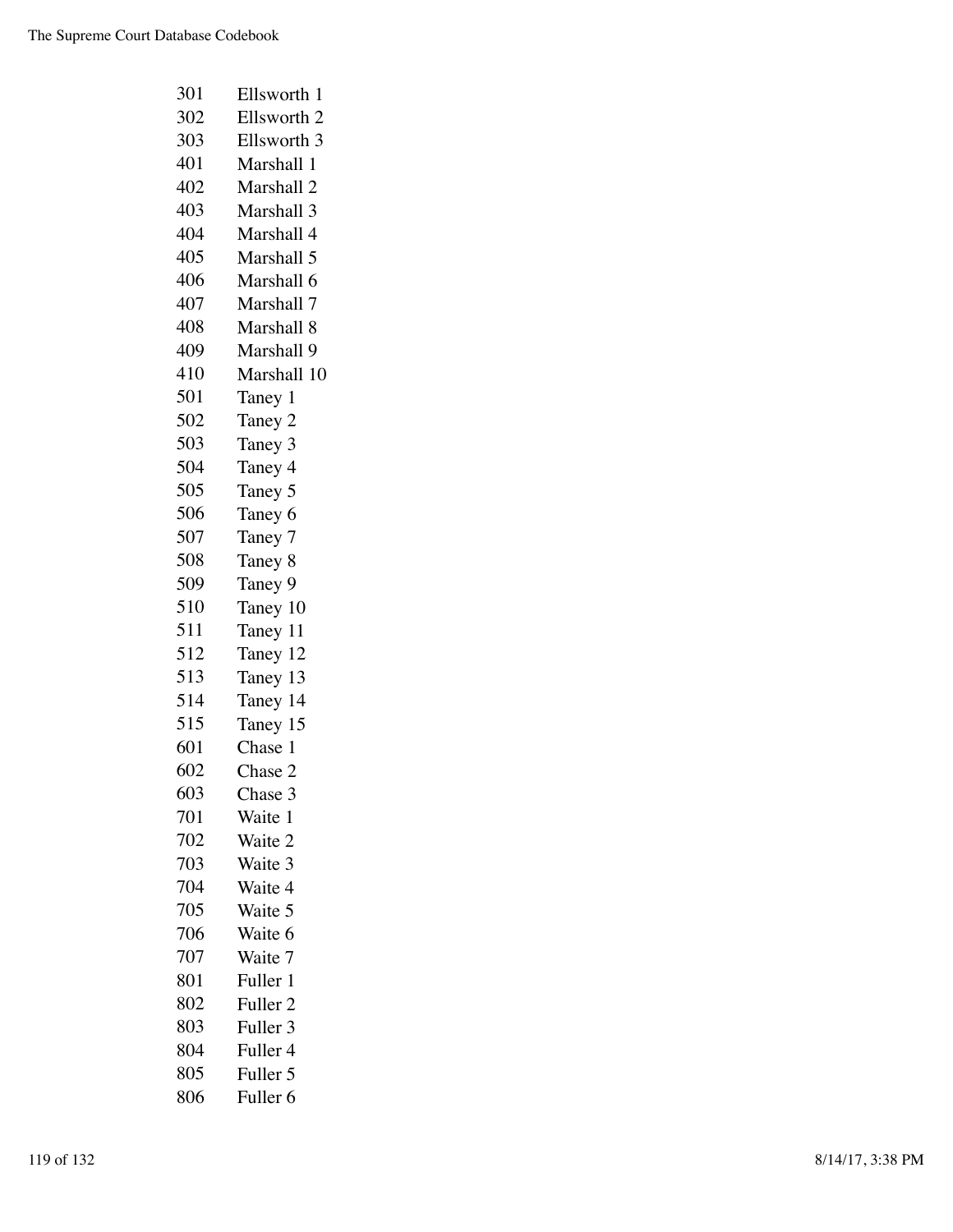| 807  | Fuller <sub>7</sub>    |
|------|------------------------|
| 808  | Fuller <sub>8</sub>    |
| 809  | Fuller 9               |
| 810  | Fuller 10              |
| 811  | Fuller 11              |
| 812  | Fuller 12              |
| 813  | No Chief (Post-Fuller) |
| 901  | White 1                |
| 902  | White 2                |
| 903  | White 3                |
| 904  | White 4                |
| 905  | White 5                |
| 1001 | Taft 1                 |
| 1002 | Taft 2                 |
| 1003 | Taft 3                 |
| 1004 | Taft 4                 |
| 1005 | Taft 5                 |
| 1101 | Hughes 1               |
| 1102 | Hughes 2               |
| 1103 | Hughes 3               |
| 1104 | Hughes 4               |
| 1105 | Hughes 5               |
| 1106 | Hughes 6               |
| 1107 | Hughes 7               |
| 1108 | Hughes 8               |
| 1201 | Stone 1                |
| 1202 | Stone 2                |
| 1203 | Stone 3                |
| 1301 | Vinson 1               |
| 1302 | Vinson 2               |
| 1303 | Vinson 3               |
| 1401 | Warren 1               |
| 1402 | Warren 2               |
| 1403 | Warren 3               |
| 1404 | Warren 4               |
| 1405 | Warren 5               |
| 1406 | Warren 6               |
| 1407 | Warren 7               |
| 1408 | Warren 8               |
| 1409 | Warren 9               |
| 1410 | Warren 10              |
| 1411 | Warren 11              |
| 1501 | Burger 1               |
| 1502 | Burger <sub>2</sub>    |
|      |                        |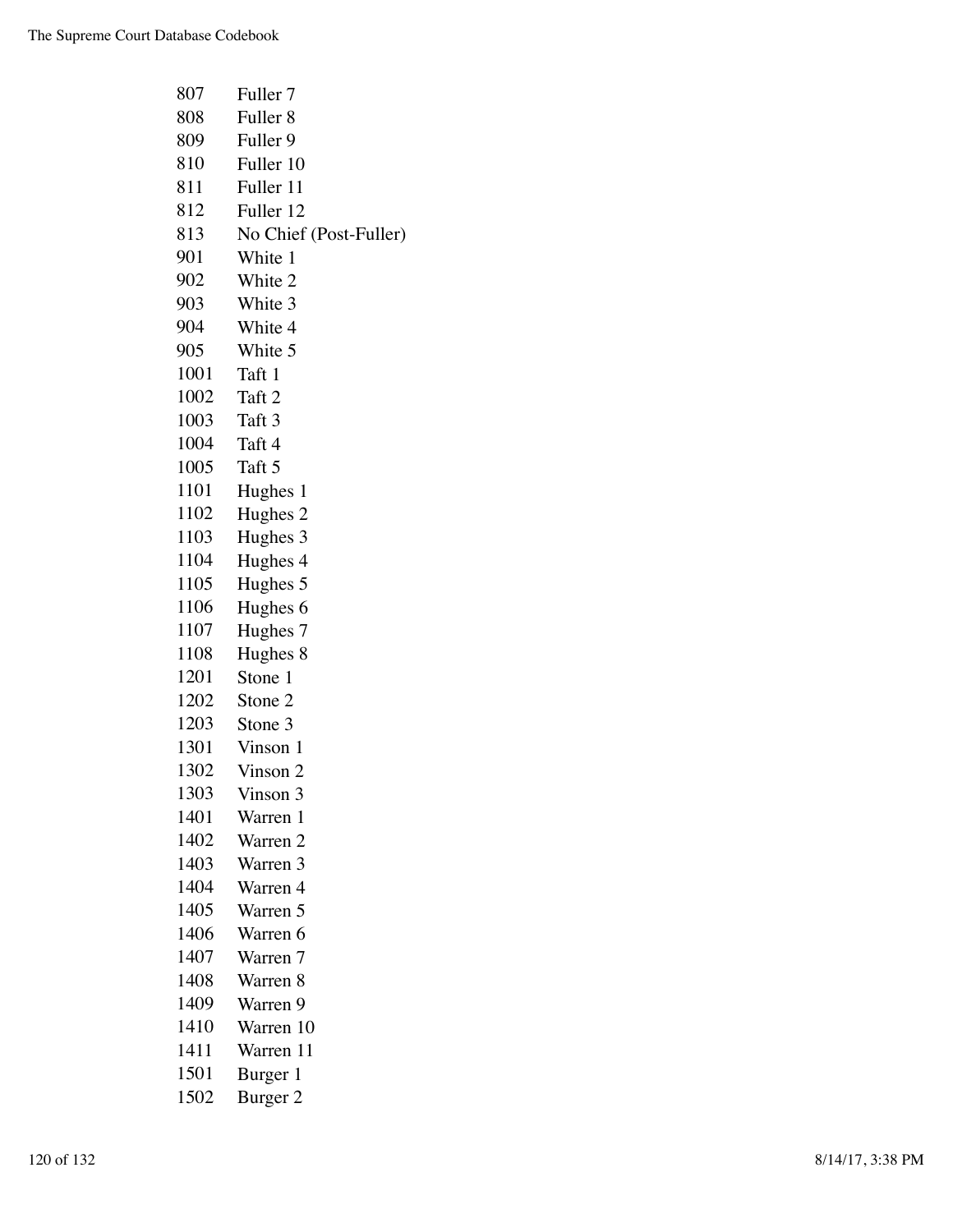| 1503 | Burger 3             |
|------|----------------------|
| 1504 | Burger 4             |
| 1505 | Burger 5             |
| 1506 | Burger <sub>6</sub>  |
| 1507 | Burger 7             |
| 1601 | Rehnquist 1          |
| 1602 | Rehnquist 2          |
| 1603 | Rehnquist 3          |
| 1604 | Rehnquist 4          |
| 1605 | Rehnquist 5          |
| 1606 | Rehnquist 6          |
| 1607 | Rehnquist 7          |
| 1701 | Roberts 1            |
| 1702 | Roberts <sub>2</sub> |
| 1703 | Roberts 3            |
| 1704 | Roberts 4            |

- Roberts 5
- Roberts 6

## A24 varParties

*310 Distinct Values*

varParties is used in conjunction with: *petitioner respondent*

- attorney general of the United States, or his office
- specified state board or department of education
- city, town, township, village, or borough government or governmental unit
- state commission, board, committee, or authority
- county government or county governmental unit, except school district
- court or judicial district
- state department or agency
- governmental employee or job applicant
- female governmental employee or job applicant
- minority governmental employee or job applicant
- minority female governmental employee or job applicant
- not listed among agencies in the first Administrative Action variable
- retired or former governmental employee
- U.S. House of Representatives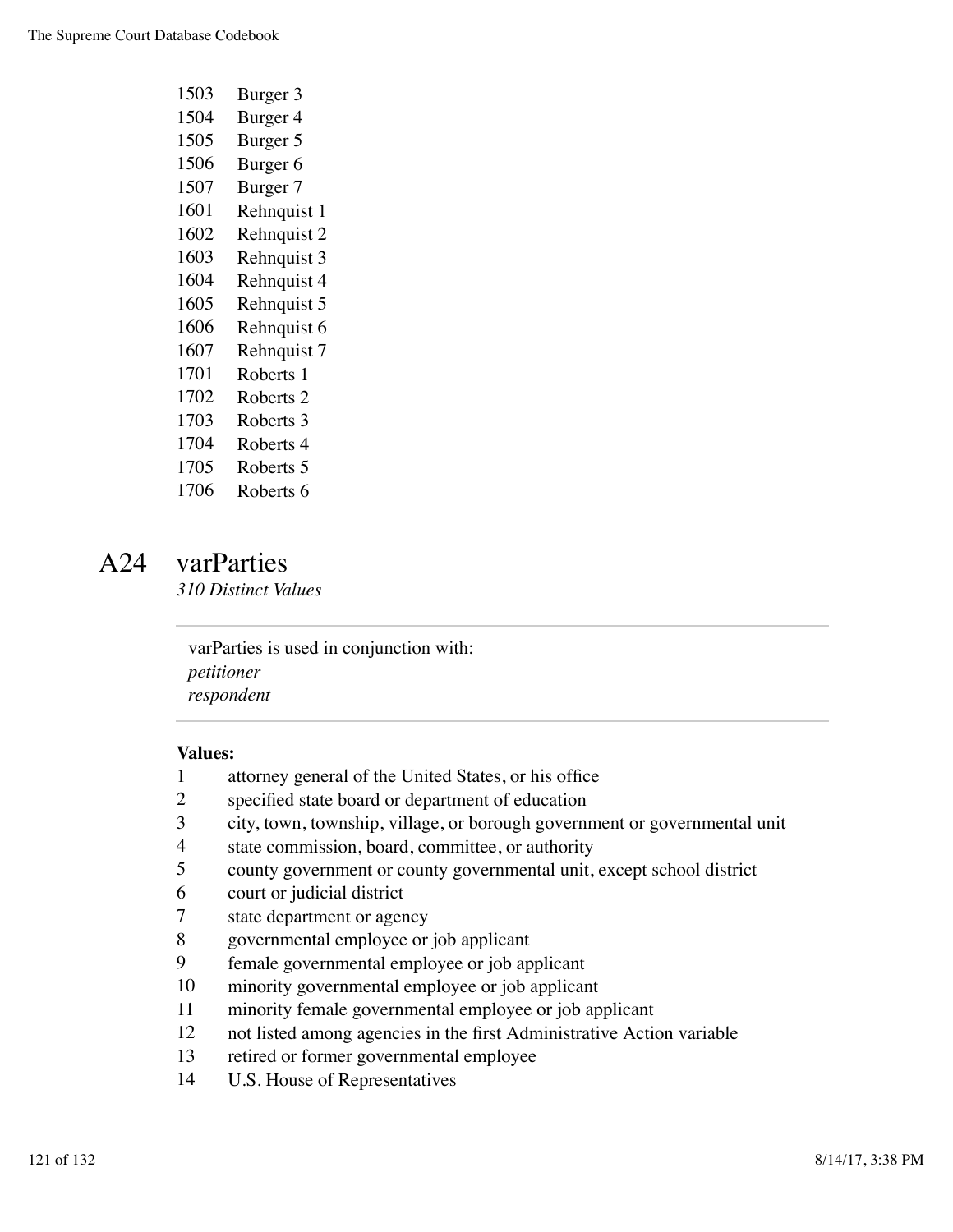- interstate compact
- judge
- state legislature, house, or committee
- local governmental unit other than a county, city, town, township, village, or borough
- governmental official, or an official of an agency established under an interstate compact
- state or U.S. supreme court
- 21 local school district or board of education
- U.S. Senate
- U.S. senator
- foreign nation or instrumentality
- state or local governmental taxpayer, or executor of the estate of
- state college or university
- United States
- State
- person accused, indicted, or suspected of crime
- advertising business or agency
- agent, fiduciary, trustee, or executor
- airplane manufacturer, or manufacturer of parts of airplanes
- airline
- distributor, importer, or exporter of alcoholic beverages
- alien, person subject to a denaturalization proceeding, or one whose citizenship is revoked
- American Medical Association
- National Railroad Passenger Corp.
- amusement establishment, or recreational facility
- arrested person, or pretrial detainee
- attorney, or person acting as such;includes bar applicant or law student, or law firm or bar association
- author, copyright holder
- bank, savings and loan, credit union, investment company
- bankrupt person or business, or business in reorganization
- establishment serving liquor by the glass, or package liquor store
- water transportation, stevedore
- bookstore, newsstand, printer, bindery, purveyor or distributor of books or magazines
- brewery, distillery
- broker, stock exchange, investment or securities firm
- construction industry
- bus or motorized passenger transportation vehicle
- business, corporation
- buyer, purchaser
- cable TV
- car dealer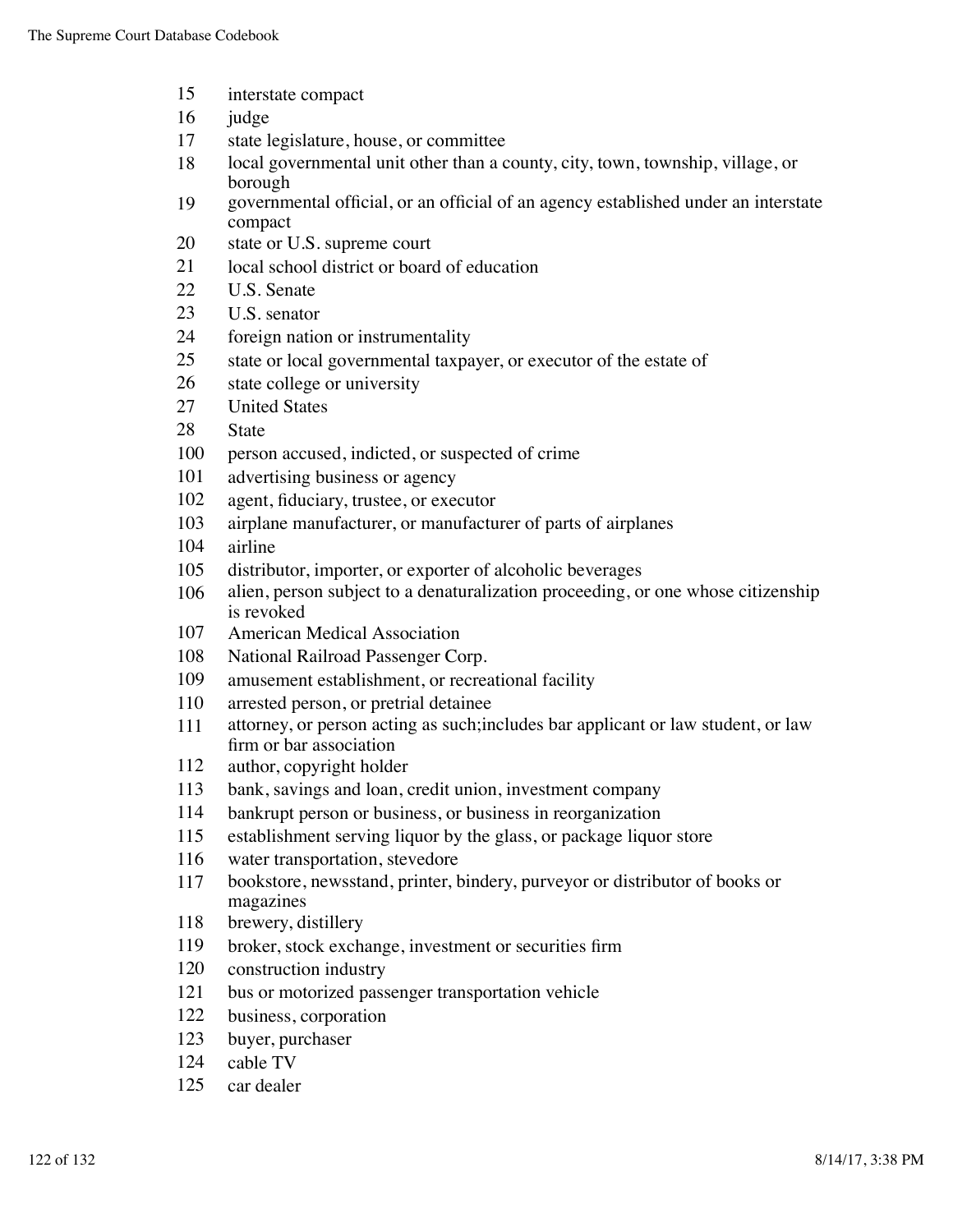- person convicted of crime
- tangible property, other than real estate, including contraband
- chemical company
- child, children, including adopted or illegitimate
- religious organization, institution, or person
- private club or facility
- coal company or coal mine operator
- computer business or manufacturer, hardware or software
- consumer, consumer organization
- creditor, including institution appearing as such; e.g., a finance company
- person allegedly criminally insane or mentally incompetent to stand trial
- defendant
- debtor
- real estate developer
- disabled person or disability benefit claimant
- distributor
- person subject to selective service, including conscientious objector
- drug manufacturer
- druggist, pharmacist, pharmacy
- employee, or job applicant, including beneficiaries of
- employer-employee trust agreement, employee health and welfare fund, or multi-employer pension plan
- electric equipment manufacturer
- electric or hydroelectric power utility, power cooperative, or gas and electric company
- eleemosynary institution or person
- environmental organization
- employer. If employer's relations with employees are governed by the nature of the employer's business (e.g., railroad, boat), rather than labor law generally, the more specific designation is used in place of Employer.
- farmer, farm worker, or farm organization
- father
- female employee or job applicant
- female
- movie, play, pictorial representation, theatrical production, actor, or exhibitor or distributor of
- fisherman or fishing company
- food, meat packing, or processing company, stockyard
- foreign (non-American) nongovernmental entity
- franchiser
- franchisee
- lesbian, gay, bisexual, transexual person or organization
- person who guarantees another's obligations
- handicapped individual, or organization of devoted to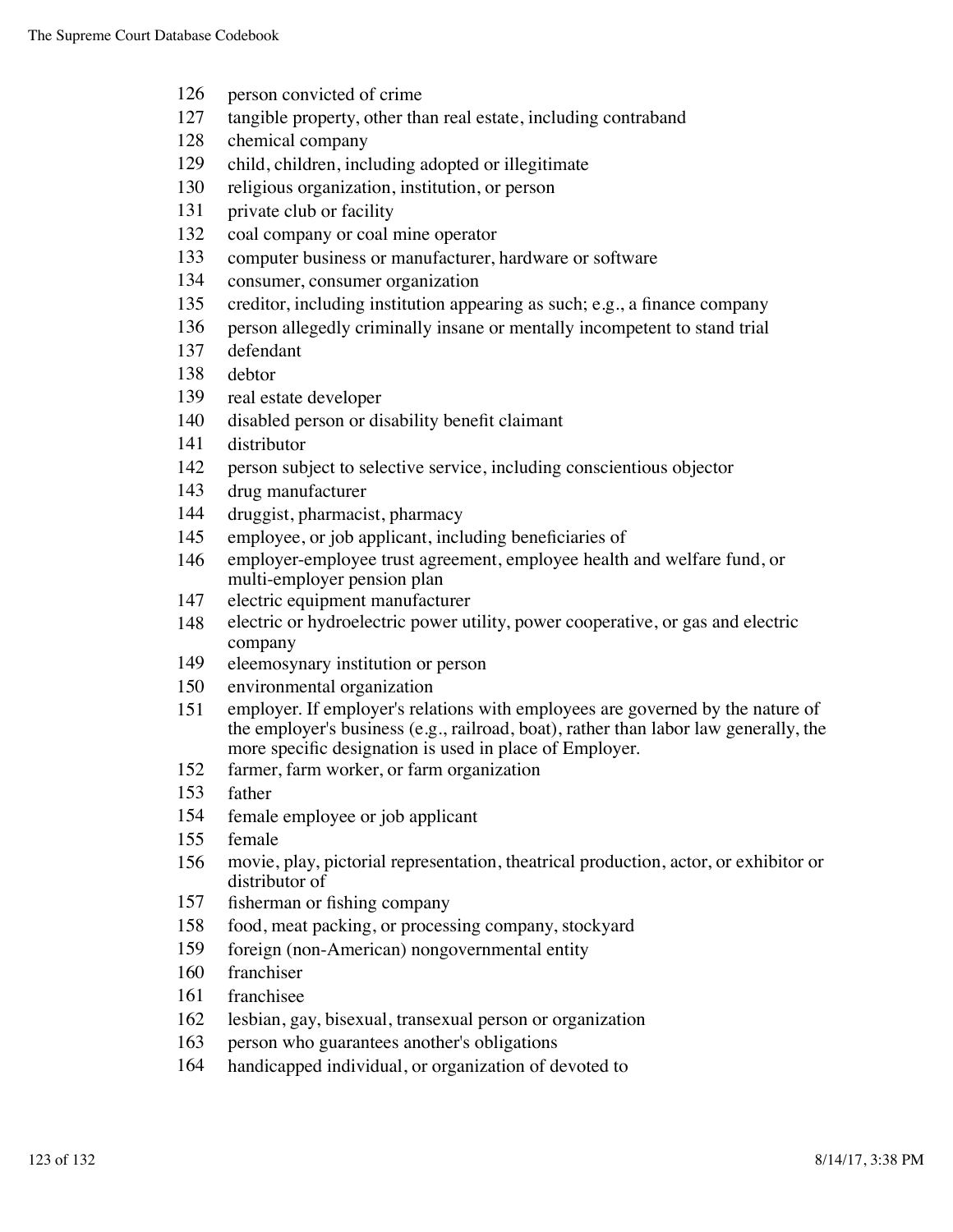| 165 | health organization or person, nursing home, medical clinic or laboratory,<br>chiropractor            |
|-----|-------------------------------------------------------------------------------------------------------|
| 166 | heir, or beneficiary, or person so claiming to be                                                     |
| 167 | hospital, medical center                                                                              |
| 168 | husband, or ex-husband                                                                                |
| 169 | involuntarily committed mental patient                                                                |
| 170 | Indian, including Indian tribe or nation                                                              |
| 171 | insurance company, or surety                                                                          |
| 172 | inventor, patent assigner, trademark owner or holder                                                  |
| 173 | investor                                                                                              |
| 174 | injured person or legal entity, nonphysically and non-employment related                              |
| 175 | juvenile                                                                                              |
| 176 | government contractor                                                                                 |
| 177 | holder of a license or permit, or applicant therefor                                                  |
| 178 | magazine                                                                                              |
| 179 | male                                                                                                  |
| 180 | medical or Medicaid claimant                                                                          |
| 181 | medical supply or manufacturing co.                                                                   |
| 182 | racial or ethnic minority employee or job applicant                                                   |
| 183 | minority female employee or job applicant                                                             |
| 184 | manufacturer                                                                                          |
| 185 | management, executive officer, or director, of business entity                                        |
| 186 | military personnel, or dependent of, including reservist                                              |
| 187 | mining company or miner, excluding coal, oil, or pipeline company                                     |
| 188 | mother                                                                                                |
| 189 | auto manufacturer                                                                                     |
| 190 | newspaper, newsletter, journal of opinion, news service                                               |
| 191 | radio and television network, except cable tv                                                         |
| 192 | nonprofit organization or business                                                                    |
| 193 | nonresident                                                                                           |
| 194 | nuclear power plant or facility                                                                       |
| 195 | owner, landlord, or claimant to ownership, fee interest, or possession of land as<br>well as chattels |
| 196 | shareholders to whom a tender offer is made                                                           |
| 197 | tender offer                                                                                          |
| 198 | oil company, or natural gas producer                                                                  |
| 199 | elderly person, or organization dedicated to the elderly                                              |
| 200 | out of state noncriminal defendant                                                                    |
| 201 | political action committee                                                                            |
| 202 | parent or parents                                                                                     |
| 203 | parking lot or service                                                                                |
| 204 | patient of a health professional                                                                      |
| 205 | telephone, telecommunications, or telegraph company                                                   |
| 206 | physician, MD or DO, dentist, or medical society                                                      |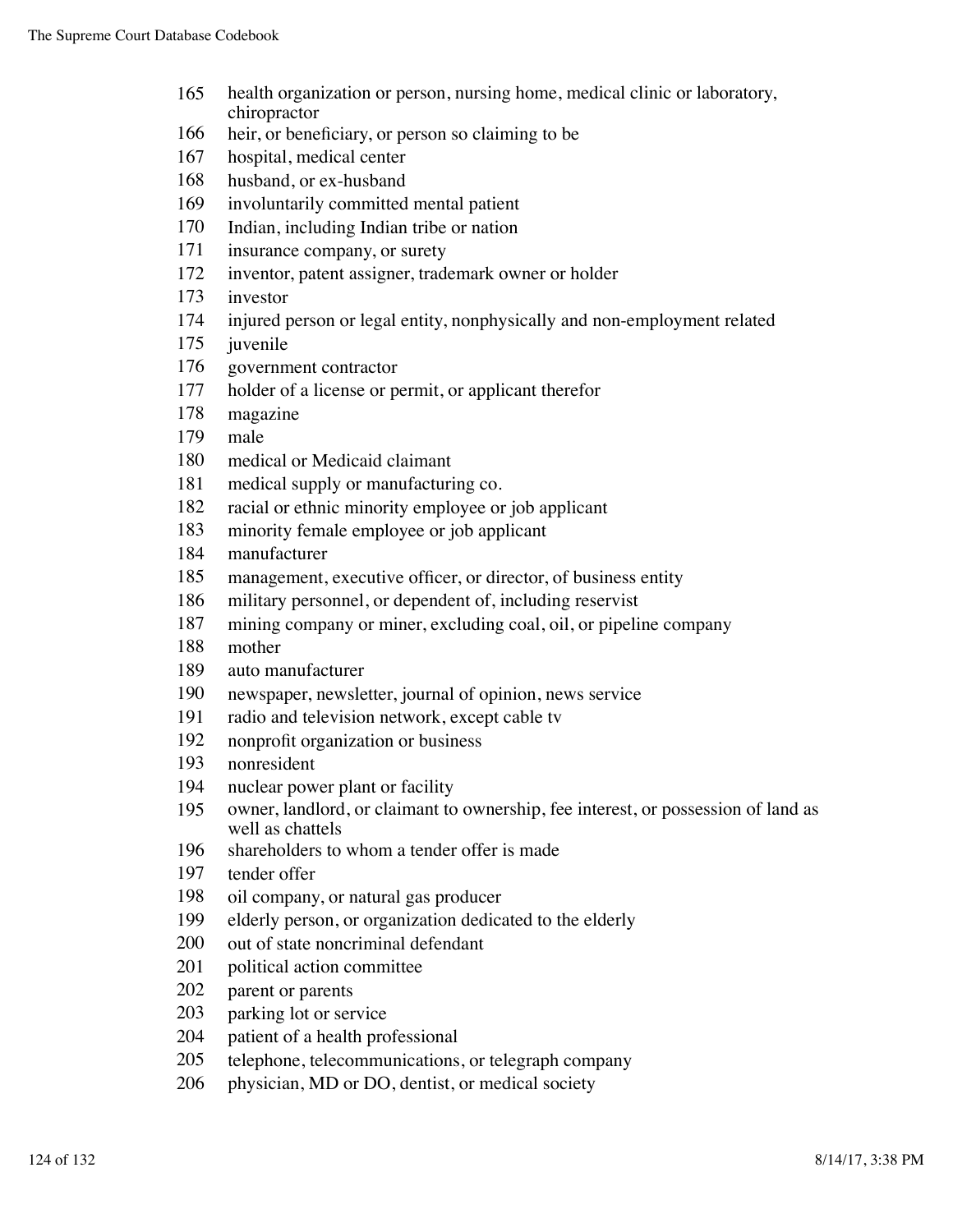- public interest organization
- physically injured person, including wrongful death, who is not an employee
- pipe line company
- package, luggage, container
- political candidate, activist, committee, party, party member, organization, or elected official
- indigent, needy, welfare recipient
- indigent defendant
- private person
- prisoner, inmate of penal institution
- professional organization, business, or person
- probationer, or parolee
- protester, demonstrator, picketer or pamphleteer (non-employment related), or non-indigent loiterer
- 219 public utility
- publisher, publishing company
- radio station
- racial or ethnic minority
- person or organization protesting racial or ethnic segregation or discrimination
- racial or ethnic minority student or applicant for admission to an educational institution
- realtor
- journalist, columnist, member of the news media
- resident
- restaurant, food vendor
- retarded person, or mental incompetent
- retired or former employee
- railroad
- private school, college, or university
- seller or vendor
- shipper, including importer and exporter
- shopping center, mall
- spouse, or former spouse
- stockholder, shareholder, or bondholder
- retail business or outlet
- student, or applicant for admission to an educational institution
- taxpayer or executor of taxpayer's estate, federal only
- tenant or lessee
- theater, studio
- forest products, lumber, or logging company
- person traveling or wishing to travel abroad, or overseas travel agent
- trucking company, or motor carrier
- 246 television station
- union member
- unemployed person or unemployment compensation applicant or claimant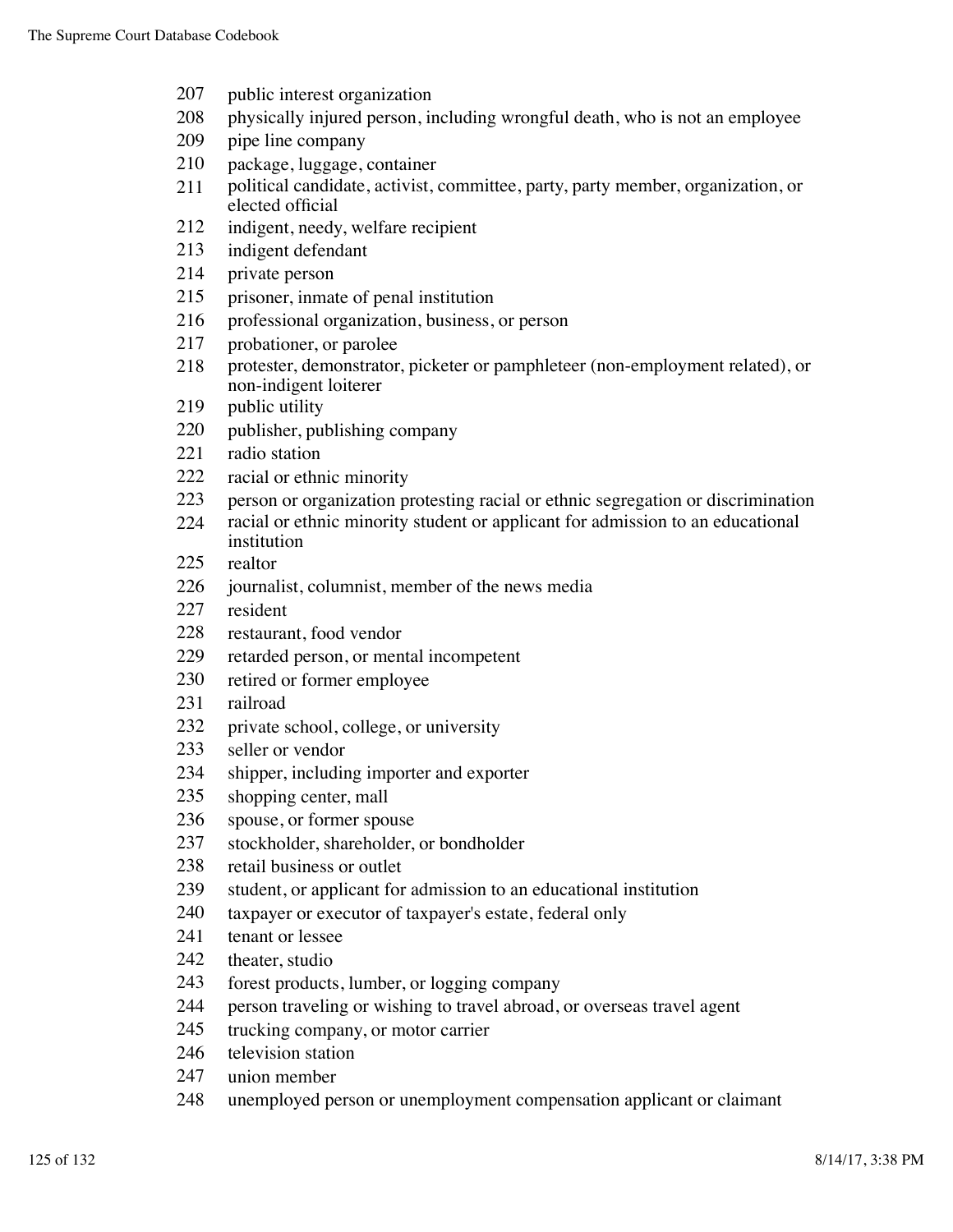- union, labor organization, or official of
- veteran
- voter, prospective voter, elector, or a nonelective official seeking reapportionment or redistricting of legislative districts (POL)
- wholesale trade
- wife, or ex-wife
- witness, or person under subpoena
- network
- slave
- slave-owner
- bank of the united states
- timber company
- u.s. job applicants or employees
- Army and Air Force Exchange Service
- Atomic Energy Commission
- Secretary or administrative unit or personnel of the U.S. Air Force
- Department or Secretary of Agriculture
- Alien Property Custodian
- Secretary or administrative unit or personnel of the U.S. Army
- Board of Immigration Appeals
- Bureau of Indian Affairs
- Bonneville Power Administration
- Benefits Review Board
- Civil Aeronautics Board
- Bureau of the Census
- Central Intelligence Agency
- Commodity Futures Trading Commission
- Department or Secretary of Commerce
- Comptroller of Currency
- Consumer Product Safety Commission
- Civil Rights Commission
- Civil Service Commission, U.S.
- Customs Service or Commissioner of Customs
- Defense Base Closure and REalignment Commission
- Drug Enforcement Agency
- Department or Secretary of Defense (and Department or Secretary of War)
- Department or Secretary of Energy
- Department or Secretary of the Interior
- Department of Justice or Attorney General
- Department or Secretary of State
- Department or Secretary of Transportation
- Department or Secretary of Education
- U.S. Employees' Compensation Commission, or Commissioner
- Equal Employment Opportunity Commission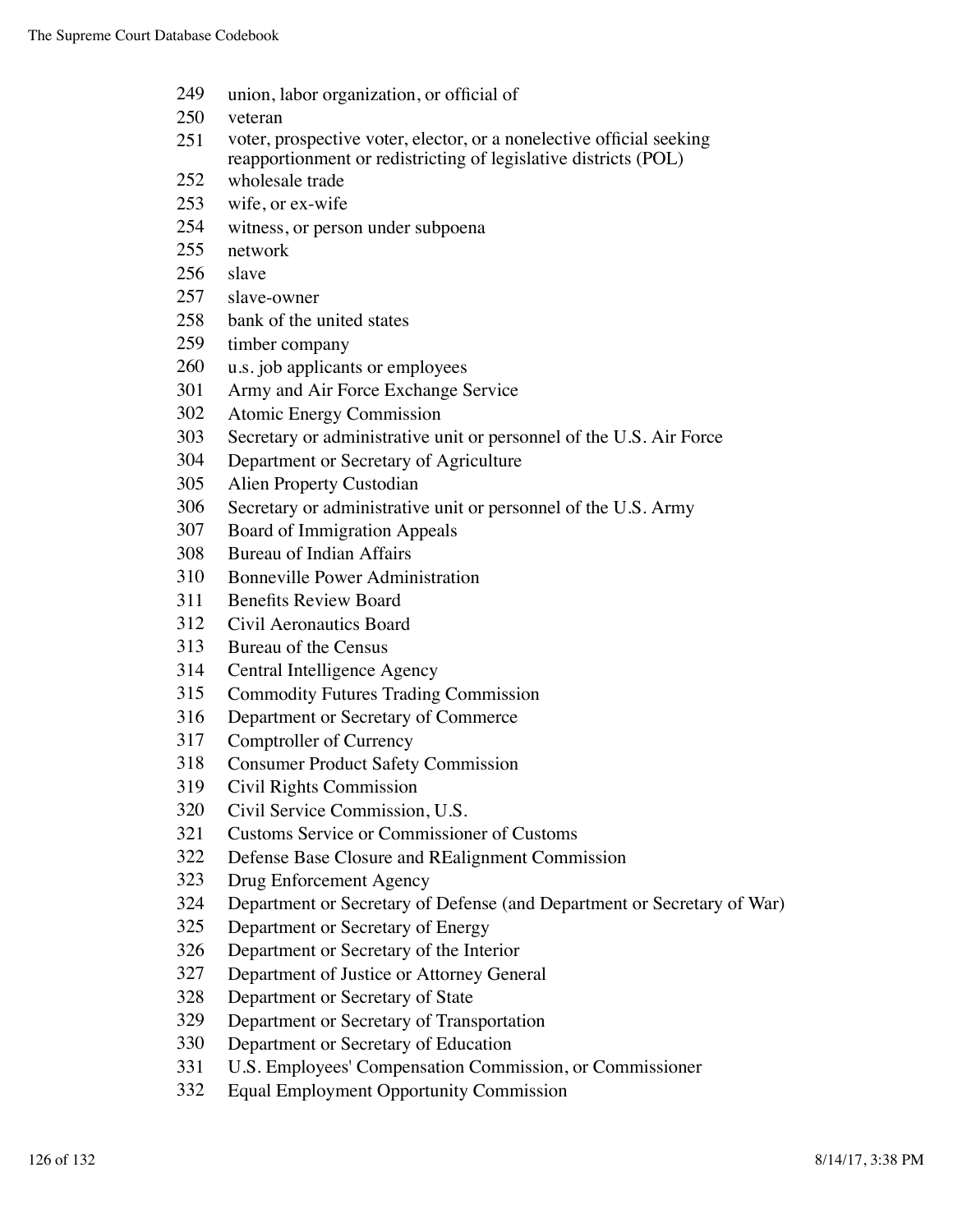- Environmental Protection Agency or Administrator
- Federal Aviation Agency or Administration
- Federal Bureau of Investigation or Director
- Federal Bureau of Prisons
- Farm Credit Administration
- Federal Communications Commission (including a predecessor, Federal Radio Commission)
- Federal Credit Union Administration
- Food and Drug Administration
- Federal Deposit Insurance Corporation
- Federal Energy Administration
- Federal Election Commission
- Federal Energy Regulatory Commission
- Federal Housing Administration
- Federal Home Loan Bank Board
- Federal Labor Relations Authority
- Federal Maritime Board
- Federal Maritime Commission
- Farmers Home Administration
- Federal Parole Board
- Federal Power Commission
- Federal Railroad Administration
- Federal Reserve Board of Governors
- Federal Reserve System
- Federal Savings and Loan Insurance Corporation
- Federal Trade Commission
- Federal Works Administration, or Administrator
- General Accounting Office
- Comptroller General
- General Services Administration
- Department or Secretary of Health, Education and Welfare
- Department or Secretary of Health and Human Services
- Department or Secretary of Housing and Urban Development
- Interstate Commerce Commission
- Indian Claims Commission
- Immigration and Naturalization Service, or Director of, or District Director of, or Immigration and Naturalization Enforcement
- Internal Revenue Service, Collector, Commissioner, or District Director of
- Information Security Oversight Office
- Department or Secretary of Labor
- Loyalty Review Board
- Legal Services Corporation
- Merit Systems Protection Board
- Multistate Tax Commission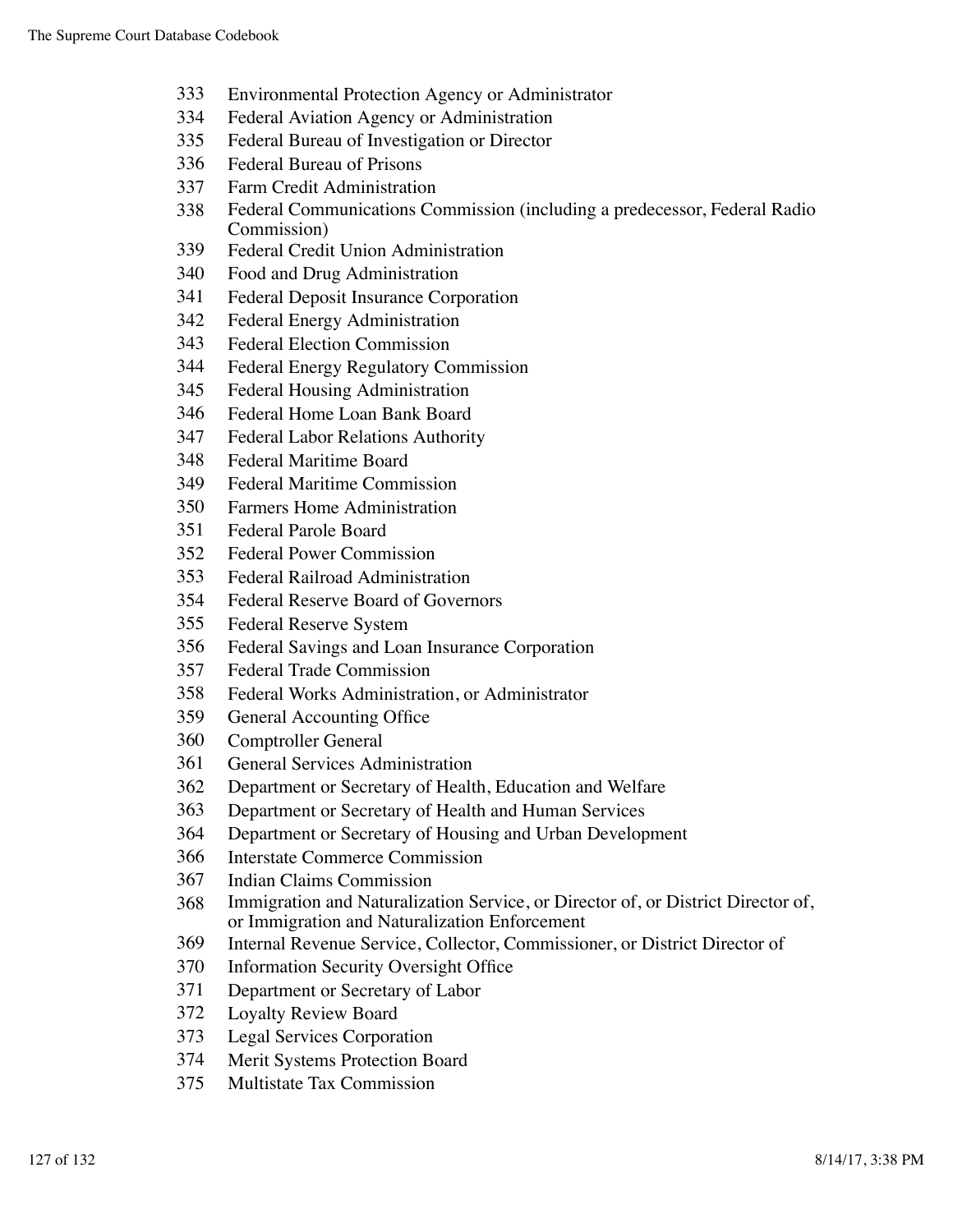- National Aeronautics and Space Administration
- Secretary or administrative unit of the U.S. Navy
- National Credit Union Administration
- National Endowment for the Arts
- National Enforcement Commission
- National Highway Traffic Safety Administration
- National Labor Relations Board, or regional office or officer
- National Mediation Board
- National Railroad Adjustment Board
- Nuclear Regulatory Commission
- National Security Agency
- Office of Economic Opportunity
- Office of Management and Budget
- Office of Price Administration, or Price Administrator
- Office of Personnel Management
- Occupational Safety and Health Administration
- Occupational Safety and Health Review Commission
- Office of Workers' Compensation Programs
- Patent Office, or Commissioner of, or Board of Appeals of
- Pay Board (established under the Economic Stabilization Act of 1970)
- Pension Benefit Guaranty Corporation
- U.S. Public Health Service
- Postal Rate Commission
- Provider Reimbursement Review Board
- Renegotiation Board
- Railroad Adjustment Board
- Railroad Retirement Board
- Subversive Activities Control Board
- Small Business Administration
- Securities and Exchange Commission
- Social Security Administration or Commissioner
- Selective Service System
- Department or Secretary of the Treasury
- Tennessee Valley Authority
- United States Forest Service
- United States Parole Commission
- Postal Service and Post Office, or Postmaster General, or Postmaster
- United States Sentencing Commission
- Veterans' Administration
- War Production Board
- Wage Stabilization Board
- General Land Office of Commissioners
- Transportation Security Administration
- Surface Transportation Board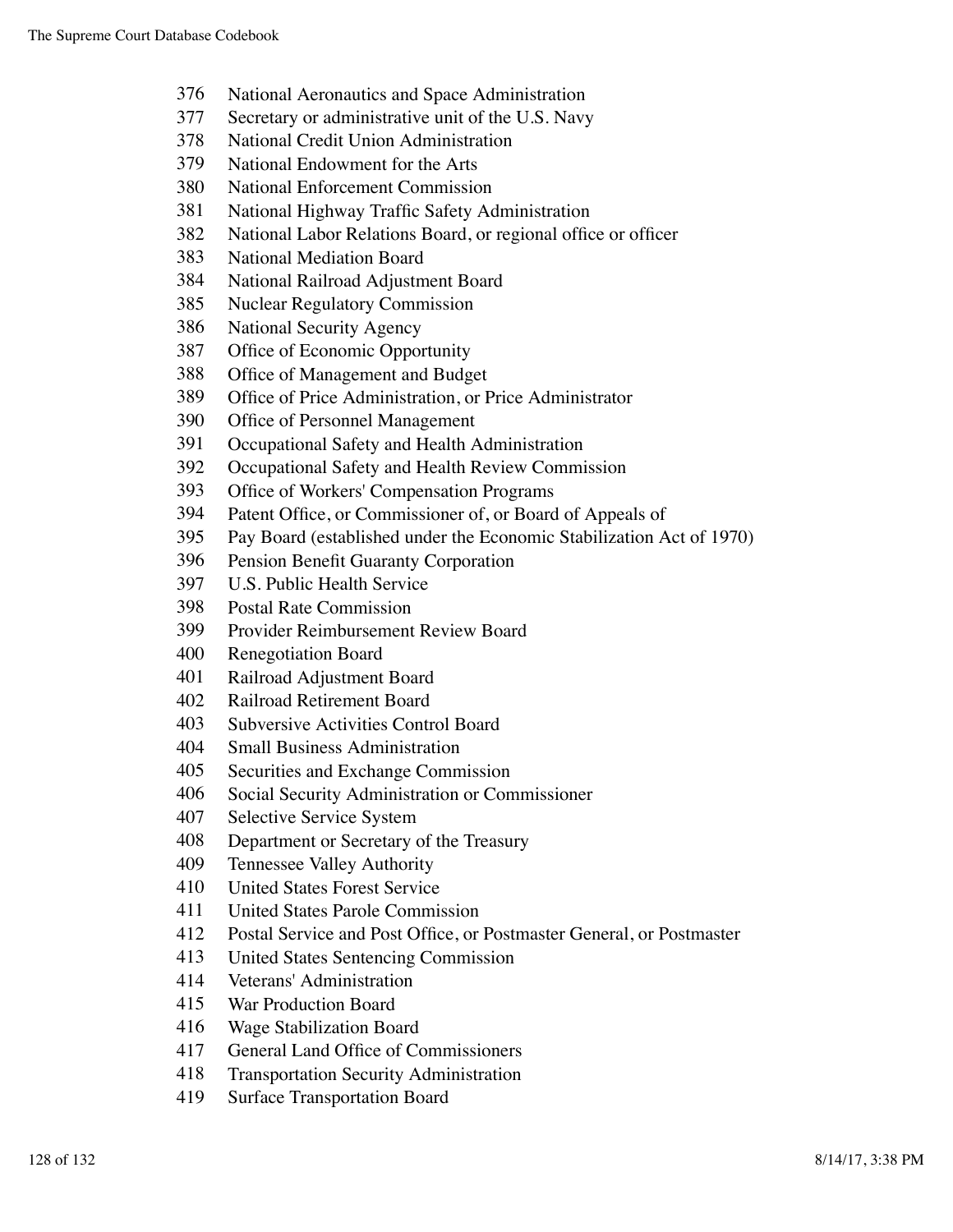- 420 U.S. Shipping Board Emergency Fleet Corp.
- 421 Reconstruction Finance Corp.
- 501 Unidentifiable
- 600 International Entity

## A25 varPartyWinning

*3 Distinct Values*

varPartyWinning is used in conjunction with: *partyWinning*

### **Values:**

- 0 no favorable disposition for petitioning party apparent
- 1 petitioning party received a favorable disposition
- 2 favorable disposition for petitioning party unclear

# A26 varPrecedentAlteration

*2 Distinct Values*

varPrecedentAlteration is used in conjunction with: *precedentAlteration*

### **Values:**

- 0 no determinable alteration of precedent
- 1 precedent altered

# A27 varSplitVote

*2 Distinct Values*

varSplitVote is used in conjunction with: *splitVote*

- 1 first vote on issue/legal provision
- 2 second vote on issue/legal provision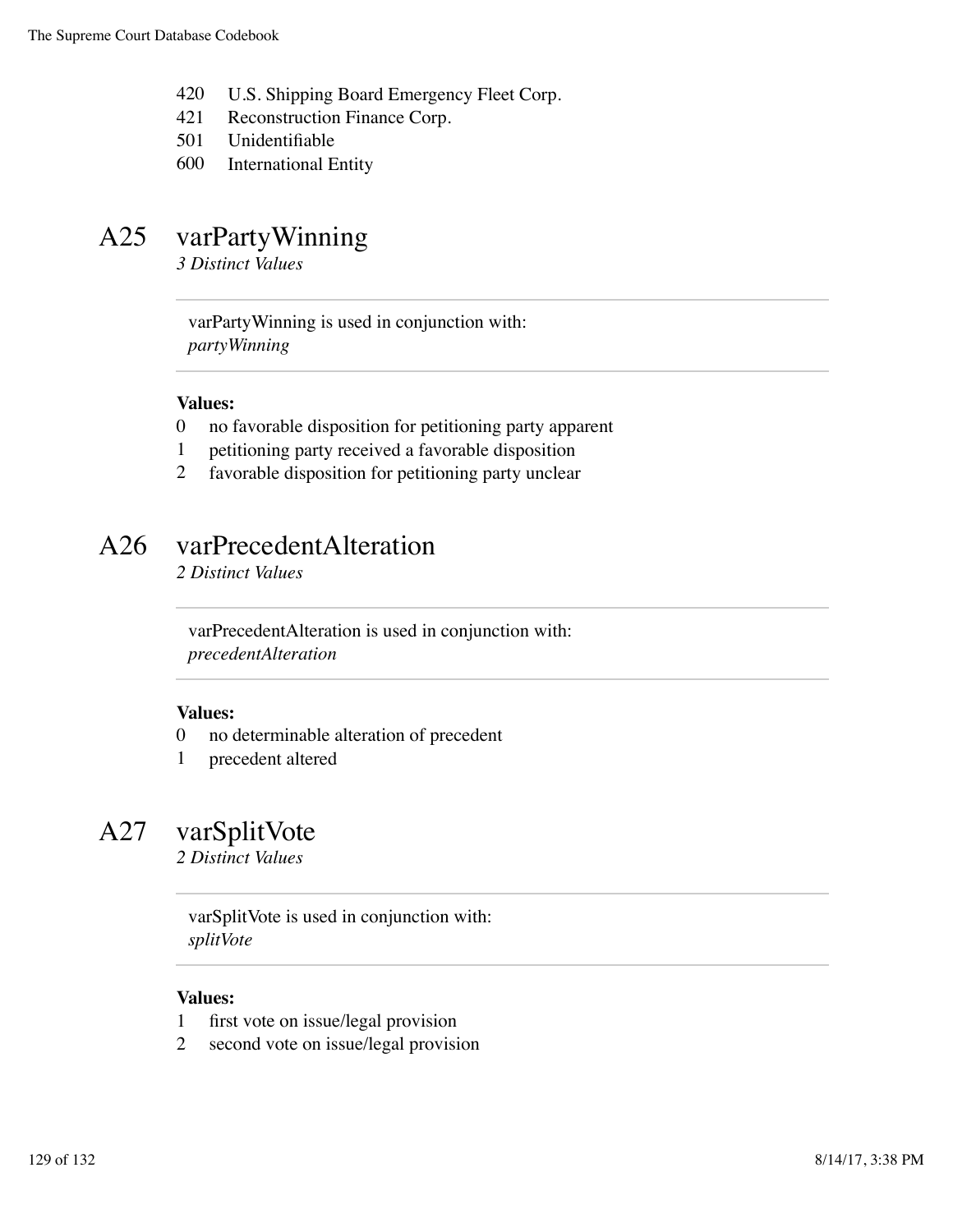## A28 varStates

*64 Distinct Values*

varStates is used in conjunction with: *petitionerState respondentState adminActionState caseOriginState caseSourceState*

- Alabama
- Alaska
- American Samoa
- Arizona
- Arkansas
- California
- Colorado
- Connecticut
- Delaware
- District of Columbia
- Federated States of Micronesia
- Florida
- Georgia
- Guam
- Hawaii
- Idaho
- Illinois
- Indiana
- Iowa
- Kansas
- Kentucky
- Louisiana
- Maine
- Marshall Islands
- Maryland
- Massachusetts
- Michigan
- Minnesota
- Mississippi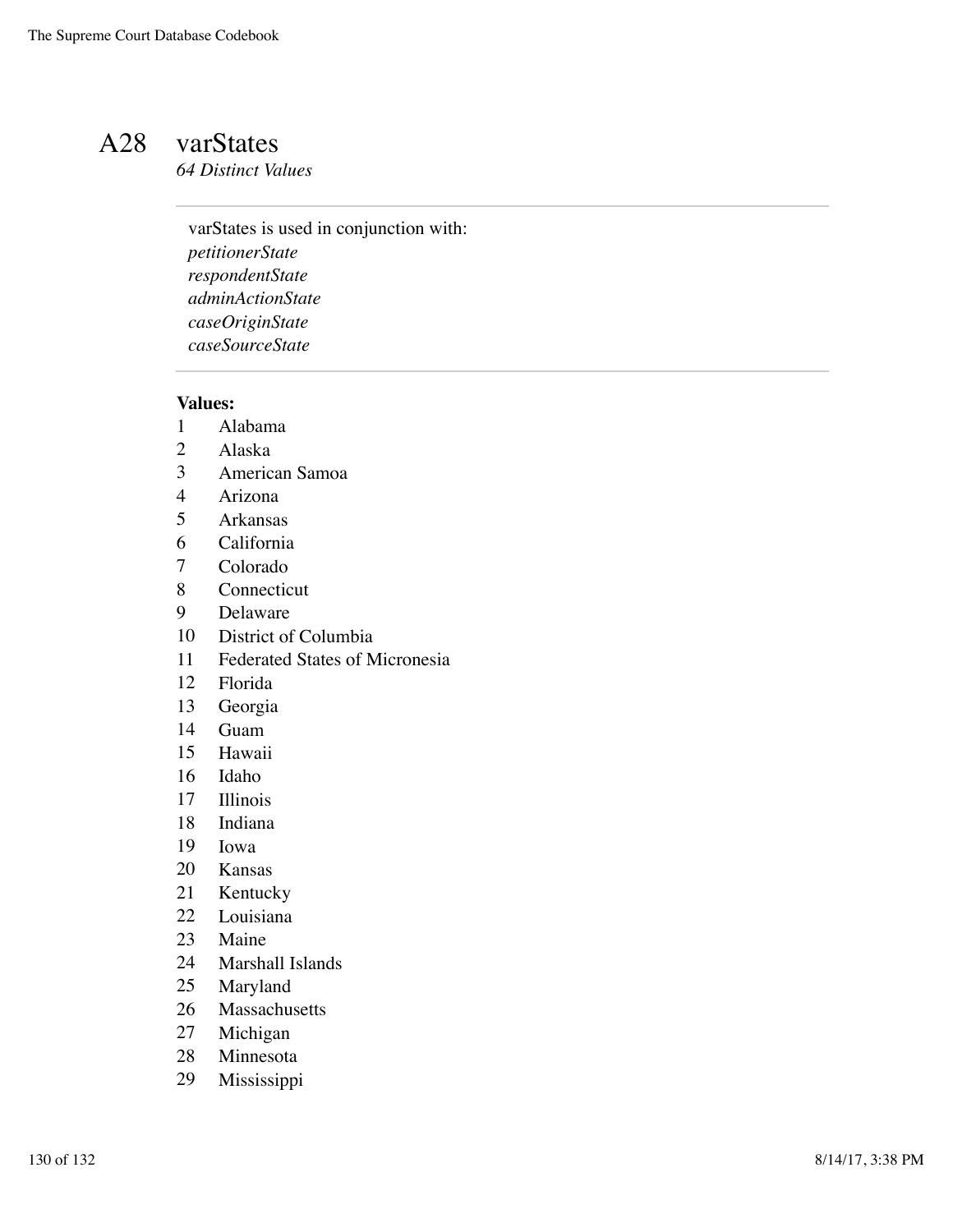- Missouri
- Montana
- Nebraska
- Nevada
- New Hampshire
- New Jersey
- New Mexico
- New York
- North Carolina
- North Dakota
- Northern Mariana Islands
- Ohio
- Oklahoma
- Oregon
- Palau
- Pennsylvania
- Puerto Rico
- Rhode Island
- South Carolina
- South Dakota
- Tennessee
- Texas
- Utah
- Vermont
- Virgin Islands
- Virginia
- Washington
- West Virginia
- Wisconsin
- Wyoming
- United States
- Interstate Compact
- Philippines
- Indian
- Dakota

## A29 varThreeJudgeFdc

*2 Distinct Values*

varThreeJudgeFdc is used in conjunction with: *threeJudgeFdc*